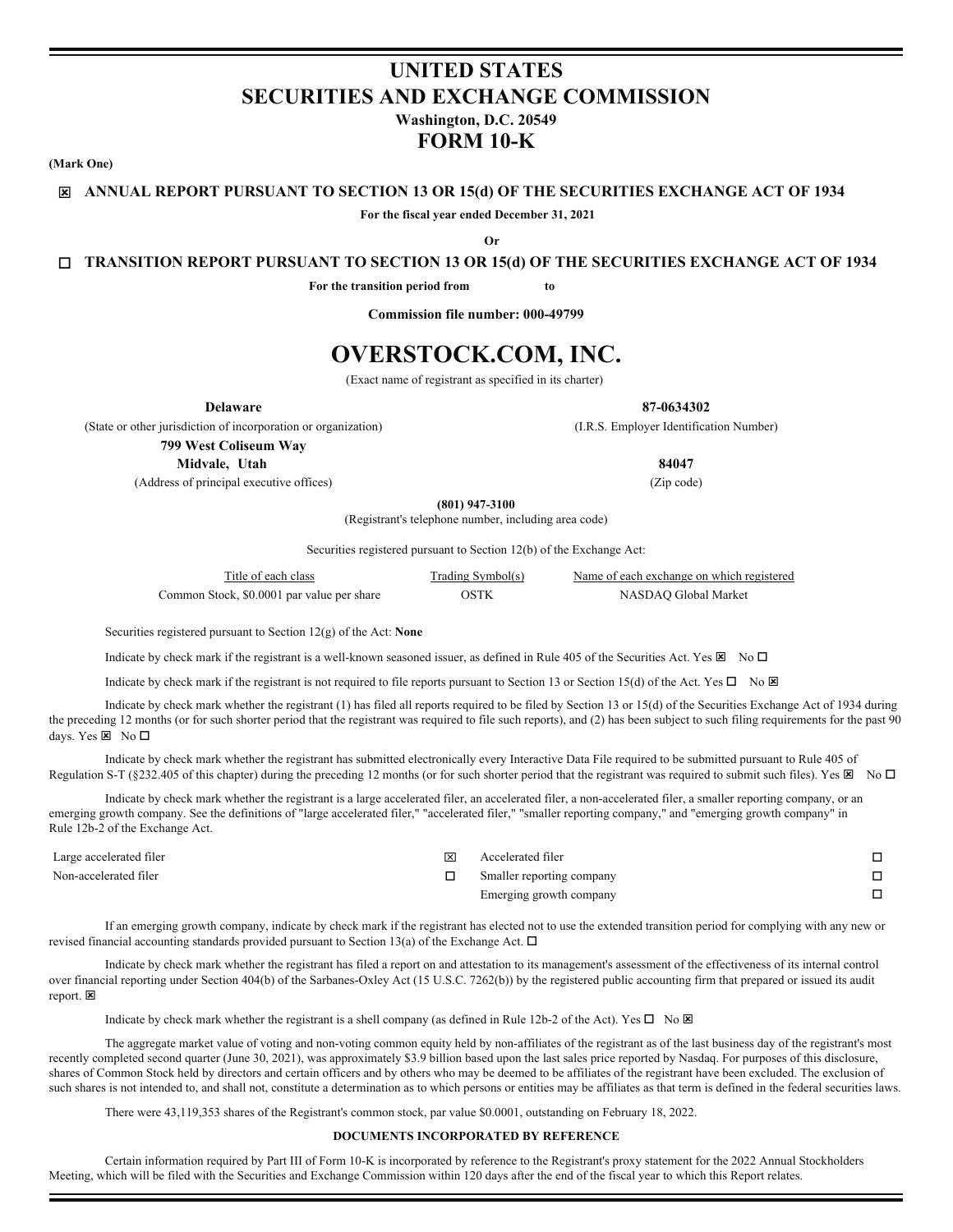## **TABLE OF CONTENTS**

| Special Cautionary Note Regarding Forward-Looking Statements |  |
|--------------------------------------------------------------|--|
|--------------------------------------------------------------|--|

## **Part I**

| Item 1. Business. |      |
|-------------------|------|
|                   | - 13 |
|                   | 26   |
|                   | -26  |
|                   | 26   |
|                   | 26   |

## **Part II**

| Item 5.  | Market for Registrant's Common Equity, Related Stockholder Matters and Issuer Purchases of Equity<br><b>Securities</b> | 27 |
|----------|------------------------------------------------------------------------------------------------------------------------|----|
| Item 6.  | Reserved.                                                                                                              | 30 |
| Item 7.  | Management's Discussion and Analysis of Financial Condition and Results of Operations.                                 | 30 |
| Item 7A. |                                                                                                                        | 41 |
| Item 8.  |                                                                                                                        | 42 |
| Item 9.  | Changes in and Disagreements with Accountants on Accounting and Financial Disclosure                                   | 85 |
| Item 9A. |                                                                                                                        | 85 |
| Item 9B. | Other Information                                                                                                      | 88 |

## **Part III**

| Item 10. Directors, Executive Officers and Corporate Governance.                                        | 89  |
|---------------------------------------------------------------------------------------------------------|-----|
|                                                                                                         | 89  |
| Item 12. Security Ownership of Certain Beneficial Owners and Management and Related Stockholder Matters | -89 |
|                                                                                                         | 90  |
|                                                                                                         | 90  |
|                                                                                                         |     |

## **Part IV**

|  | Q <sub>1</sub> |
|--|----------------|
|  | 95             |
|  |                |
|  | 96             |

O, Overstock.com, O.com, and Club O are registered trademarks of Overstock.com, Inc. Other service marks, trademarks and trade names which may be referred to herein are the property of their respective owners.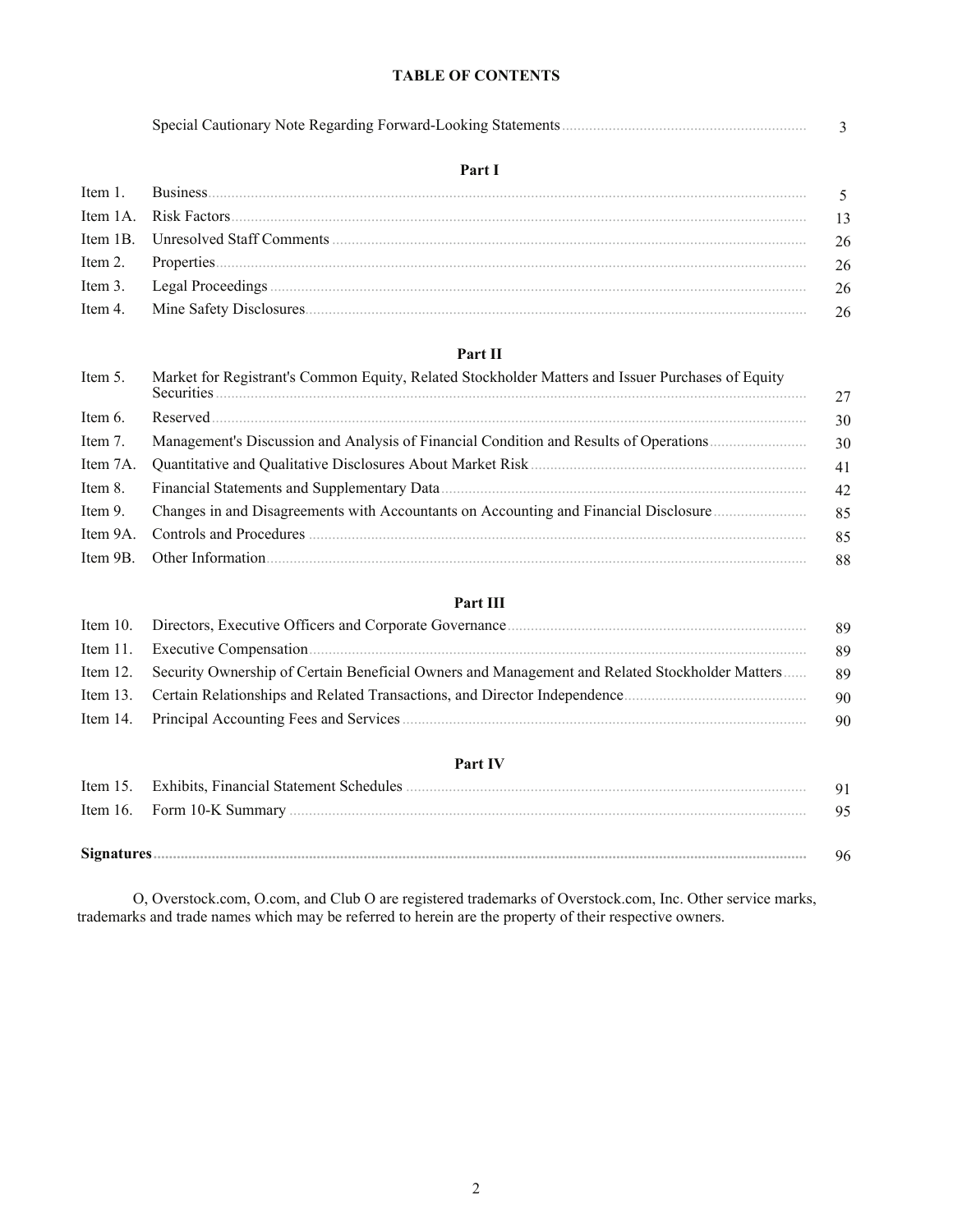## **SPECIAL CAUTIONARY NOTE REGARDING FORWARD-LOOKING STATEMENTS**

*This Report on Form 10-K and the documents incorporated herein by reference, as well as our other public documents and statements our officers and representatives may make from time to time, contain forward-looking statements within the meaning of the federal securities laws. These statements are therefore entitled to the protection of the safe harbor provisions of these laws. You can find many of these statements by looking for words such as "may," "would," "could," "should," "will," "expect," "anticipate," "predict," "project," "potential," "continue," "contemplate," "seek," "assume," "believe," "intend," "plan," "forecast," "goal," "estimate," or other similar expressions which identify these forward-looking statements.*

*These forward-looking statements involve risks and uncertainties and relate to future events or our future financial or operating performance. These forward-looking statements are not historical facts, and are based on current expectations, estimates and projections about our industry and business, and on management's beliefs and certain assumptions made by management, many of which, by their nature, are inherently uncertain and beyond our control. Accordingly, you are cautioned that any such forward-looking statements are not guarantees of future performance and are subject to assumptions, risks and uncertainties that are difficult to predict, and that actual results may be materially different from the results expressed or implied by any of our forward-looking statements.*

*Actual events or results may differ materially from those contemplated by our forward-looking statements for a variety of reasons, including among others:*

- *• any difficulties we may encounter as a result of our reliance on third-parties that we do not control for the performance of critical functions material to our business, including carriers and fulfillment partners;*
- *• any inability to compete successfully against existing or future competitors;*
- *• our inability to effectively market our business and generate customer traffic;*
- *• any downturn in the U.S. housing industry or other changes in U.S. and global economic conditions or U.S. consumer spending;*
- *• any inability to attract and/or retain key personnel;*
- *• any inability to generate and maintain natural traffic to our Website;*
- *• the impact that the COVID-19 pandemic, or other wide-spread disease or illness, may have on our business and the industries in which we operate, including the impact that substantially all of our workforce is working remotely, and any other impacts related to the pandemic our business or employees may experience at such time as the pandemic or impacts related thereto subside;*
- *• our exposure to cyber security risks, risks of data loss and other security breaches;*
- *• the risk that the amount of deferred tax assets we consider realizable could be reduced if estimates of future taxable income during the carryforward period are reduced;*
- *• any increases in the price of importing into the U.S. or transporting to our customers the types of merchandise we sell or other supply chain challenges that limit our access to and ability to deliver merchandise we sell;*
- *• any inability to convert new customers into repeat customers or maintain increased sales volumes, in particular at such time as the pandemic subsides;*
- *• the impact that any government policies, mandates, or regulations, including those created in response to COVID-19, could have on our business;*
- *• any challenges that would result in the event of any unavailability of our Website or reduced performance of our transaction systems;*
- *• the possibility that we are unable to protect our proprietary technology and to obtain trademark protection for our marks;*
- *• current and future claims of intellectual property infringement to which we are subject;*
- *• the impact that any litigation, claims, or regulatory matters could have on our business, financial condition, results of operations, and cash flows;*
- *• any inability of Pelion Venture Partners to successfully manage the Medici Ventures, L.P. fund or tZERO, in which we are the limited partner and have a direct minority interest, respectively;*
- *• any strategic transactions, restructurings or other changes we may make to our business;*
- *• any losses or issues we may encounter as a consequence of accepting or holding bitcoin or other cryptocurrencies; and*
- *• the other risks described in this report or in our other public filings.*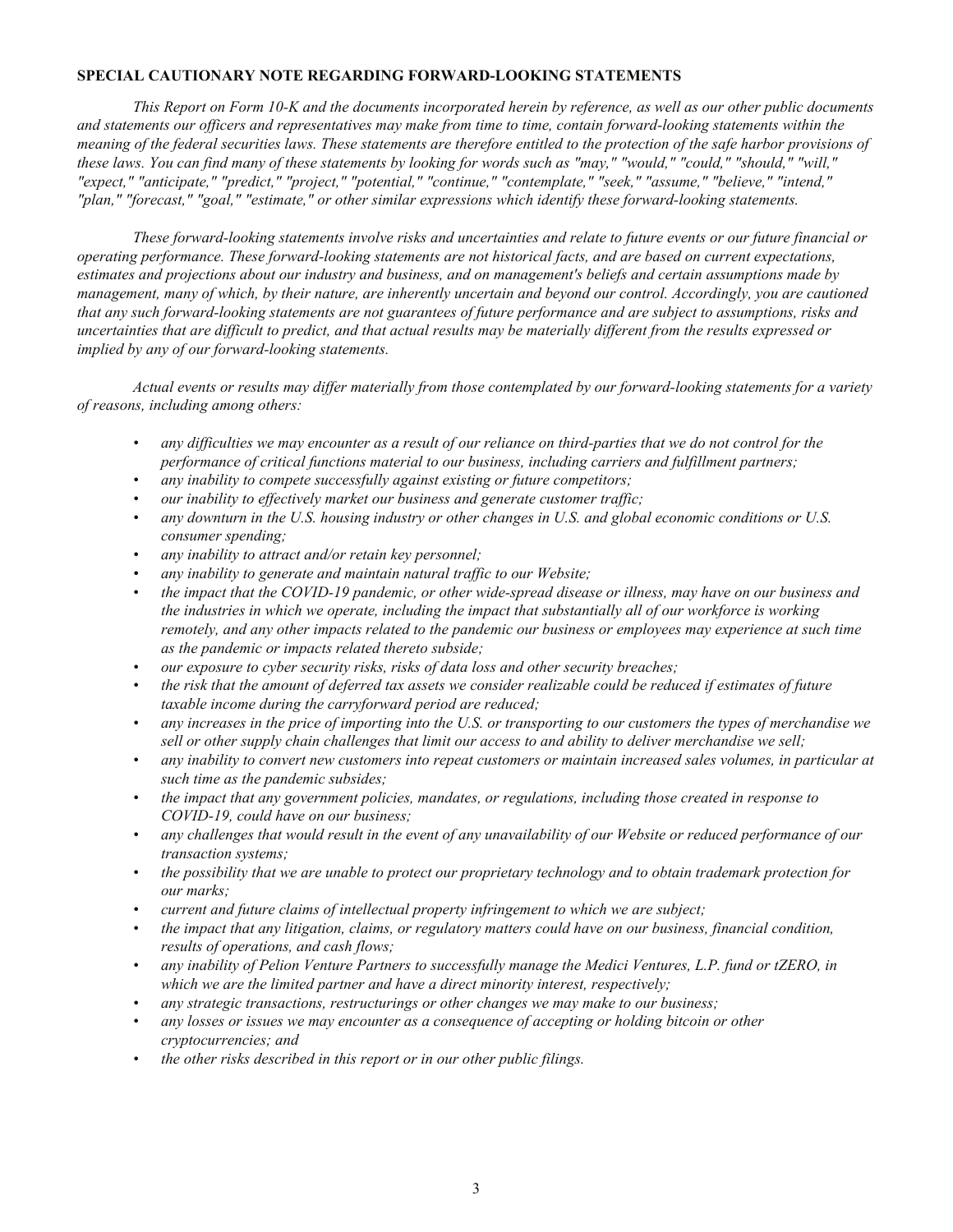*In evaluating all forward-looking statements, you should specifically consider the risks outlined above and in this Report, especially under the headings "Special Cautionary Note Regarding Forward-Looking Statements," "Risk Factors," "Legal Proceedings," and "Management's Discussion and Analysis of Financial Condition and Results of Operations." These factors may cause our actual results to differ materially from those contemplated by any forward-looking statement. Although we believe that our expectations reflected in the forward-looking statements are reasonable, we cannot guarantee or offer any assurance of future results, levels of activity, performance or achievements or other future events. Our forward-looking statements contained in this report speak only as of the date of this report and, except as required by law, we undertake no obligation to update forward-looking statements to reflect events or circumstances occurring after the date of this report or any changes in our expectations or any change in any events, conditions or circumstances on which any of our forward-looking statements are based.*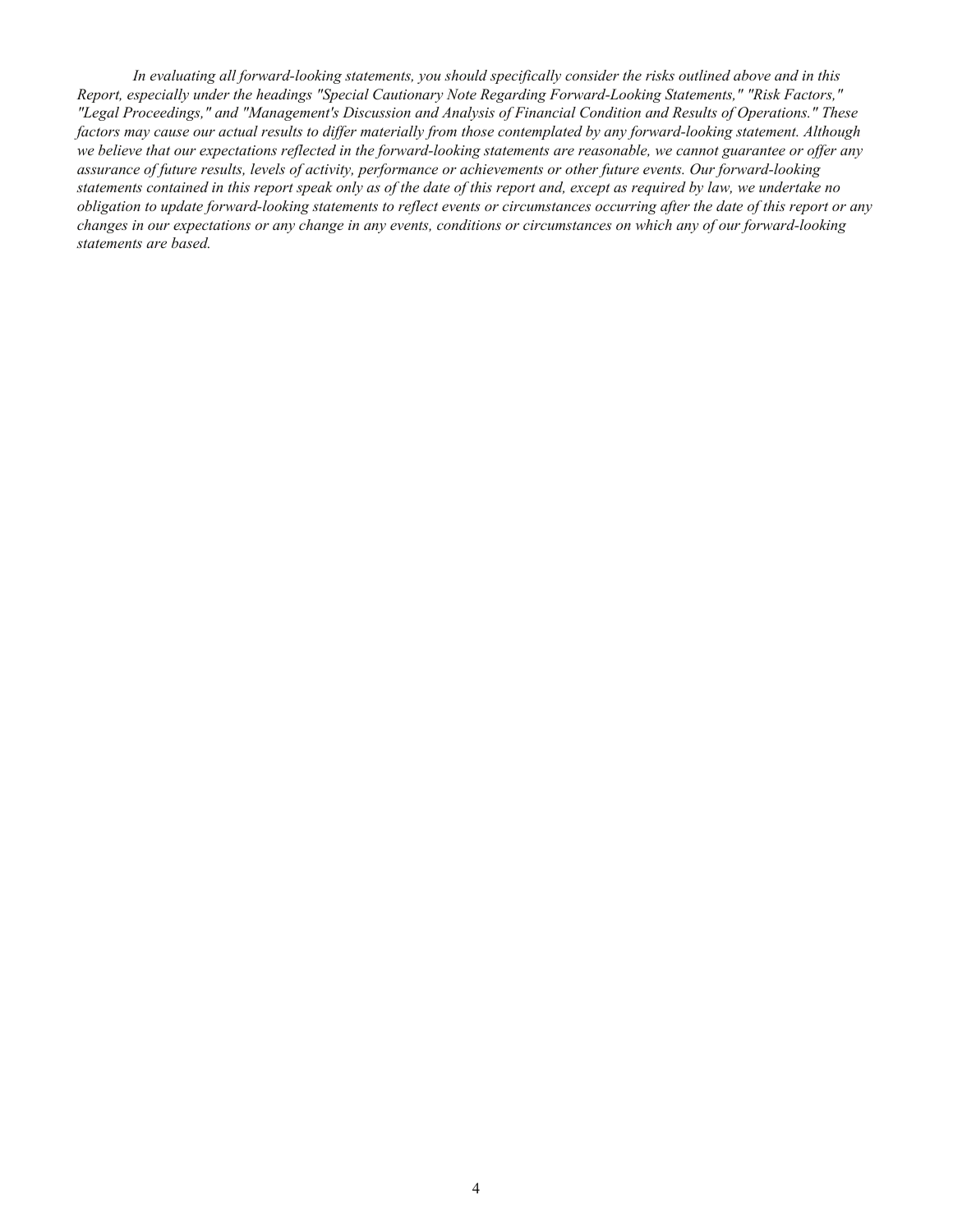## **PART I**

#### **ITEM 1. BUSINESS**

*The following description of our business contains forward-looking statements relating to future events or our future financial or operating performance that involve risks and uncertainties, as set forth above under "Special Note Regarding Forward-Looking Statements." Our actual results could differ materially from those anticipated in these forward-looking statements as a result of certain factors described in this Annual Report on Form 10-K, including those set forth above in the Special Cautionary Note Regarding Forward-Looking Statements or in Section 1A under the heading "Risk Factors" or elsewhere in this Annual Report on Form 10-K.*

## **Introduction**

Through our online business, we offer a broad range of price-competitive products, including furniture, décor, area rugs, bedding and bath, home improvement, outdoor, and kitchen and dining items, among others. We sell our products and services through our Internet websites located at www.overstock.com, www.o.co, www.overstock.ca, and www.overstockgovernment.com (referred to collectively as the "Website") and through our mobile app. Although our four websites are located at different domain addresses with different interfaces, the technology and equipment and processes supporting the Website and the process of order fulfillment described herein are the same for all four websites.

Our company, based near Salt Lake City, Utah, was founded as a Utah limited liability company ("LLC") in 1997, reorganized as a C Corporation in the State of Utah in 1998, and reincorporated in Delaware in 2002. We launched our initial website in March 1999. As used herein, "Overstock", "Overstock.com", "the Company", "we", "our" and similar terms include Overstock.com, Inc. and our majority-owned subsidiaries, unless the context indicates otherwise.

### **Our Business**

Our goal is to provide goods to furnish and accessorize "Dream Homes for All", particularly for our target customers —consumers who seek smart value on quality, stylish merchandise at competitive prices. We offer millions of products of which over 99% were in-line products (products in active production). We believe that the furniture and home goods market, which is highly fragmented and has traditionally been served by brick and mortar stores, will continue transitioning to online sales as consumers become increasingly comfortable shopping online. We continuously add newness to our product assortment to meet the evolving trends and preferences of our customers and current trends. Our products include furniture, décor, area rugs, bedding and bath, home improvement, outdoor, and kitchen and dining items, among others. We compete primarily based on:

- Simple and easy customer experience with an emphasis on price, value, and quality with a wide assortment of products delivered in a personalized format with the convenience of our mobile app, and with the benefits of our award-winning customer care;
- Proprietary technologies which we believe help us provide our customers with an intuitive shopping experience;
- Logistics capabilities tailored to the furniture and home furnishings category and developed over our many years of e-commerce experience;
- Long-term mutually beneficial relationships with our partners, which numbered approximately 3,000 as of December 31, 2021; and
- Our Club O Loyalty Program, which we believe increases customer engagement and retention.

For 2021, nearly all our retail sales through our Website were from transactions in which we fulfilled orders through our network of approximately 3,000 third-party manufacturers, distributors and other suppliers ("partners") selling on our Website. Our use of the term "partner" does not mean that we have formed any legal partnerships with any of our retail partners. We provide our partners with access to a large customer base and convenient services for order fulfillment, customer service, returns handling, and other services. Our supply chain allows us to ship directly to our customers from our suppliers or from our warehouses. Our warehouses primarily fulfill orders from direct sales of our partners' owned inventory, including some customer returns of partner products.

During the years ended December 31, 2021, 2020 and 2019 our sales were almost entirely to customers located in the United States and no single customer accounted for more than 1% of our total net revenue.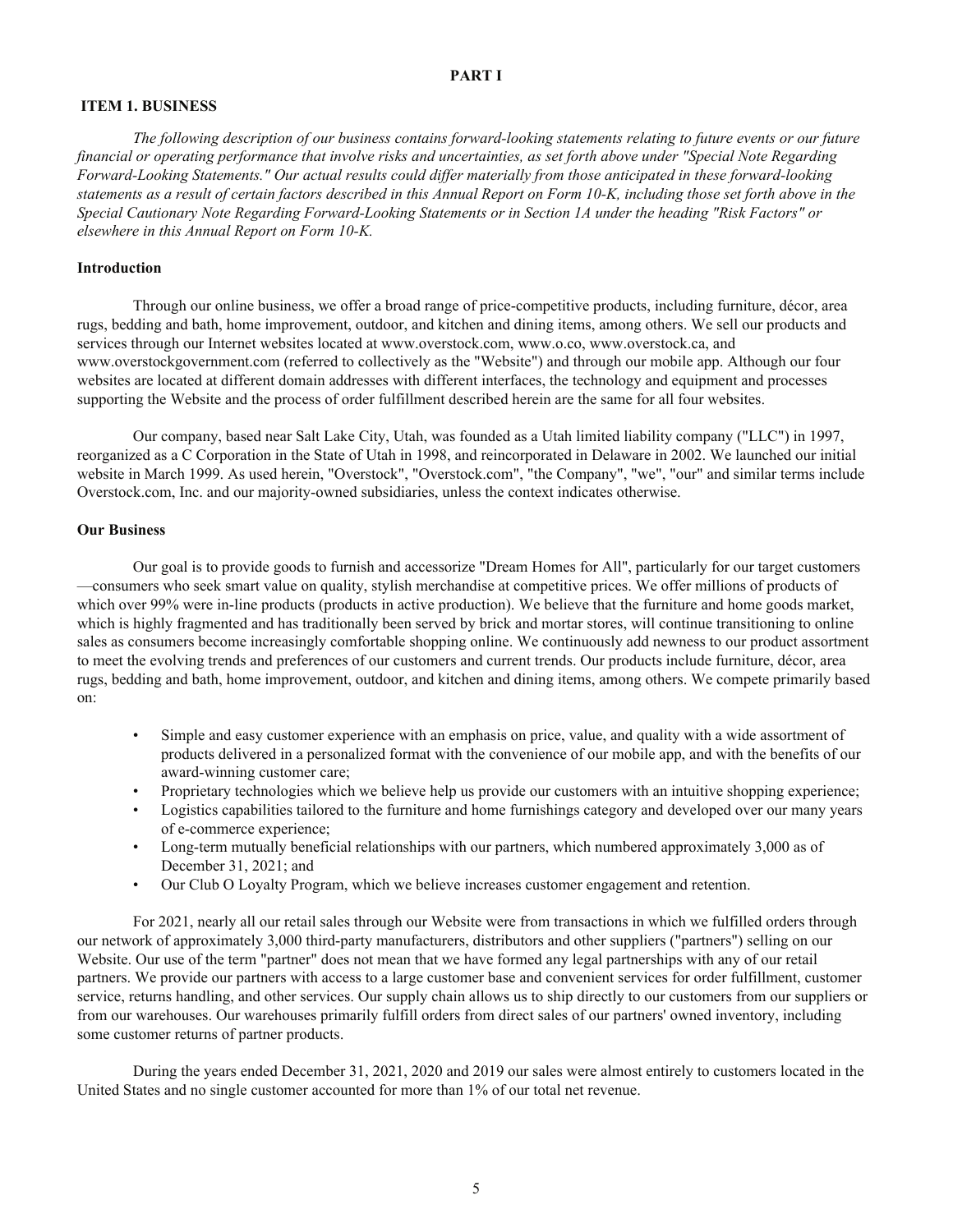## **Additional Offerings**

We offer additional products or services that may complement our primary retail offerings but are not significant to our revenues, including:

- Businesses advertising products or services on our Website;
- Market Partner, a service we provide to our partners where they can sell their products through third party sites;
- Our international business where we offer products to customers outside the United States using third party logistics providers; and
- Supplier Oasis, a single integration point through which our partners can manage their products, inventory and sales channels, and obtain multi-channel fulfillment services through our distribution network.

## **Manufacturer, Distributor, and Supplier Relationships**

To the extent possible we maintain manufacturer, distributor, and supplier relationships, and seek new manufacturer, distributor, and supplier relationships, and also use our working capital, to ensure a continuous allotment of product offerings for our customers. Generally, our manufacturers, distributors, or suppliers regularly communicate to us the quantity of products that are held in reserve for us, but our arrangements with them generally do not guarantee the availability of those products for a set duration. Our manufacturer, distributor, and supplier relationships are based on historical experience and are generally nonexclusive and we retain the right to select and change our suppliers at our discretion. Generally, manufacturers, distributors, and suppliers do not control the terms under which products are sold through our Website.

## **Sales and Marketing**

We use a variety of methods to target our retail consumer audience, including online campaigns, such as advertising through keywords, product listing ads, display ads, search engines, affiliate marketing programs, social coupon websites, portals, banners, e-mail, direct mail, and viral and social media campaigns. We also do brand advertising through television, video on demand, radio, print ads, social media, and event sponsorships.

## **Customer Service**

We are committed to providing superior customer service. We staff our customer service department with dedicated in-house and outsourced professionals who respond to phone, SMS, instant online chat, and e-mail inquiries on products, ordering, shipping status, returns, and other areas of customer inquiry.

## **Technology**

We use our internally developed Website and a combination of proprietary technologies, open source technologies, and commercially available licensed technologies and solutions to support our operations. We use the services of multiple telecommunications companies to obtain connectivity to the Internet. Currently, our primary computer infrastructure is in a data center in Utah. We also have other data centers and public cloud providers which we use for backups, redundancy, development, testing, disaster recovery, and corporate systems infrastructure.

## **Competition**

E-commerce is intensely competitive and has relatively low barriers to entry. We believe that competition in this industry is based predominantly on:

- price;
- product quality and assortment;
- shopping convenience;
- website organization and load speed;
- order processing and fulfillment;
- order delivery time and accuracy;
- customer service:
- website functionality on mobile devices;
- brand recognition; and
- brand reputation.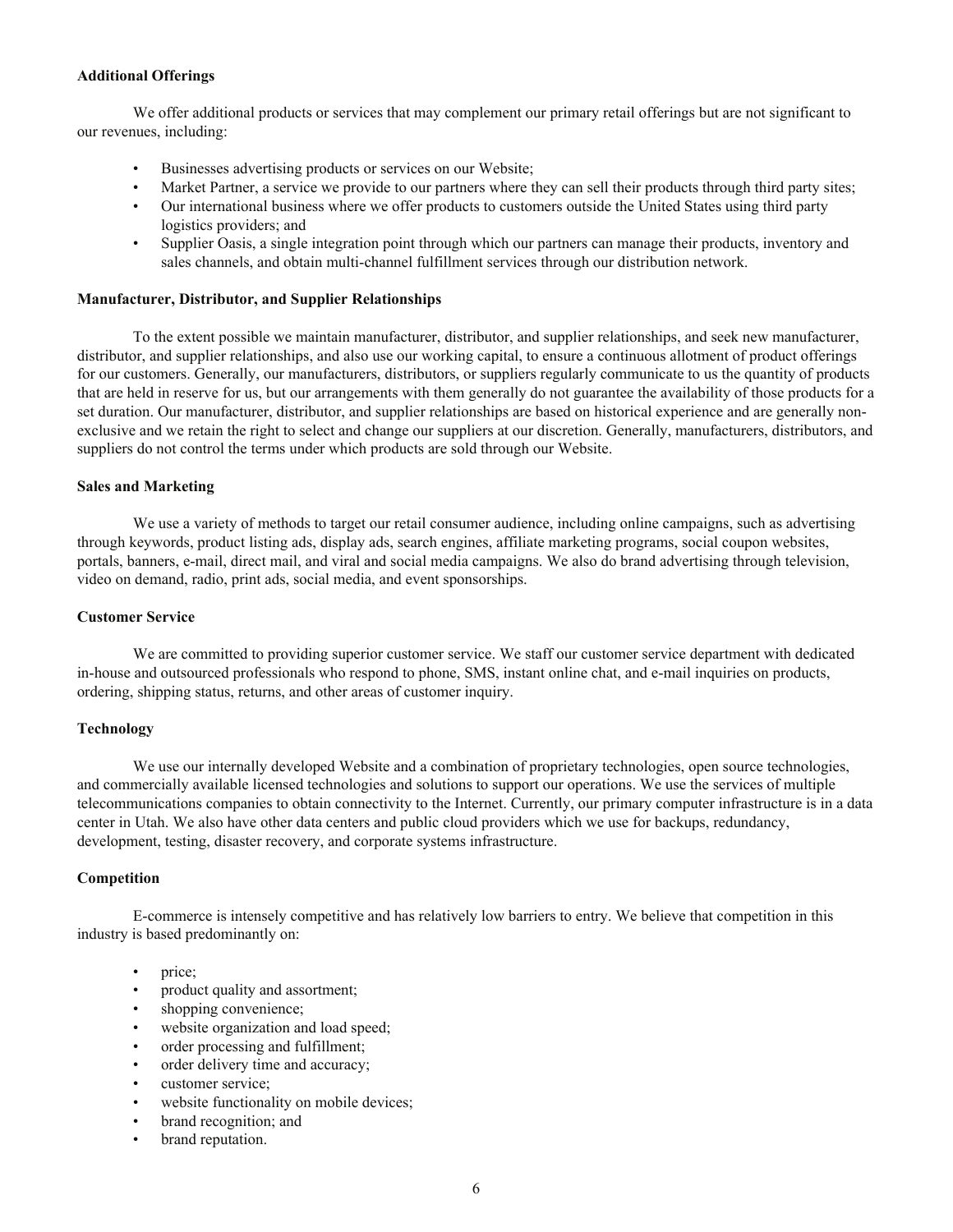We compete with other online pure play, brick-and-mortar, and omni channel retailers which may specifically adopt our methods and target our customers. We currently or potentially compete with a variety of companies that specialize in several broad categories, including discount general retailers, private sales, specialty retailers, and liquidators.

Our current and potential e-commerce competitors include entities that may have greater brand recognition, longer operating histories, larger customer bases, and significantly greater financial, marketing, and other resources than we do. Further, any of them may enter into strategic or commercial relationships with larger, more established and well-financed companies, including exclusive distribution arrangements with our vendors or service suppliers that could deny us access to key products or needed services, or acquisitions of our suppliers or service providers, having the same effect. Many of them do or could devote greater resources to marketing and promotional campaigns and devote substantially more resources to their website and systems development than we do. Many have supply chain operations that decrease product shipping times to their customers, have options for in-store product pick-up, allow in-store returns, or offer other delivery and returns options that we do not have. New technologies, the continued enhancement of existing technologies, developments in related areas such as same-day product deliveries, and the development of proprietary delivery systems increase competitive pressures on us.

#### **Financial Information about Business Segments and Geographic Areas**

As described further in Item 8 of Part II, "Financial Statements and Supplementary Data"—Note 22—Business Segments, contained in the "Notes to Consolidated Financial Statements" of this Annual Report on Form 10-K, we determined our segments based on how we manage our business, which, in our view, consists of one reportable segment, Retail, which primarily consists of amounts earned through e-commerce product sales through our Website. We use pre-tax net income (loss) as the measure to determine our reportable segments. See Item 8 of Part II, "Financial Statements and Supplementary Data"— Note 22—Business Segments for information regarding our business segments and geographical areas.

#### **Intellectual Property and Trade Secrets**

We regard our domain names and other intellectual property as critical to our success. We rely on a combination of laws and contractual restrictions with our employees, customers, suppliers, affiliates, and others to establish and protect our proprietary rights, including the law pertaining to trade secrets.

#### **Legal and Regulatory Matters**

From time to time, we receive claims and become subject to regulatory investigations or other governmental actions, consumer protection, employment, intellectual property, and other commercial litigation related to the conduct of our business. We also prosecute lawsuits to enforce our legal rights. Regulatory investigations and other governmental actions as well as any litigation may be costly and time consuming and can divert our management and key personnel from our business operations. Regulatory investigations and other governmental actions as well as any such litigation may result in significant damages, associated costs, or equitable remedies relating to the operation of our business. Any such matters may materially harm our business, prospects, results of operations, financial condition, or cash flows.

These matters and other types of claims could result in legal expenses, fines, adverse judgments or settlements and increase the cost of doing business. They could also require us to change our business practices in expensive and significant ways. In addition, litigation could result in interpretations of the law that may limit our current or future business, require us to change our business practices, or otherwise increase our costs.

Additional litigation may be necessary in the future to enforce our intellectual property rights, to protect our trade secrets, or to determine the validity and scope of the proprietary rights of others. Any litigation, regardless of outcome or merit, could result in substantial costs and diversion of management and technical resources, any of which could materially harm our business.

For further information, see (see Item 1A—"Risk Factors") and the information set forth under Item 8 of Part II, "Financial Statements and Supplementary Data"—Note 13—Commitments and Contingencies, *Legal proceedings and contingencies*, contained in the "Notes to Consolidated Financial Statements" of this Annual Report on Form 10-K.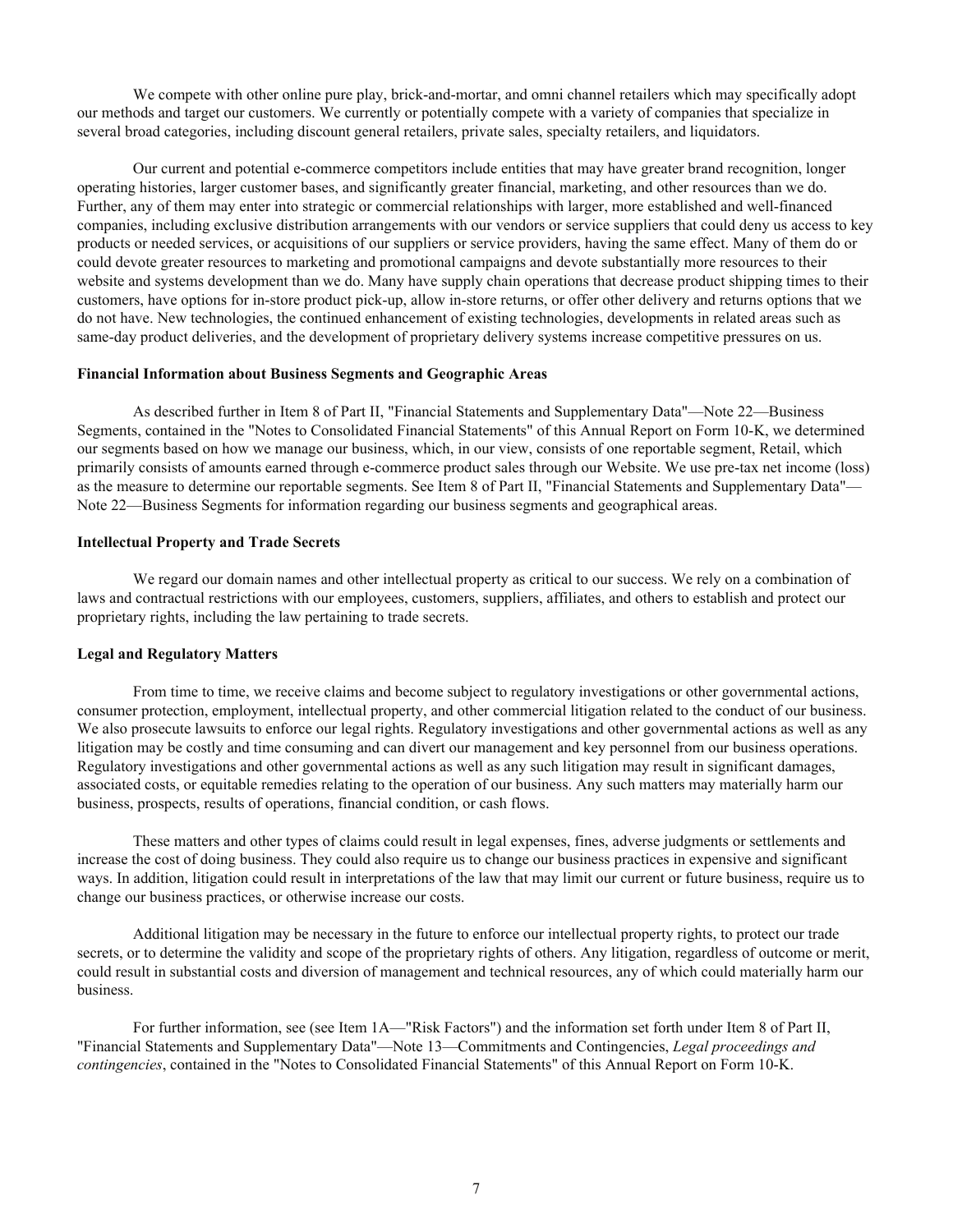## **Government Regulation**

We are subject to a wide variety of laws, rules, mandates, and regulations, some of which apply or may apply to us as a result of our business, and others of which apply to us for other reasons, such as our status as a publicly held company or the places in which we sell certain types or amounts of products. Our business is subject to general business regulations and laws, as well as regulations and laws specifically governing the Internet, e-commerce, and other services we offer. Existing and future laws and regulations may result in increasing expense and may impede our growth. Applicable and potentially applicable regulations and laws include regulations and laws regarding taxation, privacy, data protection, pricing, content, copyrights, distribution, mobile communications, electronic device certification, electronic waste, energy consumption, environmental regulation, electronic contracts and other communications, competition, consumer protection, employment, import and export matters, information reporting requirements, access to our services and facilities, the design and operation of websites, health, safety, and sanitation standards, the characteristics and quality of products and services, product labeling and unfair and deceptive trade practices.

Our business outside of the U.S. exposes us to foreign and additional U.S. laws and regulations, including but not limited to, laws and regulations relating to taxation, business licensing or certification requirements, advertising practices, online services, the use of cryptocurrency, the importation of specified or proscribed items, importation quotas, consumer protection, intellectual property rights, consumer and data protection, privacy, encryption, restrictions on pricing or discounts, and the U.S. Foreign Corrupt Practices Act and other applicable U.S. and foreign laws prohibiting corrupt payments to government officials and other third parties.

#### **Human Capital Management**

On December 31, 2021, we had approximately 1,350 full-time employees. We have never had a work stoppage and none of our employees are represented by a labor union. We consider our employee relations to be good. Competition for qualified personnel in our industry is high, particularly for software engineers and other technical staff. Overstock places great value on its human capital management and knows its people are critical to driving the business to success. We focus on our human capital management in many ways including:

## *Diversity & Inclusion*

We embrace diversity and collaboration in our workforce, our ways of thinking, and our decision-making. We know that fostering an inclusive culture delivers better business outcomes. Our commitments to improving diversity include 1) increasing the diversity of our team at all levels, 2) continuing real and meaningful gender and race dialogue within our Company, 3) amplifying the voices of our underrepresented groups of employees, 4) fostering inclusion and safety within our workforce, 5) expanding our Company volunteer time off program to include efforts to combat gender and racial injustice, 6) continuing to condemn all forms of gender and racial discrimination and harassment, 7) encouraging our employees to vote by expanding our paid time off program, and 8) tracking and monitoring our progress. Among the many ways we demonstrate these commitments are through our hiring and development practices, flexible and working-parent-friendly programs, antidiscrimination policies, and efforts of our employee resource groups.

Through our commitments, actions, words, investments, and values, we promote a work environment that enables employees to feel safe to express their ideas and perspectives and feel they belong within our team.

## *Workforce Compensation & Pay Equity*

The total rewards philosophy of Overstock is to create and maintain competitive programs that attract, motivate, develop, and retain employees based on the prevailing industry and geographic labor markets where the Company does business. Competitive compensation programs consist of cash and non-cash compensation based on relevant pay factors designed to balance market competitiveness and cost containment to retain the human capital that enables the Company to achieve business performance goals and objectives. Total rewards are designed to link the market competitiveness of each employee's compensation with overall Company performance, aligning employees' financial interests with the interests of the Company.

Elements of our compensation package for all non-executive employees consists of base salary or wages, discretionary and non-discretionary short-term incentives to reward the achievement of behavioral goals and business objectives, and for eligible key contributors, long-term equity incentives.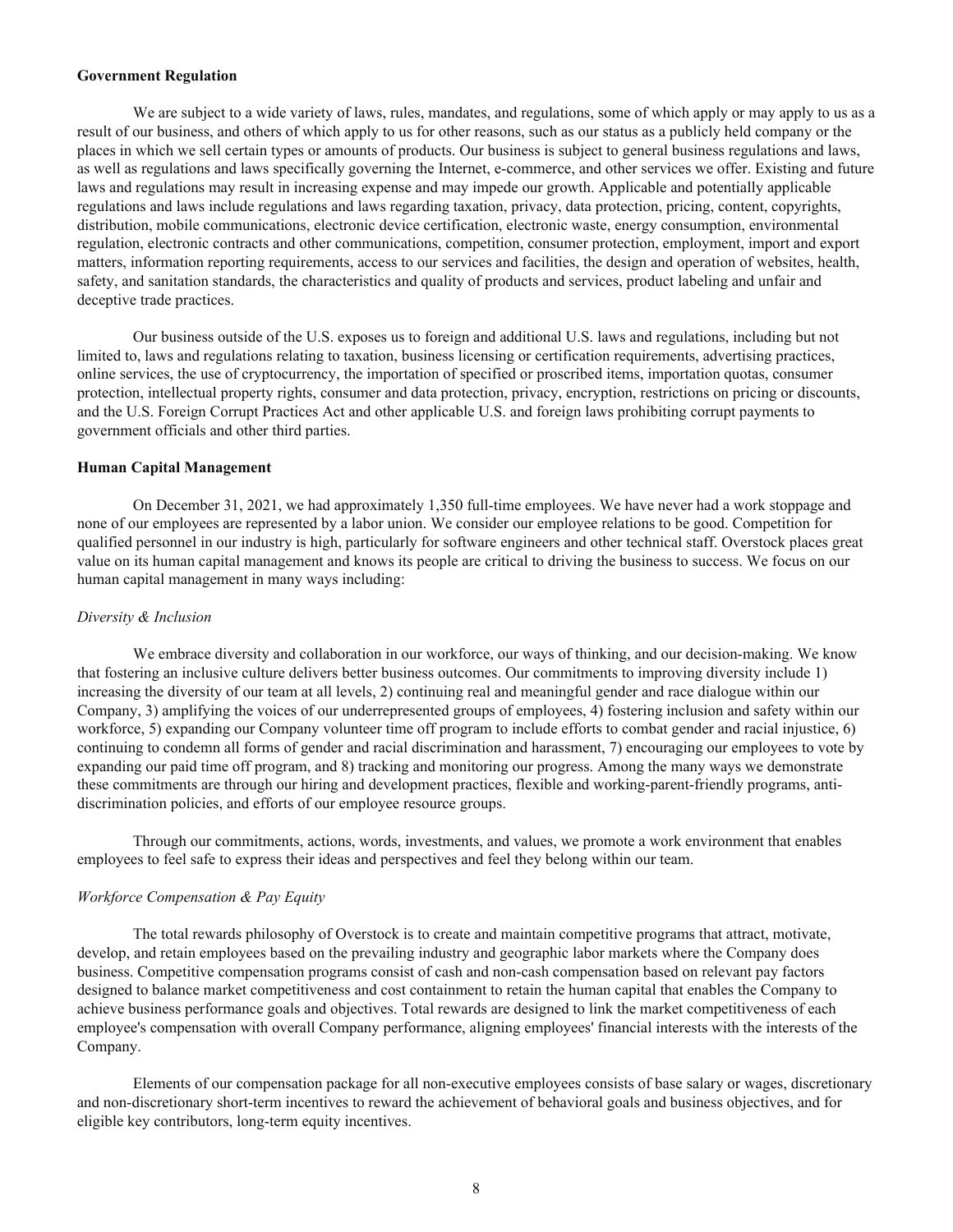Changes in the value of each employee's job are monitored annually and adjustments in base pay and short-term incentives are awarded based on a combination of employee performance to pre-determined goals and the Company's overall performance to broader financial and operational goals and objectives. We determine external market competitiveness by gathering salary information from professionally managed third-party salary surveys and by determining pay for individual employees based on their skill level, experience, education, and any other relevant compensatory factors. We use salary market data to create pay structures with pay bands. We assign every job to a pay band by comparing market data to pay band midpoints. We balance internal pay equity with external pay equity to ensure compensation is fairly and equitably dispersed.

Management is committed to the proposition that the total rewards of every employee in pay and benefits are equitably distributed regardless of their race, gender, gender identity, sexual orientation, religion, national origin, color, veteran status, age, or disability. Furthermore, to ensure the commitment to pay equity is aggressively pursued, we define appropriate metrics from which progress can be tracked. The Human Resources Department prepares periodic reports for senior leadership and the Board of Directors to report progress toward equitable pay, promotions, and opportunities.

We offer all employees the ability to save for retirement by matching dollar for dollar up to six percent of their savings into a qualified savings plan up to certain pre-determined limits set by the IRS. For highly compensated employees who meet the salary threshold set by the IRS and who choose to continue pre-tax savings above the qualified savings plan limits, eligible employees can participate in a non-qualified tax deferred savings plan to save for future needs.

Our intention is to offer every employee fair and equitable cash compensation and competitive non-cash benefits to help employees manage their health and wellness and the health and wellness of their families.

#### *Talent Acquisition & Retention*

We work diligently to attract the best talent from a diverse range of sources and locations in order to meet the current and future demands of our business. We now recruit talent from twenty states across the country, as much of our workforce can work in a mostly remote arrangement. We are establishing relationships with universities, professional associations, and industry groups to proactively attract talent. We look for ways to improve our recruiting process regularly and ensure each applicant feels welcome and comfortable through the recruiting process. Our panel interviews are set up with a diverse group of interviewers to ensure for the best candidate experience. We have taken the ParityPledge in support of women and in support of people of color, demonstrating our commitment to improve the opportunity for advancement of women and people of color into leadership positions.

We have a strong employee value proposition that leverages our unique culture, collaborative and flexible working environment, shared sense of purpose, desire to do the right thing and innovative work to attract talent to our company. We empower employees to find new and better ways of doing things and the scale of our business means that careers can develop in exciting and unexpected directions. To ensure the long-term continuity of our business, we actively manage the development of existing talent to fill the roles that are most critical to the on-going success of our Company.

In 2021, we hired 177 new employees, excluding our customer service and warehouse departments, and 55 new customer service and warehouse employees. We have a total average tenure of five years, with an average tenure of three and three quarters years in our customer service and warehouse departments.

#### *Employee Engagement & Wellness*

Creating a culture where all employees feel supported and valued is a key part of our corporate mission. The ongoing COVID-19 pandemic has led to unique challenges, and we are striving to ensure the health, safety, and general well-being of our employees as we work through these pandemic-related challenges. We continue to evolve our programs to meet our employees' health and wellness needs, which we believe is essential to attract and retain employees of the highest caliber, and we offer a competitive benefits package focused on fostering work/life integration. We offer comprehensive benefit options to our employees and their families to live healthier and more secure lives. Some examples are medical insurance, prescription drug benefits, dental insurance, vision insurance, hospital indemnity insurance, accident insurance, critical illness insurance, life insurance, disability insurance, health savings accounts, flexible spending accounts, legal insurance, auto/home insurance, identity theft insurance and pet insurance, and generous 401(k) matching and employee stock purchase plan (ESPP) programs. In addition to these more traditional benefits offerings we also have programs that encourage better work/life balance. These benefits include an onsite medical clinic, fitness center, and child daycare at our largest facility, employee assistance program (EAP) support, and a 9/80 flexible work schedule. We offer paid parental leave for all new parents who have been with the Company for at least a year to ensure they are able to adjust to a new work/life balance. We also offer a caregiver benefit to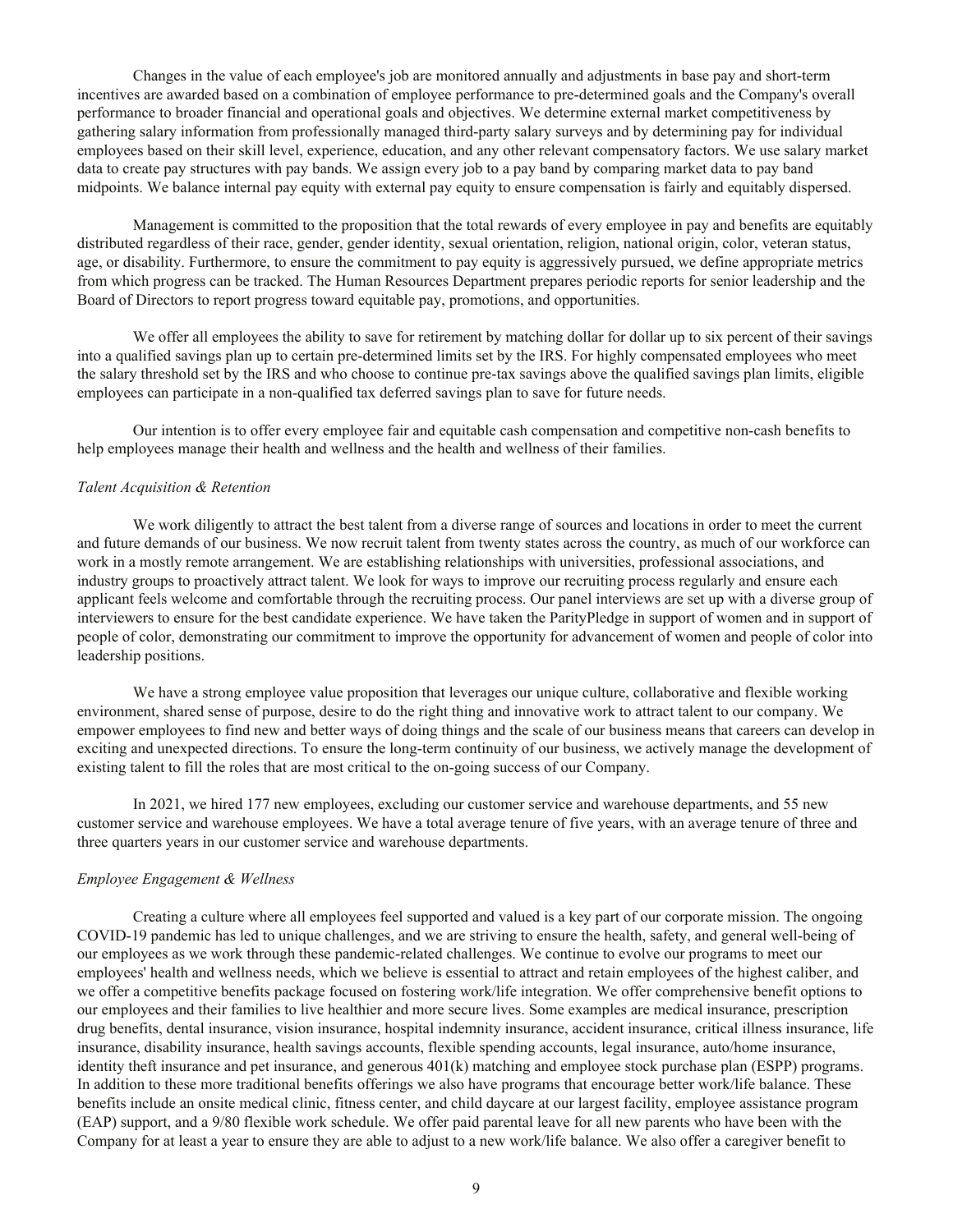parents who need to travel for work, which allows employees who have a child under the age of two to travel with the employee. We added fertility coverage to our medical plans beginning in January 2022. We also formalized an expanded remote working policy during 2021.

## *Development & Training*

We recognize how important it is for our employees to develop and progress in their careers. We provide a variety of resources to help our employees grow in their current roles and build new skills, including online development resources from a competency model development library to hundreds of online courses in our learning management system. We emphasize individual development planning as part of our annual goal setting process, and offer mentoring programs, along with change management and project management upskilling opportunities. We have leadership development resources for all leaders across the organization and continue to build tools for leaders to develop their teams on the job and in roles to create new opportunities to learn and grow. We also encourage higher education and continuing professional education by subsidizing these opportunities for our employees.

We have an annual training for all employees on the topic of Diversity and Inclusion. This program is designed to strengthen our organization by promoting the inclusion of various viewpoints from the natural talents and abilities of our people regardless of race, sexual orientation, gender, religion, or other differences.

## *Company Culture*

We attribute the high levels of employee engagement to our corporate culture. The work environment is often described as results-driven, inclusive, generative, and collaborative. Our corporate vision, mission, values, leadership principles, and employee qualities help define who we are, where we are going, and the behavior we expect of the Company and our employees in order to be successful in the organization.

In order to fulfill our vision of "Dream Homes for All" and the long-term financial goals of the Company, we focus on our mission of customer focus, our leading technology capabilities, and creating enterprise value. Our values articulate our commitment to an inclusive, outcome-driven, and positive work environment, and embody our generative culture and spirit. Our five leadership principles guide the interactions of our leaders with colleagues, creating a psychologically safe environment for productive and collaborative exchanges for improved outcomes. We clearly define, look for, measure, and develop eight qualities in our employees so that we all become empowered to be effective and valuable contributors in the organization. This culture allows us to attract, develop, engage, and retain highly qualified employees for each role in the organization. Our goal is to have every employee feel they are a valued member of a winning team, doing meaningful work, in an environment of trust. The Company regularly reinforces this culture throughout the entire employee experience.

## *Oversight & Governance*

Our focus on human capital management has been a hallmark of the Company for years, understanding that people truly are a Company's most valuable asset, and that culture is an organization's ultimate competitive advantage. Our 401(k) committee meets quarterly to review the plan and determine if any changes need to be made to the portfolio, in order to best serve our employees. Our board of directors dedicates ample time in quarterly meetings with management to discuss trends in hiring, engagement, and attrition. Our Compensation Committee is actively involved in determining competitive compensation strategies to help us continually improve in attracting, developing, and retaining top talent for our Company.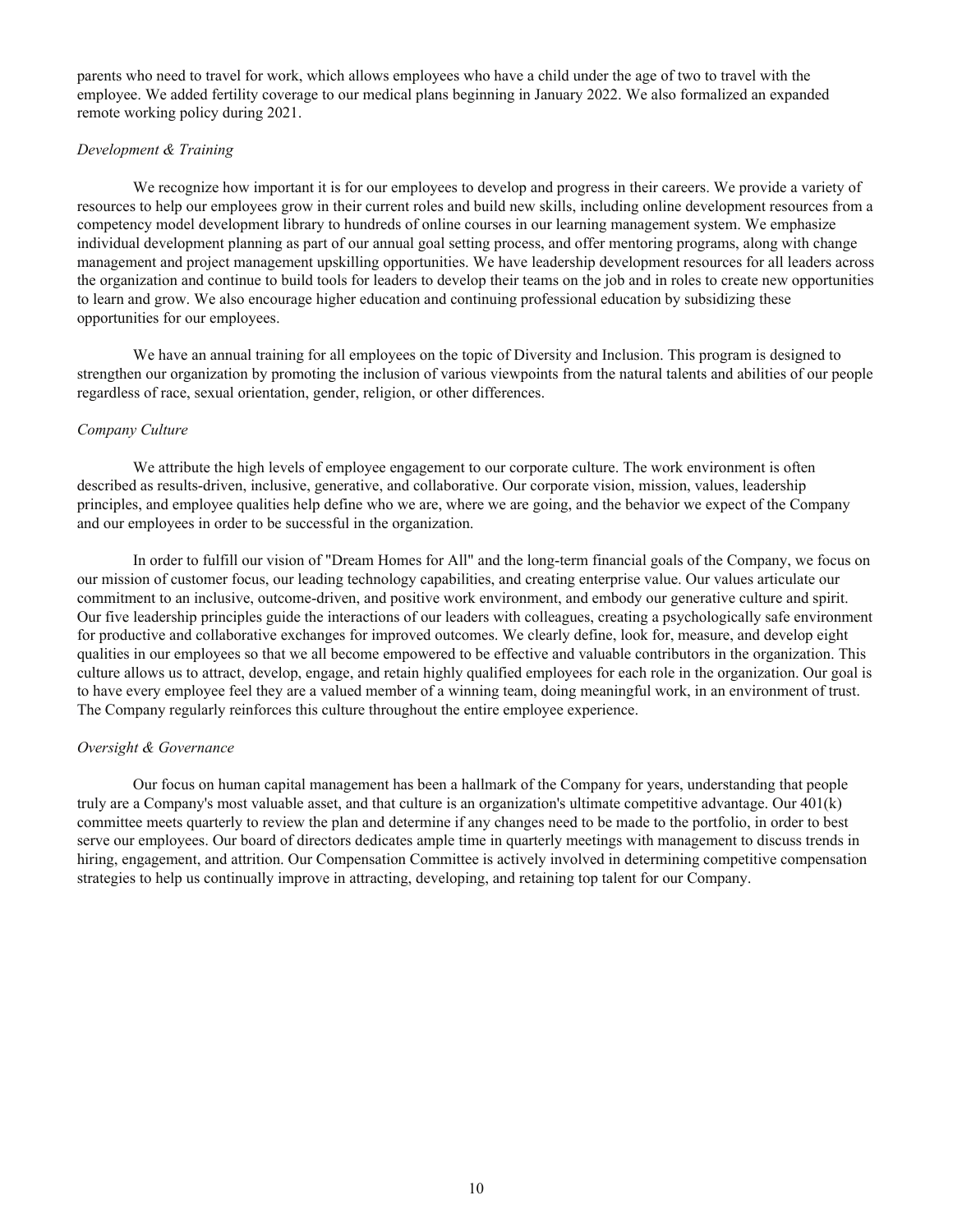## **Executive Officers of the Registrant**

| <b>Executive Officers</b> | Age | <b>Position</b>                             |
|---------------------------|-----|---------------------------------------------|
| Mark Baker                | 52  | <b>Chief Product Officer</b>                |
| Jonathan E. Johnson III   | 55  | Chief Executive Officer and Director        |
| Adrianne Lee              | 44  | Chief Financial Officer                     |
| Carter Lee                | 52  | Chief Administrative Officer                |
| Krista Dalton             | 36  | <b>Chief Merchandising Officer</b>          |
| E. Glen Nickle            | 56  | Chief Legal Officer and Corporate Secretary |
| Dave Nielsen              | 52  | President                                   |
| <b>Tushon Robinson</b>    | 51  | Chief Supply Chain Officer                  |
| Meghan Tuohig             | 41  | Chief People Officer                        |
| Joel Weight               | 47  | Chief Technology Officer                    |

The following persons were executive officers of Overstock as of February 25, 2022:

*Mr. Mark Baker* was appointed as our Chief Product Officer in February 2020. Mr. Baker joined Overstock in 2011 and previously served as Vice President of Product and Technology from December 2018 to February 2020, Senior Director of Software Development from January 2017 to August 2018, Director of Software Development from September 2015 to January 2017, and Director of Application Development from October 2013 to September 2015, as well as various other positions.

*Mr. Jonathan E. Johnson III* has served as Chief Executive Officer since September 2019 and as a Director since 2013. Mr. Johnson also served as President of Medici Ventures from August 2016 to April 2021, Interim Chief Executive Officer from August 2019 to September 2019, and Chairman of the Board of Directors from 2014 through 2017. Mr. Johnson joined Overstock in 2002 and previously served as our President, Executive Vice Chairman, Acting Chief Executive Officer, Senior Vice President, and General Counsel, as well as various other positions.

*Ms. Adrianne Lee* joined Overstock as our Chief Financial Officer in March 2020. Prior to joining Overstock, Ms. Lee served as Senior Vice President and CFO of North America RAC from December 2018 to March 2020 and as Vice President - Global Financial Planning and Analysis and Corporate Development from December 2017 to December 2018 and Senior Director - Financial Planning and Analysis from March 2014 to December 2017 at The Hertz Corporation.

*Mr. Carter Lee* has served as our Chief Administrative Officer since August 2018. Mr. Lee joined Overstock in 2001 and previously served as Acting Chief Marketing Officer from August 2020 to March 2021, Senior Vice President of Technology and People Care from February 2015 to July 2018, Vice President of Technology Operations from January 2008 to January 2015, and held other roles including Director of Internal Systems.

*Ms. Krista Dalton* was appointed as our Chief Customer Officer (now Chief Merchandising Officer) in August 2019. Ms. Dalton joined Overstock in 2017 and previously served as Vice President of Private Label and Partner Management from August 2018 to August 2019 and Category Director from October 2017 to July 2018. Prior to joining Overstock, Ms. Dalton served as Sr. Buyer, Books & Magazines at Target Corporation from October 2014 to September 2017.

*Mr. E. Glen Nickle* has served as our Chief Legal Officer and Corporate Secretary since February 2021, and previously served as Vice President, Legal and General Counsel from July 2016 to February 2021. Mr. Nickle started with Overstock in May 2010 as Associate General Counsel. Before joining Overstock, Mr. Nickle was Associate General Counsel at ICON Health & Fitness, Inc.

*Mr. Dave Nielsen* has served as our President of Retail (now President) since May 2019, and previously served as our Chief Sourcing and Operations Officer from October 2018 to May 2019, having returned to Overstock after serving as the Chief Executive Officer and board member for Global Access from July 2015 to October 2018. Mr. Nielsen originally joined Overstock in 2009 and previously served as our Senior Vice President of Business Development, Senior Vice President and General Merchandise Manager and Co-President.

*Mr. Tushon Robinson* was appointed as our Chief Supply Chain Officer in January 2022. Prior to joining Overstock, Mr. Robinson served as Chief Operating Officer of Bractlet from October 2019 to January 2022, Advisory Board Member of Bractlet from May 2018 to October 2019, Vice President, Product Management of Pitney Bowes from October 2018 to October 2019, and various other executive leadership at Newgistics prior to October 2018.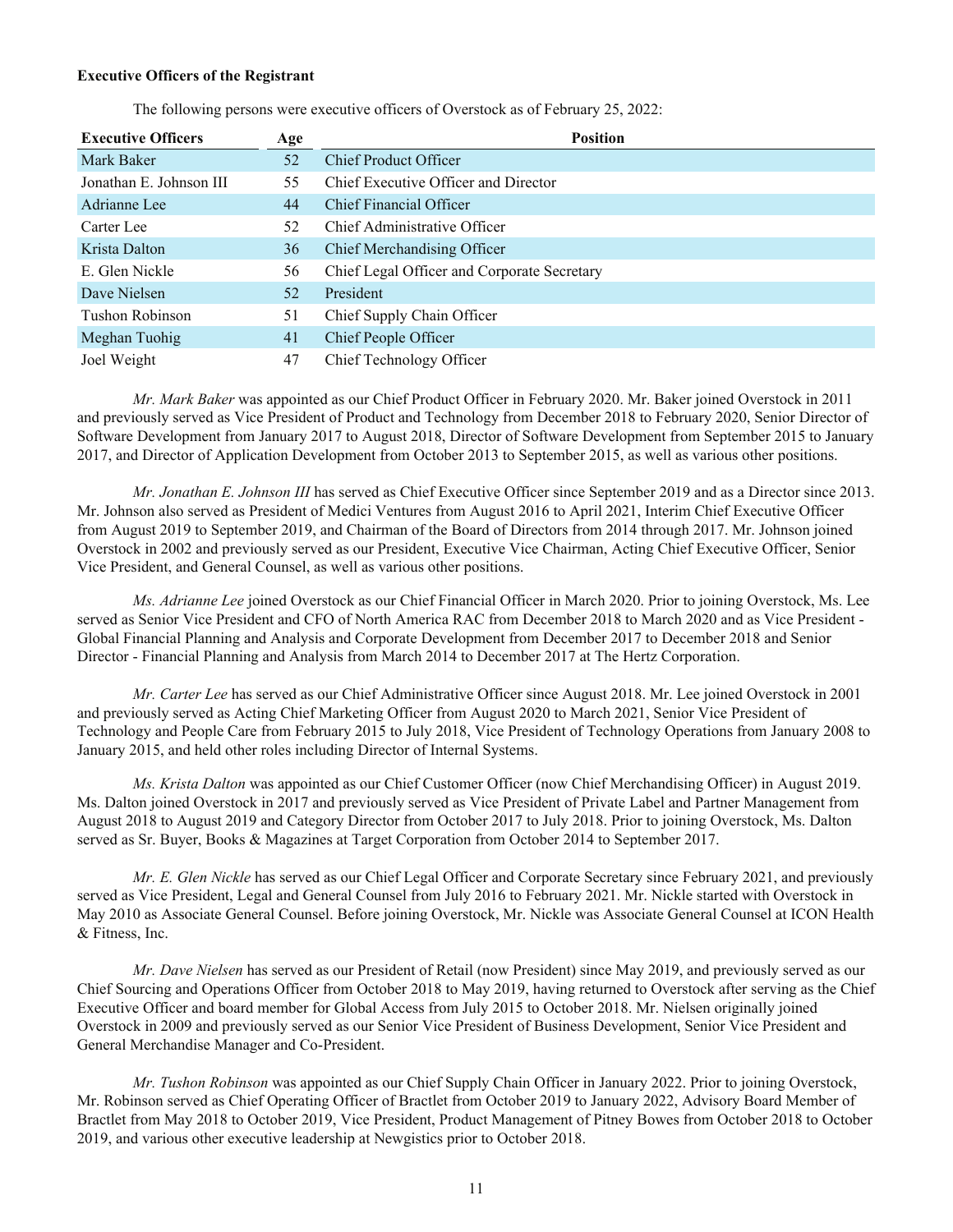*Ms. Meghan Tuohig* has served as our Chief People Officer since February 2019. Ms. Tuohig joined Overstock in 2004 and previously served as Vice President of People Care from January 2015 to February 2019, Director of Loyalty from August 2013 to January 2015, and Director of Collaborative Systems from April 2012 to July 2013, as well as various other positions.

*Mr. Joel Weight* was appointed as our Chief Technology Officer in February 2020. Mr. Weight joined Overstock in 2011 and previously served as Chief Operations Officer of Medici Ventures from January 2019 to February 2020, Chief Technology Officer of Medici Ventures from October 2016 to January 2019, and Lead Architect and various other Architect roles from October 2013 to October 2016, as well as various other positions.

## **Available Information**

We make our Annual Report on Form 10-K, Quarterly Reports on Form 10-Q, Current Reports on Form 8-K and amendments to those reports filed or furnished pursuant to Section 13(a) or 15(d) of the Securities Exchange Act of 1934, as amended, available free of charge through the Investor Relations section of our main website, www.overstock.com, as soon as reasonably practicable after we electronically file such material with, or furnish it to, the Securities and Exchange Commission. Our Internet Website and the information contained therein or connected thereto are not a part of or incorporated into this Annual Report on Form 10-K.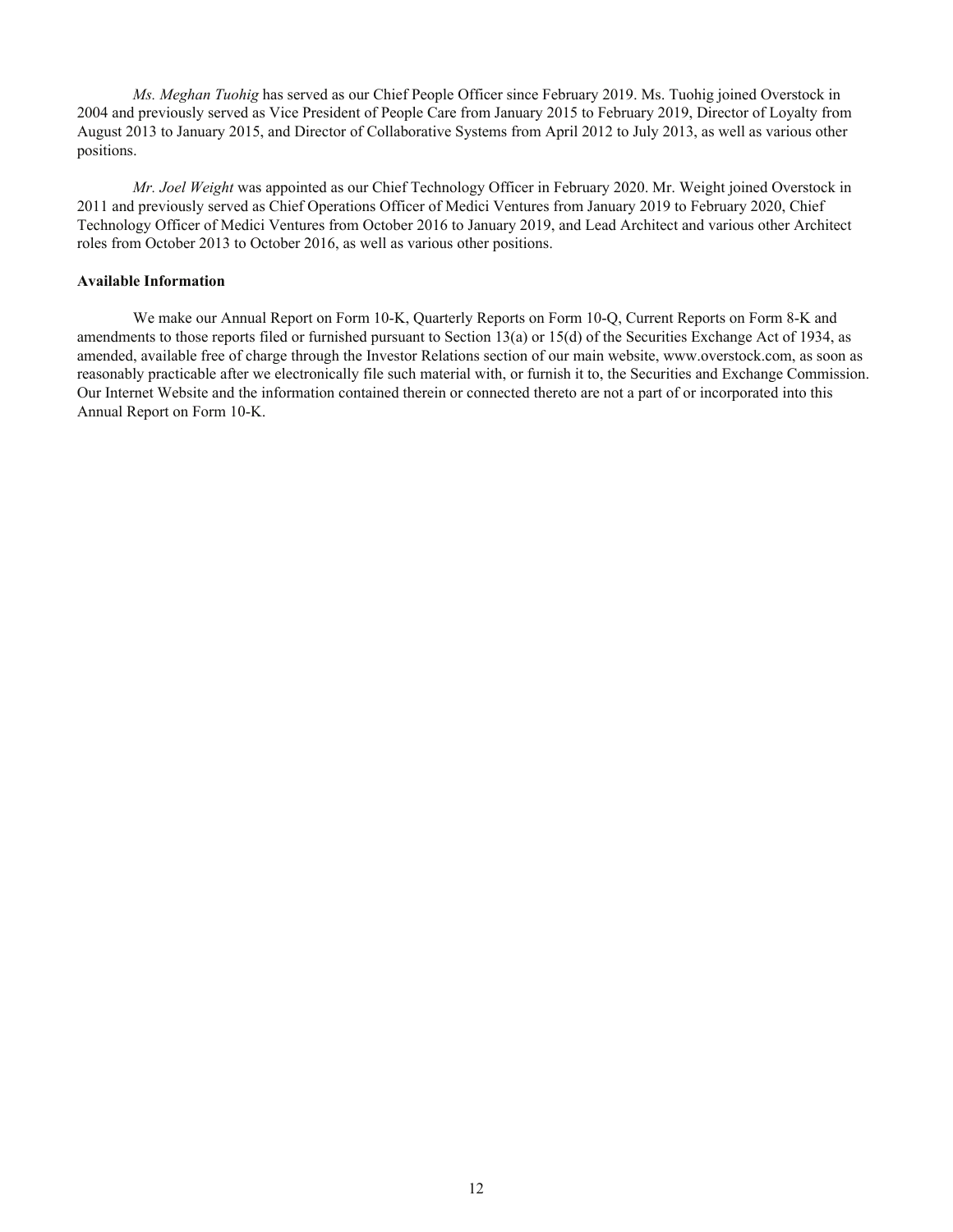## **ITEM 1A. RISK FACTORS**

*Any investment in our securities involves a high degree of risk. Please consider the following risk factors carefully. If any one or more of the following risks were to occur, it could have a material adverse effect on our business, prospects, financial condition and results of operations, and the market price of our securities could decrease significantly. Statements below to the effect that an event could or would harm our business (or have an adverse effect on our business or similar statements) mean that the event could or would have a material adverse effect on our business, prospects, financial condition and results of operations, which in turn could or would have a material adverse effect on the market price of our securities. Many of the risks we face involve more than one type of risk. Consequently, you should carefully read all of the risk factors below, and in any reports we file with the SEC after we file this Form 10-K, before making any decision to acquire or hold our securities. The occurrence of any of these risks could harm our business, the trading price of our securities could decline, and investors could lose part or all of their investment.*

*Holders of, and potential investors in, our Series A-1 Preferred stock or our Series B Preferred stock should also read "Additional Risks Relating to our Series A-1 Preferred stock and/or our Series B Preferred stock," below.*

#### **Risks Relating to Our Company and its Operational, Litigation and Regulatory Environment**

## *We depend on third-party companies to perform functions critical to our business, and any failure or increased cost on their part could have a material adverse effect on our business.*

We depend on third-party companies, including third-party carriers and a large number of independent fulfillment partners whose products we offer for sale on our Website, to perform functions critical to our ability to deliver products and services to our customers on time and at a reasonable cost. We depend on our carriers and fulfillment partners to perform traditional retail operations such as maintaining inventory, preparing merchandise for shipment to our customers and delivering purchased merchandise on a timely and cost-effective basis. We also depend on the delivery and product assembly services that we and they utilize, on the payment processors that facilitate our customers' payments for their purchases, and on other third parties over which we have no control, for the operation of our business. Difficulties with any of our significant fulfillment partners or third-party carriers, delivery or product assembly services, payment processors or other third parties involved in our business, regardless of the reason, could have a material adverse effect on our financial results, business and prospects.

#### *We face intense competition and may not be able to compete successfully against existing or future competitors.*

The online retail market is evolving rapidly and is intensely competitive. Barriers to entry are minimal, and current and new competitors can launch new websites at a relatively low cost. We currently compete with numerous competitors, including:

- online retailers with or without discount departments, including Amazon.com, AliExpress (part of the Alibaba Group), eBay, and Rakuten.com;
- online shopping services, including Google Shopping and Facebook;
- online specialty retailers such as Wayfair, Build.com, Houzz, Hayneedle, Rugs.com, Groupon, World Market, and Zulily;
- furniture specialists including Ashley Furniture, Bob's Discount Furniture, Havertys, Raymour & Flanigan, At Home, Tuesday Morning, Living Spaces, Nebraska Furniture Mart, RC Willey, and Rooms To Go;
- traditional general merchandise and specialty retailers and liquidators including Bed, Bath & Beyond, Best Buy, Costco, Crate and Barrel, Ethan Allen, Gilt, Home Depot, HomeGoods, Hudson's Bay Company, IKEA, J.C. Penney Company, Kirkland's, Kohl's, Lands' End, Lowe's, Macy's, Nordstrom, Pier 1 Imports, Pottery Barn, Restoration Hardware, Ross Stores, Saks Fifth Avenue, Sears, T.J. Maxx, Target, Walmart, West Elm, and Williams-Sonoma, all of which also have an online presence; and
- online liquidators such as SmartBargains.

We expect that existing and future traditional manufacturers and retailers will continue to add or improve their ecommerce offerings, and that our existing and future e-commerce competitors, including Amazon, will continue to increase their offerings, their delivery capabilities, and the ways in which they enable shoppers to purchase goods, including their mobile technology and the voice-activated shopping services offered by Amazon. Further, large marketplace websites and sites which aggregate marketplace sellers with a large product selection are becoming increasingly popular, and we may not be able to place our products on these sites to take advantage of their internal search platforms and some shoppers may begin their searches at these websites rather than utilize traditional search engines at all. Many of our competitors specialize in one or more of the areas in which we offer products. For example, our furniture offerings compete with numerous retail furniture websites and traditional furniture retail specialists. We also face competition from shopping services such as Google Express, which offers products from Walmart, Costco, Target and other retailers. Competition from our competitors, many of whom have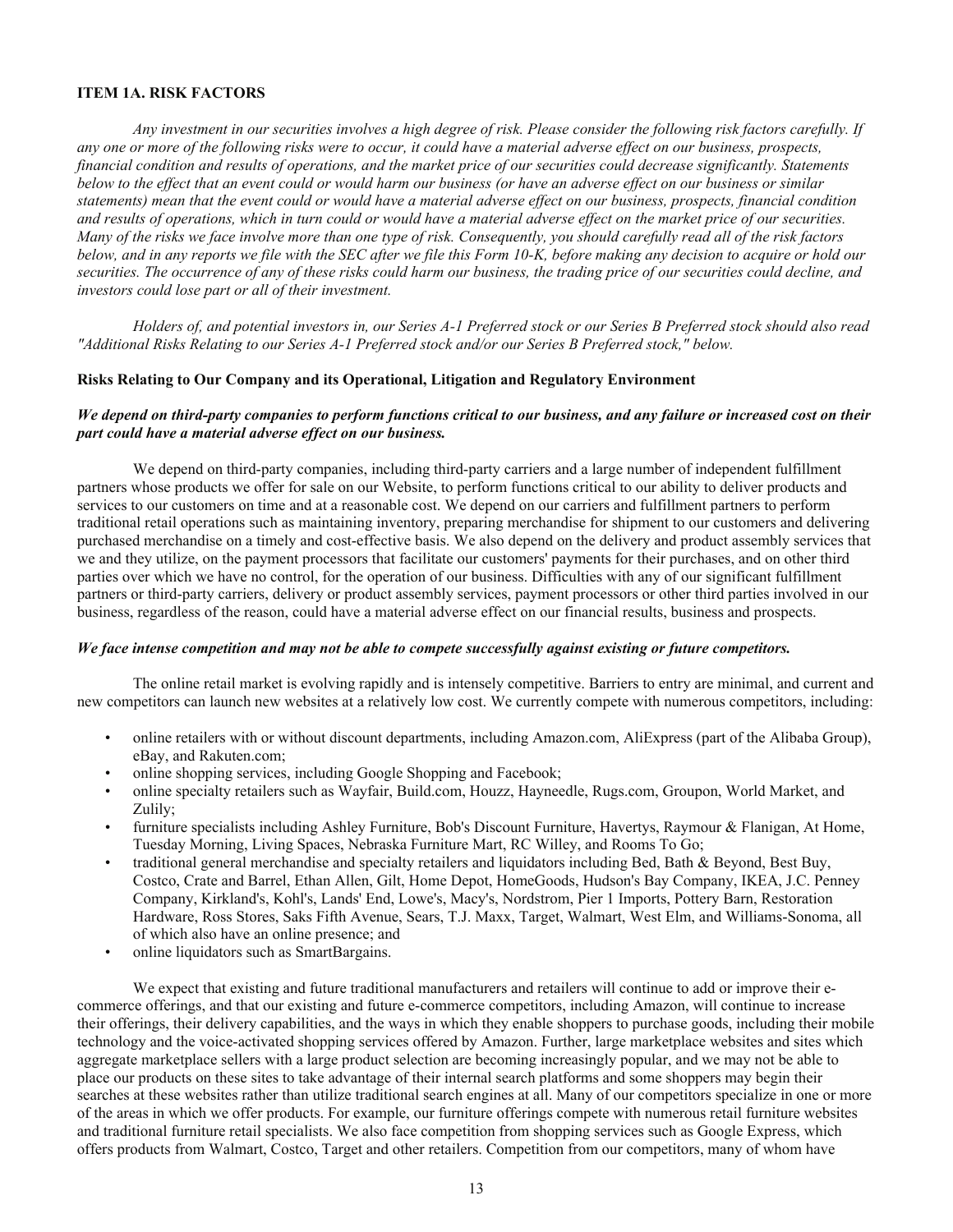longer operating histories, larger customer bases, greater brand recognition, greater access to capital and significantly greater financial, marketing and other resources than we do, affects us and has had and could continue to have a material adverse effect on our financial results, business and prospects.

## *Our business depends on effective marketing, including marketing via email and social network messaging and our competitors have and may continue to directly increase our marketing costs, may outspend us on marketing, and also have and may continue to cause us to decrease certain types of marketing.*

We depend on effective marketing and customer traffic. We depend on email to promote our site and offerings and to generate a substantial portion of our revenue. If a significant portion of our target customers no longer utilize email, or if we are unable to effectively and economically deliver email or marketing materials through other channels to our potential customers, whether for legal, regulatory or other reasons, it would have a material adverse effect on our business. We also rely on social network messaging services for marketing purposes, and anything that limits our ability or our customers' ability or desire to utilize social network services could have a material adverse effect on our business. In addition to competing with us for customers, suppliers, and employees, our competitors have and may continue to directly increase our operating costs, by driving up the cost of various forms of online advertising. Furthermore, our competitors may outspend us on various forms of advertising or marketing, making our marketing efforts less effective. We may elect to decrease our use of sponsored search or other forms of marketing from time to time in order to decrease our costs, which may have a material adverse effect on our financial results and business. We may also elect to spend additional amounts on sponsored search or other forms of marketing from time to time in order to increase traffic to our Website, or to take other strategic actions to increase traffic and/or conversion. If we are unable to develop, improve, implement and maintain effective and efficient cost-effective advertising and marketing programs, it would have a material adverse effect on our financial results and business.

## *Economic factors, including our increasing exposure to the U.S. housing industry and the potential for a decrease in consumer spending, could adversely affect us.*

Economic conditions, particularly any weakness in the United States housing market, may adversely affect our financial performance. Over the last several years, the percentage of our sales from home-related products has increased substantially. We believe that our sales of home-related products are affected by the strength of the U.S. housing industry, and that downturns in the U.S. housing industry could have a material adverse effect on our financial results, business and prospects. Similarly, a substantial portion of the products and services we offer are products or services that consumers may view as discretionary items rather than necessities. As a result, our results of operations are sensitive to changes in macroeconomic conditions that impact consumer spending, including discretionary spending. Difficult macro-economic conditions also impact our customers' ability to obtain consumer credit. Other factors, including consumer confidence, employment levels, interest rates, tax rates, consumer debt levels, and fuel and energy costs could reduce consumer spending or change consumer purchasing habits. Slowdowns in the U.S. or global economy, or an uncertain economic outlook, could materially adversely affect consumer spending habits and could have a material adverse effect on our financial results, business and prospects.

## *The changing job market, the loss of key personnel, the changing job structure, or any inability to attract, retain and engage additional key personnel could affect our ability to successfully grow our business.*

Our performance is substantially dependent on the continued service and performance of our senior management and other key personnel. Our performance also depends on our ability to retain and motivate our officers and key employees. Given the current labor shortage and labor migration trends in the U.S., and more businesses allowing employees to work remotely, we are forced to compete with businesses in other locations and states to attract and retain key employees from a smaller pool of qualified individuals. We recently announced that most of our workforce will be permitted to continue to work remotely on a long-term basis, with only limited days in the office. This new job structure of long-term remote work for most of our workforce could create consequences such as a lack of productivity, a lack of engagement, and employee fatigue. Some key employees may leave to work for businesses they find more attractive. The loss of, or the inability to retain or engage the services of key employees for any reason, could harm our business. Our future success depends on our ability to identify, attract, hire, train, engage, retain, and motivate highly-skilled personnel. Our failure to attract, retain, and engage the personnel necessary to successfully operate our business could have a material adverse effect on our financial results, business and prospects.

## *We rely upon paid and natural search engines to rank our product offerings, and our financial results may suffer if we are unable to regain our prior rankings in natural searches.*

We rely on paid and natural search engines to attract consumer interest in our product offerings, including Google, Bing, and Yahoo!. Changes to their ranking algorithms and competition from other retailers to attract consumer interest may adversely affect our product offerings in paid and/or natural searches, and we may at times be subject to ranking penalties if the operators of search engines believe we are not in compliance with their guidelines. Search engine companies change their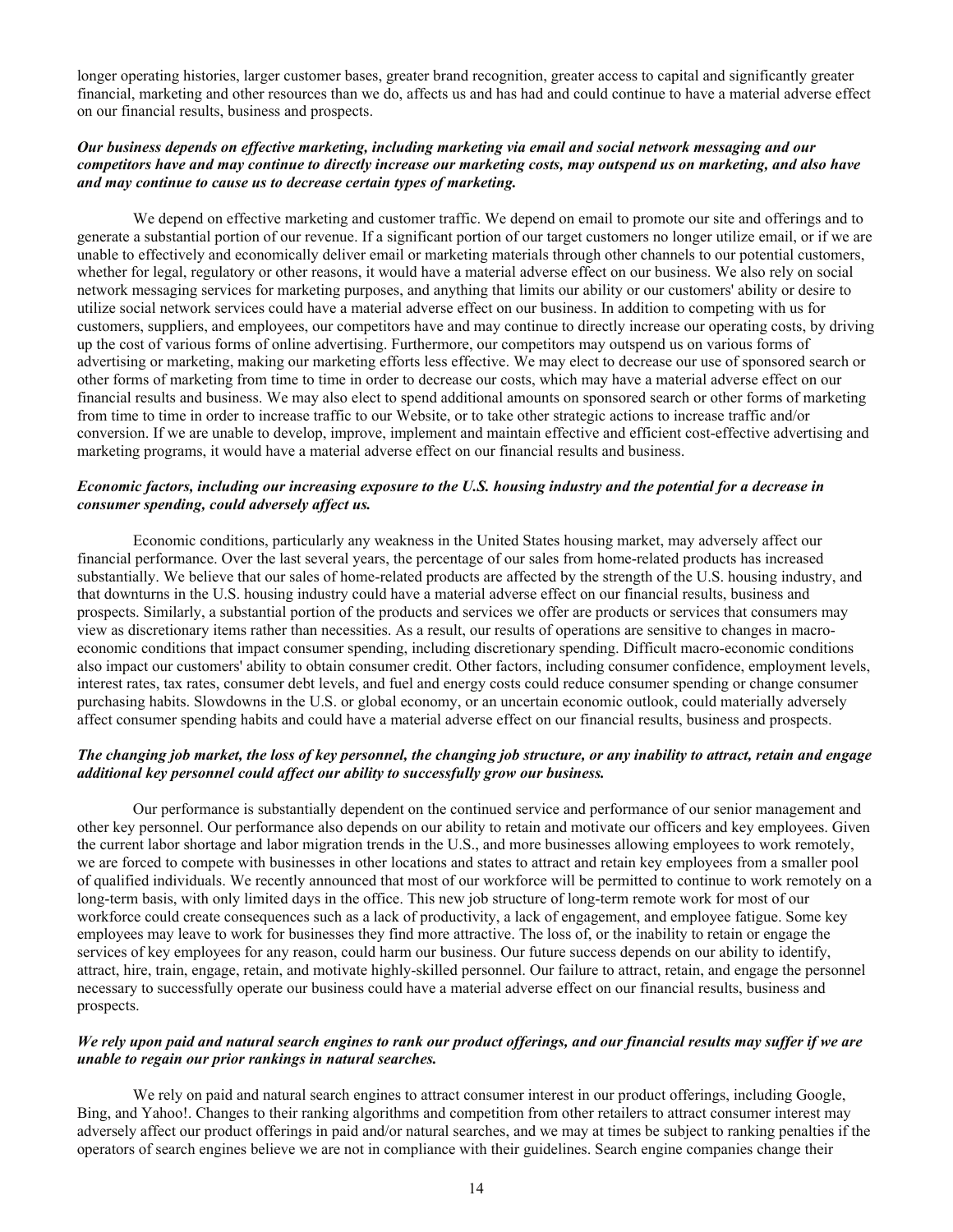natural search engine algorithms periodically and online retailers compete to rank well with these search engine companies, and our ranking in natural searches may be adversely affected by those changes, as has occurred from time to time, which has led us to pursue revenue growth in other more expensive marketing channels. Google's search engine is dominant in our business and has historically been a significant source of traffic to our website, much of it at essentially no incremental cost to us. Search engine companies may also determine that we are not in compliance with their guidelines from time to time, as has occurred in the past, and they may penalize us in their search algorithms as a result. In recent years, we have experienced declines in our rankings in Google's natural search engine, which has required us to utilize more expensive marketing channels or otherwise compensate for the loss of some of the natural search traffic. Any future declines in our rankings in Google's natural search engine could have a material adverse effect on our business.

## *If we do not maintain profitability and/or positive cash flow from operations, our ability to continue in business will depend on our ability to raise additional capital, obtain financing or monetize significant assets, and we may be unable to do so.*

We experienced significant losses in years leading up to 2020. At December 31, 2019 our accumulated deficit was \$580.4 million. Although our financial results were significantly better in 2020 and 2021, we may be unable to maintain profitability in future years. If we are unable to successfully manage our business in the future, our ability to continue in business could depend on our ability to raise sufficient additional capital, obtain sufficient financing, or sell or otherwise monetize significant assets such as our corporate headquarters. Additionally, we may not be able to raise capital on acceptable terms or at all. The occurrence of any of the foregoing risks would have a material adverse effect on our financial results, business and prospects.

## *The duration and extent to which the COVID-19 pandemic might impact our results of operations and overall financial performance remains uncertain.*

The COVID-19 pandemic continues to profoundly and adversely affect the world economy in many ways. The duration and extent of the impact from the COVID-19 pandemic is currently unknown and difficult to predict, but could result in a loss of new and existing workforce members, including key personnel, due to adverse health effects of the disease, increased competition for employees, a lack of consumer demand for the services and products we offer, an inability to operate our warehouses or other key locations, such as data centers, at full capacity, and could result in an increased risk of penalties or liabilities associated with new policies and regulations, and could adversely affect our business and financial results. Further, the extent to which the increased sales volume we realized following the onset of the pandemic will continue when the impacts of the pandemic subside is uncertain and could have a negative impact on our financial performance.

## *Tariffs, bans, the spread of illness, or other measures or events that increase the effective price of products or limit our ability to access products we or our suppliers or fulfillment partners import into the United States could have a material adverse effect on our business.*

We and many of our suppliers and fulfillment partners source a large percentage of the products we offer on our Website from China and other countries. If the United States imposes tariffs or bans on imports, or if other factors that are outside of our control increase the prices of imported products sold on our Website or limit our ability to access products sold on our Website, the increased prices and/or supply chain challenges could have a material adverse effect on our financial results, business and prospects. Further, the broader global effects of potentially reduced consumer confidence and spending related to COVID-19, including new variants thereof, could also have a negative effect on our overall business.

## *The continuing impacts of COVID-19 could have technology and security consequences, could result in policies, mandates, or regulations that apply unevenly to businesses, could cause employee fatigue, and could negatively impact our operations.*

In light of the ongoing COVID-19 pandemic, many of our employees and contractors continue to work remotely. Additional risks are inherent when employees and contractors work remotely, including risks that third-party Internet and phone service providers may not provide adequate services for employees and contractors to perform their responsibilities, risks that hardware, software, or other technological problems or failures could prevent employees or contractors from performing their responsibilities and could take an excessive amount of time to resolve and risks that employees and contractors may not be trained as effectively or monitored as closely from remote locations, creating greater risks for the security of confidential information. Additionally, government policies, mandates, or regulations created in response to COVID-19 could apply unevenly to businesses, whether based on business size, industry, or some other reason, which could make certain businesses less desirable for employment and could impair our ability to attract and/or retain key employees. Employees may leave to work for businesses they find more attractive. Employees may also become fatigued by the work-from-home setting and may become less productive or look for employment that is not work-from-home. Any such occurrences could have a material negative impact on the business.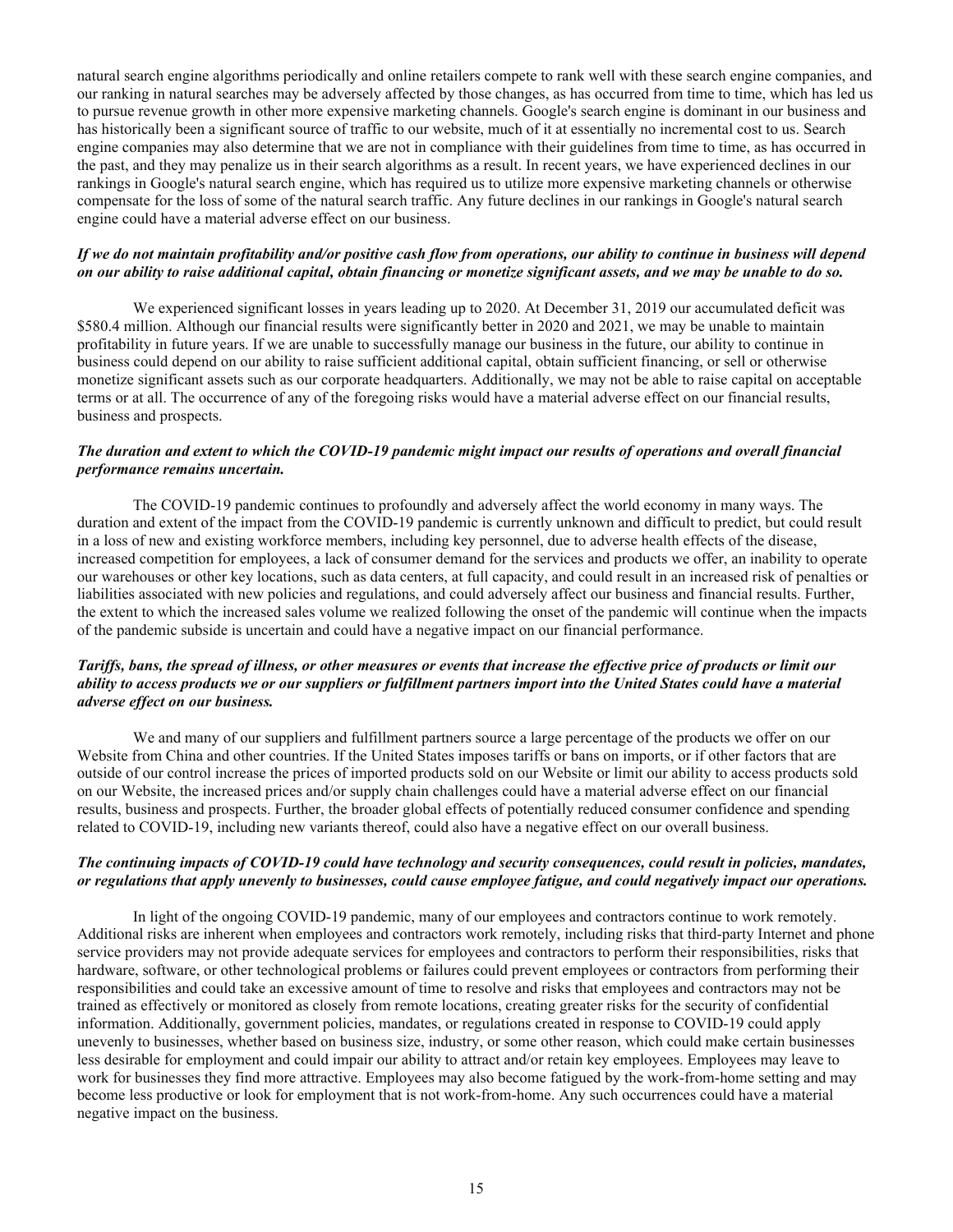## *Our business depends on the Internet, our infrastructure and transaction-processing systems.*

We are completely dependent on our infrastructure and on the availability, reliability and security of the Internet and related systems. Although we have migrated and continue to migrate some of our computer systems and operations to the public cloud, a substantial majority of our computer and communications infrastructure is running in our private cloud on hardware that is located at a single Overstock owned and operated facility. Our systems and operations are vulnerable to damage or interruption from fire, flood, power loss, telecommunications failure, terrorist attacks, cyber-attacks, acts of war, break-ins, earthquake and similar events. Our back-up facility by itself is not adequate to support fulfillment of sales orders. Our servers and applications are vulnerable to malware, physical or electronic break-ins, internal sabotage, and other disruptions, the occurrence of any of which could lead to interruptions, delays, loss of critical data or the inability to accept and fulfill customer orders. Any internal or critical third-party system interruption that results in the unavailability of our Website or our mobile app or reduced performance of our transaction systems could interrupt or substantially reduce our ability to conduct our business. We have experienced periodic systems interruptions due to server failure, application failure, power failure and intentional cyber-attacks in the past, and may experience additional interruptions or failures in the future. Any failure or impairment of our infrastructure or of the availability of the Internet or related systems could have a material adverse effect on our financial results, business and prospects. In addition, the occurrence of any event that would adversely affect e-commerce or discourage or prevent consumers from shopping online or via mobile apps could significantly decrease the volume of our sales.

#### *We are subject to cyber security risks and risks of data loss or other security breaches.*

Our business involves the storage and transmission of users' proprietary information, and security breaches could expose us to a risk of loss or misuse of this information, and to resulting claims, fines, and litigation. We have developed certain software products to assist with the operation and management of our business which could contain flaws or vulnerabilities that could present cyber security-related risks, data loss, other security breaches, or damage to our business, our suppliers, or our customers. We have been subjected to a variety of cyber-attacks, which have increased in number and variety over time. We believe our systems are probed by potential hackers virtually 24/7, and we expect the problem will continue to grow worse over time. Cyber-attacks may target us, our customers, our suppliers, banks, credit card processors, delivery services, e-commerce in general or the communication infrastructure on which we depend. Any flaws or vulnerabilities in the software we created or technologies designed to prevent attacks on our systems and other third-party systems, compromise of our security, data breaches, malfunctions, or errors, could result in a violation of applicable privacy and other laws, significant legal and financial exposure, damage to our reputation, and a loss of confidence in our security measures, any of which could have a material adverse effect on our financial results and business. Moreover, any insurance coverage we may carry may be inadequate to cover the expenses and other potential financial exposure we could face as a result of a cyber-attack or data breach.

## *We recently reversed the valuation allowance for a significant portion of our deferred tax assets, and we may not be able to realize these assets in the future. Our deferred tax assets may also be subject to additional valuation allowances, which could adversely affect our operating results.*

Determining whether a valuation allowance for deferred tax assets is appropriate requires judgment and an evaluation of all positive and negative evidence. At each reporting period, we assess the need for, or the sufficiency of a valuation allowance against deferred tax assets. During 2021, based on the weight of all the positive and negative evidence, we concluded that it was more likely than not that we will realize certain federal and state net deferred tax assets based on future taxable income. Therefore, we reversed the valuation allowance on those deferred tax assets during 2021.

Our conclusion that it is more likely than not that we will realize certain federal and state net deferred tax assets is primarily based on our estimate of future taxable income. Our estimate of future taxable income is based on internal projections which primarily consider historical performance, but also include various internal estimates and assumptions as well as certain external data. We believe all of these inputs to be reasonable, although inherently subject to judgment. If actual results differ significantly from these estimates of future taxable income, we may need to reestablish a valuation allowance for some or all of our deferred tax assets. Establishing an allowance on our net deferred tax assets could have a material adverse effect on our financial condition and operating results.

## *If the overall legal or tax treatment of companies engaged in e-commerce changes adversely, it could impact our ability to conduct business online and, accordingly, our financial results.*

New or revised international, federal, state or local laws, regulations, or court decisions may subject us to additional requirements that could increase the cost of doing business, decrease our revenues, or impact our business model. In addition, new or revised international, federal, state or local tax regulations or court decisions may subject us or our customers to additional sales, income and other taxes. For example, the U.S. Supreme Court rendered an opinion in 2018 that overturned existing precedent and held, among other things, that a state may require an out-of-state seller with no physical presence in the state to collect and remit sales taxes on goods the seller ships to consumers in the state. Other new or revised taxes could expose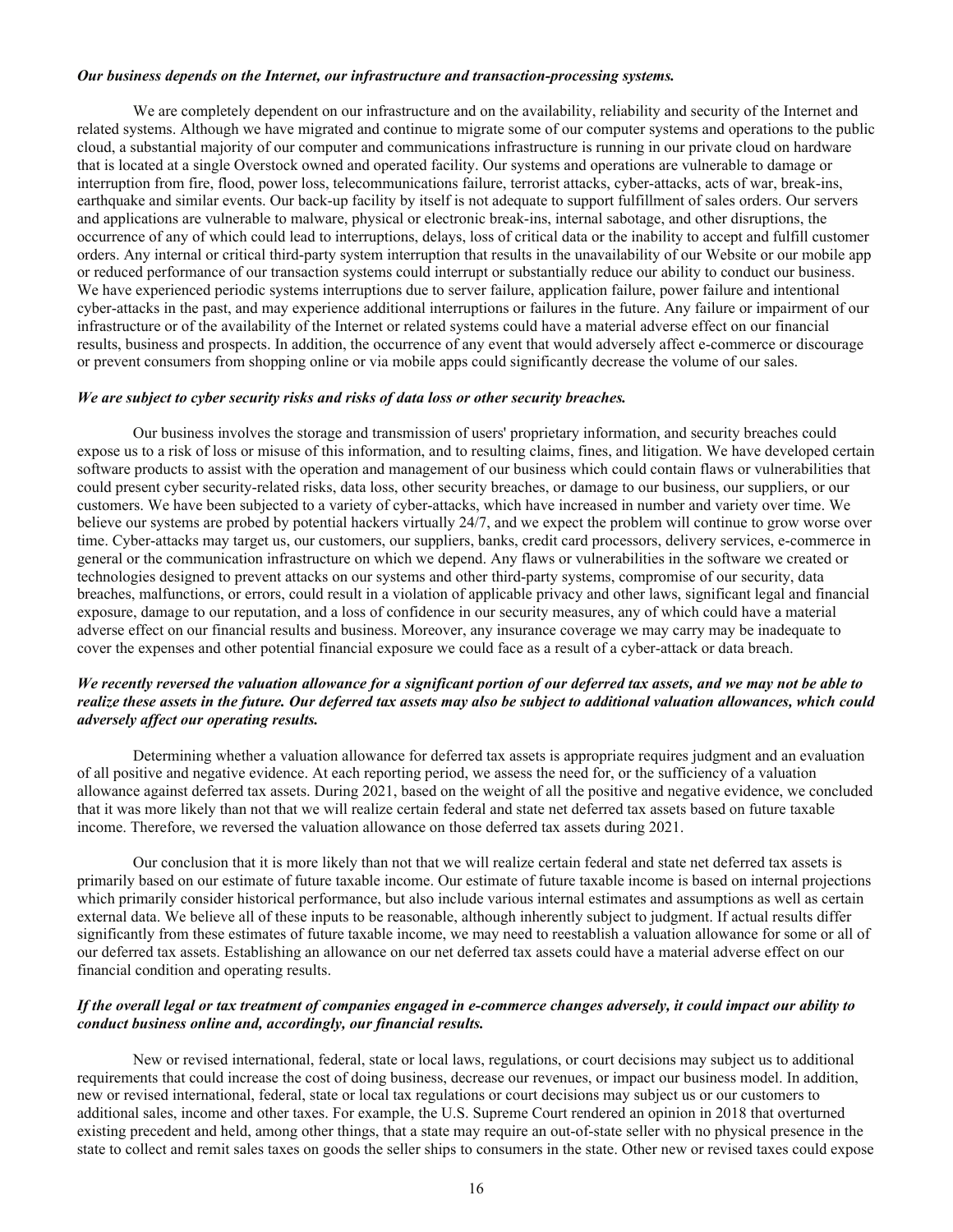us to additional risk, could increase the cost of doing business online, and could increase internal costs necessary to capture data and collect and remit taxes. Any of these items could have a material adverse effect on our business and financial results.

## *If we do not successfully optimize and operate our distribution center, warehouse, and customer service operations, our business could be harmed.*

We have expanded, contracted and otherwise modified our distribution center, warehouse, and customer service operations from time to time in the past, and expect that we will continue to do so. If we do not successfully optimize and operate our distribution center, warehouse, and customer service operations, it could significantly limit our ability to meet customer demand, customer shipping or return time expectations, or result in excessive costs and expenses for the size of our business. Because it is difficult to predict demand, we may not be able to manage our facilities in an optimal way, which may result in excess or insufficient inventory or warehousing capacity. Our fulfillment and customer service centers may also fail to staff at optimal levels. Our failure to manage our warehouse operations, distribution centers or our fulfillment and customer service centers optimally could adversely affect our financial results and customer experience and could have a material adverse effect on our financial results, business and prospects.

## *We and certain of our former and current officers and directors have been named in shareholder class action lawsuits and shareholder derivative lawsuits, which could require significant additional management time and attention, result in significant additional legal expenses or result in government enforcement actions.*

We and certain of our former and current officers and directors have been named in shareholder class action lawsuits and shareholder derivative lawsuits, and may become subject to further litigation, government investigations or proceedings arising therefrom. The pending litigation and any future litigation, investigations or other actions that may be filed or initiated against us or our current or former officers or directors may be time consuming and expensive. We cannot predict what losses, if any, we may incur in these litigation matters, and expect to incur significant legal expenditures in defending and responding to these litigation matters.

Any such legal proceedings, if decided adversely to us, could result in significant monetary damages, penalties and reputational harm, and will likely involve significant defense and other costs. We have entered into indemnification agreements with each of our directors and certain of our officers, requiring us to indemnify them. Further, our insurance may not cover all claims that have been or may be brought against us, and insurance coverage may not continue to be available to us at a reasonable cost. As a result, we may be exposed to substantial uninsured or under-insured liabilities, including pursuant to our indemnification obligations, which could materially adversely affect our business, prospects, results of operations and financial condition.

## *We and tZERO, which we own a direct minority interest of, are both the subjects of, and parties to, investigations by the SEC Division of Enforcement, which has required us to expend significant financial and legal resources. The resolution of those investigations may have a material adverse effect on our business, financial condition, results of operations and cash flows.*

As previously disclosed, in February 2018, the Division of Enforcement of the SEC informed tZERO, and subsequently informed us, that it was conducting an investigation and requested that we and tZERO voluntarily provide certain information and documents related to tZERO and the tZERO security token offering (the "tZERO Request"). In December 2018, we received a follow-up request from the SEC relating to GSR Capital Ltd., a Cayman Islands exempted company (the "GSR Request"). In October 2019, we received a subpoena from the SEC requiring us to produce documents and other information related to the Series A-1 Preferred stock dividend we announced to stockholders in June 2019 (discussed below in Note 15—Stockholders' Equity) and requesting copies of 10b5-1 plans entered into by certain officers and directors. In December 2019, we received a subpoena from the SEC requesting documents related to the GSR transaction and the alternative trading system run by tZERO ATS, LLC (the "GSR and tZERO Subpoena"). Also in December 2019, we received a subpoena from the SEC requesting our insider trading policies as well as certain employment and consulting agreements. We also received requests from the SEC for our communications with our former Chief Executive Officer and Director, Patrick Byrne, and the matters referenced in the December 2019 subpoenas. In May 2020, we received a subpoena from the SEC requesting additional data related to the tZERO ATS (the "tZERO ATS Subpoena"). In January 2021, we received a subpoena from the SEC requesting information regarding our Retail guidance in 2019 and certain communications with current and former executives, board members, and investors.

tZERO ATS, LLC, a wholly owned subsidiary of tZERO, reached an agreement to settle the matters covered by the tZERO Request, the GSR Request, the GSR and tZERO Subpoena, and the tZERO ATS Subpoena. The agreement required tZERO ATS, LLC, to cease and desist from committing or causing any violation of and any future violations of Rules 301(b)(2) and (5) of Regulation ATS, which generally relate to notice and fair access, agree to be censured, and pay a \$800,000 civil penalty. The settlement did not allege that we, tZERO, tZERO ATS, LLC, or any of our current or former executives or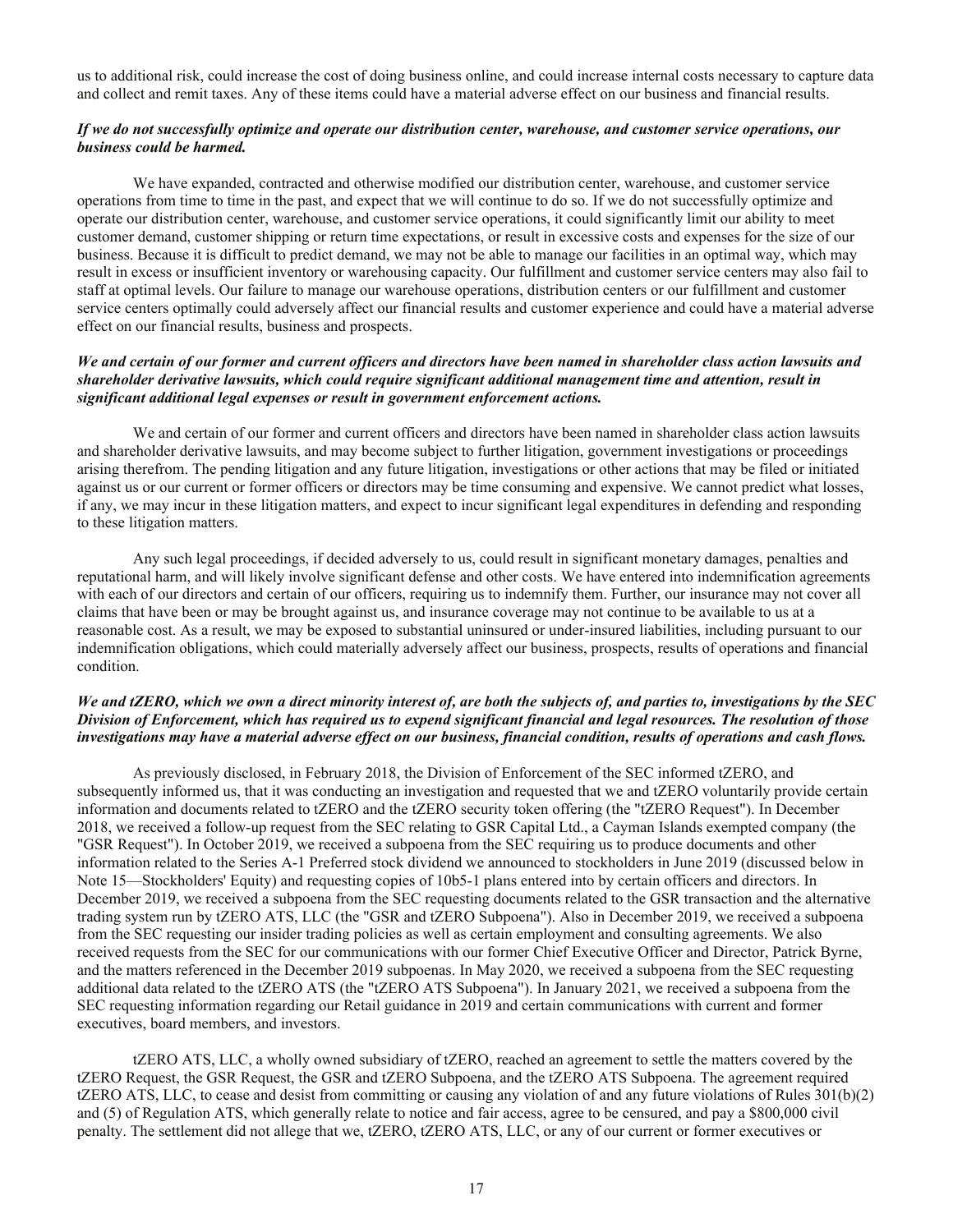directors engaged in intentional fraud or misconduct, nor did tZERO ATS admit or deny any facts alleged in the order. We continue to cooperate with the SEC in the remaining matters.

Although we believe that we have fully complied with all relevant laws and regulations, there can be no assurance that the SEC will not commence an enforcement action against us or members of our management, or as to the ultimate resolution of any enforcement action that the SEC may decide to bring. Under applicable law, the SEC has the ability to impose significant sanctions on companies and individuals who are found to have violated the provisions of applicable federal securities laws, including cease and desist orders, civil money penalties, and barring individuals from serving as directors or officers of public companies. We have expended significant financial and legal resources responding to the SEC subpoena and such responses have required a significant amount of the time and attention of our senior management and personnel. Defending any enforcement action brought by the SEC against us or members of our management would involve further significant expenditures and the resolution of any such enforcement action could have a material adverse effect on our business, financial condition, results of operations and cash flows. Additionally, the outcome of any investigation related to the activities of tZERO could result in negative publicity for tZERO or us or limit the products which tZERO may be able to offer, which may have an adverse effect on the current and future business ventures of tZERO or us.

#### *Our insurance coverage and indemnity rights may not adequately protect us against loss.*

The types, coverage, or the amounts of any insurance coverage we may carry from time to time may not be adequate to compensate us for any losses we may actually incur in the operation of our business. We are not indemnified by all of our suppliers or fulfillment partners, and any indemnification rights we may have may not be enforceable or adequate to cover actual losses we may incur as a result of our sales of their products. Actual losses for which we are not insured or indemnified, or which exceed our insurance coverage or the capacity of our indemnitors or our ability to enforce our indemnity agreements, could have a material adverse effect on our financial results, business and prospects.

## *We are partially self-insured with respect to our employees' health insurance. If the actual costs of these claims exceed the amounts we have accrued for them, we would incur additional expense.*

Beginning January 1, 2017, we are partially self-insured with respect to our employees' health insurance, except to the extent of stop-loss coverage that limits our losses both on a per employee basis and an aggregate basis. The actual costs of our employees' health insurance claims could exceed our estimates of those costs for a number of reasons, including more claims or larger claims than we expect, and increases in the costs of healthcare generally. If the actual cost of our employees' health insurance claims and related expenses exceeds the amounts we have accrued, we may be required to record additional charges for these claims and/or to establish additional cash reserves, which could have a material adverse effect on our financial results, business and prospects.

## *We are currently subject to claims that we have infringed intellectual property rights of third parties and may be subjected to additional infringement claims in the future.*

We are currently and may in the future be subject to claims that we have infringed the intellectual property rights of others, by offering allegedly infringing products or otherwise. We have contested and expect to continue to contest claims we consider unfounded rather than settling such claims, even when we expect the costs of contesting the claims could potentially exceed the cost of settlement. Any claims may result in significant expenditure of our financial and managerial resources and may result in us making significant damages or settlement payments or changes to our business. We could be prohibited from using software or business processes, or required to obtain licenses from third parties, which could be expensive or unavailable. Any such difficulties could have a material adverse effect on our financial results, business and prospects.

## *We may be unable to protect our proprietary technology and to obtain trademark protection for our marks.*

Our success depends to a significant degree upon the protection of our software and other proprietary intellectual property rights. We rely on a combination of laws and contractual restrictions with our employees, customers, suppliers, affiliates, and others to establish and protect our proprietary rights, including the law pertaining to trade secrets. Despite these precautions, it may be possible for a third party to copy or otherwise obtain and use our intellectual property or trade secrets without authorization. In addition, we cannot ensure that others will not independently develop similar intellectual property. Third parties have in the past recruited and may in the future recruit our employees who have had access to our proprietary technologies, processes and operations. These recruiting efforts expose us to the risk that such employees and those hiring them will misappropriate and exploit our intellectual property and trade secrets. We may be unable to protect against such risks, in the United States or elsewhere, which could have a material adverse effect on our business. Although we have registered and are pursuing the registration of our key trademarks in the United States and some other countries, some of our trade names may not be eligible to receive registered trademark protection. In addition, effective trademark protection may not be available or we may not seek protection in every country in which we market or sell our products and services, including in the United States.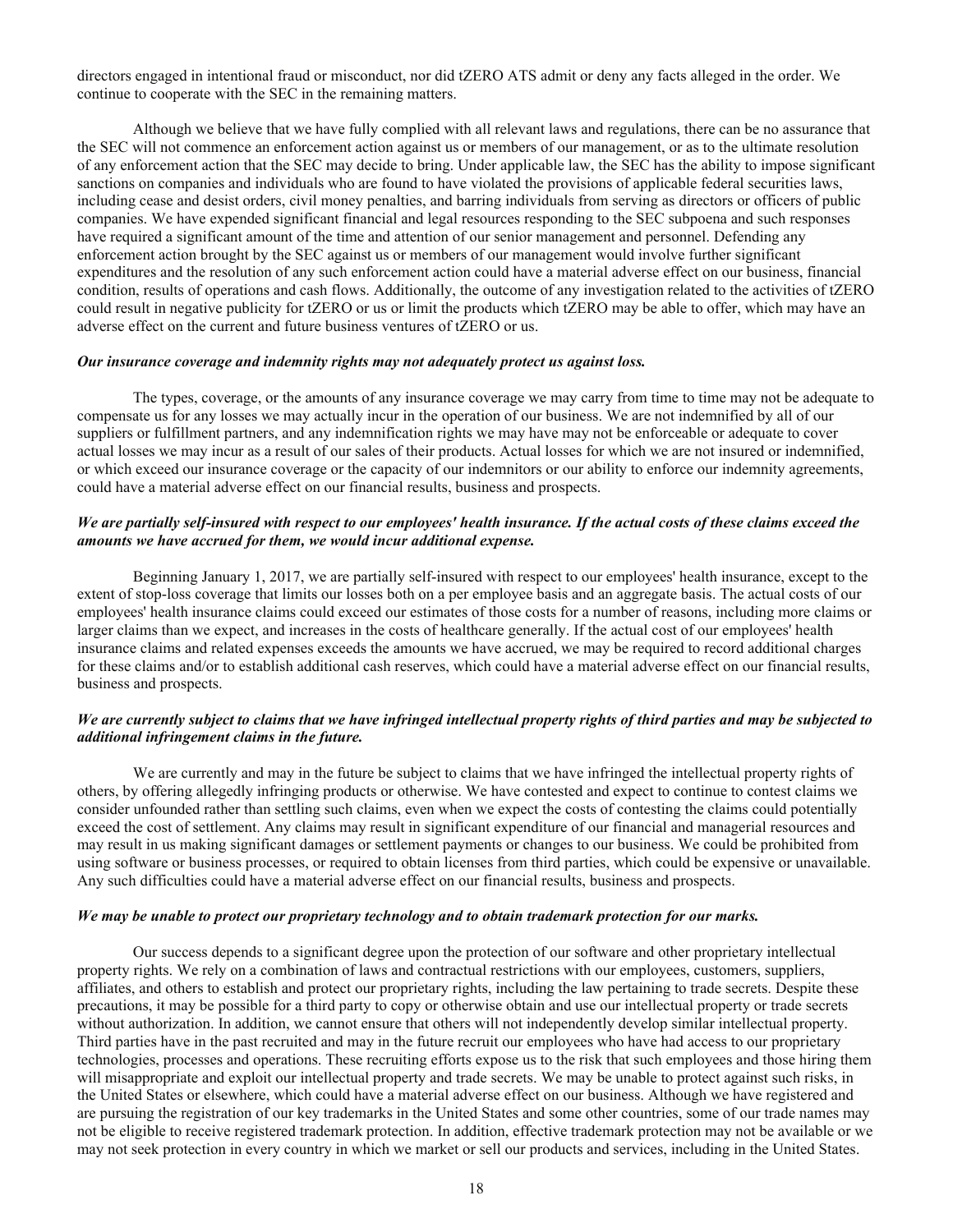Our competitors might adopt product or service marks like our marks or might try to prevent us from using our marks. Any claim by another party against us, or customer confusion related to our trademarks, or our failure to obtain trademark registration, could have a material adverse effect on our financial results, business and prospects.

## *We depend on our suppliers' and fulfillment partners' representations regarding product safety, content and quality, and for proper labeling of products.*

We rely on our suppliers' and fulfillment partners' representations of product safety, content and quality, and proper labeling of products. Issues or concerns regarding product safety, labeling, content or quality could result in consumer or governmental claims and could adversely affect our financial results and business. Any indemnity agreement we may have with a supplier or fulfillment partner of a product may be inadequate or inapplicable, and any insurance coverage we may carry may be inadequate. Even unsuccessful claims could result in the expenditure of funds and management time and could have a negative impact on our business. The occurrence of any of the foregoing could have a material adverse effect on our financial results, business and prospects.

#### *We have an evolving business model, which increases the complexity of our business.*

In prior years we added additional types of services and product offerings and in some cases, we modified or discontinued those offerings, and in some cases have re-launched offerings we had previously terminated. We may continue to try to offer additional types of products or services, and we do not know whether any of them will be successful. From time to time we have also modified aspects of our business model relating to our product mix and the mix of direct/partner sourcing of the products we offer. In addition, we continue to experiment with new technologies to enhance the customer experience and iterate on delivery of new features. The additions and modifications to our business have increased the complexity of our business and impacted our management, personnel, operations, systems, technical performance, financial resources, and internal financial control and reporting functions. Further, our efforts to promote a culture of innovation amongst our technologists in an attempt to stay ahead of the competition may result in the introduction of technologies that are less mature or stable which could cause problems in our website or back-end logistics systems. Future additions to or modifications of our business are likely to have similar effects. Further, any new business, technology, or website we launch that is not favorably received by consumers could damage our reputation or our brand. The occurrence of any of the foregoing could have a material adverse effect on our financial results, business, prospects, and the trading prices of our securities.

## *Our international business efforts could adversely affect us.*

We sell products in international markets. International sales and transactions are subject to inherent risks and challenges that could adversely affect us, including:

- the need to develop new supplier and manufacturer relationships;
- the need to comply with additional U.S. and foreign laws and regulations;
- changes in international laws, regulatory requirements, taxes and tariffs;
- our limited experience with different local cultures and standards;
- geopolitical events, such as war and terrorist attacks;
- the risk that the products we offer may not appeal to customers in international markets; and
- the additional resources and management attention required for such expansion.

Our international business could expose us to penalties for non-compliance with laws applicable to international business and trade, including the U.S. Foreign Corrupt Practices Act, which could have a material adverse effect on our business. Foreign data protection, privacy and other laws and regulations are different and often more restrictive than those in the United States. Compliance with such laws and regulations will result in additional costs and may necessitate changes to our business practices, which may adversely affect our business. To the extent that we make purchases or sales denominated in foreign currencies, we would have foreign currency risks, which could have a material adverse effect on our financial results, business and prospects.

#### *We are subject to the risk of possibly becoming an investment company under the Investment Company Act.*

The Investment Company Act regulates certain companies that invest in, hold or trade securities. Primarily as a result of a portion of our assets consisting of indirectly-held minority investment positions, we are subject to the risk of inadvertently becoming an investment company. Because registration under the Investment Company Act would make it impractical for us to operate our business, we need to avoid becoming subject to the registration requirements of the Investment Company Act. To do so, we may structure transactions in a less advantageous manner than if we did not have Investment Company Act concerns, or we may avoid otherwise economically desirable transactions and/or strategic initiatives due to those concerns. In addition, events beyond our control, including significant appreciation or depreciation in the value of certain of our holdings or adverse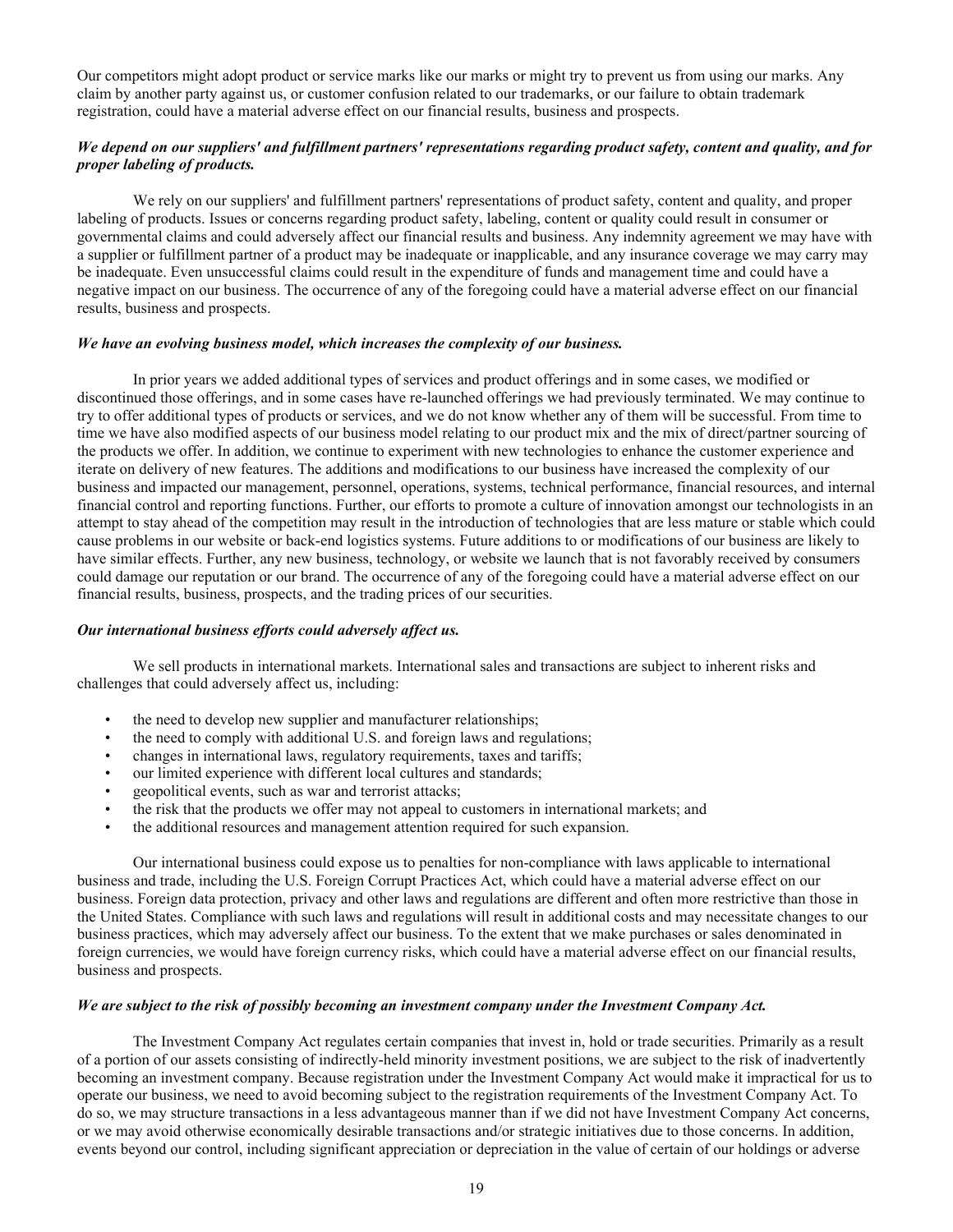developments with respect to our ownership of certain of our subsidiaries, could result in us inadvertently becoming an investment company. If it were established that we were an investment company, there would be a risk, among other material adverse consequences, that we could become subject to monetary penalties or injunctive relief, or both, in an action brought by the SEC, that we would be unable to enforce contracts with third parties or that third parties could seek to obtain rescission of transactions with us undertaken during the period it was established that we were an unregistered investment company. If it were established that we were an investment company, it would have a material adverse effect on our business and financial operations and our ability to continue our business.

## *Our decision to accept and hold cryptocurrency, such as bitcoin, may subject us to exchange risk and additional tax and regulatory requirements.*

In 2014, we began accepting bitcoin as a form of payment for purchases on our website. Neither bitcoin nor any of the other cryptocurrencies we may hold are considered legal tender or backed by any government, and bitcoin and other cryptocurrencies we may hold have experienced price volatility, technological glitches and various law enforcement and regulatory interventions. The use of cryptocurrency such as bitcoin has been prohibited or effectively prohibited in some countries. If we fail to comply with regulations or prohibitions applicable to us, we could face regulatory or other enforcement actions and potential fines and other consequences. Our Board of Directors has authorized us to retain, in bitcoin, up to 100% of our sales revenues paid for by customers in bitcoin. From time to time we hold bitcoin and other cryptocurrencies directly, and we have exchange rate risk on the amounts we hold as well as the risks that regulatory or other developments may adversely affect the value of the cryptocurrencies we hold. We may choose not to hedge or may be unable to fully hedge our exposure to cryptocurrencies and may at times be unable to convert cryptocurrencies to U.S. dollars. If any regulatory authority asserts that we require a license or other regulatory approval to conduct business or own an interest in other businesses involving cryptocurrencies, it could have a material adverse effect on our financial results and business.

#### *We may be required to recognize losses relating to our direct and indirect equity interests in startup businesses.*

We hold direct and indirect noncontrolling interests in several companies that are in the startup or development stages. Many of these interests are in companies held within the Medici Ventures, L.P. fund, over which we have no control. Noncontrolling interests and passive investments are inherently risky because we may not have the ability to influence business decisions. Further, these interests are inherently risky because the market for the technologies or products these companies are developing are typically in the early stages, unproven, and may never materialize. These companies may abandon, modify, or alter their product and service mix and overall strategy, whether due to COVID-19 or otherwise. Additionally, since these interests are in companies that are in the early startup or development stages, even if their technology or products are viable, they may not be able to obtain the capital or resources necessary to successfully bring their technology or products to market. Furthermore, the economic impact of the COVID-19 pandemic may limit the ability for these entities to raise capital in the future. Furthermore, we have no assurance that the technology or products of companies we have funded would be successful, even if they were brought to market. We may in the future recognize losses related to these interests. In addition, we may be unable to sell or otherwise monetize any of the interests we have acquired or may acquire in the future. The occurrence of any of the foregoing could be material and could have a material adverse effect of our financial results and business.

#### **Risks Relating to Our Common Stock and Other Securities**

#### *The trading prices of our securities may be adversely affected by short-selling activities involving our common stock.*

The trading prices of our common stock and other securities have been and may continue to be volatile. Our stock price fluctuations may be due in part to short-selling activity related to our common stock. The practice of short-selling activity may adversely affect our common stock price, which in turn could adversely affect our ability to raise capital and could have a material adverse effect on our financial results, business and prospects.

## *Our quarterly operating results are volatile and may adversely affect the market prices of our common stock and preferred stock, and you may lose all or a part of your investment.*

Our revenues and operating results have varied in the past and may continue to vary significantly from quarter to quarter due to a number of factors, many of which are outside our control. In addition to the other risk factors described in this report, factors that have caused and/or could cause our quarterly operating results to fluctuate and in turn affect the market prices of our common stock and preferred stock include:

- increases in the cost of advertising and changes in our sales and marketing expenditures;
- our inability to retain existing customers or encourage repeat purchases;
- the extent to which our existing and future marketing campaigns are successful;
- price competition, particularly in the costs of marketing as well as in product pricing;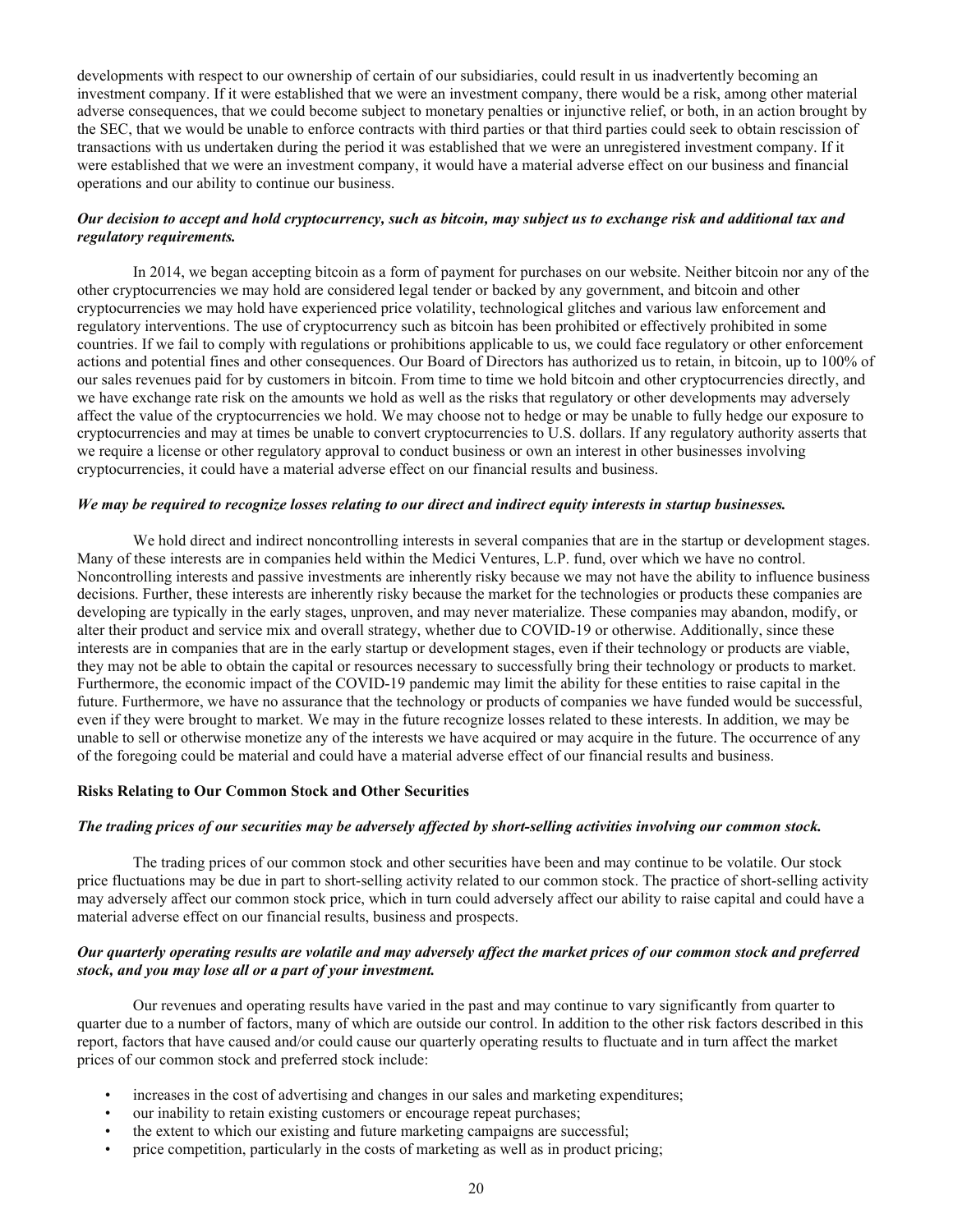- the amount and timing of operating costs and capital expenditures;
- the amount and timing of our purchases of inventory;
- our inability to manage distribution operations or provide adequate levels of customer service;
- increases in the cost of fuel, transportation or distribution;
- our inability to implement technology changes or integrate operations and technologies from acquisitions or other business combinations;
- our efforts to offer new lines of products and services; and
- our inability to attract users to our website.

Any of the foregoing could have a material adverse effect on our financial results and business and our ability to raise capital and could have a material adverse effect on the holders of our common stock and of our preferred stock.

## *Our outstanding preferred stock could adversely affect the holders of our common stock in some circumstances.*

We have two series of preferred stock outstanding. The preferred stock could adversely affect the holders of our common stock in some circumstances. The preferred stock generally votes with the common stock, with holders of the preferred stock having one vote for each share held. As of December 31, 2021, the 4,560,289 outstanding shares of preferred stock constituted approximately 10% of the total number of shares of the preferred stock and the common stock, taken together. Holders of the Series A-1 Preferred stock are entitled to an annual cash dividend of \$0.16 per share, and holders of the Series B Preferred stock are entitled to an annual cash dividend at the annual rate of 1.0% multiplied by \$15.68, in each case in preference to any dividend payment to the holders of the common stock, out of funds legally available for payment of dividends and subject to declaration by our Board of Directors. Holders of our preferred stock are also generally entitled to participate in any dividends we pay on the common stock. The preferred stock ranks equally with the common stock upon our liquidation, winding up or dissolution, with each share of Series A-1 Preferred stock and each share of Series B Preferred stock being treated as though it were a share of our common stock. Generally, in a business combination, we are obliged to use all commercially reasonable efforts to cause each share of the preferred stock to be treated as a share of common stock. Any of the foregoing could have a material adverse effect on the holders of the common stock in connection with any such transactions.

## *Future sales or other distributions of our common or preferred stock may depress our stock price or subject us to limitations on our ability to use our net operating and tax credit carryforwards.*

Sales or other distributions of a substantial number of shares of our common stock or our preferred stock, in the public market or otherwise, by us or by a significant stockholder, has in the past and could in the future, depress the trading price of our common or preferred stock and impair our ability to raise capital through the sale of additional equity securities. The transfer of ownership of a significant portion of our outstanding shares of common or preferred stock in the public market or otherwise, by us or by a significant stockholder, within a three-year period could adversely affect our ability to use our net operating losses and tax credit carryforwards to offset future taxable net income.

In addition, we may issue additional shares of our common or preferred stock from time to time in the future in amounts that may be significant. We have sold common stock including under our "at the market" sales agreement with JonesTrading and D.A. Davidson and in follow-on underwritten offerings in the past and may do so in the future. The sale of substantial amounts of our common or preferred stock, by us or a significant stockholder, or the perception that these sales may occur, could adversely affect the trading prices of either or both of these securities or subject us to limitations on our ability to use our net operating and tax credit carryforwards.

## *Anti-takeover provisions contained in our amended and restated certificate of incorporation and amended and restated bylaws, as well as provisions of Delaware law, could impair a takeover attempt.*

Our amended and restated certificate of incorporation, amended and restated bylaws and Delaware law contain provisions which could have the effect of rendering more difficult, delaying, or preventing an acquisition deemed undesirable by our Board of Directors. Among other things, our amended and restated certificate of incorporation and amended and restated bylaws include provisions:

- limiting the liability of, and providing indemnification to, our directors and officers;
- limiting the ability of our stockholders to call and bring business before special meetings;
- providing that our Board of Directors is classified into three classes of directors with staggered three-year terms;
- only permitting the Board of Directors to fix the number of directors and to fill vacancies;
- prohibiting cumulative voting in the election of directors;
- prohibit stockholder action by written consent, which requires all stockholder actions to be taken at a meeting of our stockholders;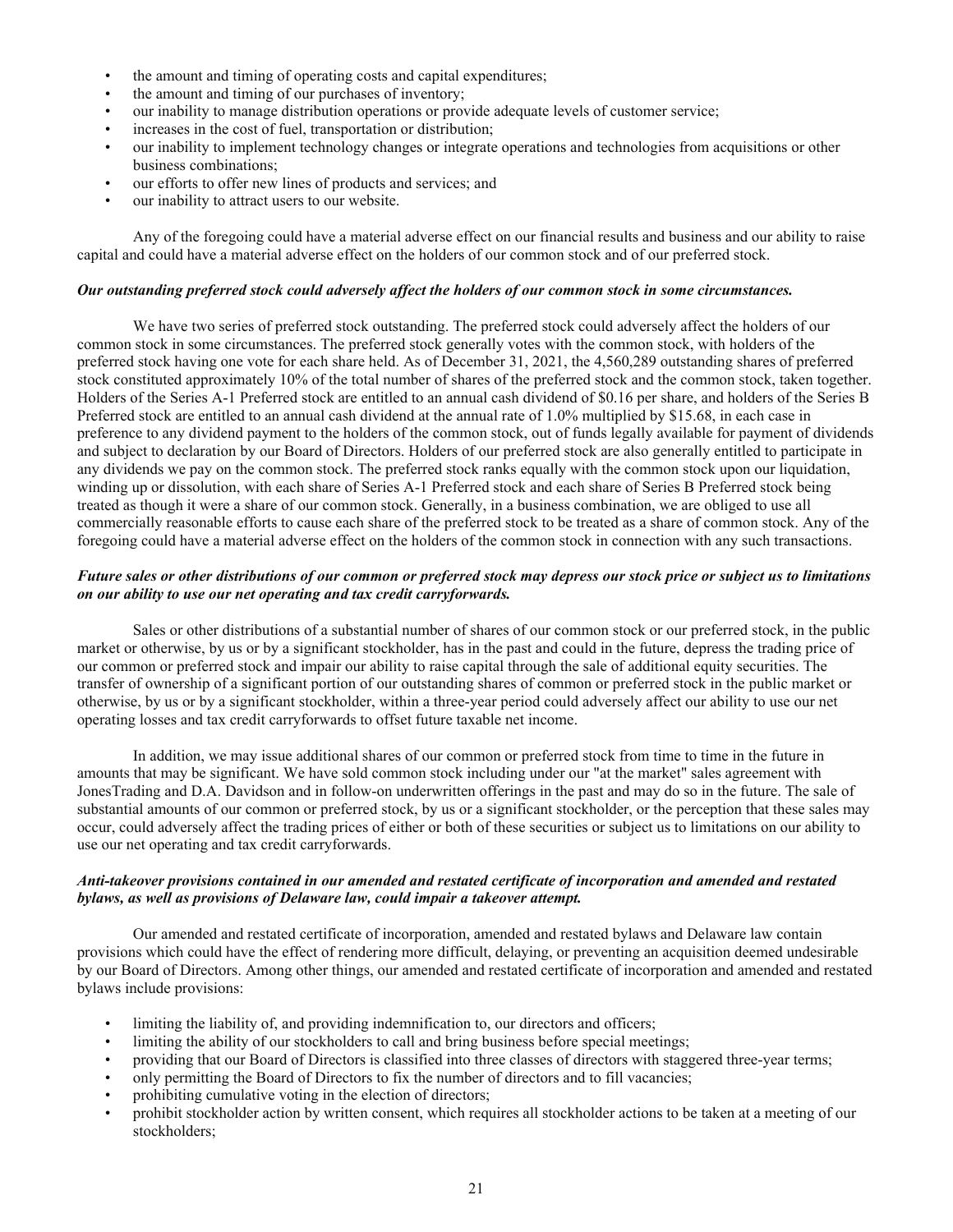- requiring advance notice of stockholder proposals for business to be conducted at meetings of our stockholders and for nominations of candidates for election to our Board of Directors;
- controlling the procedures for the conduct and scheduling of Board of Directors and stockholder meetings; and
- designating a state court located in the State of Delaware as the sole and exclusive forum for specified matters.

These provisions, alone or together, could delay or prevent hostile takeovers and changes in control or changes in our management.

Any provision of our amended and restated certificate of incorporation, amended and restated bylaws or Delaware law that has the effect of delaying, preventing or deterring a change in control could limit the opportunity for our stockholders to receive a premium for their shares of our common stock or other securities and could also affect the price that some investors are willing to pay for our common stock or other securities.

## **Additional Risks Relating to our Series A-1 Preferred stock and/or our Series B Preferred stock**

## *Our Series A-1 Preferred stock may only be sold through the tZERO ATS and certain broker-dealers may not be willing to trade on the tZERO ATS.*

The amended and restated certificate of designation for the Series A-1 Preferred stock provides that shares of the Series A-1 Preferred stock can be sold only on the tZERO ATS. The tZERO ATS has had limited volume. Certain brokerdealers might be unwilling to execute trades for their clients on the tZERO ATS, which could cause problems with the transfer of shares paid as part of the Dividend out of certain brokerage and retirement accounts. The unwillingness of certain brokerdealers to effectuate transfers of the Series A-1 Preferred stock on the tZERO ATS could contribute to a lack of liquidity in the Series A-1 Preferred stock on the tZERO ATS. Even if a more liquid trading market for the Series A-1 Preferred does develop on the tZERO ATS utilizing the tZERO Technology Stack or other technology developed by tZERO, the depth and liquidity of that market and the ability to sell the Series A-1 Preferred stock may nevertheless be limited, which may have a material adverse effect on the liquidity for, and the market price of, the Series A-1 Preferred stock.

## *The restrictions on the tax reporting of a holder's cost basis in shares of Series A-1 Preferred stock will not allow normal tax planning in the sale of shares of Series A-1 Preferred stock and may result in disadvantageous tax consequences to a seller of Series A-1 Preferred stock.*

Only one method of cost basis reporting (the first-in, first-out, or "FIFO" method) is available for the Series A-1 Preferred stock. As a result, sellers of Series A-1 Preferred stock may be required to pay more tax on their sales or to pay taxes earlier than if other normal methods of cost basis reporting had been available, which could have an adverse tax effect on sellers of Series A-1 Preferred stock and the market price of the Series A-1 Preferred stock.

## *The record of ownership of each digital wallet address will be available to the general public and it may be possible for members of the public to determine the identity of the record holders of the Series A-1 Preferred stock.*

Although the record of ownership included in the blockchain is a non-controlling digital "courtesy carbon copy" of the records maintained by Computershare, it will be made publicly available. The publicly available information will include the digital wallet address of each holder of record transacting in Series A-1 Preferred stock and the security position information of such holder of record and the entire history of debits and credits to the relevant security position information of each digital wallet address, but it will not include any personal identifiable information. As a result, it may be possible for members of the public to determine the identity of the record holders of certain wallet addresses based on the publicly available information in the courtesy carbon copy.

## *The Series A-1 Preferred stock depends on Computershare as the transfer agent for the Series A-1 Preferred stock.*

Computershare serves as the transfer agent for the Series A-1 Preferred stock and ownership of the Series A-1 Preferred stock is determined by the books and records of Computershare. Our agreement with Computershare can be terminated by either party on 60 days' notice. If Computershare chooses to exercise its termination rights or otherwise ceases to operate as a transfer agent, we would seek to engage a successor transfer agent. In the absence of finding such a successor, Overstock would need to assume the role of transfer agent. While we believe we could successfully assume the role of transfer agent, no assurance can be given that we would be able to do so and if we are unable to do so the trading market for the Series A-1 Preferred stock would be adversely affected and it may be difficult or impossible for Overstock to pay dividends or liquidation preference or provide voting rights to the correct holders of record of the Series A-1 Preferred stock.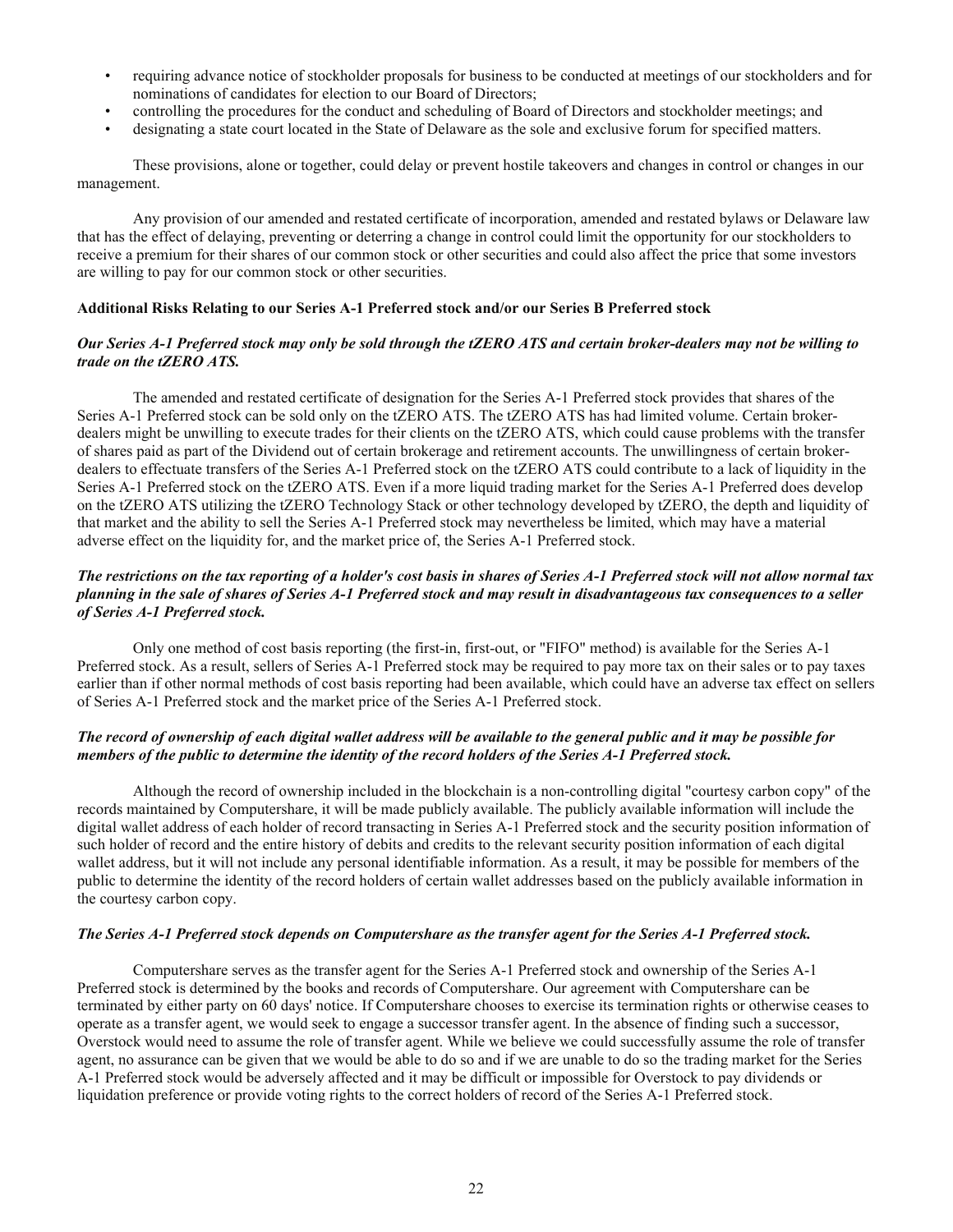## *Technology on which the tZERO ATS relies for its operations may not function properly.*

The technology on which the tZERO ATS relies, including the tZERO Technology Stack, may not function properly because of internal problems or as a result of cyber-attacks or external security breaches. Any such malfunction may adversely affect the ability of holders with a brokerage account at a tZERO ATS subscriber to execute trades of the Series A-1 Preferred stock on the tZERO ATS. If the technology used by the tZERO ATS does not work as anticipated, trading of the Series A-1 Preferred stock could be limited or even suspended. In such as case, however, our Board of Directors has the authority to change or add alternative trading systems, trading markets or venues on which the Series A-1 Preferred stock may be sold, but there can be no assurance that they will choose to do so in the future, or that any such additional trading venues would be found or prove suitable to support the Series A-1 Preferred stock.

## *Transactions involving the Series A-1 Preferred stock may not be properly reflected on the blockchain.*

A significant feature of the Series A-1 Preferred stock is that, while the records of Computershare (as our transfer agent) govern record ownership of the Series A-1 Preferred stock, for all record holders on the transfer agent's official and controlling records there is a "courtesy carbon copy" of certain Computershare ownership records on the blockchain. Following Computershare's approval of any change in record ownership, the security position information relevant to a record holder's digital wallets addresses on the blockchain is updated consistent with changes to Computershare's official books and records. To the extent that Computershare's records and the "courtesy carbon copy" get out of sync, there could be a delay while we correct any such inconsistencies and such inconsistencies may cause investor confusion with respect to their record holdings of the Series A-1 Preferred stock, which could adversely affect the liquidity for, and market value of, the Series A-1 Preferred stock.

## *The potential application of U.S. laws regarding virtual currencies and money transmission to tZERO ATS, LLC's use of the Ethereum blockchain is unclear.*

The non-controlling blockchain-based "courtesy carbon copy" of record ownership uses tZERO technology, which, in turn, uses the Ethereum blockchain. Although tZERO's wholly owned subsidiary, tZERO Crypto maintains certain licenses in connection with its virtual currency applications, none of the parties involved in the operation of the tZERO ATS using tZERO technology is licensed under the virtual currency or money transmission regulations of any state in the United States or registered with FinCEN. If any regulatory authority were to assert that additional licensing or registration was required by tZERO ATS, LLC or tZERO, it could affect the operations or viability of either of them, and could adversely affect the availability of the tZERO ATS as a trading venue for the Series A-1 Preferred stock. This in turn would have a material adverse effect on the liquidity of the Series A-1 Preferred stock and the holders' ability to trade such securities.

## *Although the Series A-1 Preferred stock has characteristics similar to those of our common stock, the differences may adversely affect the trading prices of the Series A-1 Preferred stock.*

Each share of Series A-1 Preferred stock is intended to have voting and dividend rights and rights upon liquidation substantially similar to those of one share of our common stock, except that the Series A-1 Preferred stock will have a dividend preference over the common stock, the Series A-1 Preferred stock will be limited to trading on the tZERO ATS, and we will have the right to convert the Series A-1 Preferred stock into Series B Preferred stock. These provisions may have a material adverse effect on the liquidity for, and trading price of, the Series A-1 Preferred stock.

## *We do not intend to issue any additional shares of Series B Preferred stock, which is expected to continue to result in very limited trading.*

We do not intend to issue any additional shares of Series B Preferred stock. This will likely result in limited trading in the Series B Preferred and the number of shares of Series B is limited to 370,000.

## *A share of Series A-1 Preferred stock and/or Series B Preferred stock may have a substantially lower market value than a share of our common stock.*

The trading prices of the Series A-1 Preferred stock and the Series B Preferred stock have been at times, and may be in the future, substantially lower than the trading price of our common stock, which could have a material adverse effect on holders of Series A-1 Preferred stock and holders of Series B Preferred stock.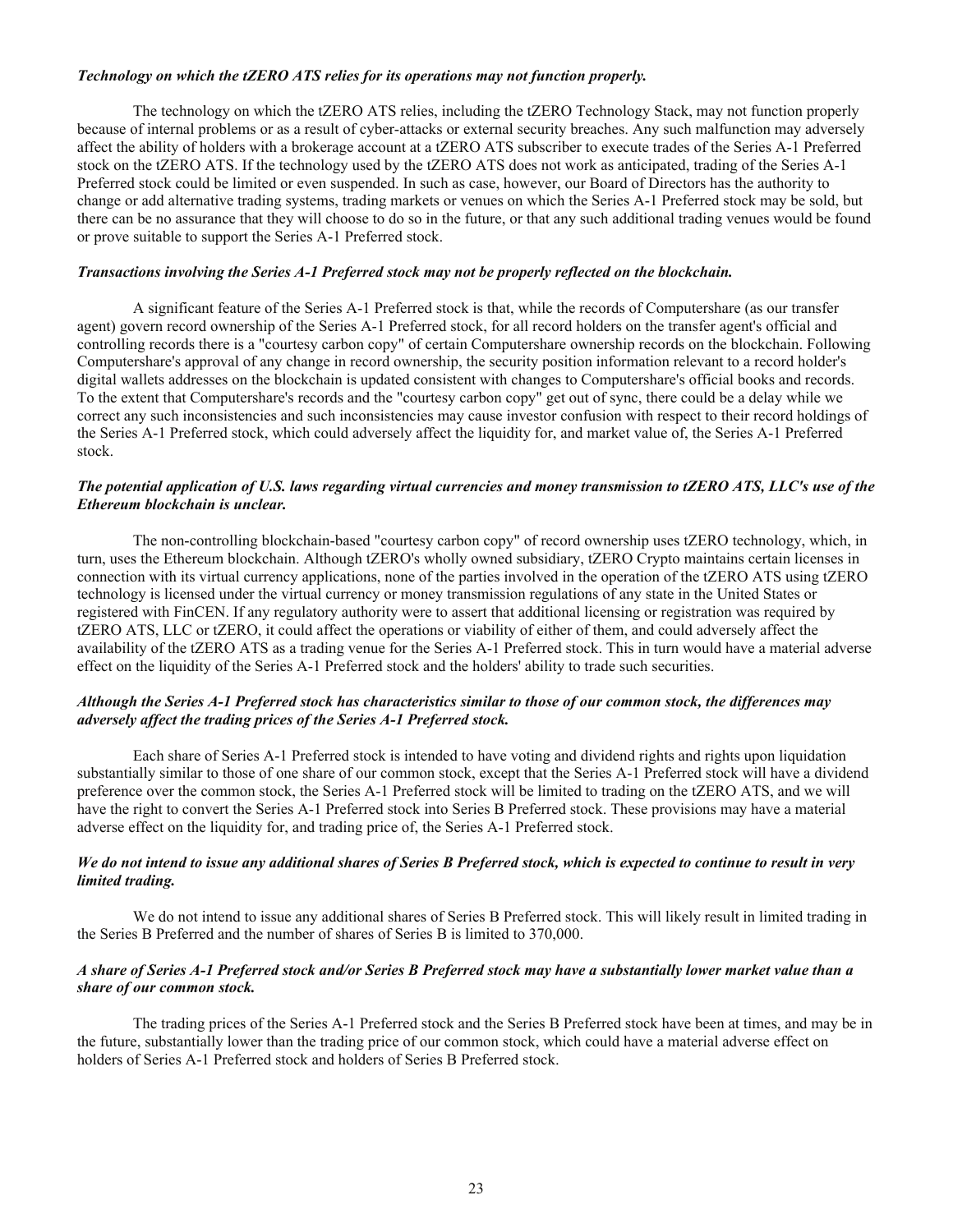## *It is uncertain whether the IRS will treat the Series A-1 Preferred stock and Series B Preferred stock as common stock or preferred stock for U.S. federal income tax purposes.*

We have been treating and intend to continue treating the Series A-1 Preferred stock and Series B Preferred stock as common stock for U.S. federal income tax purposes. Nevertheless, it is unclear whether the IRS will treat the Series A-1 Preferred stock and Series B Preferred stock as common stock for U.S. federal income tax purposes. If the IRS were not to treat either the Series A-1 Preferred stock or the Series B Preferred stock as common stock for U.S. federal income tax purposes, it could have a material adverse effect on the holders of Series A-1 Preferred stock and the holders of Series B Preferred stock.

#### *Holders of Series A-1 Preferred stock and Series B Preferred stock will have no rights with respect to our common stock.*

Holders of Series A-1 Preferred stock and holders of the Series B Preferred stock will have no rights with respect to our common stock, and no right to convert shares of Series A-1 Preferred stock or Series B Preferred stock into shares of common stock or to exchange shares of Series A-1 Preferred stock or Series B Preferred stock for shares of common stock, except that holders of Series A-1 Preferred stock and holders of Series B Preferred stock will have the right to vote with the common stock on any matter submitted to a vote of the holders of the common stock, the right to receive payments upon liquidation equally with the holders of the common stock, and the right to receive dividends in preference to the holders of the common stock and to participate in any dividend paid to the holders of our common stock, subject to the limitations set forth in the respective certificates of designation of Series A-1 Preferred stock and Series B Preferred stock.

### *Our obligation to pay dividends on the Series A-1 Preferred stock and Series B Preferred stock is limited, and our ability to pay dividends on the Series A-1 Preferred stock and Series B Preferred stock may be limited.*

Our obligation to pay preferential dividends on the Series A-1 Preferred stock is subject to our Board of Directors declaring such dividend payments. Further, although we will be contractually restricted from paying a dividend on the common stock unless we have paid preferential cumulative \$0.16 per share annual dividends on the Series A-1 Preferred stock and preferential cumulative 1.0% annual dividends on the Series B Preferred stock, we have never paid a cash dividend on the common stock and we have no present intention of doing so. Consequently, our failure to pay preferential dividends on the Series A-1 Preferred stock and on the Series B Preferred stock might have no legal effect on us at all, although it could adversely affect the liquidity for, and trading prices of, the Series A-1 Preferred stock and of the Series B Preferred stock. Further, our payment of any dividends will be subject to contractual and legal restrictions and other factors our Board of Directors deems relevant. Moreover, agreements governing any future indebtedness of ours may further limit our ability to pay dividends on our capital stock, including the Series A-1 Preferred stock and the Series B Preferred stock. In addition, our ability to pay dividends is limited by applicable law. Although there are no arrearages in cumulative preferred dividends and we declared and paid a cash dividend of \$0.16 per share to the holders of our then outstanding preferred stock during each calendar year since 2017, there is no assurance that we will be able or that our Board of Directors will decide to do so in 2022 or the future. Any of the foregoing facts or events could have a material adverse effect on the holders of the Series A-1 Preferred stock and the holders of the Series B Preferred stock and on the liquidity for, and trading prices of, the Series A-1 Preferred stock and the Series B Preferred stock.

## *Voting rights on the Series A-1 Preferred stock and Series B Preferred stock are generally limited to voting together with the holders of the common stock and Series A-1 Preferred stock or Series B Preferred stock as a single class, and the holders of the Series A-1 Preferred stock and the holders of the Series B Preferred stock collectively would have only a small percentage of the voting power in connection with any such vote.*

Voting rights of the Series A-1 Preferred stock and Series B Preferred stock are generally limited to voting together with the holders of the common stock, Series A-1 Preferred stock and Series B Preferred stock, as a single class. Accordingly, if an amendment requiring stockholder approval is proposed to our amended and restated certificate of incorporation, except in certain circumstances, neither the holders of the Series A-1 Preferred stock nor the holders of the Series B Preferred stock will be entitled to a class vote on the amendment. These limited voting rights could have a material adverse effect on holders of Series A-1 Preferred stock and holders of Series B Preferred stock and on the trading prices of the Series A-1 Preferred stock and the Series B Preferred stock.

The holders of the Series A-1 Preferred stock and Series B Preferred stock will have no right as a separate class to elect any members of our Board of Directors under any circumstances. Further, the holders of the Series A-1 Preferred stock and the holders of the Series B Preferred stock, together, also will have no right by themselves to elect any members of our Board of Directors under any circumstances. Lack of such rights could have a material adverse effect on holders of the Series A-1 and Series B Preferred stock and the liquidity for, and trading prices of, the Series A-1 and Series B Preferred stock.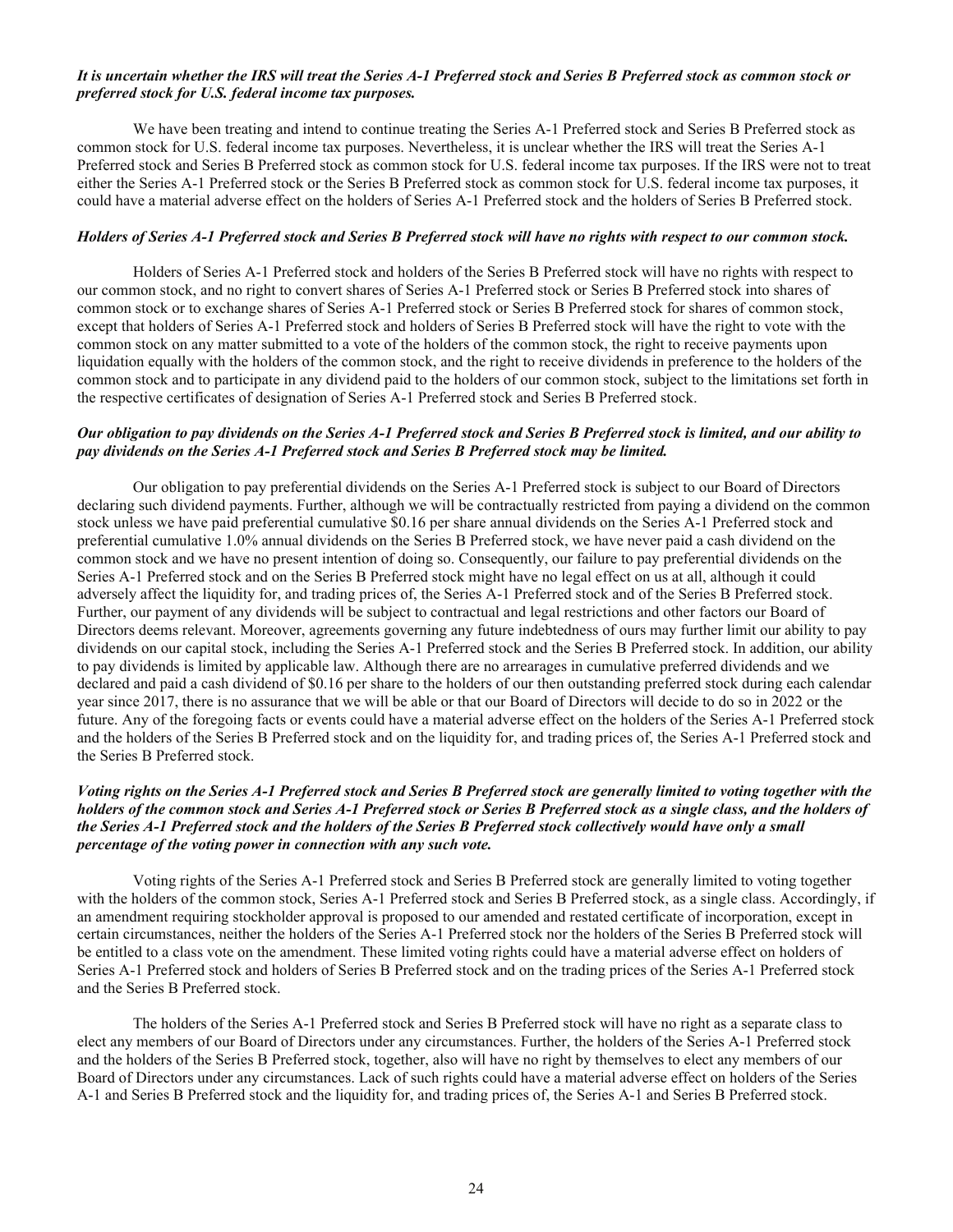## *The Series A-1 Preferred stock and the Series B Preferred stock will rank junior to all of our liabilities in the event of a bankruptcy, liquidation or winding up of our business.*

In the event of our bankruptcy, liquidation or winding up, our assets will be available to make payments to holders of Series A-1 Preferred stock and to holders of Series B Preferred stock only after all of our liabilities have been paid, and neither the Series A-1 Preferred stock nor the Series B Preferred stock will have any preference over our common stock in the event of our bankruptcy, liquidation or winding up. In the event of our bankruptcy, liquidation or winding up, there may not be sufficient assets remaining, after paying our liabilities, to pay any amounts to the holders of Series A-1 Preferred stock or Series B Preferred stock then outstanding. Any bankruptcy, liquidation or winding up of our company would have a material adverse effect on the liquidity for, and trading prices of, the Series A-1 Preferred stock and Series B Preferred stock.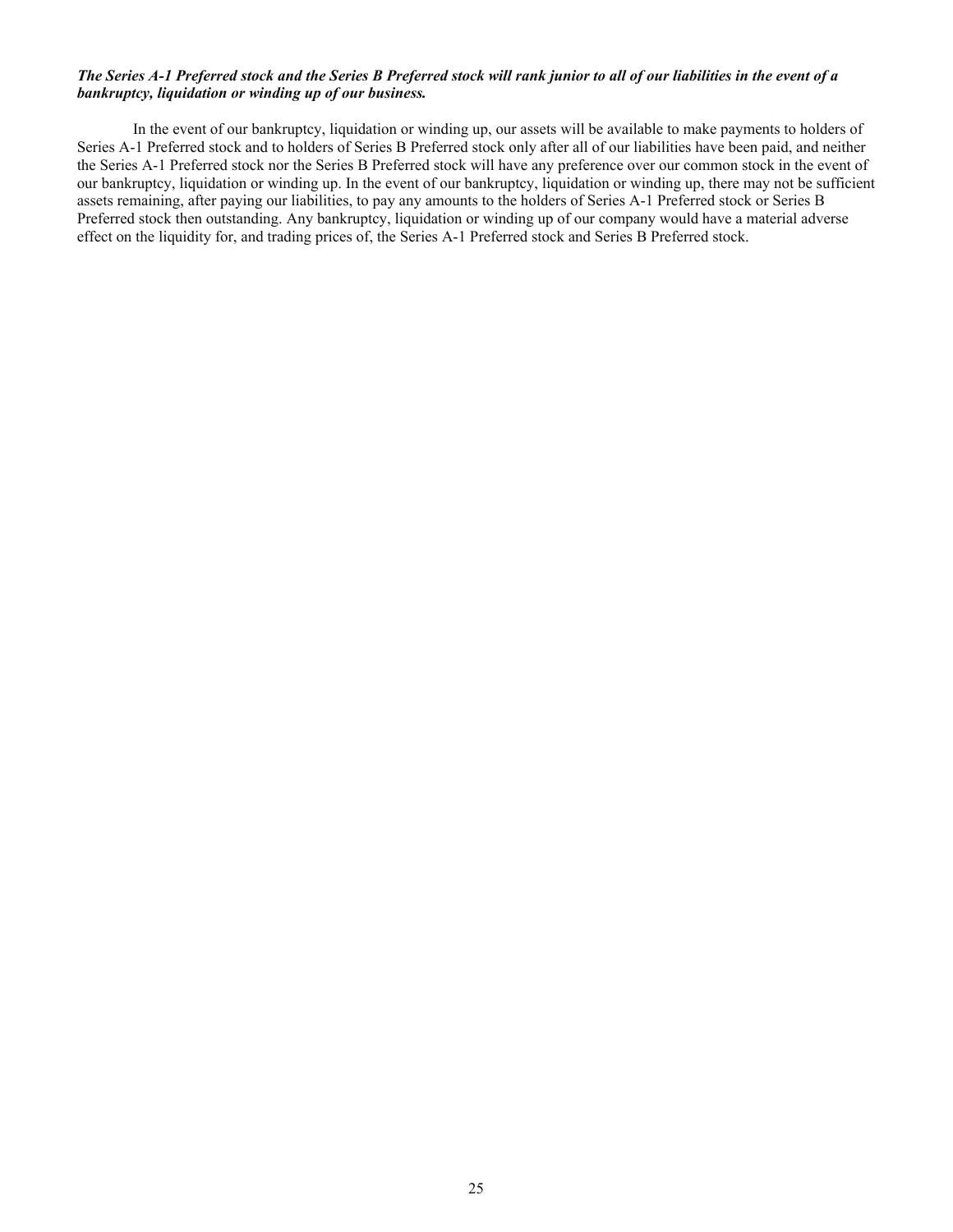## **ITEM 1B. UNRESOLVED STAFF COMMENTS**

None.

## **ITEM 2. PROPERTIES**

We own and lease various properties in the United States and internationally. We use the properties for corporate office space, data centers, and warehouse, fulfillment and customer service space. As of February 18, 2022, we operated the following facilities (square feet in thousands):

|                   | <b>United States</b> | <b>International</b> | Total |
|-------------------|----------------------|----------------------|-------|
| Owned facilities  | 260                  |                      | 260   |
| Leased facilities | 969                  |                      | 982   |
| Total facilities  | 220                  |                      | .242  |

#### **ITEM 3. LEGAL PROCEEDINGS**

From time to time, we are involved in, or become subject to litigation or other legal proceedings concerning consumer protection, employment, intellectual property, claims under the securities laws, and other commercial matters related to the conduct and operation of our business and the sale of products on our Website. We also prosecute lawsuits to enforce our legal rights. In connection with such litigation or other legal proceedings, we have been in the past and we may be in the future subject to significant damages, associated costs, or equitable remedies relating to the operation of our business. Such litigation could be costly and time consuming and could divert or distract our management and key personnel from our business operations. Due to the uncertainty of litigation and depending on the amount and the timing, an unfavorable resolution of some or all of such matters could materially affect our business, results of operations, financial position, or cash flows. For additional details, see the information set forth under Item 8 of Part II, "Financial Statements and Supplementary Data"—Note 13— Commitments and Contingencies, subheading Legal Proceedings and Contingencies, contained in the "Notes to Consolidated Financial Statements" of this Annual Report on Form 10-K, which is incorporated by reference in answer to this Item.

## **ITEM 4. MINE SAFETY DISCLOSURES**

Not applicable.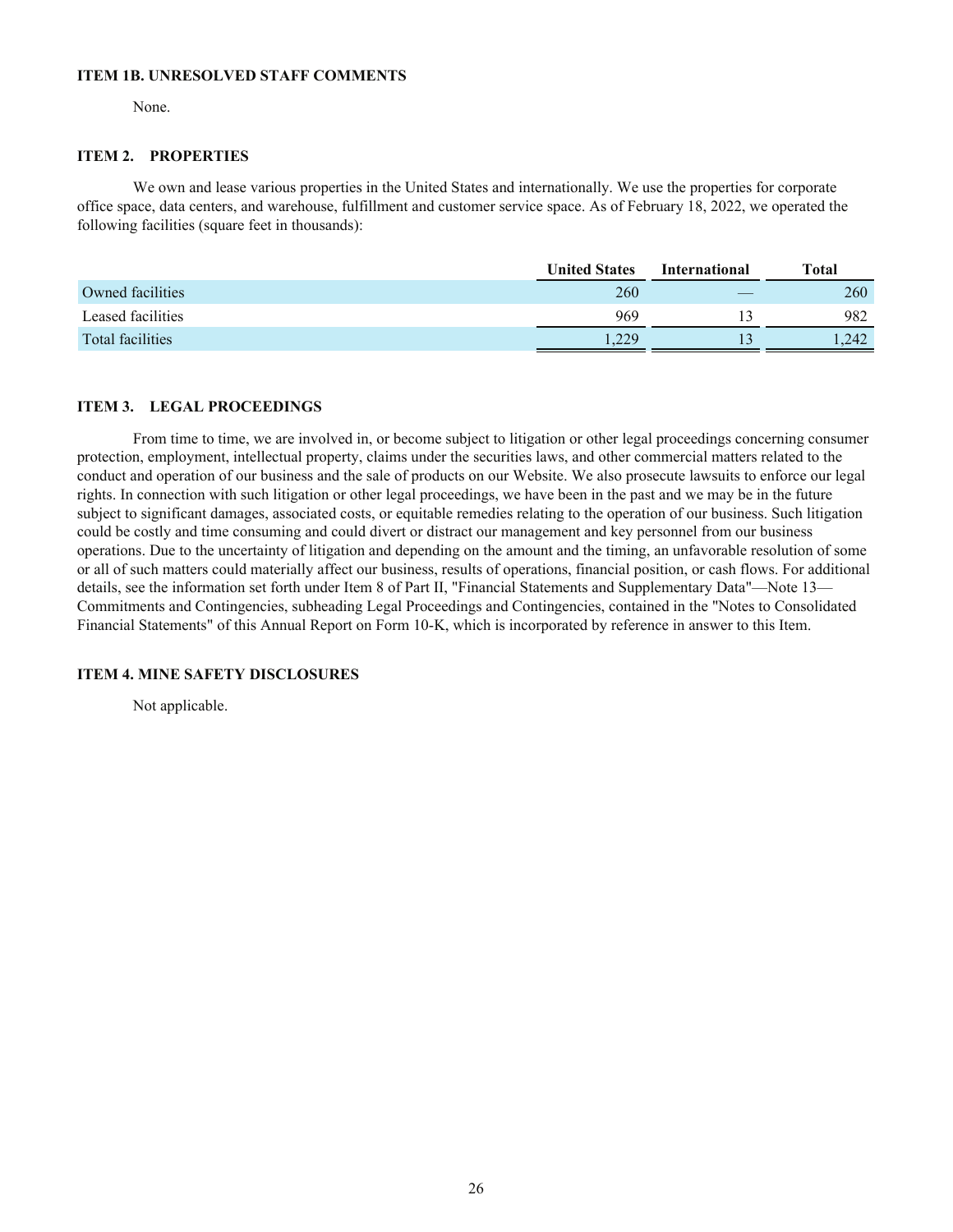## **ITEM 5. MARKET FOR REGISTRANT'S COMMON EQUITY, RELATED STOCKHOLDER MATTERS AND ISSUER PURCHASES OF EQUITY SECURITIES**

#### *Market information*

The principal U.S. trading market for our common stock is the Nasdaq Global Market. Our common stock is traded under the symbol "OSTK."

#### *Holders*

As of February 18, 2022, there were 95 holders of record of our common stock. Many of our shares of common stock are held by brokers and other institutions on behalf of the beneficial owners.

## *Dividends*

We have never declared or paid any cash dividends on our common stock. On May 19, 2020, we distributed a digital dividend in the form of one Series A-1 Preferred stock share for every 10 shares of common stock or preferred shares held by a stockholder on the record date of April 27, 2020. With regard to cash dividends, we currently intend to retain any earnings for future growth and do not anticipate paying any cash dividends on our common stock in the foreseeable future. Any future determination to pay any dividends on our common stock will be at the discretion of our Board of Directors and will depend on our results of operations, financial conditions, contractual and legal restrictions and other factors the Board of Directors deems relevant.

At December 31, 2021 we had 4,560,289 shares of our Preferred Stock (as defined below) outstanding. The Preferred Stock ranks senior to our common stock with respect to dividends. Holders of the Class A-1 Preferred Stock are entitled to an annual cash dividend of \$0.16 per share, and holders of the Class B Preferred Stock are entitled to an annual cash dividend at the annual rate of 1.0% multiplied by \$15.68, in each case in preference to any dividend payment to the holders of the common stock, out of funds legally available for payment of dividends and subject to declaration by our Board of Directors. Holders of the Preferred Stock are also entitled to participate in any dividends we pay to the holders of the common stock, subject to potentially different treatment if we effect a stock dividend, stock split or combination of the common stock. There are no arrearages in cumulative preferred dividends. We declared and paid a cash dividend of \$0.16 per share on our preferred stock during 2021, 2020, and 2019.

## *Recent sales of unregistered securities*

None.

*Issuer purchases of equity securities*

None.

#### *Preferred Stock*

In December 2016, we issued 695,898 shares of our preferred stock, consisting of 126,565 shares of our Blockchain Voting Series A Preferred stock (the "Series A Preferred") and 569,333 shares of our Voting Series B Preferred stock (the "Series B Preferred"), in a public offering registered under the Securities Act of 1933, as amended.

On May 1, 2019, we informed holders of our Series A Preferred stock of an opportunity to exchange (the "Exchange") outstanding Series A Preferred stock for newly-issued shares of the Company's Series A-1 Preferred stock (the "Series A-1 Preferred" and together with the Series A Preferred stock and Series B Preferred stock, the "Preferred Stock"). Between June 26, 2019 and July 30, 2019, the Exchange was completed for participating stockholders. In connection with the Exchange, 124,546 shares of Series A Preferred stock were validly tendered and accepted for exchange by the Company and the Company issued 124,546 shares of Series A-1 Preferred stock in exchange therefore. In connection with the completion of the Exchange, 2,019 shares of Series A Preferred stock were converted into shares of Series B Preferred stock (such transaction, the "Conversion"). Following the completion of the Exchange and the Conversion, the Company eliminated the Series A Preferred stock by filing a Certificate of Elimination with the Delaware Secretary of State.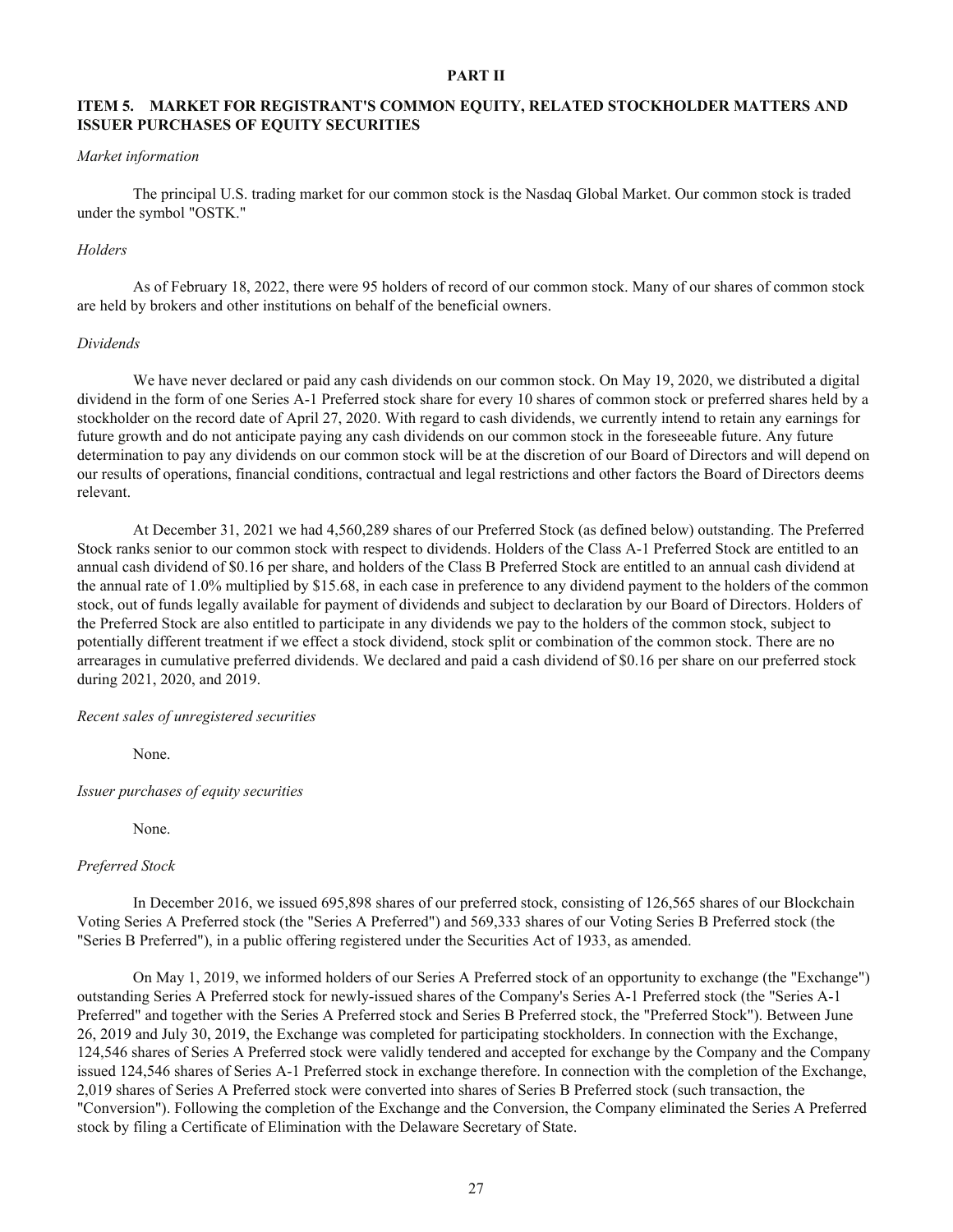As of December 31, 2021, the 4,560,289 shares of Preferred Stock that remained outstanding constituted approximately 10% of the total number of shares of the Preferred Stock and the common stock, taken together. Neither the Series A-1 Preferred stock nor the Series B Preferred stock is registered under the Securities Exchange Act of 1934, as amended. The Series A-1 Preferred stock are digital securities that trade exclusively on the alternative trading system run by tZERO ATS, LLC, an SEC-registered broker-dealer and member of Financial Industry Regulatory Authority (FINRA) and Securities Investor Protection Corporation (SIPC). The tZERO ATS utilizes the tZERO Technology Stack to facilitate trading of the Series A-1 Preferred stock. While the Series A-1 Preferred stock benefit from a digital "courtesy carbon copy" of record ownership on the blockchain, the records of Computershare, acting as transfer agent and registrar, govern record ownership of the Series A-1 Preferred stock in all instances. In order to trade the Series A-1 Preferred stock, holders must open an account with a broker-dealer subscribing to the tZERO ATS or maintain an account with an ATS-subscribing broker-dealer. The Series B Preferred stock are conventional securities that trade in the over-the-counter market and are quoted on the OTCQX market operated by OTC Markets Group (Ticker: OSTBP).

Holders of the Preferred Stock do not have any right to convert or exchange such shares for shares of our common stock or any other security; however, at our sole discretion, we may convert the Series A-1 Preferred stock shares into Series B Preferred stock at any time on a one-to-one basis. In the event of any liquidation, any amount available for distribution to stockholders after payment of all liabilities will be distributed proportionately among the holders of common stock, the holders of Series A-1 Preferred stock and the holders of Series B Preferred stock, with each share of Series A-1 Preferred stock and each share of Series B Preferred stock being treated as though it were a share of our common stock. If we are party to any merger or consolidation in which our common stock is changed into or exchanged for stock or other securities of any other person (or the Company) or cash or any other property (or a right to receive the foregoing), we will use all commercially reasonable efforts to cause each outstanding share of the Preferred Stock to be treated as if such share were an additional outstanding share of common stock in connection with any such transaction.

## *Securities Authorized for Issuance under Equity Compensation Plans*

Except as set forth herein, the information required by this Item is included in Part III, Item 12.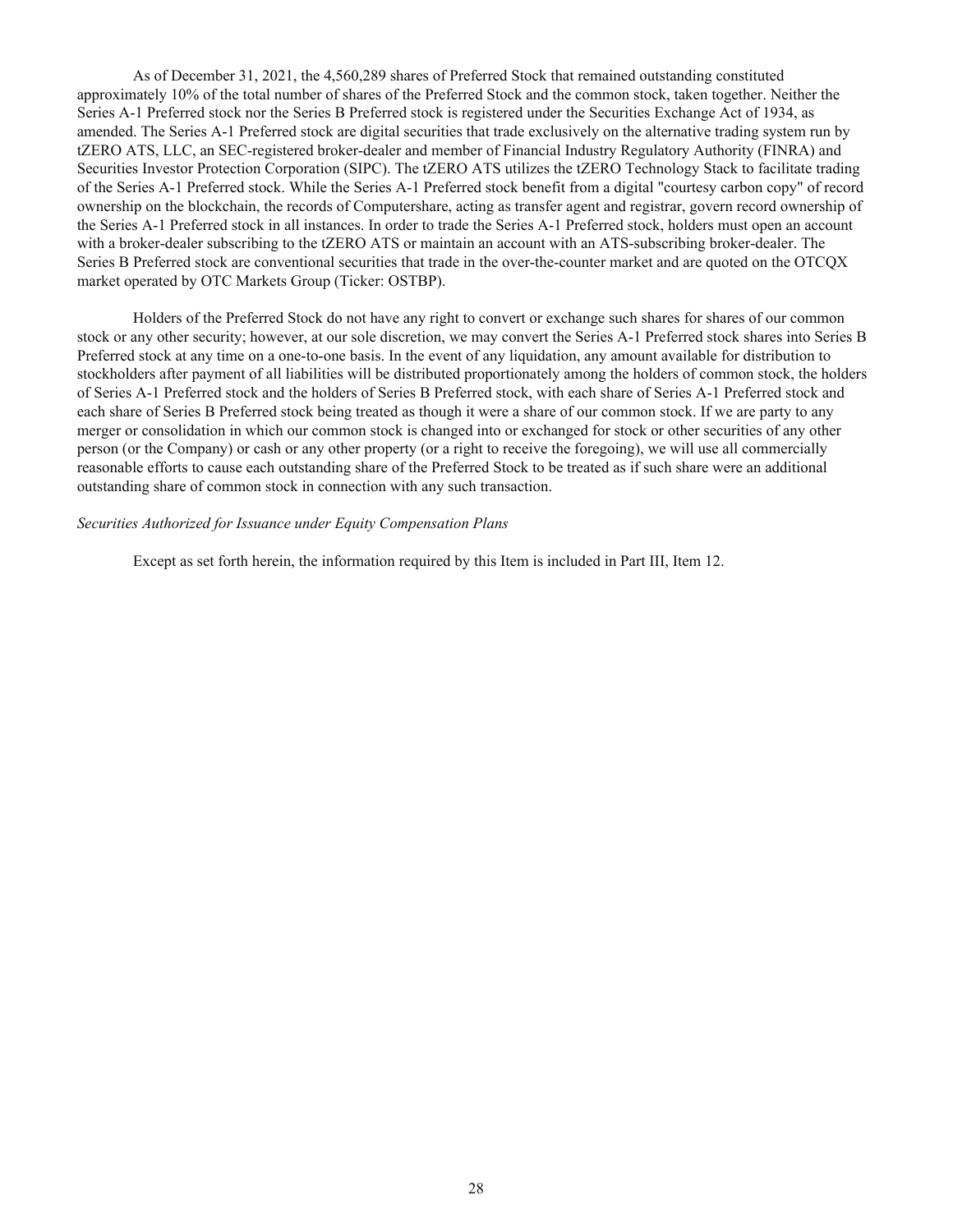## **COMPARISON OF 5-YEAR CUMULATIVE TOTAL RETURN**

The following graph shows a comparison of the cumulative total stockholder return on our common stock with the cumulative total returns of NASDAQ Market Index, the S&P 500 Index and the S&P Retail Select Index. The S&P Retail Select Index replaces the Morningstar Specialty Retail Index in this analysis and going forward, as the latter data is no longer accessible. The latter index has been included with data through 2020. The graph tracks the performance of a \$100 investment in our common stock and in each of the indexes during the last five fiscal years ended December 31, 2021. Data for the NASDAQ Market Index, the S&P 500 Index and the S&P Retail Select Index assume reinvestment of dividends. Stockholder returns over the indicated period are based on historical data and should not be considered indicative of future stockholder returns. They do not necessarily reflect management's opinion that such indices are an appropriate measure of the relative performance of the stock involved, and they are not intended to forecast or be indicative of possible future performance of the Company's common stock.



*Prepared by Zacks Investment Research, Inc. Used with permission. All rights reserved. Copyright 1980-2022. Index Data: Copyright NASDAQ OMX, Inc. Used with permission. All rights reserved. Index Data: Copyright Morningstar. Used with permission. All rights reserved. Index Data: Copyright Standard and Poor's, Inc. Used with permission. All rights reserved.*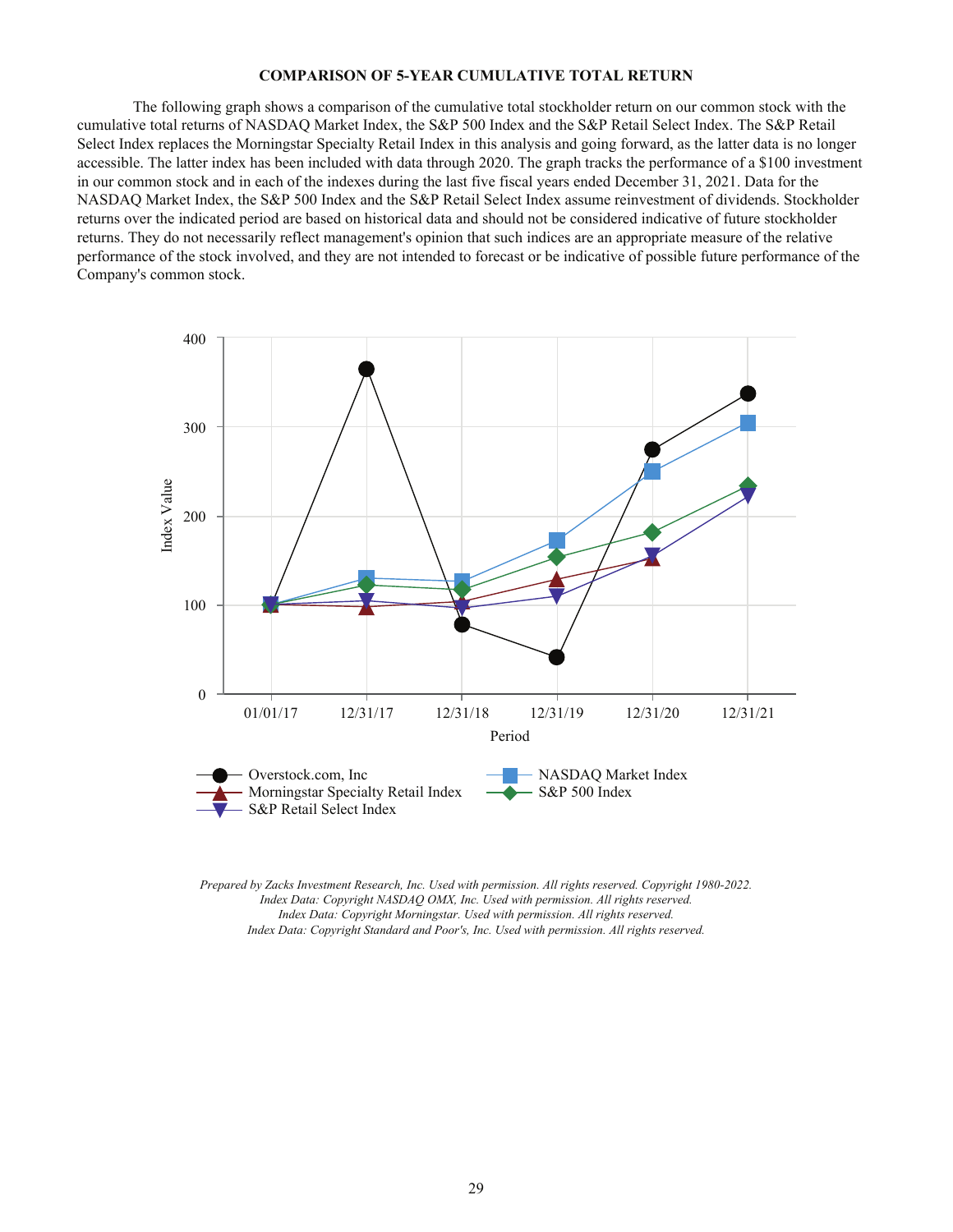## **ITEM 6.**

Reserved.

## **ITEM 7. MANAGEMENT'S DISCUSSION AND ANALYSIS OF FINANCIAL CONDITION AND RESULTS OF OPERATIONS**

*The following discussion and analysis contains forward-looking statements relating to future events or our future financial or operating performance that involve risks and uncertainties, as set forth above under "Special Cautionary Note Regarding Forward-Looking Statements." Our actual results could differ materially from those anticipated in these forwardlooking statements as a result of certain factors described in this Annual Report on Form 10-K, including those set forth above under "Special Cautionary Note Regarding Forward-Looking Statements" or in Item 1A under the heading "Risk Factors" or elsewhere in this Annual Report on Form 10-K. In addition, our future results may be significantly different from our historical results.* 

## **Financial Reporting Presentation Relating to the Pelion Transaction**

Unless otherwise specified, disclosures throughout Management's Discussion and Analysis of Financial Condition and Results of Operations, including disclosures under "Liquidity and Capital Resources," reflect continuing operations only. See Note 4—Discontinued Operations in the "Notes to Consolidated Financial Statements" included in Item 8 of Part II, "Financial Statements and Supplementary Data" of this Annual Report on Form 10-K for further information.

## **Overview**

Overstock seeks to provide goods to furnish and accessorize "Dream Homes for All," particularly for our target customers—consumers who seek smart value on quality, stylish merchandise at competitive prices, and who want an easy shopping experience. We believe that the furniture and home furnishings market, which is highly fragmented and has traditionally been served by brick and mortar stores, will continue transitioning to online sales as consumers become increasingly comfortable shopping online. Additionally, the COVID-19 pandemic has expedited consumer migration to online shopping. We regularly update our product assortment to meet the evolving preferences of our customers and current trends. Our products include furniture, décor, area rugs, bedding and bath, home improvement, outdoor, and kitchen and dining items, among others. Our supply chain allows us to ship directly to our customers from our suppliers or from our warehouses. See Item 1—"Business—Our Business" for an additional overview on our business.

## *Strategies for our Business*

Our business initiatives enable our long-term focus on our three brand pillars, "Product Findability," "Smart Value," and "Easy Delivery and Support." 2021 initiatives for the business included:

- *Improve Product Findability* Directly supporting our "Product Findability" brand pillar by improving customer search and navigation through refinement of our search taxonomy and product attribute infrastructure with the goal of enhanced search relevancy and recommendations.
- *Grow Canada Market Share* Expanding geographical engagement to grow our Canadian customer base by providing a wholesale change in our Canadian "Smart Value" and "Easy Delivery and Support" customer shopping experience.
- *Grow Government Market Share* Improving our Government website with more competitive market features and products that offer an intuitive procurement experience, and provide the flexibility to expand the platform to additional government customers.
- *Improve Enterprise Platform* Improving our data strategy to connect high-quality, intuitive data with our business users to enable faster insights. Additionally, embracing the public cloud in order to promote greater resilience for the business in the event of unforeseen circumstances.

Our ability to pursue some or all of the strategies described above, and the extent to which we would be able to pursue some or all of them, will depend on the resources we have available, and may require significantly more capital than we currently have. These costs have been and are expected to continue to be material.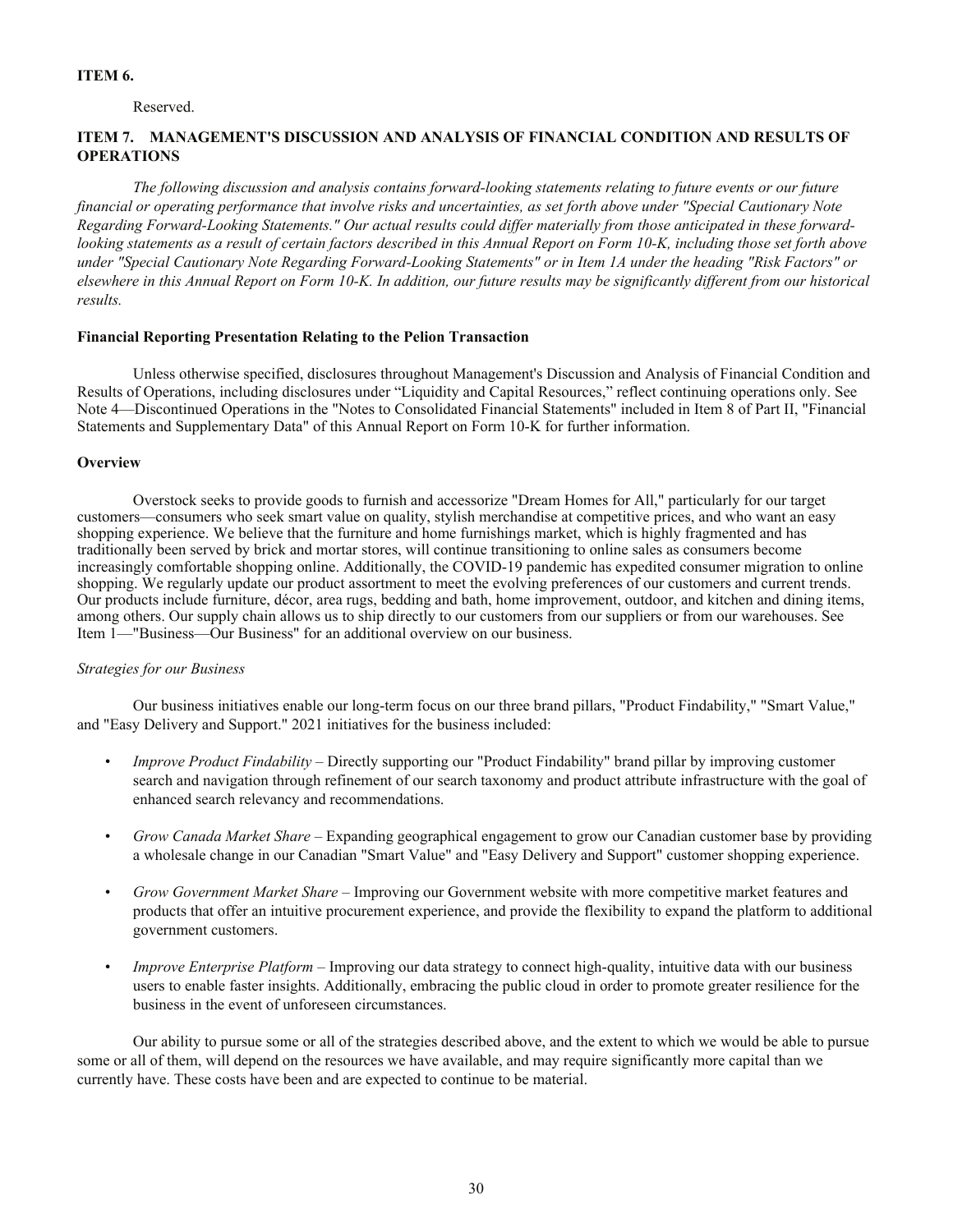## **Executive Commentary**

*This executive commentary is intended to provide investors with a view of our business through the eyes of our management. As an executive commentary, it necessarily focuses on selected aspects of our business. This executive commentary is intended as a supplement to, but not a substitute for, the more detailed discussion of our business included elsewhere herein. Investors are cautioned to read our entire "Management's Discussion and Analysis of Financial Condition and Results of Operations," as well as our interim and audited financial statements, and the discussion of our business and risk factors and other information included elsewhere or incorporated in this report. This executive commentary includes forwardlooking statements, and investors are cautioned to read "Special Cautionary Note Regarding Forward-Looking Statements."*

Our consolidated cash and cash equivalents balance increased from \$495.4 million as of December 31, 2020 to \$503.3 million as of December 31, 2021, an increase of \$7.9 million, primarily as the result of cash inflows from operating activities of \$98.0 million, which was partially offset by contributions for capital calls relating to our limited partnership interest in the Medici Ventures, L.P. fund of \$41.1 million, expenditures for property and equipment of \$13.6 million, and deconsolidation of discontinued operations cash of \$34.3 million during the year ended December 31, 2021.

Revenue increased 11% in 2021 compared to 2020. This increase was primarily due to increased product sales resulting from a 23% increase in average order value driven by a continued product mix shift into home furniture categories, partially offset by a 10% decrease in customer orders. This decreased order activity was largely driven by tapering of the accelerated customer growth and online penetration we experienced during the early days of the COVID-19 pandemic in 2020.

Gross profit increased 9% in 2021 compared to 2020 primarily due to increased sales volume, partially offset by a decrease in gross margin. Gross margin decreased to 22.6% in 2021, compared to 22.9% in 2020, primarily due to one-time benefits realized in 2020 such as reduced promotional discounting and fees charged to partners due to unmet contractual service levels, partially offset by lower returns activity in 2021 consistent with order declines.

Sales and marketing expenses as a percentage of revenue increased to 11.0% in 2021 compared to 10.5% in 2020 primarily due to increased spending on paid listing advertisements and keywords to support our customer acquisition strategy, partially offset by less broadcast media spend and gained leverage in staff-related expenses.

Technology expenses increased \$6.8 million in 2021 compared to 2020 primarily due to staff-related costs to support strategic initiatives and increased cloud adoption.

General and administrative expenses decreased \$10.3 million in 2021 compared to 2020 primarily driven by a reduction in staff-related expenses, including accrued bonus and reduced discretionary consulting spend, partially offset by a beneficial \$8.6 million reversal of a legal settlement accrual in 2020 and a \$2.5 million legal settlement realized in 2020.

#### *Additional commentary related to COVID-19*

Overstock has continued to respond to the challenges and opportunities created by the COVID-19 pandemic. In fiscal year 2020, we saw a substantial year-over-year increase in our Website traffic, number of new customers, and customer demand, particularly in our home furniture and furnishings categories. While many of our key metrics remain positive, some have receded from the elevated 2020 levels during 2021. Our online-only platform and partner network with thousands of fulfillment centers have enabled us to meet this increase in demand. Our three warehouses have remained operational based on our sustained implementation of sound safety measures, including staggered shifts and social distancing. These measures are continuously updated based on CDC guidelines. There remain continued challenges throughout the supply chain in factory production capacity, inbound freight delays, as well as carrier delivery constraints and fulfillment performance from some suppliers. We have evaluated and implemented a remote working plan for our employees; most of our corporate employees are continuing to work from home remotely without incident. We cannot predict how the COVID-19 pandemic, including the spread of variants thereof, or the vaccination rate will unfold in the coming months, regionally, nationally and internationally. Nevertheless, the challenges arising from the pandemic have not adversely affected our liquidity, revenues, or capacity to service our debt, nor have these conditions required us to reduce our capital expenditures.

#### **Liquidity and Capital Resources**

We believe that our cash and cash equivalents currently on hand and expected cash flows from future operations will be sufficient to continue operations for the next twelve months and beyond. We continue to monitor, evaluate, and manage our operating plans, forecasts, and liquidity in light of our strategic objectives, industry and economic changes, including the most recent developments driven by the COVID-19 pandemic. We proactively seek opportunities to improve the efficiency of our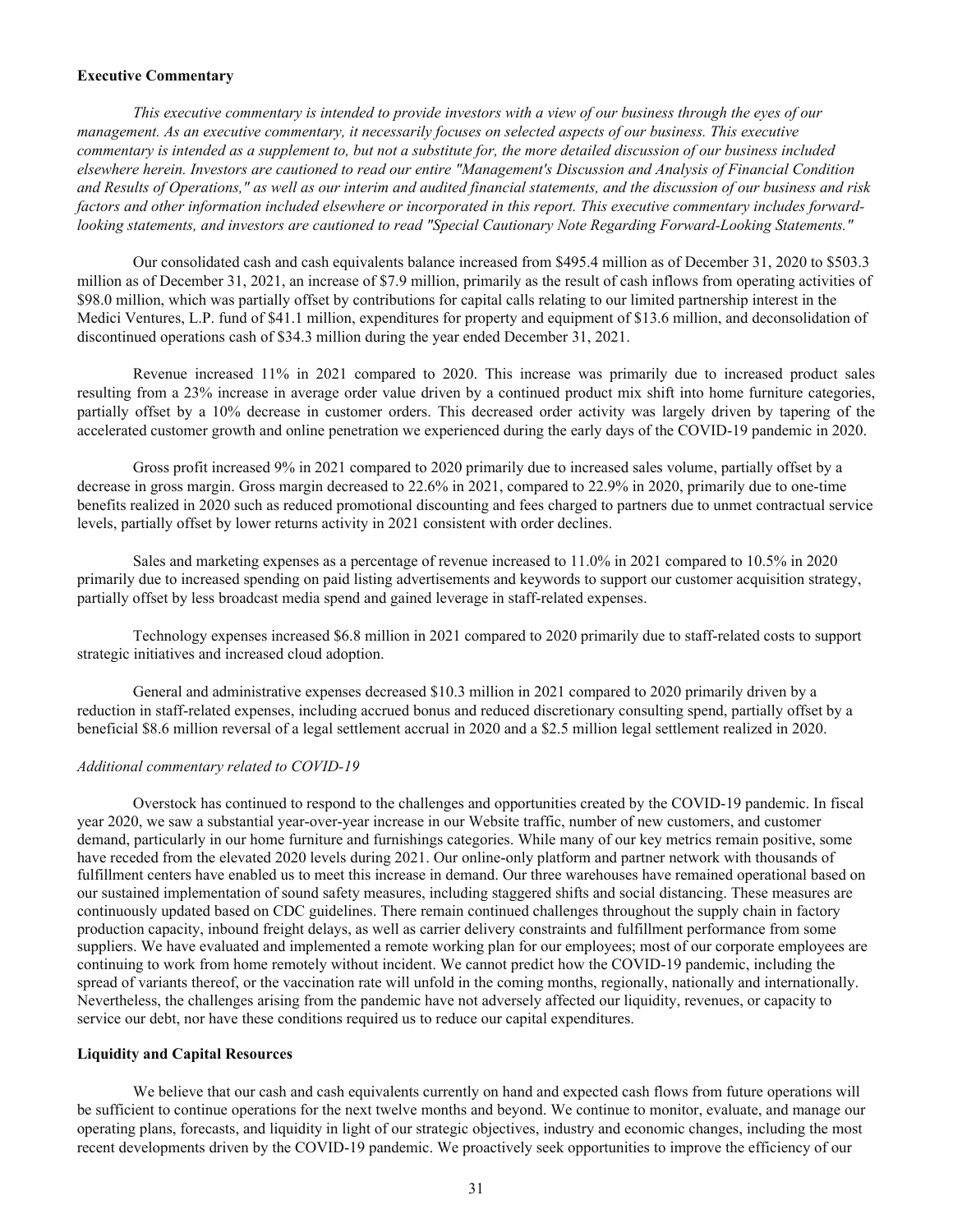operations and have in the past and may in the future take steps to realize internal cost savings, including aligning our staffing needs based on our current and expected future levels of operations and process streamlining.

We periodically evaluate opportunities to repurchase our equity securities, obtain credit facilities, or issue additional debt or equity securities which may impact our future operations and cash flows. In addition, we may, from time to time, consider the investment in, or acquisition of, complementary businesses, products, services, or technologies to expand our business, any of which might affect our liquidity requirements or cause us to issue additional debt or equity securities that would be dilutive to shareholders. There can be no assurance that financing arrangements will be available in amounts or on terms acceptable to us, if at all. Our future results may be significantly different from our historical results for several other reasons as well as the risk factors described in Item 1A. "Risk Factors."

Cash flows from discontinued operations are disclosed on our statement of cash flows as separate line items in the operating, investing, and financing activities sections. We anticipate that the absence of cash flows from discontinued operations will positively affect future liquidity and capital resources.

### *Current sources of liquidity*

Our principal sources of liquidity are cash flows generated from operations, existing cash and cash equivalents, and accounts receivable, net. At December 31, 2021, we had cash and cash equivalents of \$503.3 million and accounts receivable, net of \$21.2 million.

Cash flow information is as follows (in thousands):

|                             | Year ended December 31, |      |          |  |
|-----------------------------|-------------------------|------|----------|--|
|                             | 2021                    | 2020 |          |  |
| Cash provided by (used in): |                         |      |          |  |
| Operating activities        | 98.047                  |      | 226,626  |  |
| Investing activities        | (56, 433)               |      | (15,271) |  |
| Financing activities        | (12, 683)               |      | 231,364  |  |

At December 31, 2021, we had \$150.0 million available under our "at the market" sales program which permits us to conduct "at the market" public offerings of our common stock under a sales agreement, dated June 26, 2020, with JonesTrading Institutional Services LLC ("JonesTrading") and D.A. Davidson & Co. ("D.A. Davidson"). We did not sell any shares under our at the market sales program during the years ended December 31, 2021 and 2020.

#### *Cash flows from operating activities*

Cash received from customers generally corresponds to our net revenues as our customers primarily use credit cards to buy from us causing our receivables from these sales transactions to settle quickly. We have payment terms with our partners that generally extend beyond the amount of time necessary to collect proceeds from our customers. As a result of increased online shopping migration from the COVID-19 pandemic, we saw our revenue accelerate beginning in the second half of March 2020, as customers turned to online shopping, which caused our cash, cash equivalents, and accounts receivable balances to increase during 2020 compared to balances prior to the pandemic. While many of our key metrics that contribute to positive cash flow remain positive, some have receded from the elevated 2020 levels during 2021. We continue to monitor, evaluate, and manage our operating plans, forecasts, and liquidity in light of the most recent developments driven by the COVID-19 pandemic.

The \$98.0 million of net cash provided by continuing operating activities during the year ended December 31, 2021 was primarily due to income from continuing operations, adjusted for non-cash items, of \$141.6 million, offset by cash used by changes in operating assets and liabilities of \$43.6 million.

The \$226.6 million of net cash provided by continuing operating activities during the year ended December 31, 2020 was primarily due to income from continuing operations, adjusted for non-cash items, of \$129.2 million and cash provided by changes in operating assets and liabilities of \$97.4 million.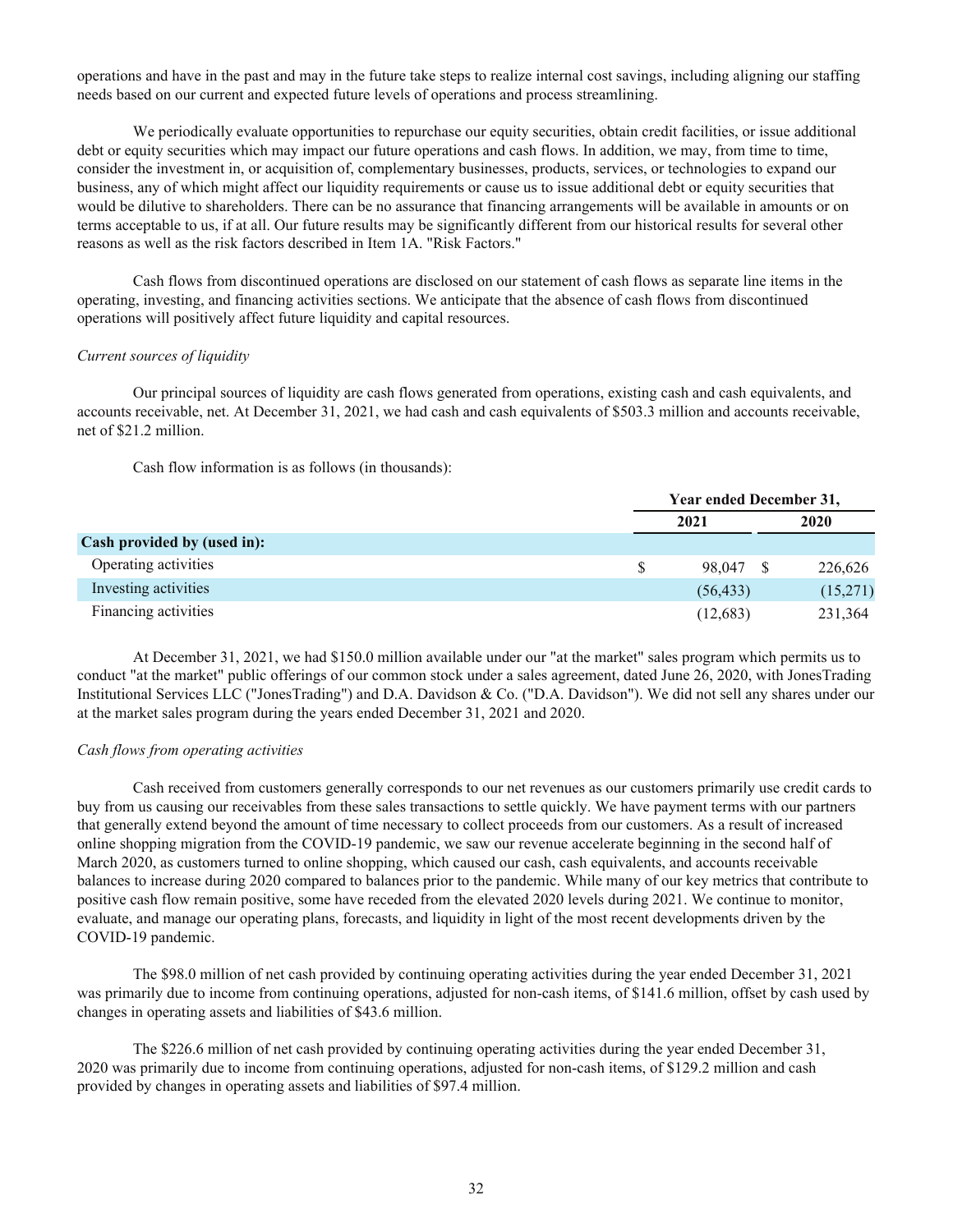## *Cash flows from investing activities*

The \$56.4 million of net cash used in investing activities during the year ended December 31, 2021 was primarily due to contributions for capital calls relating to our limited partnership interest in the Medici Ventures, L.P. fund of \$41.1 million and expenditures for property and equipment of \$13.6 million.

The \$15.3 million of net cash used in investing activities during the year ended December 31, 2020 was primarily due to expenditures for property and equipment of \$14.9 million.

## *Cash flows from financing activities*

The \$12.7 million used in financing activities during the year ended December 31, 2021 resulted primarily from \$8.3 million of payments of taxes withheld upon vesting of restricted stock and \$3.0 million of payments on long-term debt.

The \$231.4 million provided by financing activities during the year ended December 31, 2020 resulted primarily from \$195.5 million of net proceeds from sales of our common stock, net of offering costs (including commissions), and \$47.5 million of proceeds from our long-term debt secured by our building and land, partially offset by \$2.6 million of payments on long-term debt and \$2.6 million of payments of taxes withheld upon vesting of restricted stock.

## **Contractual Obligations and Commitments**

The following table summarizes our contractual obligations as of December 31, 2021 and the effect such obligations and commitments are expected to have on our liquidity and cash flow in future periods (in thousands):

|                                    | Payments due by period |                                                               |  |       |  |        |                      |       |  |        |
|------------------------------------|------------------------|---------------------------------------------------------------|--|-------|--|--------|----------------------|-------|--|--------|
| <b>Contractual Obligations</b>     |                        | Less than<br><b>Total</b><br>3-5 years<br>1-3 years<br>l vear |  |       |  |        | More than<br>5 years |       |  |        |
| Operating leases (1)               |                        | 14.754                                                        |  | 6.178 |  | 7.578  |                      | 915   |  | 83     |
| Loan agreements (2)                |                        | 54,594                                                        |  | 5.264 |  | 7.041  |                      | 2.968 |  | 39,321 |
| Total contractual cash obligations |                        | 69.348                                                        |  | .442  |  | 14.619 |                      | 3,883 |  | 39.404 |

(1) — Represents the future minimum lease payments under non-cancellable operating leases. For information regarding our operating lease obligations, see Item 8 of Part II, "Financial Statements and Supplementary Data"— Note 12—Leases contained in the "Notes to Consolidated Financial Statements" of this Annual Report on Form 10-K.

(2) — Represents future interest and principal payments on our financing agreements. For information regarding our financing agreements, see Item 8 of Part II, "Financial Statements and Supplementary Data"—Note 11— Borrowings contained in the "Notes to Consolidated Financial Statements" of this Annual Report on Form 10-K.

## **Tax contingencies**

We are involved in various tax matters, the outcomes of which are uncertain. As of December 31, 2021, and 2020, tax contingencies were \$3.2 million and \$900,000, respectively, which are included in our reconciliation of unrecognized tax benefits (see Item 8 of Part II, "Financial Statements and Supplementary Data"—Note 20—Income Taxes contained in the "Notes to Consolidated Financial Statements" of this Annual Report on Form 10-K). The increase in tax contingencies in 2021 was primarily a result of COVID-19 tax protections expiring during the year. Changes in state, federal, and foreign tax laws may increase our tax contingencies. The timing of the resolution of income tax contingencies is highly uncertain, and the amounts ultimately paid, if any, upon resolution of issues raised by the taxing authorities may differ from the amounts accrued. It is reasonably possible that within the next 12 months we will receive additional assessments by various tax authorities. These assessments may or may not result in changes to our contingencies related to positions on prior years' tax filings.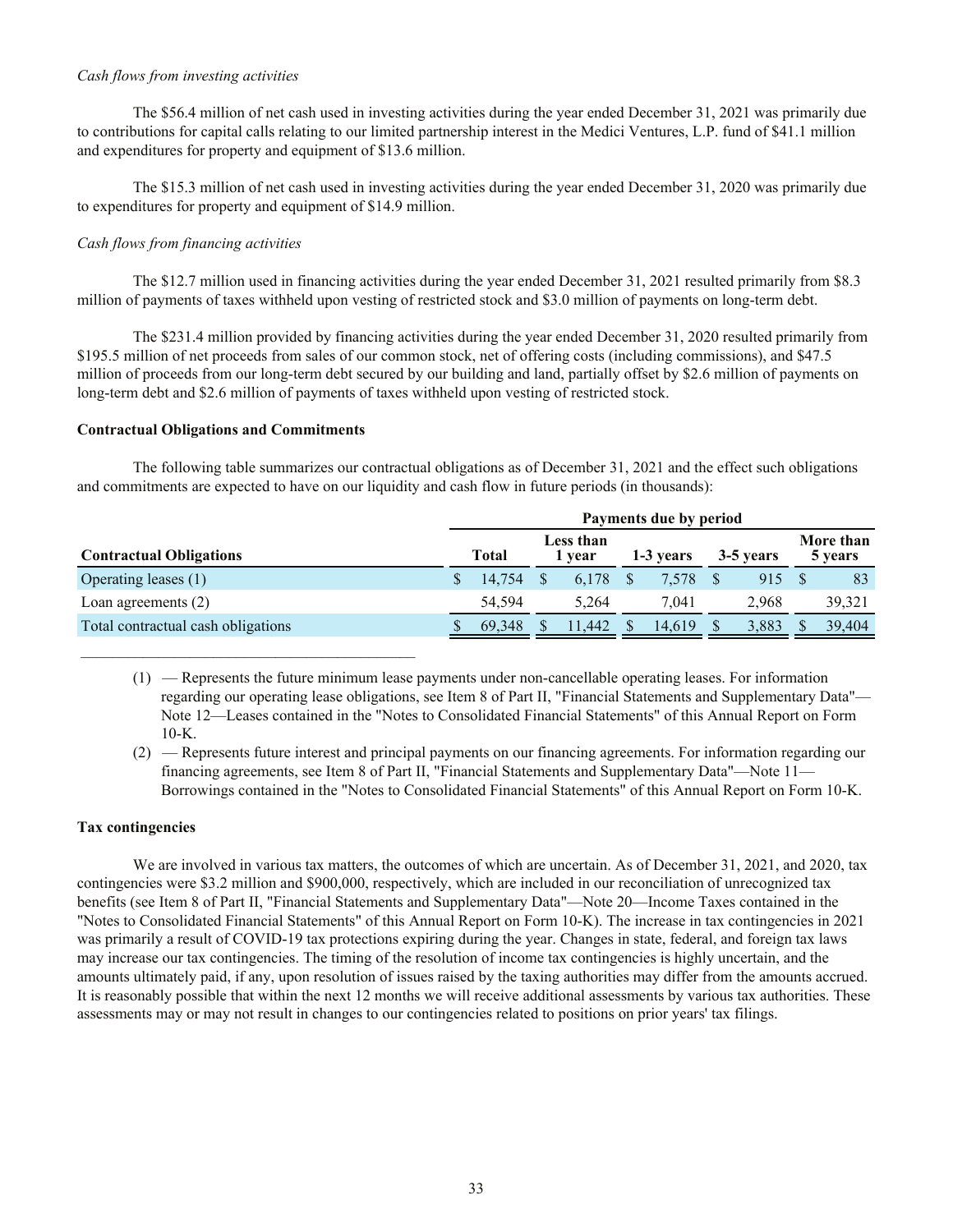## **Results of Operations**

## **Net revenue, costs of goods sold, gross profit and gross margin**

The following table reflects our net revenue, costs of goods sold, gross profit and gross margin for the years ended December 31, 2021 and 2020 (in thousands):

|                                            |              | Year ended December 31, |              |           |  |  |
|--------------------------------------------|--------------|-------------------------|--------------|-----------|--|--|
|                                            |              | 2021                    |              | 2020      |  |  |
| Net revenue                                | $\mathbb{S}$ | 2,756,446               | $\mathbb{S}$ | 2,493,915 |  |  |
| Cost of goods sold                         |              |                         |              |           |  |  |
| Product costs and other cost of goods sold |              | 2,026,363               |              | 1,823,755 |  |  |
| Fulfillment and related costs              |              | 106,181                 |              | 98,804    |  |  |
| Total cost of goods sold                   |              | 2,132,544               |              | 1,922,559 |  |  |
| Gross profit                               | \$           | 623,902                 | \$           | 571,356   |  |  |
| Year-over-year percentage growth           |              |                         |              |           |  |  |
| Revenue, net                               |              | $10.5 \%$               |              |           |  |  |
| Gross profit                               |              | $9.2\%$                 |              |           |  |  |
| Percent of total revenue, net              |              |                         |              |           |  |  |
| Cost of goods sold                         |              |                         |              |           |  |  |
| Product costs and other cost of goods sold |              | 73.5 %                  |              | 73.1 %    |  |  |
| Fulfillment and related costs              |              | $3.9\%$                 |              | 4.0 $\%$  |  |  |
| Total cost of goods sold                   |              | 77.4 %                  |              | 77.1 %    |  |  |
| Gross margin                               |              | $22.6\%$                |              | 22.9 %    |  |  |

The 11% increase in net revenue for the year ended December 31, 2021, as compared to the same period in 2020, was primarily due to increased product sales resulting from a 23% increase in average order value driven by a continued product mix shift into home furniture categories, partially offset by a 10% decrease in customer orders. This decreased order activity was largely driven by tapering of the accelerated customer growth and online penetration we experienced during the early days of the COVID-19 pandemic in 2020.

We cannot estimate the impact that the ongoing COVID-19 pandemic, the intensity of additional waves of the pandemic or the subsiding of the pandemic and return to prior patterns of economic activity will have on our business in the future due to the unpredictable nature of the ultimate development and duration of the COVID-19 pandemic.

International sales were less than 1% of total net revenues for 2021 and 2020.

Our overall gross margins fluctuate based on changes in supplier cost and/or sales price, including competitive pricing; inventory management decisions; sales coupons and promotions; product mix of sales; and operational and fulfillment costs. Fulfillment costs include all warehousing costs, including fixed overhead and variable handling costs (excluding packaging costs), as well as merchant processing fees associated with customer payments made by credit cards and other payment methods and other variable fees, and customer service costs, all of which we include as costs in calculating gross margin. We believe that some companies in our industry, including some of our competitors, account for fulfillment costs within operating expenses, and therefore exclude fulfillment costs from gross margin. As a result, our gross margin may not be directly comparable to others in our industry.

Fulfillment costs as a percentage of sales may vary due to several factors, such as our ability to manage costs at our warehouses, significant changes in the number of units received and fulfilled, the extent to which we use third-party fulfillment services and warehouses, and our ability to effectively manage customer service costs and merchant fees. Fulfillment and related costs remained relatively consistent as a percentage of revenue during the year ended December 31, 2021 as compared to 2020.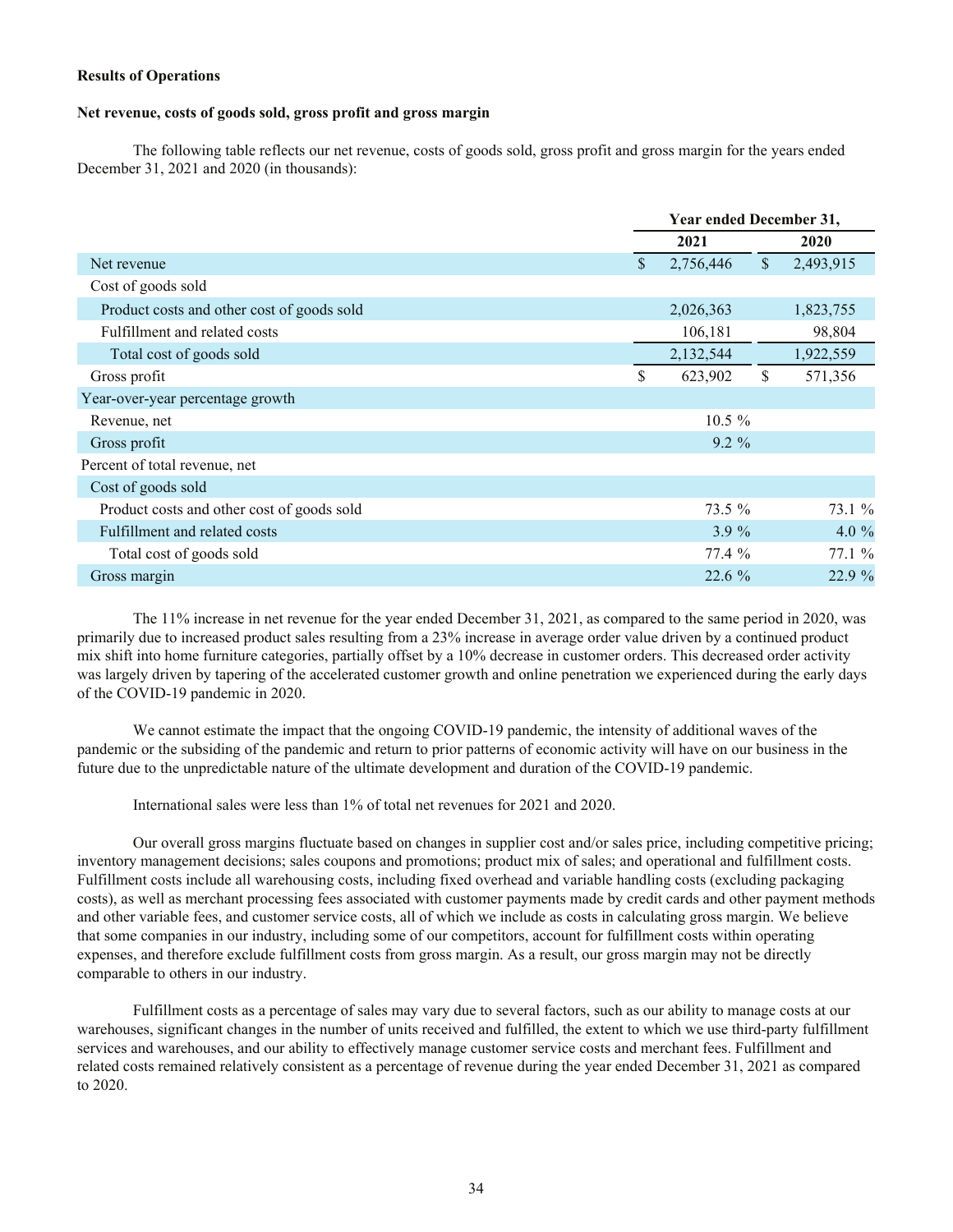Gross margins for the past eight quarterly periods and years ending December 31, 2021 and 2020 were:

|      | $\mathbf{O2}$ | $\overline{\textbf{O3}}$ | <b>O4</b>                                    | $\mathbf{F}\mathbf{Y}$ |
|------|---------------|--------------------------|----------------------------------------------|------------------------|
| 2021 |               |                          | $23.3\%$ 22.0 % 22.7 % 22.7 % 22.6 %         |                        |
| 2020 |               |                          | $21.9\%$ $23.2\%$ $23.5\%$ $22.5\%$ $22.9\%$ |                        |

Gross profit for the year ended December 31, 2021 increased 9% compared to the same period in 2020, primarily due to increased sales volume, partially offset by a decrease in gross margin. Gross margin decreased to 22.6% for the year ended December 31, 2021, compared to 22.9% for the same period in 2020, primarily due to one-time benefits realized in 2020 such as reduced promotional discounting and fees charged to partners due to unmet contractual service levels, partially offset by lower returns activity in 2021 consistent with order declines.

## **Operating expenses**

#### *Sales and marketing expenses*

We use a variety of methods to target our consumer audience, including online campaigns, such as advertising through keywords, product listing ads, display ads, search engines, affiliate marketing programs, social coupon websites, portals, banners, e-mail, direct mail and viral and social media campaigns. We also do brand advertising through television, radio, print ads, and event sponsorships.

The following table reflects our sales and marketing expenses for the years ended December 31, 2021 and 2020 (in thousands):

|                                                              | Year ended December 31, |           |    |             |
|--------------------------------------------------------------|-------------------------|-----------|----|-------------|
|                                                              |                         | 2021      |    | <b>2020</b> |
| Sales and marketing expenses                                 | S                       | 302,430   | \$ | 260,714     |
| Advertising expense included in sales and marketing expenses |                         | 289,019   |    | 245,190     |
| Year-over-year percentage growth                             |                         |           |    |             |
| Sales and marketing expenses                                 |                         | 16.0 $%$  |    |             |
| Advertising expense included in sales and marketing expenses |                         | $17.9\%$  |    |             |
| Percentage of net revenues                                   |                         |           |    |             |
| Sales and marketing expenses                                 |                         | 11.0 $\%$ |    | $10.5 \%$   |
| Advertising expense included in sales and marketing expenses |                         | $10.5 \%$ |    | $9.8 \%$    |

The 50 basis point increase in sales and marketing expenses for the year ended December 31, 2021, as compared to the same period in 2020, was primarily due to increased spending on paid listing advertisements and keywords to support our customer acquisition strategy, partially offset by less broadcast media spend and gained leverage in staff-related expenses.

We are also experiencing an increasingly competitive digital marketing landscape. We have competitors who are spending significant amounts on advertising, bidding up the cost of certain marketing channels, such as paid keywords, and expect this trend to continue. While we may not choose to match their levels of spending, this has increased our marketing costs in recent years.

We do not include costs associated with our discounted shipping and other promotions, such as coupons in sales and marketing expense. Rather, we account for them as a reduction of revenue and therefore affect sales and gross margin. We consider promotions, such as coupons, etc. and our policy of free shipping on all orders, as an effective marketing tool, and intend to continue to offer them as we deem appropriate as part of our overall marketing plan.

#### *Technology expenses*

We seek to invest efficiently in technology, including web services, customer support solutions, website search, expansion of new and existing product categories, and in investments in technology to enhance the customer experience, improve our process efficiency and support and expand our logistics infrastructure. We expect to continue to increase our technology expenses to support these initiatives and these increases may be material.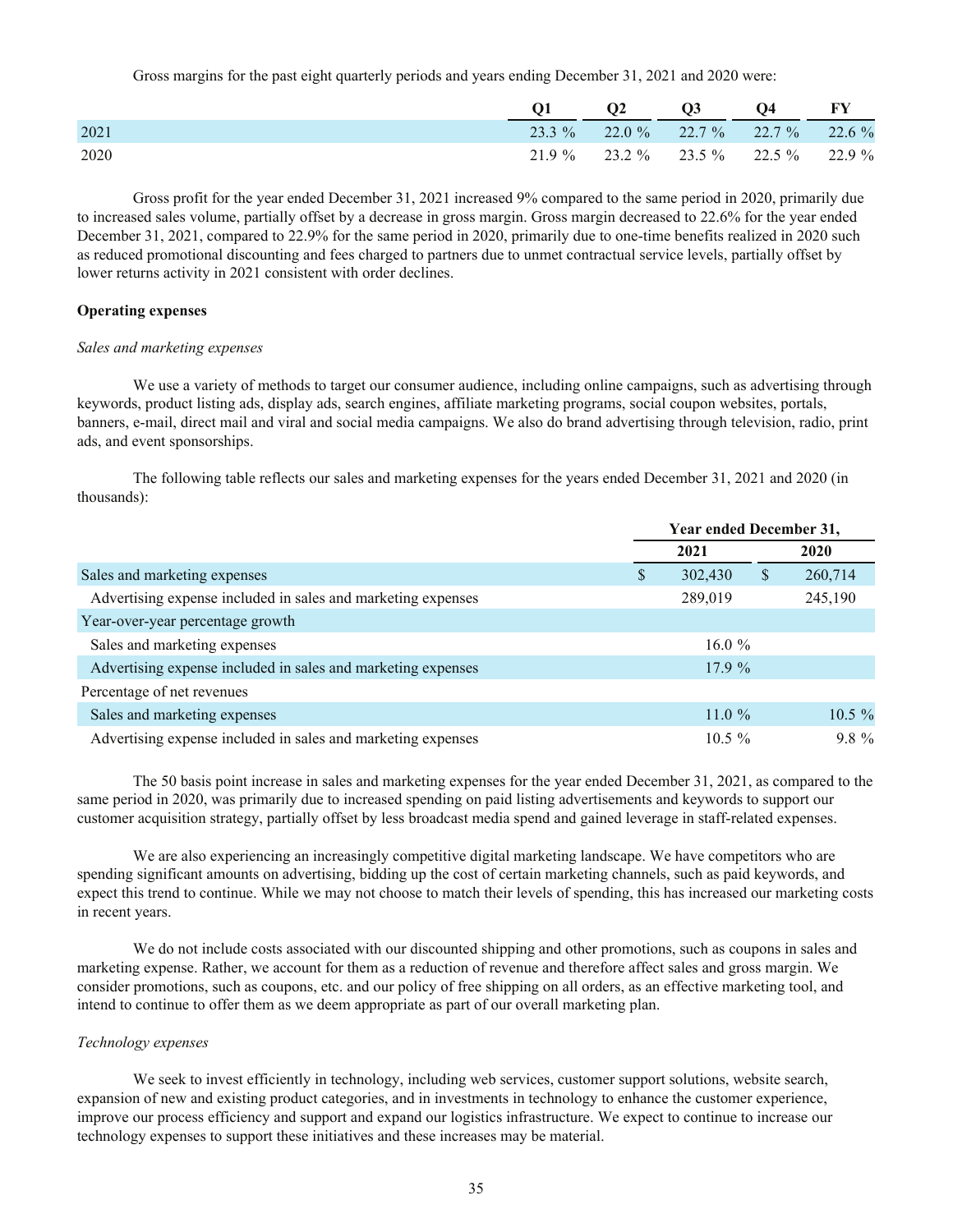The frequency and variety of cyberattacks on our Website, our corporate systems, and on third parties we use to support our technology continues to increase. The impact of such attacks, their costs, and the costs we incur to protect ourselves against future attacks have not been material to date. However, we consider the risk introduced by cyberattacks to be serious and will continue to incur costs related to efforts to protect ourselves against them.

The following table reflects our technology expenses for the years ended December 31, 2021 and 2020 (in thousands):

|                                                  | Year ended December 31, |              |         |  |
|--------------------------------------------------|-------------------------|--------------|---------|--|
|                                                  | 2021                    |              | 2020    |  |
| Technology expenses                              | 123,001                 | <sup>S</sup> | 116,248 |  |
| Year-over-year percentage growth                 |                         |              |         |  |
| Technology expenses                              | 5.8 $\%$                |              |         |  |
| Technology expenses as a percent of net revenues | $4.5\%$                 |              |         |  |

Technology expenses increased \$6.8 million for the year ended December 31, 2021, as compared to the same period in 2020, primarily due to staff-related costs to support strategic initiatives and increased cloud adoption.

#### *General and administrative expenses*

The following table reflects our general and administrative expenses for the years ended December 31, 2021 and 2020 (in thousands):

|                                                                  | Year ended December 31, |  |         |  |
|------------------------------------------------------------------|-------------------------|--|---------|--|
|                                                                  | 2021                    |  | 2020    |  |
| General and administrative expenses                              | 87.399                  |  | 97.679  |  |
| Year-over-year percentage growth                                 |                         |  |         |  |
| General and administrative expenses                              | $(10.5)\%$              |  |         |  |
| General and administrative expenses as a percent of net revenues | $32\%$                  |  | $3.9\%$ |  |

The \$10.3 million decrease in general and administrative expenses for the year ended December 31, 2021, as compared to the same period in 2020, was primarily driven by a reduction in staff-related expenses, including accrued bonus and reduced discretionary consulting spend, partially offset by a beneficial \$8.6 million reversal of a legal settlement accrual in 2020 and a \$2.5 million legal settlement realized in 2020.

#### **Other income (expense), net**

The \$11.9 million increase in other income (expense), net for the year ended December 31, 2021, as compared to the same period in 2020, is primarily due to the \$12.6 million income from our equity interests in Medici Ventures, L.P. and tZERO.

## **Income taxes**

Our effective tax rate for the years ended December 31, 2021 and 2020 was (39.6)% and 1.4%, respectively. Our effective tax rate is affected by recurring items such as research tax credits and non-recurring items such as changes in valuation allowances. We record valuation allowances against deferred tax assets when there is uncertainty about our ability to generate future income in relevant jurisdictions, and the effects of the COVID-19 pandemic on our business make estimates of future income more challenging due to the unpredictable nature of the ultimate scope and duration of the pandemic. It is also affected to a lesser extent by tax rates in foreign jurisdictions and the relative amount of income we earn in those jurisdictions, which we expect to be fairly consistent in the near term. Our high effective tax rate is primarily attributable to the valuation allowance release for certain federal and state deferred tax assets in the current year.

We have indefinitely reinvested foreign earnings of \$5.7 million at December 31, 2021. We would need to accrue and pay various taxes on this amount if repatriated. We do not intend to repatriate these earnings.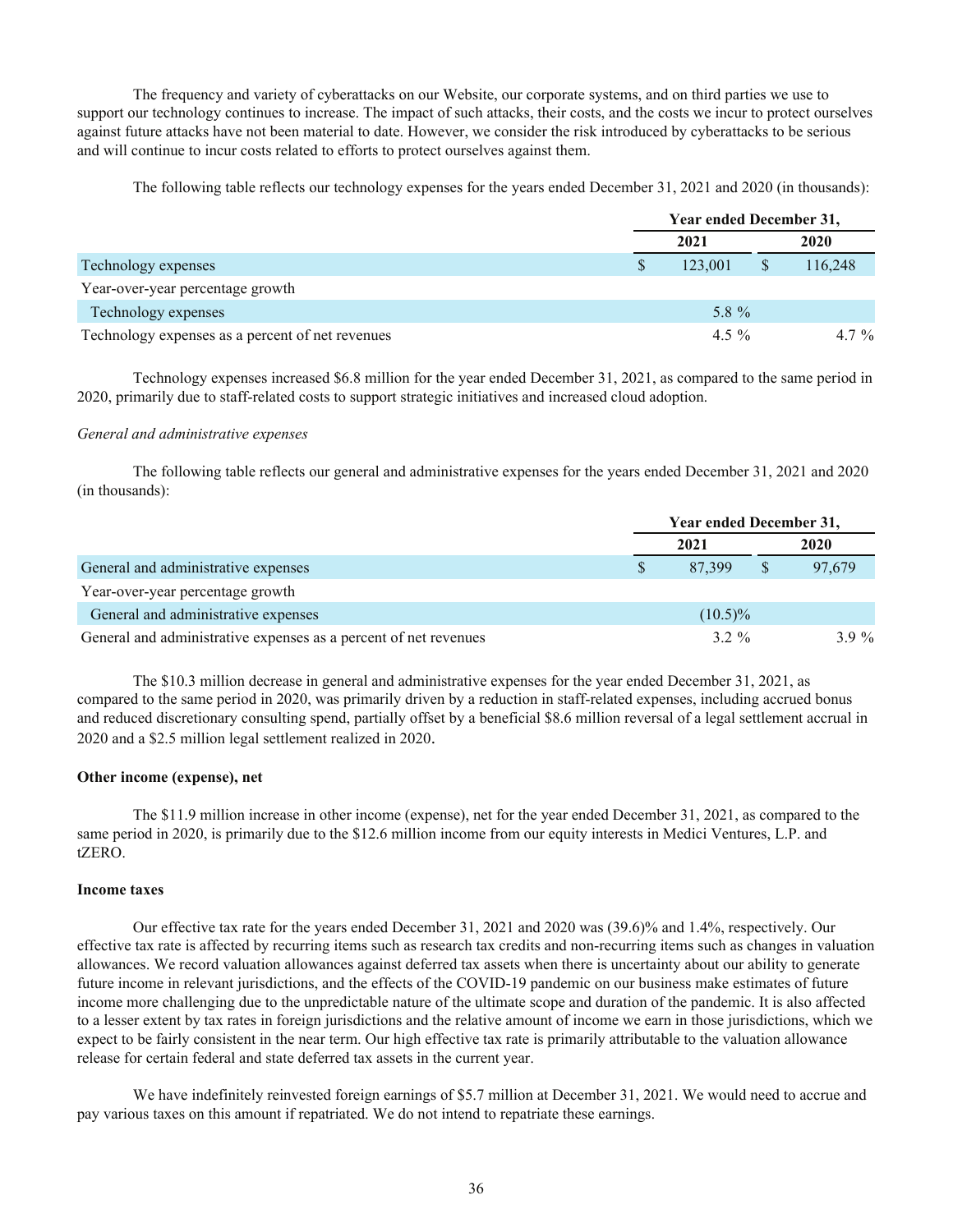## **Comparison of Years Ended December 31, 2020 and 2019**

## **Net revenue, costs of goods sold, gross profit and gross margin**

The following table reflects our net revenue, costs of goods sold, gross profit and gross margin for the years ended December 31, 2020 and 2019 (in thousands):

|                                            | Year ended December 31, |               |           |  |  |
|--------------------------------------------|-------------------------|---------------|-----------|--|--|
|                                            | 2020                    |               | 2019      |  |  |
| Net revenue                                | \$<br>2,493,915         | $\mathcal{S}$ | 1,434,974 |  |  |
| Cost of goods sold                         |                         |               |           |  |  |
| Product costs and other cost of goods sold | 1,823,755               |               | 1,081,051 |  |  |
| Fulfillment and related costs              | 98,804                  |               | 65,974    |  |  |
| Total cost of goods sold                   | 1,922,559               |               | 1,147,025 |  |  |
| Gross profit                               | \$<br>571,356           | \$            | 287,949   |  |  |
| Year-over-year percentage growth           |                         |               |           |  |  |
| Net revenue                                | 73.8 %                  |               |           |  |  |
| Gross profit                               | 98.4 %                  |               |           |  |  |
| Percent of total net revenue               |                         |               |           |  |  |
| Cost of goods sold                         |                         |               |           |  |  |
| Product costs and other cost of goods sold | 73.1 %                  |               | 75.3 %    |  |  |
| Fulfillment and related costs              | $4.0\%$                 |               | 4.6 $%$   |  |  |
| Total cost of goods sold                   | 77.1%                   |               | 79.9 %    |  |  |
| Gross profit                               | 22.9 %                  |               | $20.1 \%$ |  |  |

The 74% increase in net revenue for the year ended December 31, 2020, as compared to the same period in 2019, was primarily due to increased retail product sales resulting from a 71% increase in customer orders, 111% new customer growth, and strong repeat customer behavior, largely due to a consumer migration toward online shopping in response to COVID-19.

International sales were less than 1% of total net revenues for 2020 and less than 2% of total net revenues for 2019.

Gross margins for the past eight quarterly periods and years ending December 31, 2020 and 2019 were:

|      | O2 | Q3 | O4                                           | $\mathbf{F}\mathbf{Y}$ |
|------|----|----|----------------------------------------------|------------------------|
| 2020 |    |    | $21.9\%$ $23.2\%$ $23.5\%$ $22.5\%$ $22.9\%$ |                        |
| 2019 |    |    | $19.9\%$ $19.7\%$ $20.0\%$ $20.7\%$ $20.1\%$ |                        |

Gross profit for the year ended December 31, 2020 increased 98% compared to the same period in 2019, primarily due to an increase in retail product sales and an increase in gross margin. Gross margin increased to 22.9% for the year ended December 31, 2020, compared to 20.1% for the same period in 2019, primarily due to our new partner marketing allowance program that was fully rolled out in the second quarter of 2020, which requires all of our partners to participate and allows us to advertise more strategically to our customers. Gross margin also benefited from reduced promotional discounting as we balanced spend to support new customer acquisition efforts, gained leverage in our fixed warehouse infrastructure, an increase in fees charged to partners due to unmet contractual service levels, and lower customer service costs due to slower growth in our staffing relative to sales.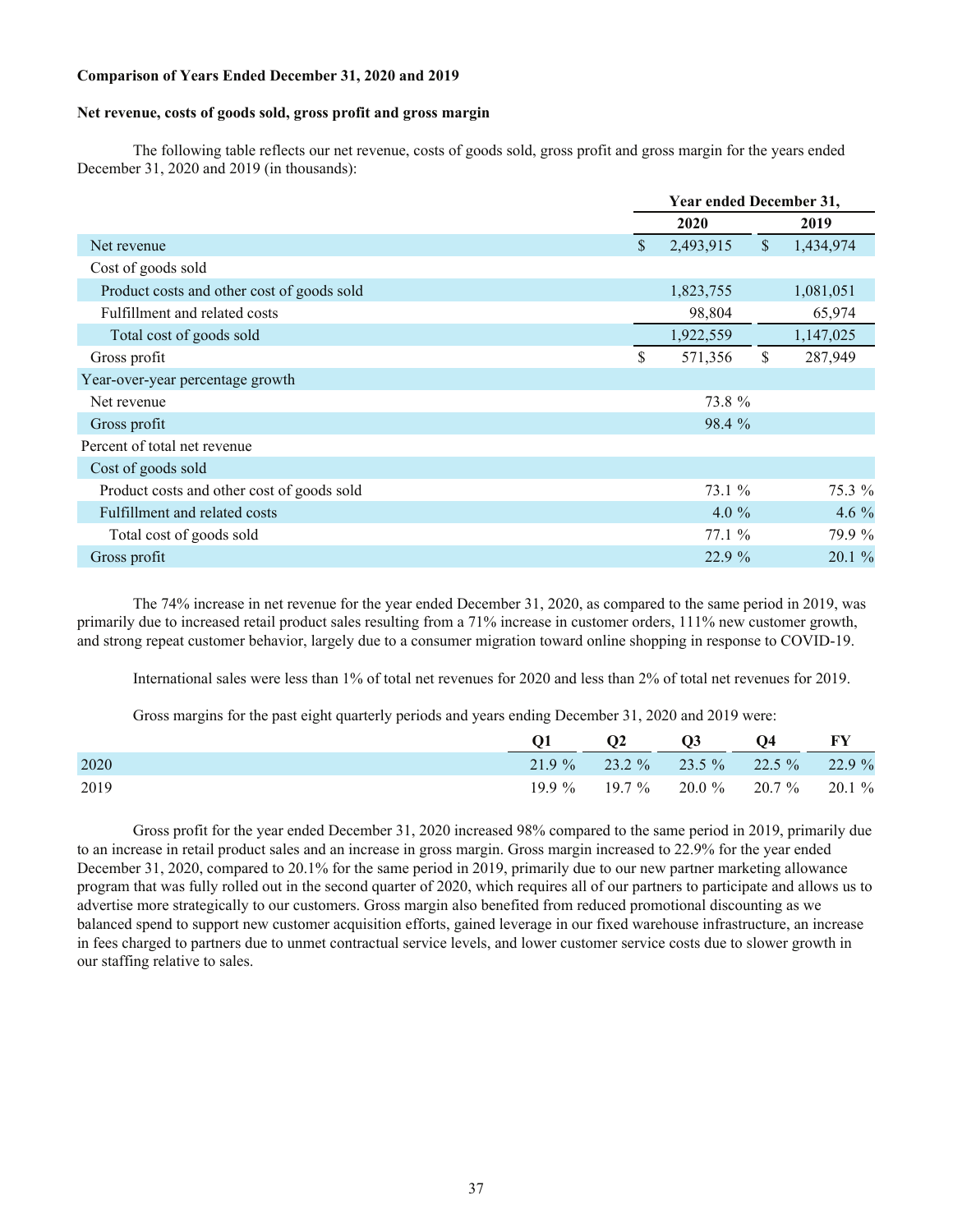## **Operating expenses**

# *Sales and marketing expenses*

The following table reflects our sales and marketing expenses for the years ended December 31, 2020 and 2019 (in thousands):

|                                                              | Year ended December 31, |           |   |         |  |  |
|--------------------------------------------------------------|-------------------------|-----------|---|---------|--|--|
|                                                              |                         | 2020      |   | 2019    |  |  |
| Sales and marketing expenses                                 | <b>S</b>                | 260,714   | S | 140,604 |  |  |
| Advertising expense included in sales and marketing expenses |                         | 245,190   |   | 124,276 |  |  |
| Year-over-year percentage growth                             |                         |           |   |         |  |  |
| Sales and marketing expenses                                 |                         | 85.4%     |   |         |  |  |
| Advertising expense included in sales and marketing expenses |                         | $97.3\%$  |   |         |  |  |
| Percentage of net revenues                                   |                         |           |   |         |  |  |
| Sales and marketing expenses                                 |                         | $10.5 \%$ |   | $9.8\%$ |  |  |
| Advertising expense included in sales and marketing expenses |                         | $9.8\%$   |   | $8.7\%$ |  |  |

The 70 basis point increase in sales and marketing expenses for the year ended December 31, 2020, as compared to the same period in 2019, was primarily due to increased spending to support our customer acquisition strategy, resulting in a 111% increase in new customers compared to the twelve months ended December 31, 2019.

## *Technology expenses*

The following table reflects our technology expenses for the years ended December 31, 2020 and 2019 (in thousands):

|                                                  |  | Year ended December 31, |      |         |  |  |  |
|--------------------------------------------------|--|-------------------------|------|---------|--|--|--|
|                                                  |  | 2020                    | 2019 |         |  |  |  |
| Technology expenses                              |  | 116.248                 | S    | 113,023 |  |  |  |
| Year-over-year percentage growth                 |  |                         |      |         |  |  |  |
| Technology expenses                              |  | $2.9\%$                 |      |         |  |  |  |
| Technology expenses as a percent of net revenues |  | 4.7 $\%$                |      | $7.9\%$ |  |  |  |

Technology expenses increased \$3.2 million for the year ended December 31, 2020, as compared to the same period in 2019, primarily due to staff-related costs, including accrued bonuses.

## *General and administrative expenses*

The following table reflects our general and administrative expenses for the years ended December 31, 2020 and 2019 (in thousands):

|                                                                  | Year ended December 31, |               |         |  |  |  |
|------------------------------------------------------------------|-------------------------|---------------|---------|--|--|--|
|                                                                  | 2020                    |               | 2019    |  |  |  |
| General and administrative expenses                              | 97.679                  | <sup>\$</sup> | 96,729  |  |  |  |
| Year-over-year percentage growth                                 |                         |               |         |  |  |  |
| General and administrative expenses                              | $1.0\%$                 |               |         |  |  |  |
| General and administrative expenses as a percent of net revenues | 3.9 %                   |               | $6.7\%$ |  |  |  |

The \$1.0 million increase in general and administrative expenses for the year ended December 31, 2020, as compared to the same period in 2019, primarily due to an increase in staff-related costs, including accrued bonuses, partially offset by an \$8.6 million reversal of a legal settlement accrual, a \$2.5 million legal settlement, a \$1.9 million decrease in consulting expenses, and a reduction in discretionary spending due to adjustments related to the COVID-19 pandemic.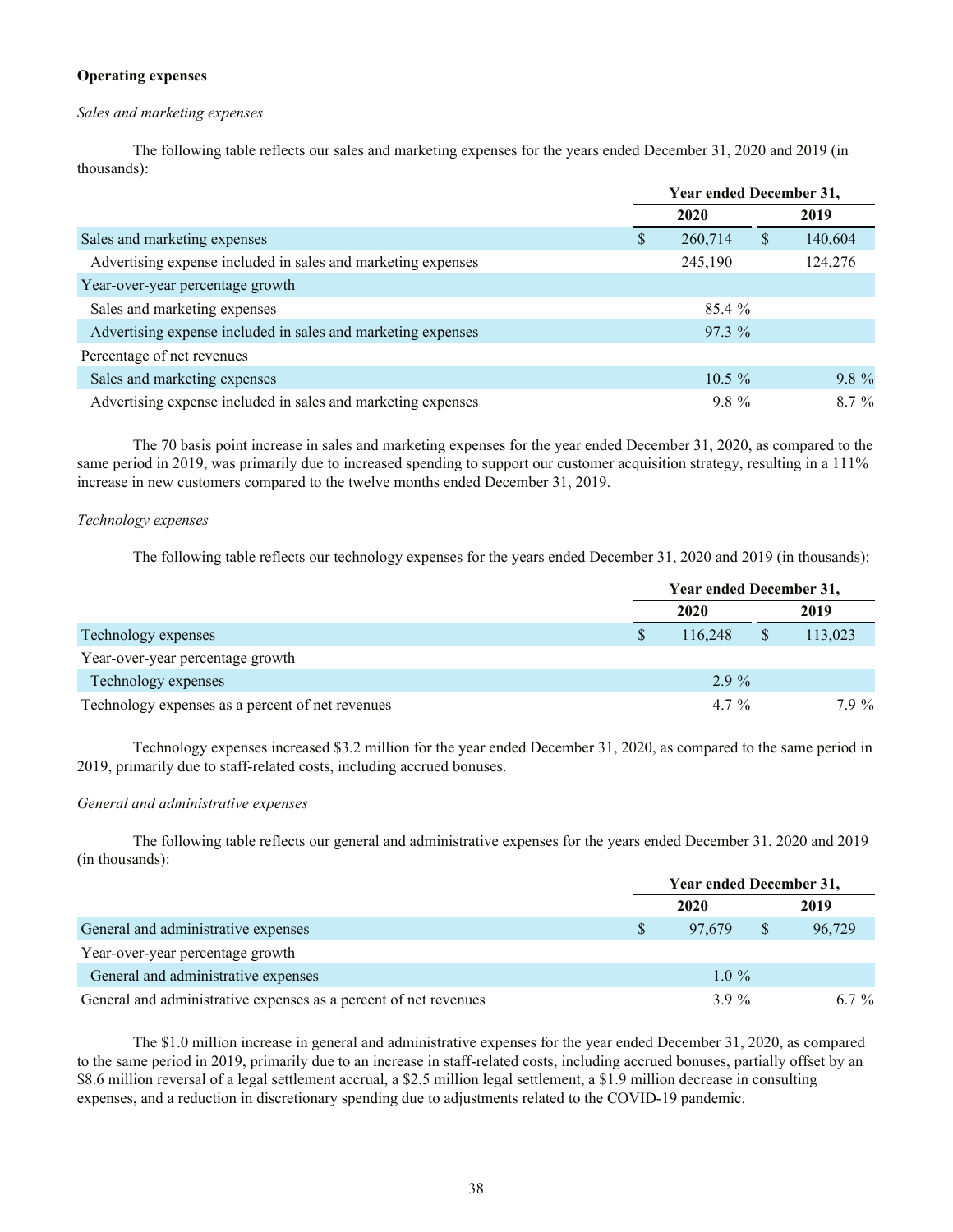## **Other income, net**

Other income, net had a \$1.3 million increase for the year ended December 31, 2020, as compared to the same period in 2019.

#### **Income taxes**

Our effective tax rate for the years ended December 31, 2020 and 2019 was 1.4% and (1.7%), respectively. Our effective tax rate is affected by recurring items such as research tax credits and non-recurring items such as changes in valuation allowances. Our low effective tax rate is primarily attributable to the valuation allowance we are maintaining on our net deferred assets.

#### **Critical Accounting Policies and Estimates**

The preparation of financial statements in conformity with U.S. generally accepted accounting principles ("GAAP") requires estimates and assumptions that affect the reported amounts of assets and liabilities, revenues and expenses, and related disclosures of contingent assets and liabilities in the consolidated financial statements and accompanying notes. The SEC has defined a company's critical accounting policies as the ones that are most important to the portrayal of the company's financial condition and results of operations, and which require the company to make its most difficult and subjective judgments, often as a result of the need to make estimates of matters that are inherently uncertain. Based on this definition, we have identified the critical accounting policies, estimates and judgments addressed below. We also have other key accounting policies, which involve the use of estimates, judgments, and assumptions that are significant to understanding our results. For additional information, see Item 8 of Part II, "Financial Statements and Supplementary Data"—Note 2—Accounting Policies and Supplemental Disclosures. We believe that our estimates, assumptions, and judgments are reasonable. We evaluate our estimates and assumptions on an ongoing basis. Actual results may differ significantly from these estimates. Our critical accounting policies are as follows:

- estimate of unearned product revenue on undelivered product;
- assessment of control under the VIE model for retained noncontrolling interests; and
- initial valuation of retained noncontrolling interest in former subsidiaries.

## *Estimate of unearned product revenue on undelivered product*

Revenue is recognized when control of the product passes to the customer, typically at the date of delivery of the merchandise to the customer or the date a service is provided and is recognized in an amount that reflects the expected consideration to be received in exchange for such goods or services. As such, customer orders are recorded as unearned revenue prior to delivery of products or services ordered. As we ship high volumes of packages through multiple carriers, we use estimates to determine which shipments are delivered and, therefore, recognized as revenue at the end of the period. Our delivery date estimates are based on average shipping transit times based on historical data. However, actual shipping times may differ from our estimates.

The following table shows the effect that hypothetical changes in the estimate of average shipping transit times would have had on the reported amount of revenue and income before taxes for the year ended December 31, 2021 (in thousands):

|                                                               | <b>Year Ended December 31, 2021</b> |               |     |             |                                          |  |  |  |
|---------------------------------------------------------------|-------------------------------------|---------------|-----|-------------|------------------------------------------|--|--|--|
| <b>Change in the Estimate of Average Transit Times (Days)</b> |                                     |               |     |             | <b>Increase</b><br>(Decrease)<br>Revenue |  |  |  |
| 2                                                             | S                                   | $(15,864)$ \$ |     | (3,170)     |                                          |  |  |  |
|                                                               | \$                                  | $(10,307)$ \$ |     | (2,081)     |                                          |  |  |  |
| As reported                                                   |                                     | As reported   |     | As reported |                                          |  |  |  |
| (1)                                                           | \$                                  | 5,902         | - S | 1,175       |                                          |  |  |  |
| (2)                                                           |                                     | 10,955        |     | 2,187       |                                          |  |  |  |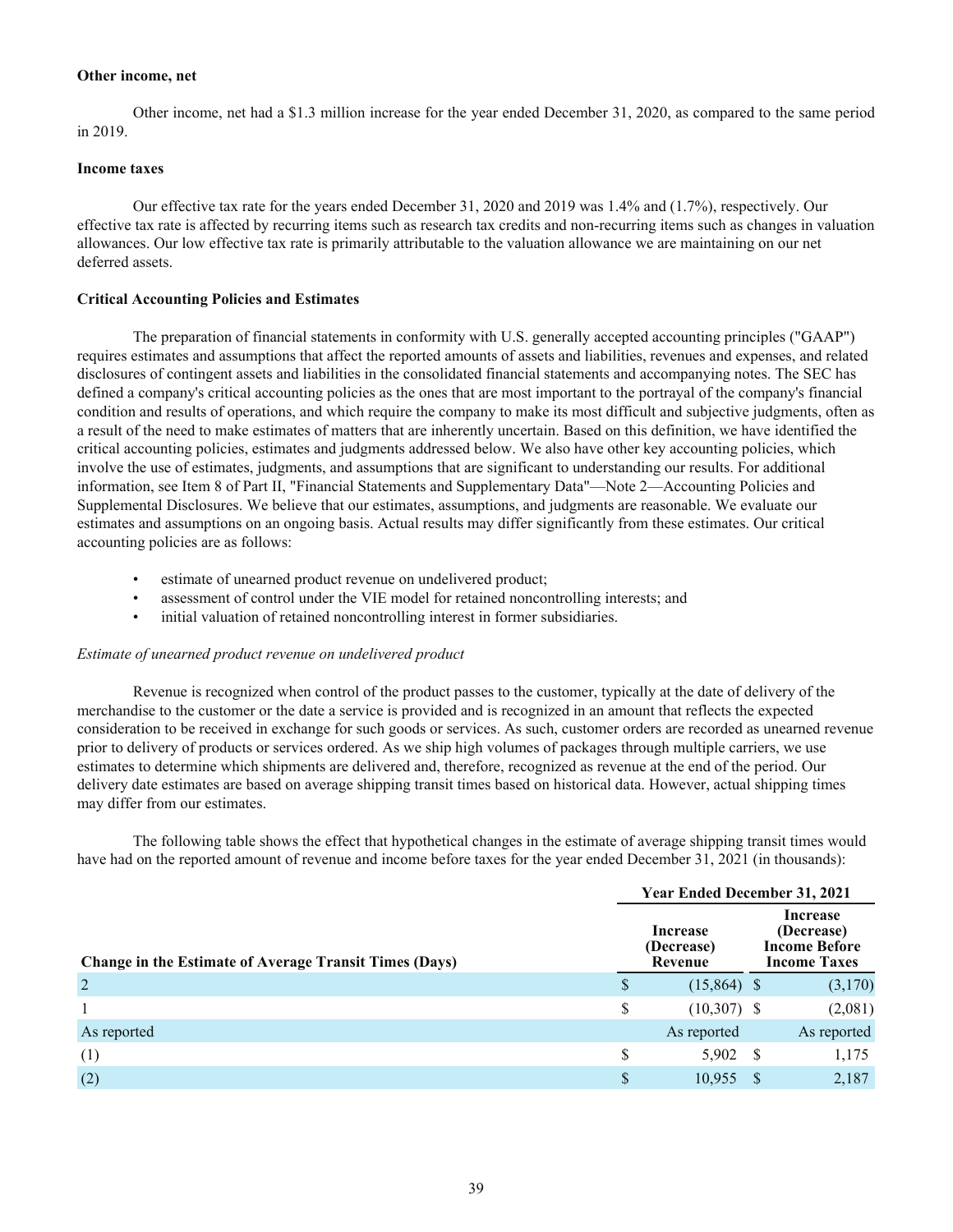#### *Assessment of control under the VIE model for retained noncontrolling interests*

On April 23, 2021, we entered into a Limited Partnership Agreement (the "Limited Partnership Agreement") with Pelion MV GP, L.L.C. ("Pelion"), in connection with the closing (the "Medici Closing") of the Transaction Agreement dated January 25, 2021 between the Company, Medici Ventures, Inc. ("Medici Ventures"), Pelion, and Pelion, Inc. (the "Transaction Agreement"). In connection with the execution of the Limited Partnership Agreement, Pelion acquired control over Medici Ventures and its blockchain assets. As a result of this transaction, we performed an assessment of control under the variable interest entity ("VIE") model and determined that effective as of the Medici Closing, we held a variable interest in both Medici Ventures and tZERO Group, Inc. ("tZERO") (collectively, the "Disposal Group"), both of which meet the definition of variable interest entities; however, we are not the primary beneficiary of either entity for purposes of consolidation. Accordingly, we deconsolidated the Disposal Group's consolidated net assets and noncontrolling interest from our consolidated financial statements and results beginning on April 23, 2021, the date that control ceased.

#### *Initial valuation of retained noncontrolling interest in former subsidiaries*

We measured our retained noncontrolling interest in former subsidiaries at fair value at the date of deconsolidation. In the absence of quoted market prices (e.g., a privately held entity), the fair value was determined in good faith under our valuation policy and process using generally accepted valuation approaches. We utilized an independent third party valuation firm to assist us in determining the fair values of our retained noncontrolling interest in former subsidiaries using a combination of a market approach and income approach. The market approach relied upon a comparison with guideline public companies or guideline transactions and entails selecting relevant financial information of the subject company, and capitalizing those amounts using valuation multiples that are based on empirical market observations. The income approach relied upon an analysis of its projected economic earnings discounted to present value (discounted cash flows). The fair value determination of our retained noncontrolling interest required the use of significant unobservable inputs (Level 3 inputs) as shown in the table within Note 4—Discontinued Operations. Due to the inherent uncertainty of determining the fair value of Level 3 securities that do not have a readily available market value, the determination of fair value required significant judgment or estimation and changes in the estimates and assumptions used in the valuation models could materially affect the determination of fair value for these assets. See Note 4—Discontinued Operations for further information.

For information about recent accounting pronouncements, see Item 8 of Part II, "Financial Statements and Supplementary Data"—Note 2—Accounting Policies and Supplemental Disclosures.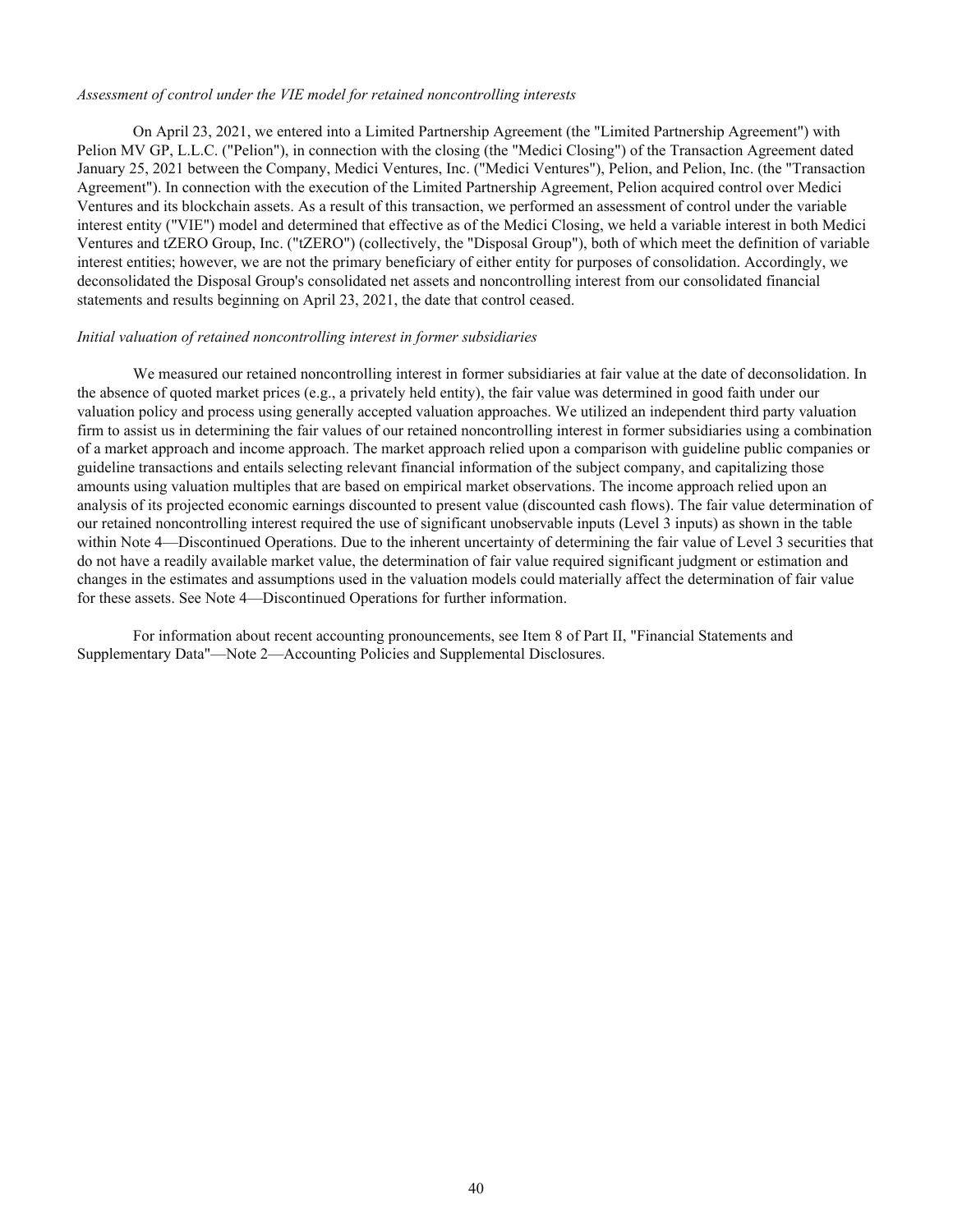#### **ITEM 7A. QUANTITATIVE AND QUALITATIVE DISCLOSURES ABOUT MARKET RISK**

We are exposed to market risk for the effect of interest rate changes, foreign currency fluctuations, and changes in the market values of our investments. Information relating to quantitative and qualitative disclosures about these market risks is set forth below.

## **Interest Rate Sensitivity**

The fair value of our cash and cash equivalents (highly-liquid instruments with an original maturity of 90 days or less at the date of purchase) would not be significantly affected by either an increase or decrease in interest rates due mainly to the short-term nature of these instruments.

Our loan agreements carry a fixed blended annual interest rate of 4.45%. Since the Notes bear interest at a fixed rate, we have no direct financial statement risk associated with changes in interest rates.

#### **Foreign Currency Risk**

Most of our sales and operating expenses are denominated in U.S. dollars, and therefore, our total revenue and operating expenses are not currently subject to significant foreign currency risk.

#### **Investment Risk**

The fair values of our equity securities may be subject to fluctuations due to volatility of the stock market in general, investment-specific circumstances, and changes in general economic conditions. Volatile market conditions arising from the COVID-19 pandemic may result in significant changes in the value of our equity securities. At December 31, 2021, our recorded value in equity securities in public and private companies was \$342.7 million, compared to \$1.4 million at December 31, 2020, of which \$174,000 relates to publicly traded companies, compared to \$1.1 million at December 31, 2020, recorded at fair value, which are subject to market price volatility. For our equity interest in Medici Ventures, L.P., we record our proportionate share of the entity's reported net income or loss, which reflects the fair value changes of the underlying investments of the entity and any other income or losses of the entity. We have elected to account for our direct equity interest in tZERO using the fair value option. Our assessment includes a review of recent operating results and trends, recent sales/ acquisitions of the equity securities, and other publicly available data. Valuations of private companies are inherently more complex due to the lack of readily available market data. As such, we believe that market sensitivities are not practicable.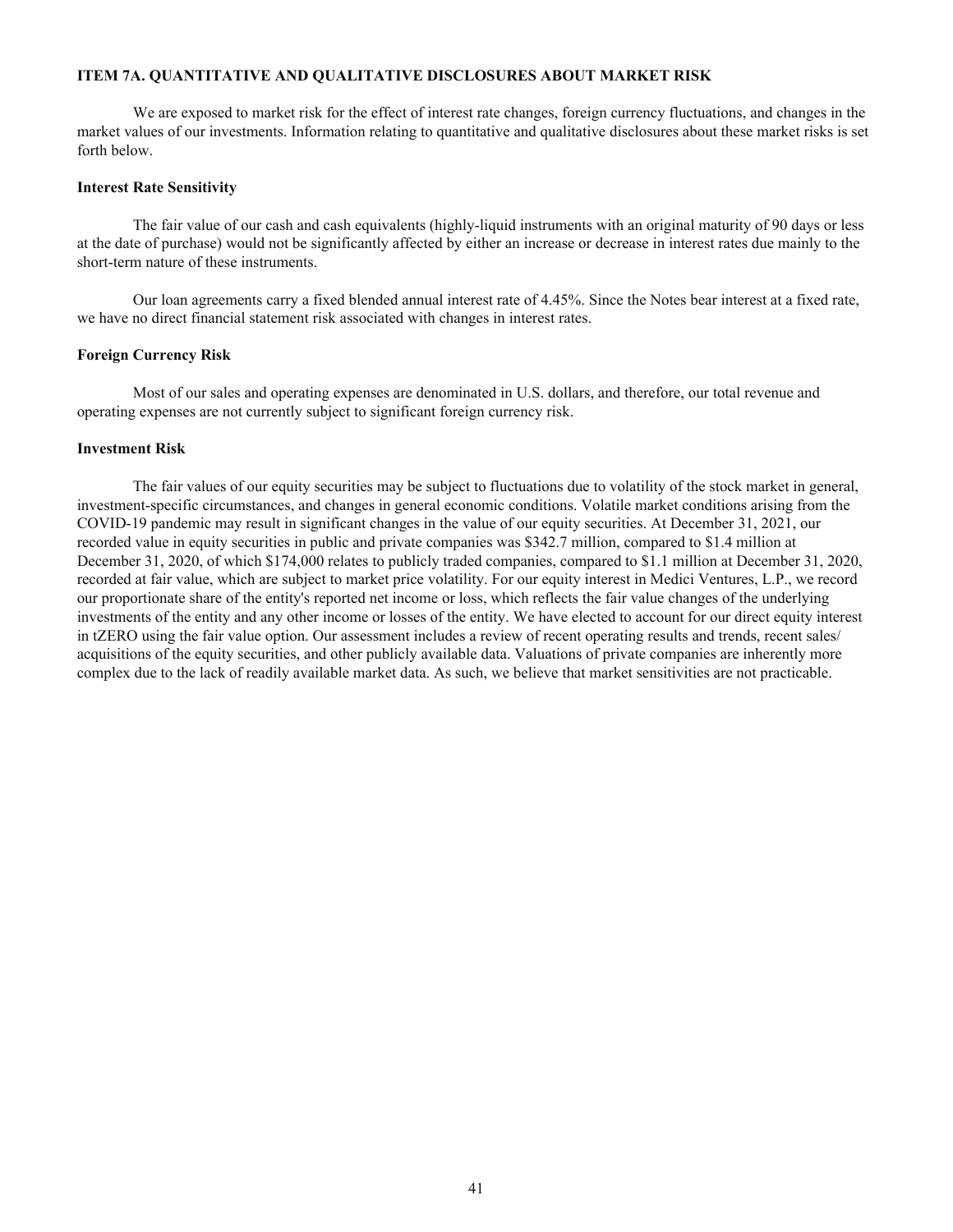# **ITEM 8. FINANCIAL STATEMENTS AND SUPPLEMENTARY DATA**

# **INDEX TO CONSOLIDATED FINANCIAL STATEMENTS**

| 43   |
|------|
| -46  |
| 47   |
| -48  |
| - 49 |
| 51   |
| -53  |
| -84  |
|      |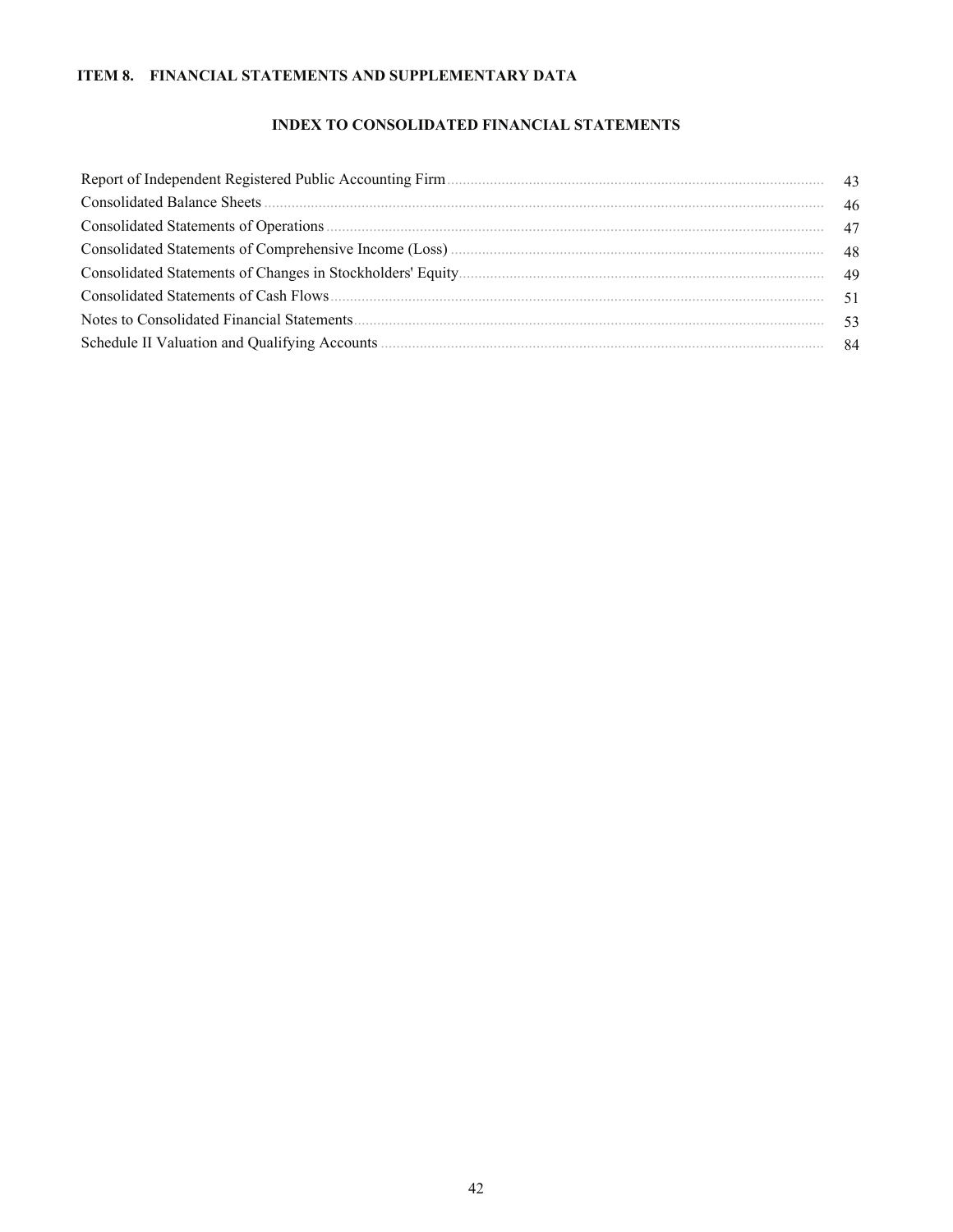## **Report of Independent Registered Public Accounting Firm**

To the Stockholders and Board of Directors Overstock.com, Inc.:

## *Opinion on the Consolidated Financial Statements*

We have audited the accompanying consolidated balance sheets of Overstock.com, Inc. and subsidiaries (the Company) as of December 31, 2021 and 2020, the related consolidated statements of operations, comprehensive income (loss), changes in stockholders' equity, and cash flows for each of the years in the three-year period ended December 31, 2021, and the related notes and financial statement schedule II (collectively, the consolidated financial statements). In our opinion, the consolidated financial statements present fairly, in all material respects, the financial position of the Company as of December 31, 2021 and 2020, and the results of its operations and its cash flows for each of the years in the three-year period ended December 31, 2021, in conformity with U.S. generally accepted accounting principles.

We also have audited, in accordance with the standards of the Public Company Accounting Oversight Board (United States) (PCAOB), the Company's internal control over financial reporting as of December 31, 2021, based on criteria established in *Internal Control – Integrated Framework (2013)* issued by the Committee of Sponsoring Organizations of the Treadway Commission, and our report dated February 25, 2022 expressed an unqualified opinion on the effectiveness of the Company's internal control over financial reporting.

## *Basis for Opinion*

These consolidated financial statements are the responsibility of the Company's management. Our responsibility is to express an opinion on these consolidated financial statements based on our audits. We are a public accounting firm registered with the PCAOB and are required to be independent with respect to the Company in accordance with the U.S. federal securities laws and the applicable rules and regulations of the Securities and Exchange Commission and the PCAOB.

We conducted our audits in accordance with the standards of the PCAOB. Those standards require that we plan and perform the audit to obtain reasonable assurance about whether the consolidated financial statements are free of material misstatement, whether due to error or fraud. Our audits included performing procedures to assess the risks of material misstatement of the consolidated financial statements, whether due to error or fraud, and performing procedures that respond to those risks. Such procedures included examining, on a test basis, evidence regarding the amounts and disclosures in the consolidated financial statements. Our audits also included evaluating the accounting principles used and significant estimates made by management, as well as evaluating the overall presentation of the consolidated financial statements. We believe that our audits provide a reasonable basis for our opinion.

## *Critical Audit Matters*

The critical audit matters communicated below are matters arising from the current period audit of the consolidated financial statements that were communicated or required to be communicated to the audit committee and that: (1) relate to accounts or disclosures that are material to the consolidated financial statements and (2) involved our especially challenging, subjective, or complex judgments. The communication of critical audit matters does not alter in any way our opinion on the consolidated financial statements, taken as a whole, and we are not, by communicating the critical audit matters below, providing separate opinions on the critical audit matters or on the accounts or disclosures to which they relate.

## *Estimate of unearned product revenue on undelivered product*

As discussed in Notes 2, 10, and 18 to the consolidated financial statements, the Company recognizes product revenue when control of the product passes to the customer, typically at the date of delivery of the merchandise to the customer. As the Company ships high volumes of packages, the Company uses estimates to determine which shipments are delivered and recognized as product revenue at the end of the period. The Company's delivery estimates are based on average transit times, which are calculated using the following factors: (i) the type of shipping carrier, (ii) the fulfillment source, (iii) the delivery destination, and (iv) actual transit time experience. Unearned product revenue on undelivered product is included as a component of unearned revenue in the Company's consolidated balance sheet. The Company's unearned product revenue on undelivered product was \$20.7 million at December 31, 2021.

We identified the evaluation of the estimate of unearned product revenue on undelivered product as a critical audit matter. There was a high degree of subjective auditor judgment required, specifically related to the estimate of the average transit times.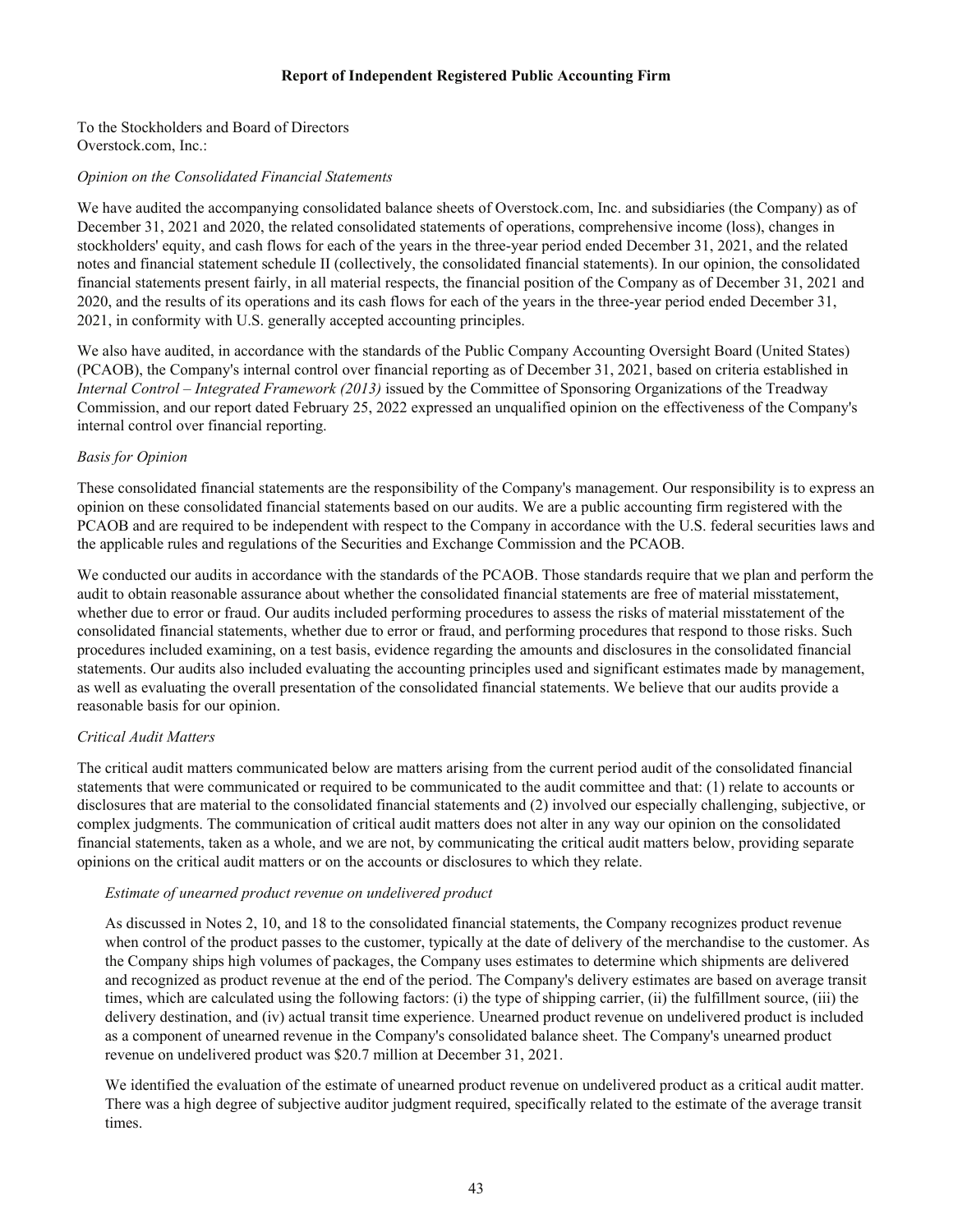The following are the primary procedures we performed to address this critical audit matter. We evaluated the design and tested the operating effectiveness of certain internal controls related to the Company's process to estimate unearned product revenue on undelivered product. This included management's controls over the estimate of average transit times and the associated judgment applied around adjustments to the estimate of average transit times. In addition, we assessed the estimate of average transit times by:

- comparing the estimate of average transit times at period-end to the estimate of average transit times at prior periodends
- evaluating the estimate of average transit times at period-end to the Company's actual historical transit time experience
- assessing the impact to the estimate of average transit times at period-end by evaluating internal and external information including factors that may cause shipment disruptions such as seasonal demands, significant weather conditions, mandated restrictions on travel and work, supply chain constraints, or carrier reported logistical issues
- inspecting sales and shipping documents for a selection of product shipments that were used in the transit time estimate, recalculating the transit time by delivery type, and comparing to the Company's estimate of average transit times.

# *Assessment of control under the variable interest entity model*

As discussed in Notes 1, 2, and 4 to the consolidated financial statements, on April 23, 2021, the Company entered into a Limited Partnership Agreement with Pelion MV GP, L.L.C. (Pelion), in connection with the closing of the Transaction Agreement dated January 25, 2021 between the Company, Medici Ventures, Inc. (Medici Ventures), Pelion, and Pelion, Inc. As a result of this transaction, the Company performed a reassessment of control over both Medici Ventures and tZERO Group, Inc. (tZERO), and determined that both entities met the definition of variable interest entities (VIE) in which the Company held a variable interest. The assessment further showed that the Company was not the primary beneficiary of and should not consolidate either entity because the Company does not have the power, either explicit or implicit through voting rights or otherwise, to direct the activities that most significantly impact the economic performance of Medici Ventures or tZERO. Accordingly, the Company deconsolidated these entities' consolidated net assets and noncontrolling interest from the Company's consolidated financial statements and results on April 23, 2021. The Company's retained equity interests in these entities are classified as equity method investments. At April 23, 2021, the Company's retained equity interests had a fair value of \$288.8 million.

We identified the determination of the primary beneficiary under the VIE model for the Company's retained interests in these entities as a critical audit matter. Evaluating whether the Company had the substantive power to direct the activities of the VIEs that most significantly impacted their economic performance required a high degree of complex auditor judgment.

The following are the primary procedures we performed to address this critical audit matter. We evaluated the design and tested the operating effectiveness of certain internal controls related to the Company's process to assess control under the VIE model, including the Company's control related to its determination of the primary beneficiary. In addition, we performed the following:

- inquired of management to obtain an understanding of and evaluate the business purpose of the transaction and the activities that most significantly impact the economic performance of the entities
- evaluated management's determination of how decisions about the most significant activities are made and the party or parties that make them, including whether the Company's economic interest in the VIEs provides actual or effective power beyond its stated power
- evaluated the governing documents of Medici Ventures and tZERO, including the Limited Partnership Agreement, Transaction Agreement, and other publicly disclosed information to determine whether the Company held any substantive participating rights or had substantive power to direct the activities of the VIEs that most significantly impact their economic performance.

## *Initial valuation of retained noncontrolling interest in former subsidiaries*

As discussed in Notes 2 and 4 to the consolidated financial statements, the Company measured its retained noncontrolling interest in former subsidiaries at fair value at the date of the deconsolidation of Medici Ventures and tZERO. The Company determined the fair values of former subsidiaries using a combination of market and income approaches. The income approaches relied on projected financial information discounted to present value (discounted cash flows). The fair value determination of the noncontrolling interest in former subsidiaries used Level 3 inputs that required significant judgment or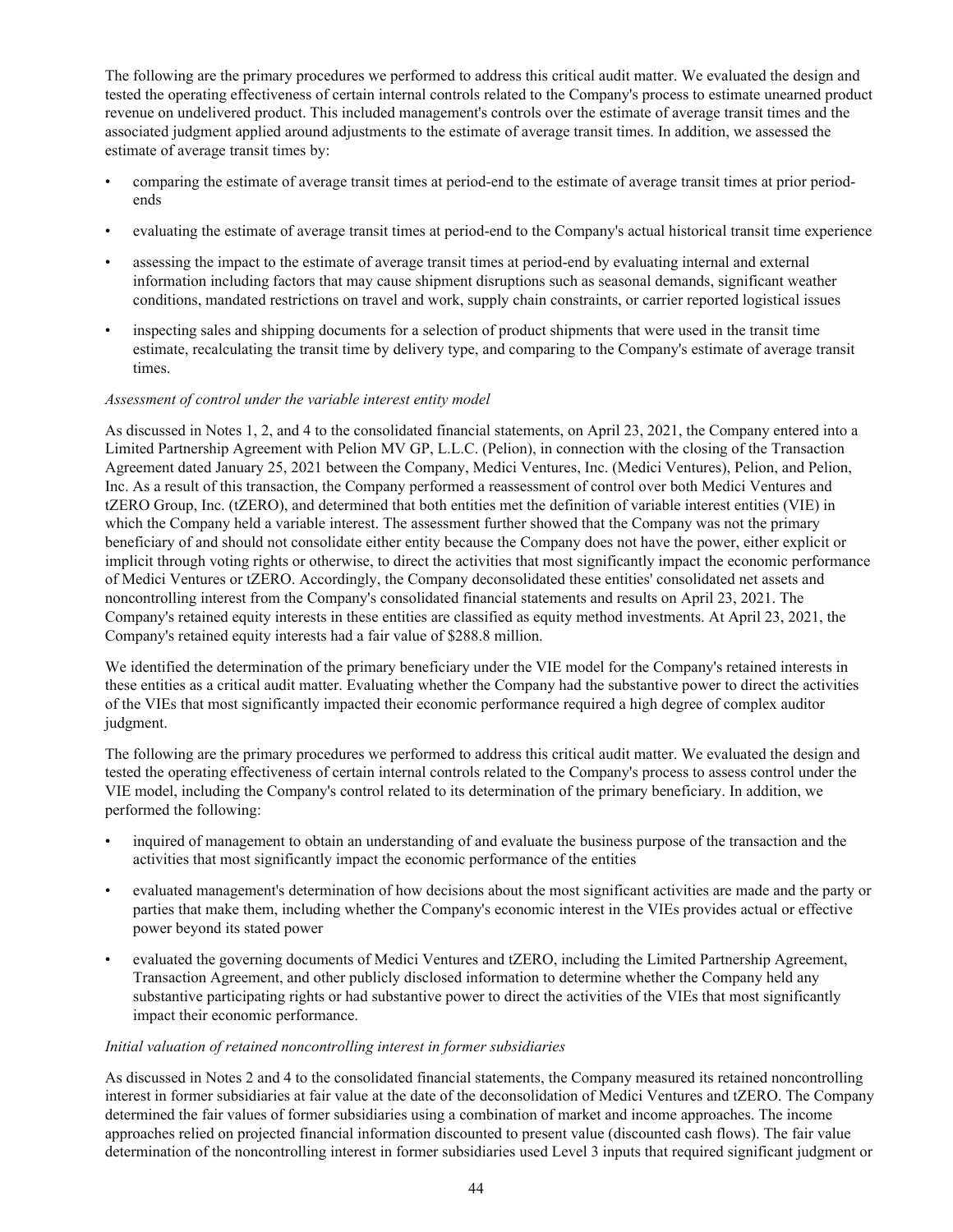estimation. At April 23, 2021, the Company recognized a \$243.5 million gain upon the deconsolidation of Medici Ventures and tZERO, which was included in the consolidated statements of income as part of Income (loss) from discontinued operations, net of income taxes and recorded a retained equity interest of \$288.8 million, which was classified as equity method securities.

We identified the initial valuation of retained noncontrolling interest in the former subsidiaries upon deconsolidation as a critical audit matter. A high degree of subjective auditor judgment was required in evaluating one of the Company's discounted cash flow models used in the valuation. Specifically, the model was sensitive to reasonably possible changes to significant assumptions, including the annual revenue growth rate, the discount rate, and the enterprise value to revenue multiple.

The following are the primary procedures we performed to address this critical audit matter. We evaluated the design and tested the operating effectiveness of certain internal controls over the Company's fair value determination process for former subsidiaries upon deconsolidation, including the development of the annual revenue growth rate, the discount rate, and the enterprise value to revenue multiple. We evaluated the reasonableness of the revenue growth assumptions by comparing them to (1) historical revenues of the business, (2) relevant industry and economic conditions and trends, and (3) recent experience and events, including progress towards planned milestones. In addition, we involved valuation professionals with specialized skills and knowledge, who assisted in:

- evaluating the Company's selected discount rate by comparing the discount rate to publicly available data for comparable entities and assessing the resulting discount rate
- testing the enterprise value to revenue multiple by comparison to guideline public company multiples and transactions, in addition to independently sourced transactions.

# /s/ KPMG LLP

We have served as the Company's auditor since 2009.

Salt Lake City, Utah February 25, 2022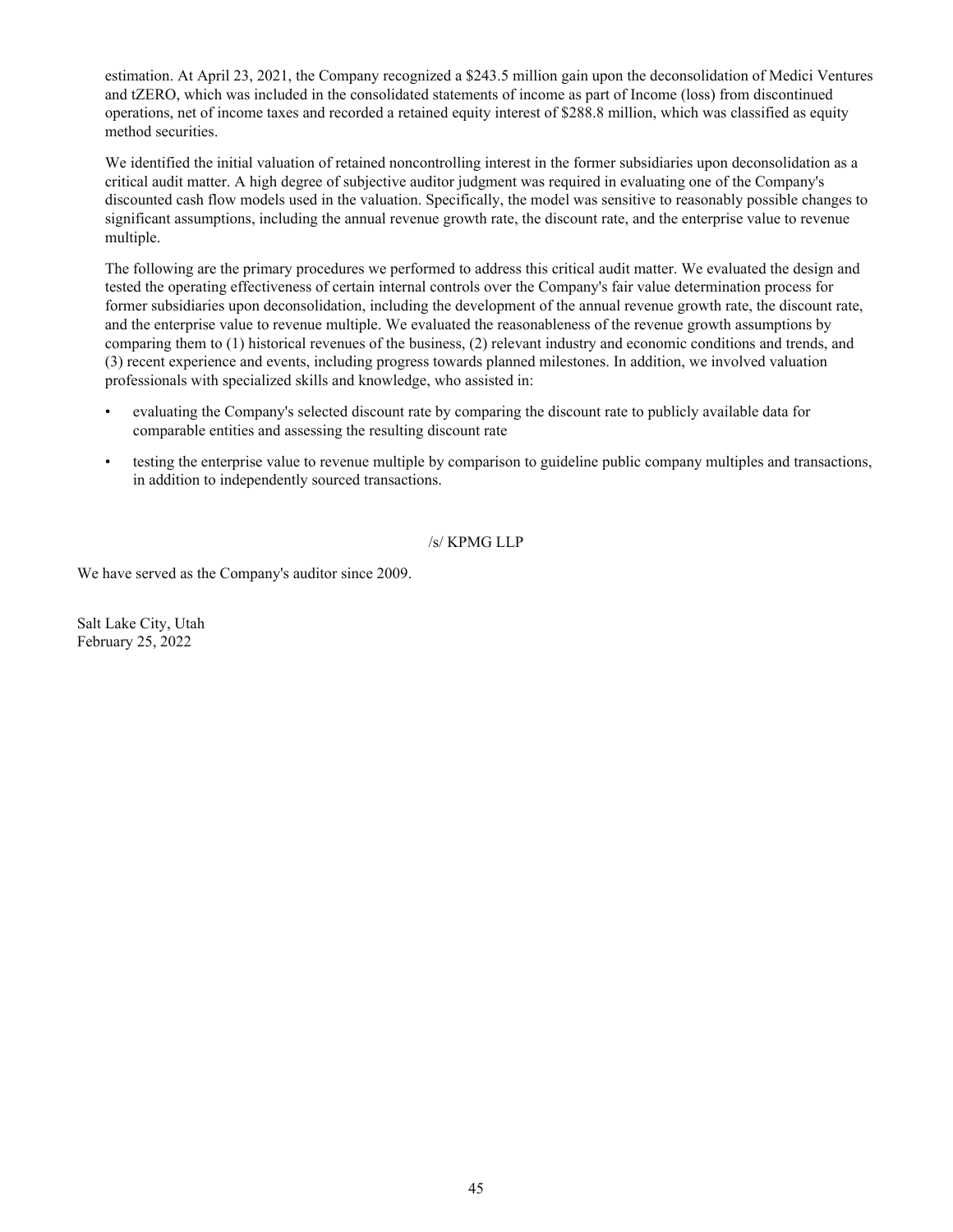# **Overstock.com, Inc. Consolidated Balance Sheets (in thousands, except share data)**

|                                                                                         | December 31,<br>2021 |                |               | December 31,<br>2020 |
|-----------------------------------------------------------------------------------------|----------------------|----------------|---------------|----------------------|
| <b>Assets</b>                                                                           |                      |                |               |                      |
| Current assets:                                                                         |                      |                |               |                      |
| Cash and cash equivalents                                                               | \$                   | 503,341        | <sup>S</sup>  | 495,425              |
| Restricted cash                                                                         |                      | 25             |               | 1,197                |
| Accounts receivable, net of allowance for credit losses of \$2,429 and \$1,417          |                      | 21,190         |               | 22,867               |
| Inventories                                                                             |                      | 5,137          |               | 6,243                |
| Prepaids and other current assets                                                       |                      | 22,097         |               | 22,879               |
| Current assets of discontinued operations                                               |                      |                |               | 34,129               |
| Total current assets                                                                    |                      | 551,790        |               | 582,740              |
| Property and equipment, net                                                             |                      | 109,479        |               | 113,767              |
| Deferred tax assets, net                                                                |                      | 40,035         |               | 37                   |
| Goodwill                                                                                |                      | 6,160          |               | 6,160                |
| Equity securities, including securities measured at fair value of \$102,529 and \$1,127 |                      | 342,682        |               | 1,412                |
| Operating lease right-of-use assets                                                     |                      | 12,584         |               | 17,297               |
| Other long-term assets, net                                                             |                      | 3,236          |               | 2,646                |
| Long-term assets of discontinued operations                                             |                      |                |               | 106,155              |
| <b>Total assets</b>                                                                     | $\mathcal{S}$        | 1,065,966      | $\mathcal{S}$ | 830,214              |
| <b>Liabilities and Stockholders' Equity</b>                                             |                      |                |               |                      |
| Current liabilities:                                                                    |                      |                |               |                      |
| Accounts payable                                                                        | \$                   | 102,293        | \$            | 109,759              |
| <b>Accrued liabilities</b>                                                              |                      | 101,902        |               | 123,646              |
| Unearned revenue                                                                        |                      | 59,387         |               | 72,165               |
| Operating lease liabilities, current                                                    |                      | 5,402          |               | 5,152                |
| Other current liabilities                                                               |                      | 3,349          |               | 2,935                |
| Current liabilities of discontinued operations                                          |                      |                |               | 13,924               |
| Total current liabilities                                                               |                      | 272,333        |               | 327,581              |
| Long-term debt, net                                                                     |                      | 37,984         |               | 41,334               |
| Operating lease liabilities, non-current                                                |                      | 7,960          |               | 13,206               |
| Other long-term liabilities                                                             |                      | 3,303          |               | 4,082                |
| Long-term liabilities of discontinued operations                                        |                      |                |               | 7,685                |
| <b>Total liabilities</b>                                                                |                      | 321,580        |               | 393,888              |
| Commitments and Contingencies (Note 13)                                                 |                      |                |               |                      |
| Stockholders' equity:                                                                   |                      |                |               |                      |
| Preferred stock, \$0.0001 par value, authorized shares - 5,000                          |                      |                |               |                      |
| Series A-1, issued and outstanding - 4,204 and 4,204                                    |                      |                |               |                      |
| Series B, issued and outstanding - 357 and 357                                          |                      |                |               |                      |
| Common stock, \$0.0001 par value, authorized shares - 100,000                           |                      |                |               |                      |
| Issued shares - 46,625 and 46,331                                                       |                      |                |               |                      |
| Outstanding shares - 43,023 and 42,768                                                  |                      | $\overline{4}$ |               | $\overline{4}$       |
| Additional paid-in capital                                                              |                      | 960,544        |               | 970,873              |
| Accumulated deficit                                                                     |                      | (136,590)      |               | (525, 233)           |
| Accumulated other comprehensive loss                                                    |                      | (537)          |               | (553)                |
| Treasury stock at cost - 3,602 and 3,563                                                |                      | (79, 035)      |               | (71, 399)            |
| Equity attributable to stockholders of Overstock.com, Inc.                              |                      | 744,386        |               | 373,692              |
| Equity attributable to noncontrolling interests                                         |                      |                |               | 62,634               |
| Total stockholders' equity                                                              |                      | 744,386        |               | 436,326              |
| Total liabilities and stockholders' equity                                              | $\mathbb{S}$         | 1,065,966      | $\mathcal{S}$ | 830,214              |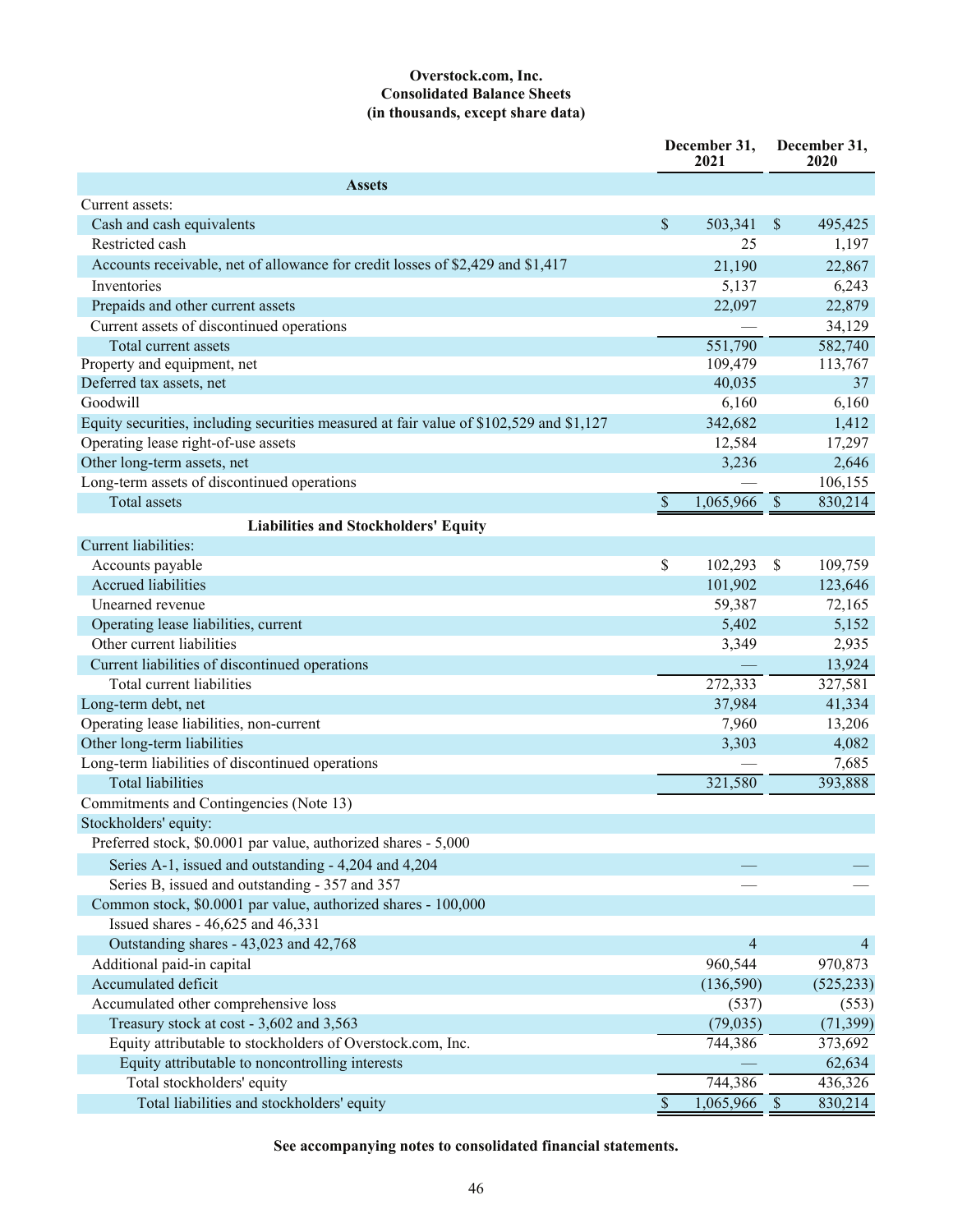# **Overstock.com, Inc. Consolidated Statements of Operations (in thousands, except per share data)**

|                                                                                         | <b>Year Ended December 31,</b> |           |               |             |               |            |
|-----------------------------------------------------------------------------------------|--------------------------------|-----------|---------------|-------------|---------------|------------|
|                                                                                         |                                | 2021      |               | 2020        |               | 2019       |
| Net revenue                                                                             | <sup>\$</sup>                  | 2,756,446 |               | \$2,493,915 | $\mathcal{S}$ | 1,434,974  |
| Cost of goods sold                                                                      |                                | 2,132,544 |               | 1,922,559   |               | 1,147,025  |
| Gross profit                                                                            |                                | 623,902   |               | 571,356     |               | 287,949    |
| Operating expenses:                                                                     |                                |           |               |             |               |            |
| Sales and marketing                                                                     |                                | 302,430   |               | 260,714     |               | 140,604    |
| Technology                                                                              |                                | 123,001   |               | 116,248     |               | 113,023    |
| General and administrative                                                              |                                | 87,399    |               | 97,679      |               | 96,729     |
| Total operating expenses                                                                |                                | 512,830   |               | 474,641     |               | 350,356    |
| Operating income (loss)                                                                 |                                | 111,072   |               | 96,715      |               | (62, 407)  |
| Interest income (expense), net                                                          |                                | (556)     |               | (838)       |               | 1,201      |
| Other income (expense), net                                                             |                                | 12,500    |               | 613         |               | (642)      |
| Income (loss) before income taxes from continuing operations                            |                                | 123,016   |               | 96,490      |               | (61, 848)  |
| Provision (benefit) for income taxes                                                    |                                | (48, 775) |               | 1,363       |               | 1,060      |
| Income (loss) from continuing operations                                                |                                | 171,791   |               | 95,127      |               | (62,908)   |
| Income (loss) from discontinued operations, net of income taxes                         |                                | 217,246   |               | (48,956)    |               | (71, 812)  |
| Consolidated net income (loss)                                                          | \$                             | 389,037   | $\mathsf{\$}$ | 46,171      | $\mathcal{S}$ | (134, 720) |
| Less: Net loss attributable to noncontrolling interests from discontinued<br>operations |                                | (335)     |               | (9,830)     |               | (12, 879)  |
| Net income (loss) attributable to stockholders of Overstock.com, Inc.                   | $\boldsymbol{\mathsf{S}}$      | 389,372   | $\$$          | 56,001      | $\mathcal{S}$ | (121, 841) |
| Net income (loss) attributable to common shares—basic                                   |                                |           |               |             |               |            |
| Continuing operations                                                                   | \$                             | 3.60      | \$            | 2.13        | \$            | (1.81)     |
| Discontinued operations                                                                 |                                | 4.58      |               | (0.88)      |               | (1.65)     |
| Total                                                                                   | \$                             | 8.18      | $\mathsf{\$}$ | 1.25        | $\mathcal{S}$ | (3.46)     |
| Net income (loss) attributable to common shares—diluted                                 |                                |           |               |             |               |            |
| Continuing operations                                                                   | \$                             | 3.57      | S             | 2.12        | S             | (1.81)     |
| Discontinued operations                                                                 |                                | 4.54      |               | (0.88)      |               | (1.65)     |
| Total                                                                                   | \$                             | 8.11      | $\mathsf{\$}$ | 1.24        | $\mathcal{S}$ | (3.46)     |
| Weighted average shares of common stock outstanding:                                    |                                |           |               |             |               |            |
| <b>Basic</b>                                                                            |                                | 42,981    |               | 41,217      |               | 34,865     |
| Diluted                                                                                 |                                | 43,332    |               | 41,607      |               | 34,865     |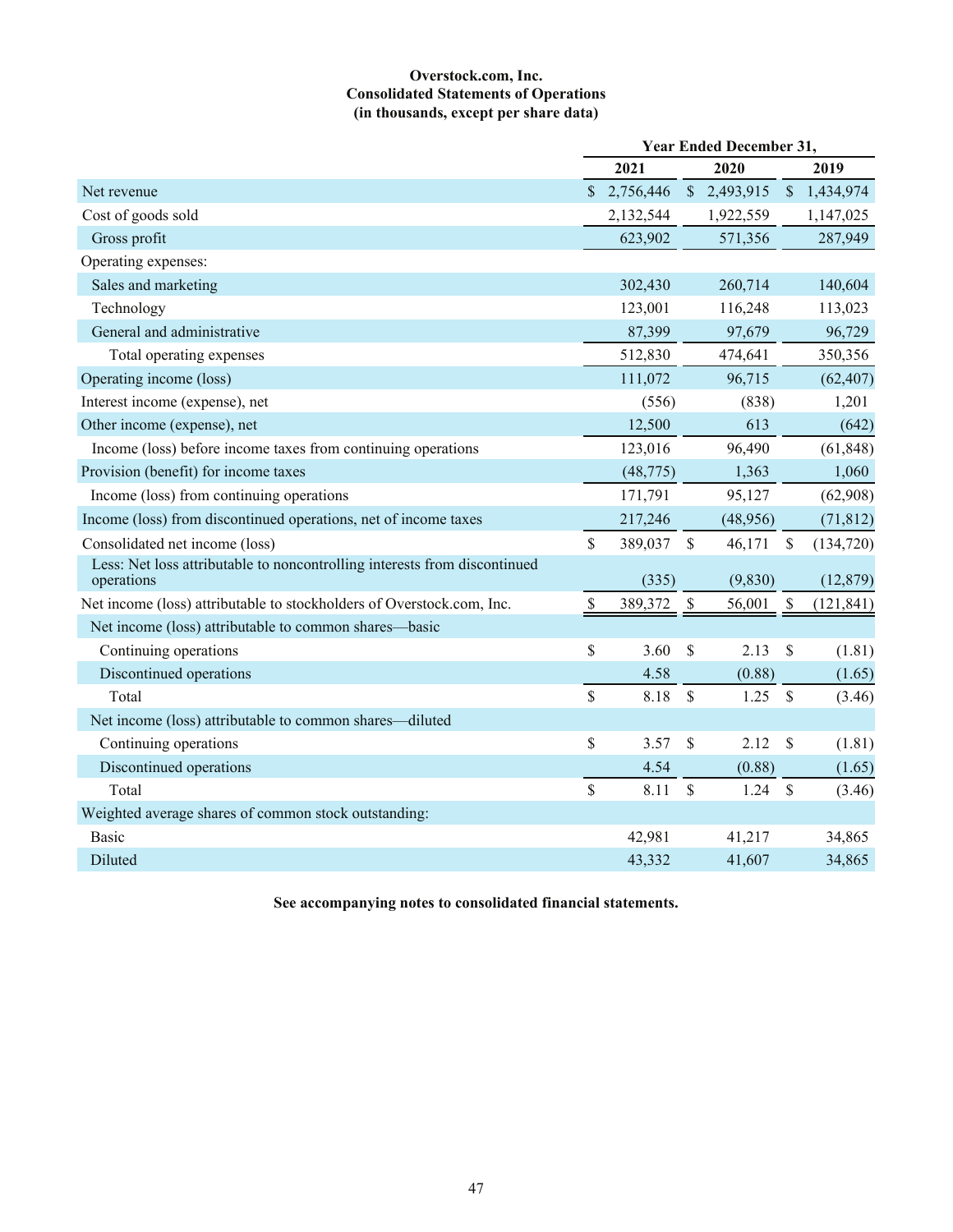# **Overstock.com, Inc. Consolidated Statements of Comprehensive Income (Loss) (in thousands)**

|                                                                                               | <b>Year Ended December 31,</b> |         |  |         |  |            |
|-----------------------------------------------------------------------------------------------|--------------------------------|---------|--|---------|--|------------|
|                                                                                               |                                | 2021    |  | 2020    |  | 2019       |
| Consolidated net income (loss)                                                                | D                              | 389,037 |  | 46,171  |  | (134, 720) |
| Other comprehensive income:                                                                   |                                |         |  |         |  |            |
| Unrealized gain on cash flow hedges, net of tax of \$0, \$0 and \$0                           |                                | 16      |  | 15      |  | 16         |
| Other comprehensive income                                                                    |                                | 16      |  | 15      |  | 16         |
| Comprehensive income (loss)                                                                   |                                | 389,053 |  | 46,186  |  | (134,704)  |
| Less: Comprehensive loss attributable to noncontrolling interests—<br>discontinued operations |                                | (335)   |  | (9,830) |  | (12, 879)  |
| Comprehensive income (loss) attributable to stockholders of Overstock.com,<br>Inc.            |                                | 389,388 |  | 56,016  |  | (121, 825) |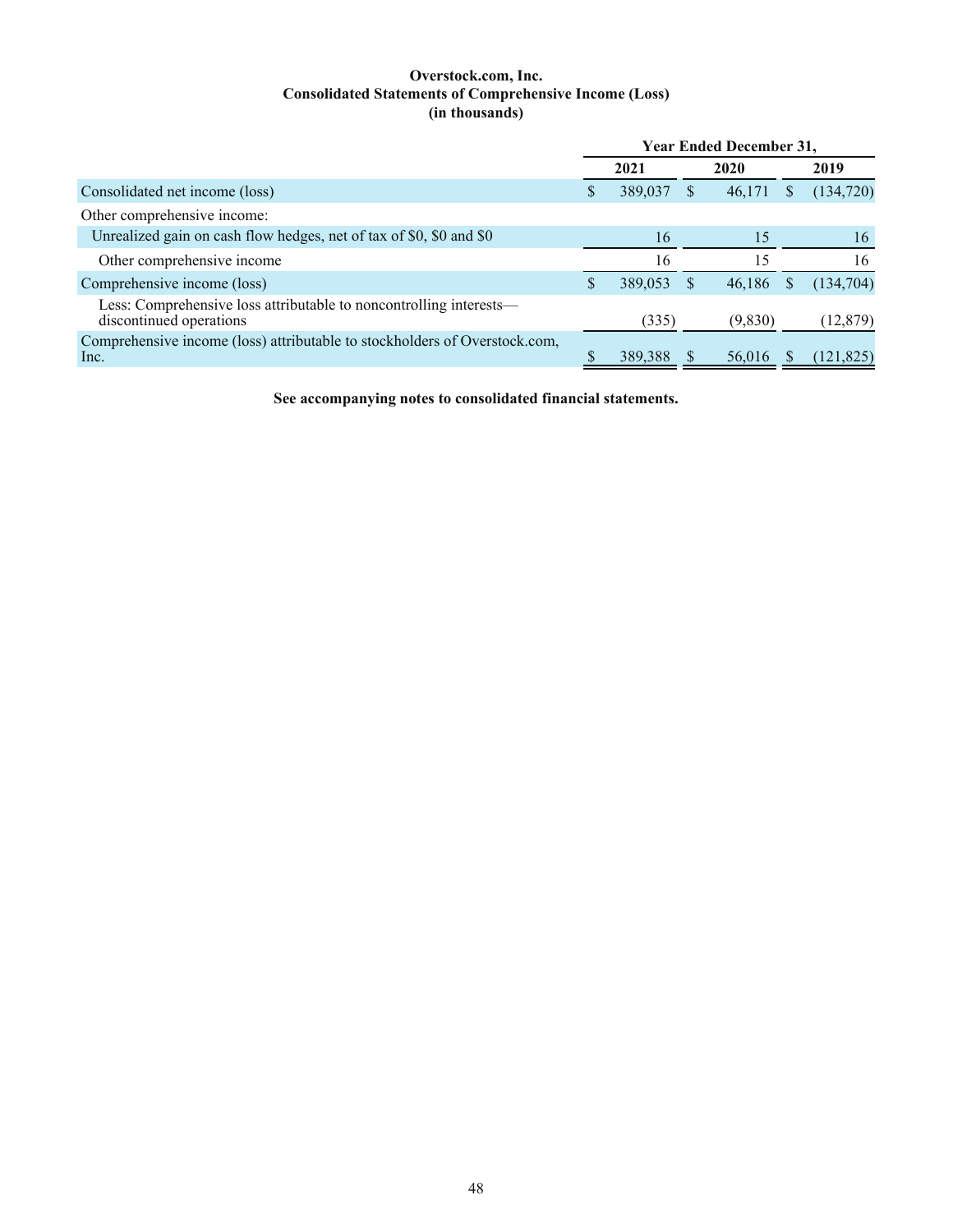# **Overstock.com, Inc. Consolidated Statements of Changes in Stockholders' Equity (in thousands, except per share data)**

|                                                             |                           | <b>Year Ended December 31,</b> |                           |                          |               |                |
|-------------------------------------------------------------|---------------------------|--------------------------------|---------------------------|--------------------------|---------------|----------------|
|                                                             |                           | 2021                           |                           | 2020                     |               | 2019           |
| Equity attributable to stockholders of Overstock.com, Inc.  |                           |                                |                           |                          |               |                |
| Shares of common stock issued                               |                           |                                |                           |                          |               |                |
| Balance at beginning of year                                |                           | 46,331                         |                           | 42,790                   |               | 35,346         |
| Common stock issued upon vesting of restricted stock        |                           | 294                            |                           | 710                      |               | 270            |
| Common stock sold through offerings                         |                           |                                |                           | 2,831                    |               | 7,174          |
| Balance at end of year                                      |                           | 46,625                         |                           | 46,331                   |               | 42,790         |
| Shares of treasury stock                                    |                           |                                |                           |                          |               |                |
| Balance at beginning of year                                |                           | 3,563                          |                           | 3,326                    |               | 3,200          |
| Common stock repurchased                                    |                           |                                |                           |                          |               | 47             |
| Tax withholding upon vesting of restricted stock            |                           | 86                             |                           | 237                      |               | 79             |
| Sale of treasury stock                                      |                           | (47)                           |                           |                          |               |                |
| Balance at end of year                                      |                           | 3,602                          |                           | 3,563                    |               | 3,326          |
| Total shares of common stock outstanding                    |                           | 43,023                         |                           | 42,768                   |               | 39,464         |
| Common stock                                                |                           |                                |                           |                          |               |                |
| Balance at beginning of year                                | $\boldsymbol{\mathsf{S}}$ | $\overline{4}$                 | $\boldsymbol{\mathsf{S}}$ | $\overline{\mathcal{A}}$ | $\mathcal{S}$ | $\mathfrak{Z}$ |
| Common stock sold through ATM offering                      |                           |                                |                           |                          |               | 1              |
| Balance at end of year                                      | $\mathcal{S}$             | $\overline{4}$                 | $\mathbb S$               | $\overline{4}$           | $\mathcal{S}$ | $\overline{4}$ |
| Shares of Series A Preferred stock issued and outstanding   |                           |                                |                           |                          |               |                |
| Balance at beginning of year                                |                           |                                |                           |                          |               | 127            |
| Exchange of shares to Series A-1                            |                           |                                |                           |                          |               | (125)          |
| Conversion of shares to Series B                            |                           |                                |                           |                          |               | (2)            |
| Balance at end of year                                      |                           |                                |                           |                          |               |                |
| Shares of Series A-1 Preferred stock issued and outstanding |                           |                                |                           |                          |               |                |
| Balance at beginning of year                                |                           | 4,204                          |                           | 4,210                    |               |                |
| Exchange of shares from Series A                            |                           |                                |                           |                          |               | 125            |
| Dividend declared, not yet distributed                      |                           |                                |                           |                          |               | 4,085          |
| Shares declared, not distributed (Note 15)                  |                           |                                |                           | (6)                      |               |                |
| Balance at end of year                                      |                           | 4,204                          |                           | 4,204                    |               | 4,210          |
| Shares of Series B Preferred stock issued and outstanding   |                           |                                |                           |                          |               |                |
| Balance at beginning of year                                |                           | 357                            |                           | 357                      |               | 355            |
| Conversion of shares from Series A                          |                           |                                |                           |                          |               | $\overline{2}$ |
| Balance at end of year                                      |                           | 357                            |                           | 357                      |               | 357            |
| Preferred stock                                             | \$                        |                                | $\mathbb S$               |                          | $\mathsf{\$}$ |                |

*Continued on the following page*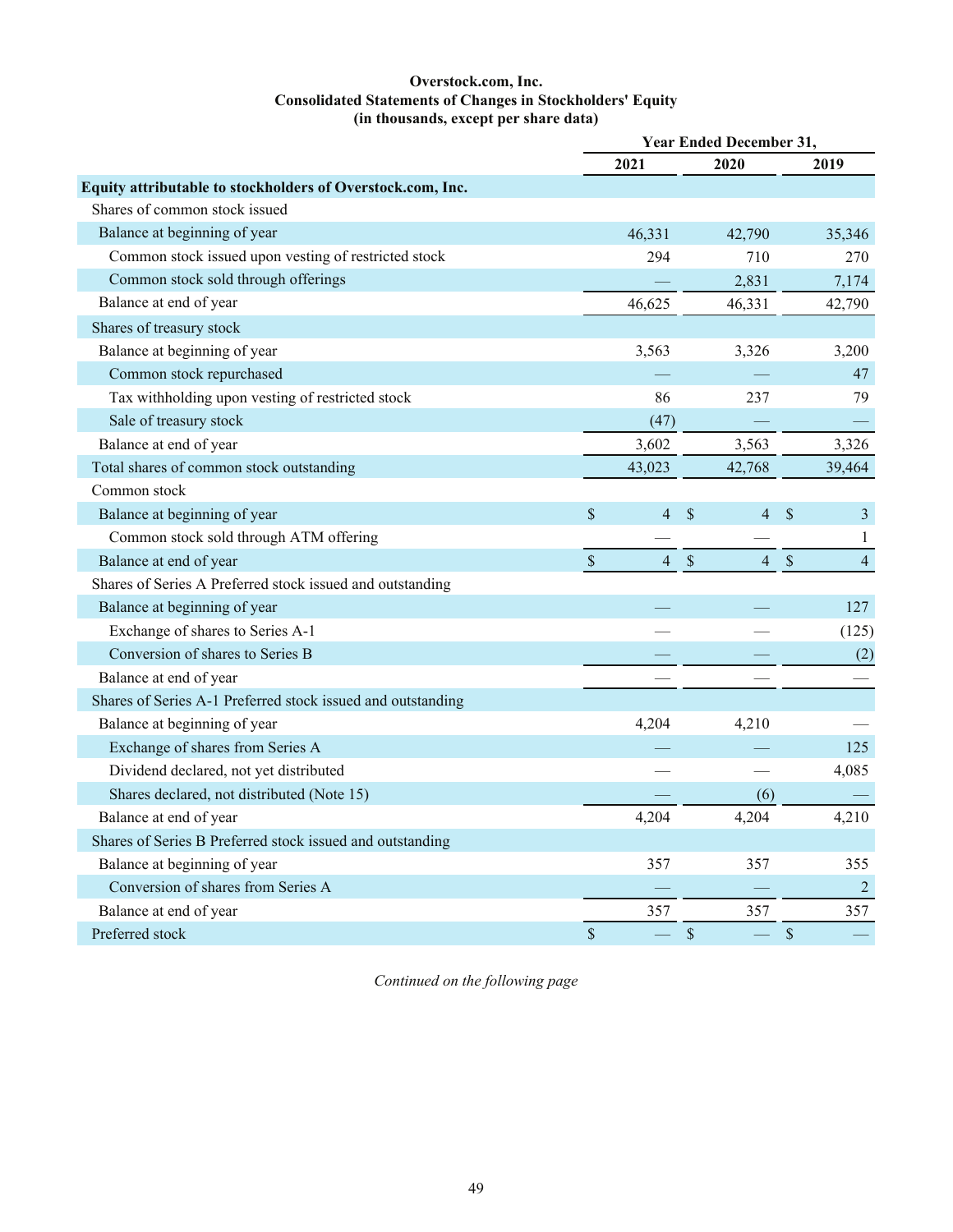# **Overstock.com, Inc. Consolidated Statements of Changes in Stockholders' Equity (in thousands, except per share data)**

|                                                                       | <b>Year Ended December 31,</b> |                 |               |                 |                           |            |
|-----------------------------------------------------------------------|--------------------------------|-----------------|---------------|-----------------|---------------------------|------------|
|                                                                       |                                | 2021            |               | 2020            |                           | 2019       |
| Additional paid-in capital                                            |                                |                 |               |                 |                           |            |
| Balance at beginning of year                                          | \$                             | 970,873         | \$            | 764,845         | <sup>\$</sup>             | 657,981    |
| Stock-based compensation to employees and directors                   |                                | 11,700          |               | 12,930          |                           | 18,229     |
| Sale of treasury stock                                                |                                | 2,726           |               |                 |                           |            |
| Subsidiary equity award tender offer                                  |                                | (2,130)         |               |                 |                           |            |
| Change in noncontrolling interest ownership                           |                                | (22, 625)       |               |                 |                           |            |
| Common stock sold through offerings, net                              |                                |                 |               | 192,692         |                           | 85,801     |
| Other                                                                 |                                |                 |               | 406             |                           | 2,834      |
| Balance at end of year                                                | $\mathsf{\$}$                  | 960,544         | \$            | 970,873         | $\mathcal{S}$             | 764,845    |
| Accumulated deficit                                                   |                                |                 |               |                 |                           |            |
| Balance at beginning of year                                          | $\mathsf{\$}$                  | $(525, 233)$ \$ |               | $(580,390)$ \$  |                           | (458, 897) |
| Net income (loss) attributable to stockholders of Overstock.com, Inc. |                                | 389,372         |               | 56,001          |                           | (121, 841) |
| Declaration and payment of preferred dividends                        |                                | (729)           |               | (731)           |                           | (77)       |
| Other                                                                 |                                |                 |               | (113)           |                           | 425        |
| Balance at end of year                                                | $\mathsf{\$}$                  | (136, 590)      | $\mathcal{S}$ | $(525, 233)$ \$ |                           | (580, 390) |
| Accumulated other comprehensive loss                                  |                                |                 |               |                 |                           |            |
| Balance at beginning of year                                          | $\mathsf{\$}$                  | $(553)$ \$      |               | $(568)$ \$      |                           | (584)      |
| Net other comprehensive income                                        |                                | 16              |               | 15              |                           | 16         |
| Balance at end of year                                                | $\mathsf{\$}$                  | (537)           | $\mathbb{S}$  | (553)           | $\mathbb{S}$              | (568)      |
| Treasury stock                                                        |                                |                 |               |                 |                           |            |
| Balance at beginning of year                                          | $\mathsf{\$}$                  | $(71,399)$ \$   |               | $(68,807)$ \$   |                           | (66, 757)  |
| Tax withholding upon vesting of restricted stock                      |                                | (8,279)         |               | (2, 592)        |                           | (1, 407)   |
| Sale of treasury stock                                                |                                | 643             |               |                 |                           |            |
| Common stock repurchased                                              |                                |                 |               |                 |                           | (643)      |
| Balance at end of year                                                |                                | (79, 035)       |               | (71, 399)       |                           | (68, 807)  |
| Total equity attributable to stockholders of Overstock.com, Inc.      | \$                             | 744,386         | \$            | 373,692         | \$                        | 115,084    |
|                                                                       |                                |                 |               |                 |                           |            |
| <b>Equity attributable to noncontrolling interests</b>                |                                |                 |               |                 |                           |            |
| Balance at beginning of year                                          | $\mathbb S$                    | 62,634          | $\mathcal{S}$ | 62,771          | $\boldsymbol{\mathsf{S}}$ | 78,960     |
| Paid in capital for noncontrolling interest                           |                                |                 |               | 5,000           |                           |            |
| Fair value of noncontrolling interest at acquisition                  |                                |                 |               | 3,320           |                           |            |
| Net loss attributable to noncontrolling interests                     |                                | (335)           |               | (9,830)         |                           | (12, 879)  |
| Change in noncontrolling interest ownership                           |                                | 22,625          |               |                 |                           |            |
| Deconsolidation of subsidiaries                                       |                                | (84, 924)       |               | 1,837           |                           |            |
| Other                                                                 |                                |                 |               | (464)           |                           | (3,310)    |
| Total equity attributable to noncontrolling interests                 | $\mathbb S$                    |                 | $\mathbb S$   | 62,634          | \$                        | 62,771     |
|                                                                       |                                |                 |               |                 |                           |            |
| Total stockholders' equity                                            | \$                             | 744,386         | $\$$          | 436,326         | \$                        | 177,855    |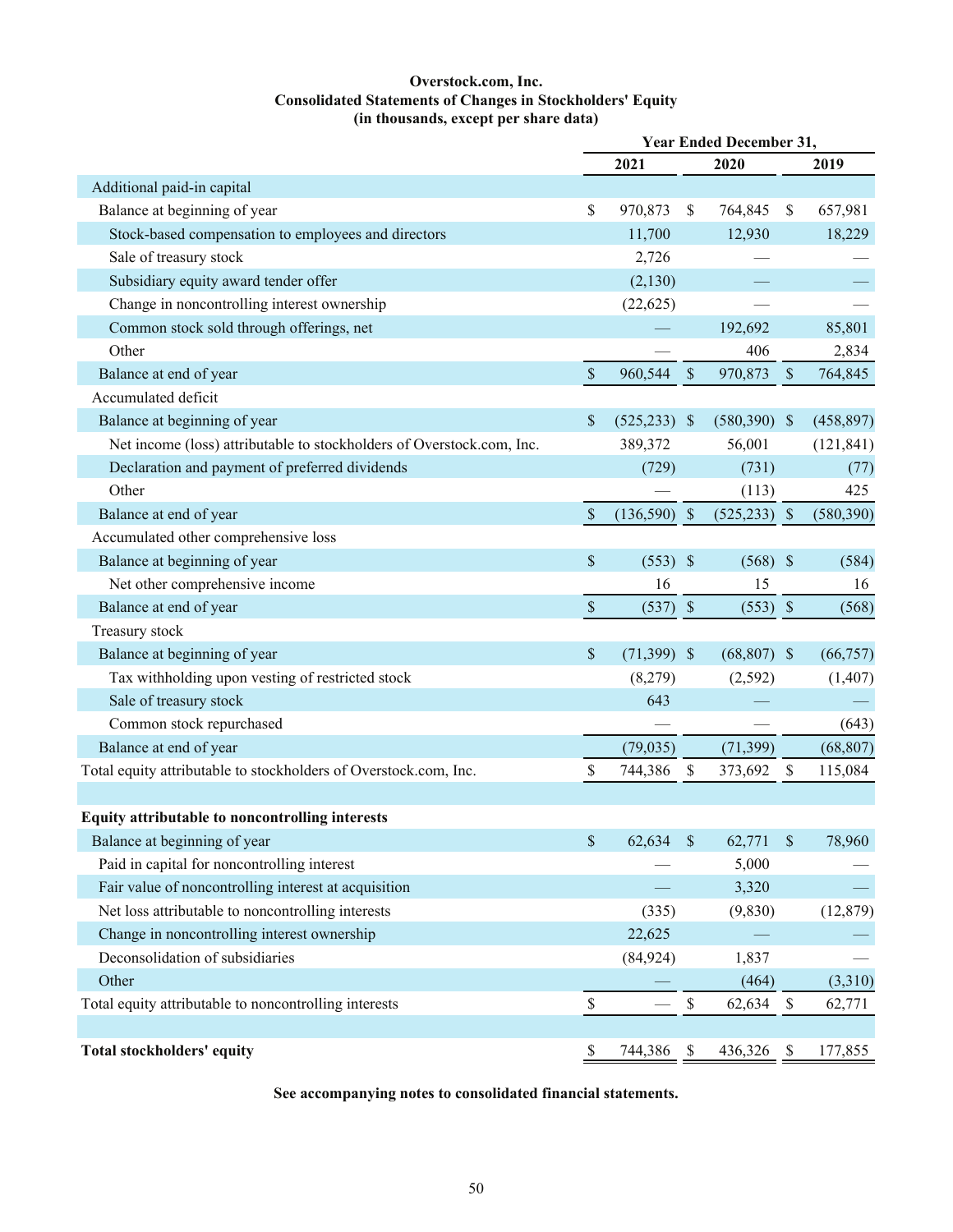# **Overstock.com, Inc. Consolidated Statements of Cash Flows (in thousands)**

|                                                                                                                    | Year ended December 31, |            |               |           |   |            |
|--------------------------------------------------------------------------------------------------------------------|-------------------------|------------|---------------|-----------|---|------------|
|                                                                                                                    |                         | 2021       |               | 2020      |   | 2019       |
| Cash flows from operating activities:                                                                              |                         |            |               |           |   |            |
| Consolidated net income (loss)                                                                                     | \$                      | 389,037    | $\mathsf{\$}$ | 46,171    | S | (134, 720) |
| (Income) loss from discontinued operations, net of income taxes                                                    |                         | (217, 246) |               | 48,956    |   | 71,812     |
| Adjustments to reconcile consolidated net income (loss) to net cash provided<br>by (used in) operating activities: |                         |            |               |           |   |            |
| Depreciation and amortization                                                                                      |                         | 18,564     |               | 21,776    |   | 25,515     |
| Non-cash operating lease cost                                                                                      |                         | 5,021      |               | 4,971     |   | 5,085      |
| Stock-based compensation to employees and directors                                                                |                         | 11,133     |               | 7,841     |   | 16,160     |
| (Increase)/decrease in deferred income taxes, net                                                                  |                         | (53,829)   |               | 35        |   | 972        |
| Income from equity method securities                                                                               |                         | (12, 585)  |               |           |   |            |
| Other non-cash adjustments                                                                                         |                         | 1,537      |               | (542)     |   | 78         |
| Changes in operating assets and liabilities:                                                                       |                         |            |               |           |   |            |
| Accounts receivable, net                                                                                           |                         | 1,677      |               | (6,715)   |   | 16,786     |
| Inventories                                                                                                        |                         | 1,106      |               | (403)     |   | 8,268      |
| Prepaids and other current assets                                                                                  |                         | 2,958      |               | (5,358)   |   | 5,601      |
| Other long-term assets, net                                                                                        |                         | (1,755)    | (264)         |           |   | (664)      |
| Accounts payable                                                                                                   |                         | (7, 787)   |               | 34,428    |   | (26, 752)  |
| <b>Accrued liabilities</b>                                                                                         |                         | (21, 595)  |               | 48,907    |   | (7,055)    |
| Unearned revenue                                                                                                   |                         | (12, 778)  |               | 31,049    |   | (9, 337)   |
| Operating lease liabilities                                                                                        |                         | (5,261)    | (5,995)       |           |   | (7,008)    |
| Other long-term liabilities                                                                                        |                         | (150)      | 1,769         |           |   | 416        |
| Net cash provided by (used in) continuing operating activities                                                     |                         | 98,047     |               | 226,626   |   | (34, 843)  |
| Net cash used in discontinued operating activities                                                                 |                         | (17, 128)  |               | (30, 152) |   | (46,769)   |
| Net cash provided by (used in) operating activities                                                                |                         | 80,919     |               | 196,474   |   | (81, 612)  |
| Cash flows from investing activities:                                                                              |                         |            |               |           |   |            |
| Contributions for capital calls                                                                                    |                         | (41, 122)  |               |           |   |            |
| Expenditures for property and equipment                                                                            |                         | (13,617)   |               | (14, 874) |   | (12, 835)  |
| Other investing activities, net                                                                                    |                         | (1,694)    |               | (397)     |   | 34         |
| Net cash used in continuing investing activities                                                                   |                         | (56, 433)  |               | (15,271)  |   | (12, 801)  |
| Net cash used in discontinued investing activities                                                                 |                         | (29,703)   |               | (8, 284)  |   | (14, 051)  |
| Net cash used in investing activities                                                                              |                         | (86, 136)  |               | (23, 555) |   | (26, 852)  |

*Continued on the following page*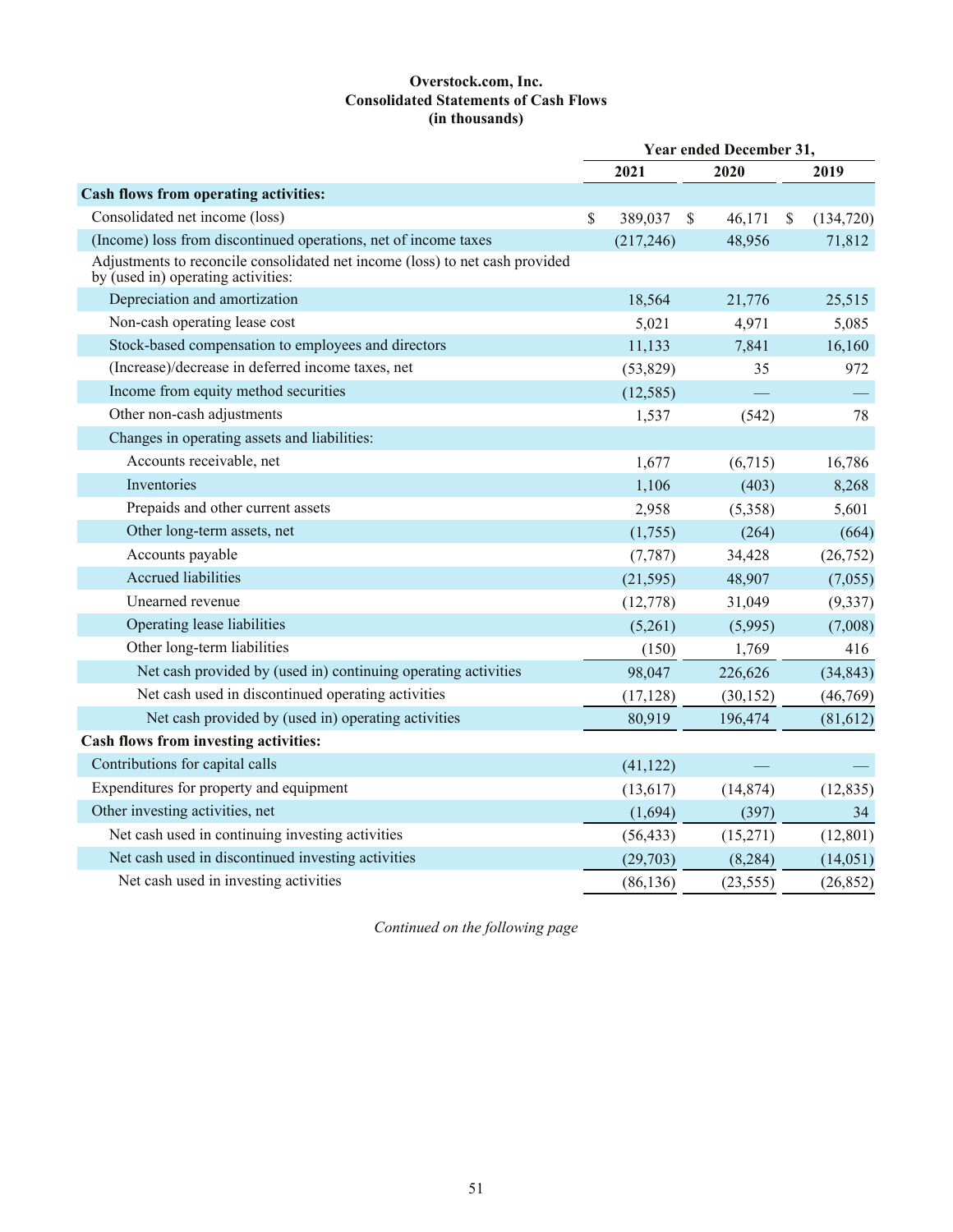# **Overstock.com, Inc. Consolidated Statements of Cash Flows (in thousands)**

|                                                                                                                          | Year ended December 31, |          |           |  |  |  |
|--------------------------------------------------------------------------------------------------------------------------|-------------------------|----------|-----------|--|--|--|
|                                                                                                                          | 2021                    | 2020     | 2019      |  |  |  |
| <b>Cash flows from financing activities:</b>                                                                             |                         |          |           |  |  |  |
| Payments on long-term debt                                                                                               | (3,030)                 | (2,635)  | (3,141)   |  |  |  |
| Proceeds from long-term debt                                                                                             |                         | 47,500   |           |  |  |  |
| Proceeds from sale of common stock, net of offering costs                                                                |                         | 195,540  | 82,954    |  |  |  |
| Payments of taxes withheld upon vesting of restricted stock                                                              | (8,279)                 | (2,592)  | (1, 407)  |  |  |  |
| Other financing activities, net                                                                                          | (1, 374)                | (6, 449) | 2,927     |  |  |  |
| Net cash provided by (used in) continuing financing activities                                                           | (12,683)                | 231,364  | 81,333    |  |  |  |
| Net cash provided by (used in) discontinued financing activities                                                         | 2,085                   |          | (785)     |  |  |  |
| Net cash provided by (used in) financing activities                                                                      | (10, 598)               | 231,364  | 80,548    |  |  |  |
| Net increase (decrease) in cash, cash equivalents, and restricted cash                                                   | (15, 815)               | 404,283  | (27, 916) |  |  |  |
| Cash, cash equivalents, and restricted cash, beginning of year, inclusive of cash<br>balances of discontinued operations | 519,181                 | 114,898  | 142,814   |  |  |  |
| Cash, cash equivalents, and restricted cash, end of year, inclusive of cash<br>balances of discontinued operations       | 503,366                 | 519,181  | 114,898   |  |  |  |
| Less: Cash, cash equivalents, and restricted cash of discontinued operations                                             |                         | 22,559   | 16,948    |  |  |  |
| Cash, cash equivalents, and restricted cash, end of year                                                                 | 503,366                 | 496,622  | 97,950    |  |  |  |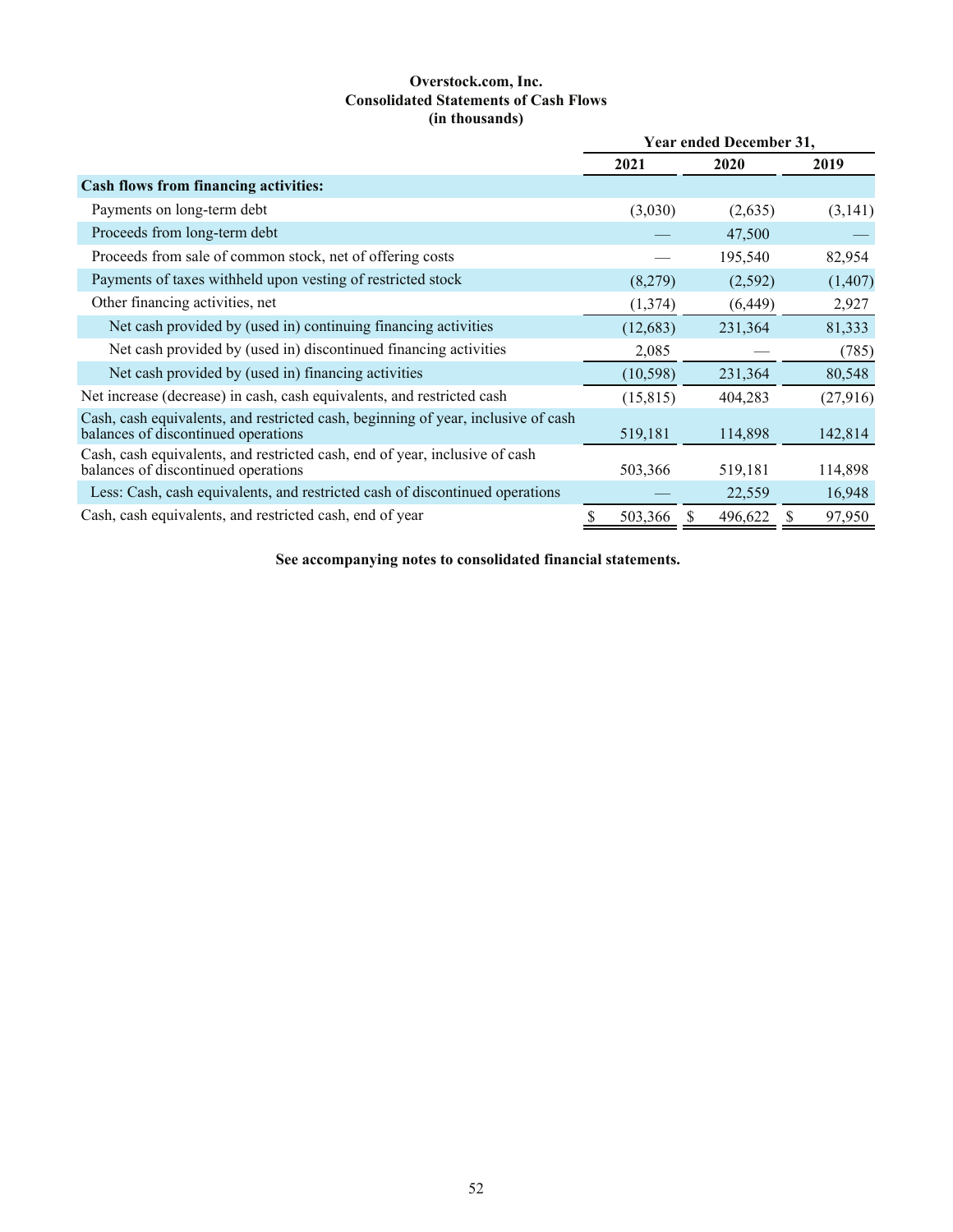## **Overstock.com, Inc. Notes to Consolidated Financial Statements**

#### **1. BASIS OF PRESENTATION**

#### *Business and organization*

As used herein, "Overstock," "Overstock.com," "the Company," "we," "our" and similar terms include Overstock.com, Inc. and our majority-owned subsidiaries, unless the context indicates otherwise. We were formed on May 5, 1997 as D2-Discounts Direct, a limited liability company ("LLC"). On December 30, 1998, we were reorganized as a C Corporation in the State of Utah and reincorporated in Delaware in May 2002. On October 25, 1999, we changed our name to Overstock.com, Inc.

Through our online business, we offer a broad range of price-competitive products, including furniture, décor, area rugs, bedding and bath, home improvement, outdoor, and kitchen and dining items, among others. We sell our products and services through our Internet websites located at www.overstock.com, www.o.co, www.overstock.ca, and www.overstockgovernment.com (referred to collectively as the "Website") and through our mobile app. Although our four websites are located at different domain addresses with different interfaces, the technology, equipment, and processes supporting the Website and the process of order fulfillment described herein are the same for all four websites.

#### *Basis of presentation*

We have prepared the accompanying consolidated financial statements pursuant to generally accepted accounting principles in the United States ("GAAP"). Preparing financial statements requires us to make estimates and assumptions that affect the amounts that are reported in the consolidated financial statements and accompanying disclosures. Although these estimates are based on our best knowledge of current events and actions that we may undertake in the future, our actual results may be different from our estimates. The results of operations presented herein are not necessarily indicative of our results for any future period.

On April 23, 2021, we entered into a Limited Partnership Agreement (the "Limited Partnership Agreement") with Pelion MV GP, L.L.C. ("Pelion"), in connection with the closing (the "Medici Closing") of the Transaction Agreement dated January 25, 2021 between the Company, Medici Ventures, Inc. ("Medici Ventures"), Pelion, and Pelion, Inc. (the "Transaction Agreement"). In connection with the execution of the Limited Partnership Agreement, Pelion acquired control over Medici Ventures and its blockchain assets. As a result of this transaction, we performed an assessment of control under the variable interest entity ("VIE") model and determined that effective as of the Medici Closing, we held a variable interest in both Medici Ventures and tZERO Group, Inc. ("tZERO") (collectively, the "Disposal Group"), both of which meet the definition of variable interest entities; however, we are not the primary beneficiary of either entity for purposes of consolidation. Accordingly, we deconsolidated the Disposal Group's consolidated net assets and noncontrolling interest from our consolidated financial statements and results beginning on April 23, 2021, the date that control ceased. The Disposal Group met the criteria to be reported as held for sale and discontinued operations as of March 31, 2021. As a result of closing the transaction during the second quarter of 2021, the Disposal Group's operating results for the periods prior to deconsolidation have been reflected in our consolidated statements of operations as discontinued operations for all periods presented. Additionally, the related assets and liabilities of the Disposal Group associated with the prior periods are classified as discontinued operations in our consolidated balance sheets. The majority of the Disposal Group was previously included in the Medici Ventures and tZERO reportable segments, and the remainder was included in Other. Effective as of the first quarter of fiscal year 2021, the Company has one reportable segment: Retail. See Note 22—Business Segments for additional segment information.

Unless otherwise specified, disclosures in these consolidated financial statements reflect continuing operations only. Certain prior period data, primarily related to discontinued operations, have been reclassified in the consolidated financial statements and accompanying notes to conform to the current period presentation. See Note 4—Discontinued Operations for further information.

# **2. ACCOUNTING POLICIES AND SUPPLEMENTAL DISCLOSURES**

#### *Principles of consolidation*

The accompanying consolidated financial statements include our accounts and the accounts of our wholly-owned subsidiaries. All intercompany account balances and transactions have been eliminated in consolidation.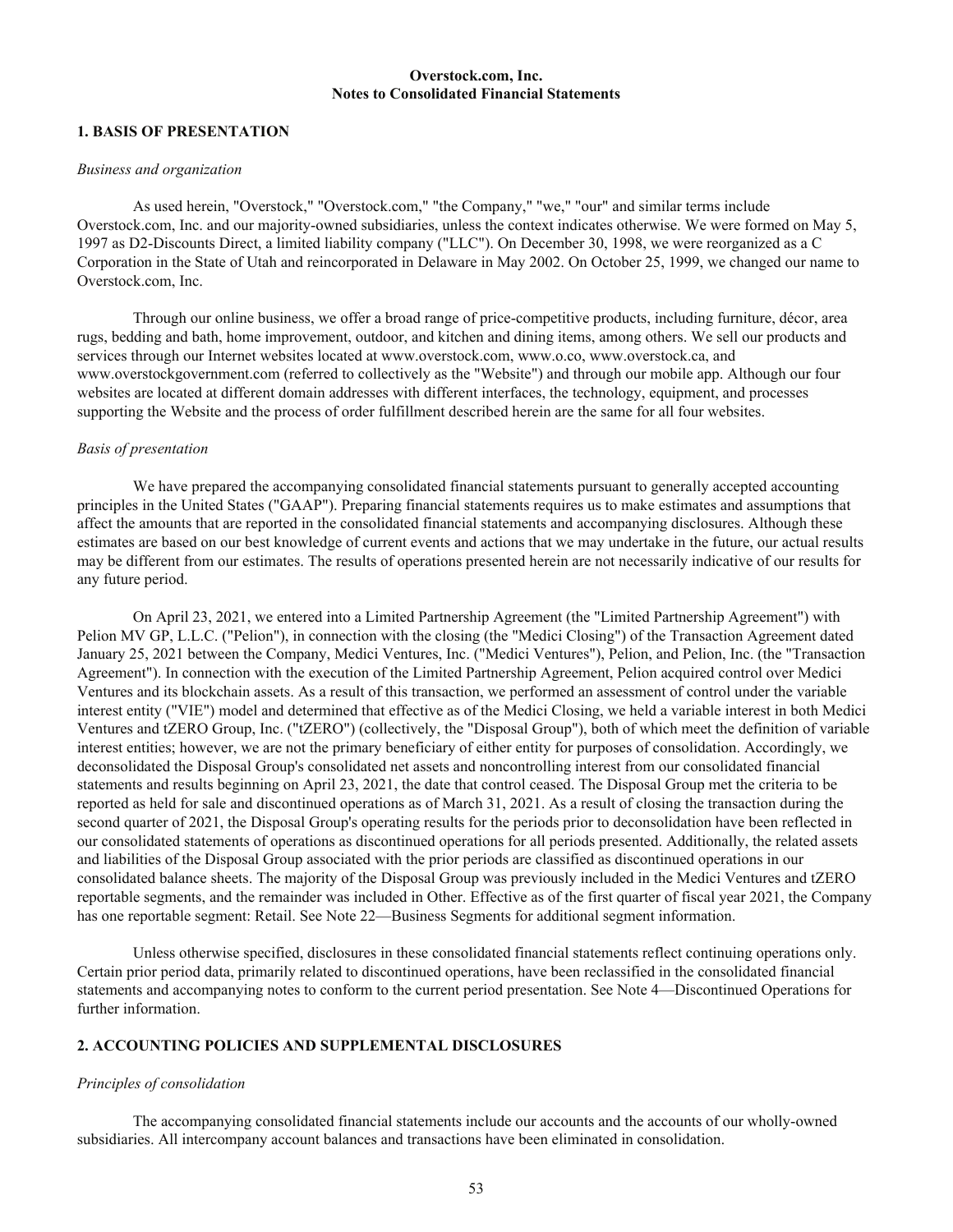## *Use of estimates*

The preparation of financial statements in conformity with generally accepted accounting principles requires estimates and assumptions that affect the reported amounts of assets and liabilities, revenues and expenses, and related disclosures of contingent liabilities in our consolidated financial statements and accompanying notes. Estimates are used for, but not limited to, receivables valuation, revenue recognition, Club O and gift card breakage, sales returns, vendor incentive discount offers, inventory valuation, depreciable lives and valuation of property and equipment, and internally-developed software, goodwill valuation, intangible asset valuation, equity securities valuation, income taxes, stock-based compensation, performance-based compensation, self-funded health insurance liabilities, and contingencies.

Our estimates involving, among other items, forecasted revenues, sales volume, pricing, cost and availability of inventory, consumer demand and spending habits, the continued operations of our supply chain and logistics network, changes in interest rates, and the overall impact of social distancing on our workforce are even more difficult to estimate as a result of uncertainties associated with the scope and duration of the global novel coronavirus ("COVID-19") pandemic and various actions taken by governmental authorities, private business and other third parties in response to the pandemic, the ultimate geographic spread of the virus, the ongoing economic effect of the pandemic and the post-pandemic economic recovery. Although these estimates are based on our best knowledge of current events and actions that we may undertake in the future, the variability of these factors depends on a number of conditions, including uncertainty associated with the COVID-19 pandemic, how long these conditions will persist, ongoing developments related to the production, approval and distribution of vaccines, what additional measures may be introduced or reintroduced by governments or private parties or what effect any such additional measures may have on our business and thus our accounting estimates may change from period to period. To the extent there are differences between these estimates and actual results, our consolidated financial statements may be materially affected.

#### *Supplemental cash flow information*

|                                                                    |   | <b>Year Ended December 31,</b> |  |       |    |         |  |
|--------------------------------------------------------------------|---|--------------------------------|--|-------|----|---------|--|
|                                                                    |   | 2021                           |  | 2020  |    | 2019    |  |
| Supplemental disclosures of cash flow information:                 |   |                                |  |       |    |         |  |
| Cash paid during the period:                                       |   |                                |  |       |    |         |  |
| Interest paid, net of amounts capitalized                          | S | $1,775$ \$                     |  | 1,808 | -S | 264     |  |
| Income taxes paid (refunded), net                                  |   | 2.262                          |  | 1.452 |    | (1,259) |  |
| Non-cash investing and financing activities:                       |   |                                |  |       |    |         |  |
| Proceeds from sale of common stock included in accounts receivable |   |                                |  |       |    | 2,848   |  |
| Recognition of right-of-use assets upon adoption of ASC 842        |   |                                |  |       |    | 29,965  |  |

The following table shows supplemental cash flow information (in thousands):

See also Note 12—Leases for additional supplemental disclosures of cash flow information related to our leases.

## *Cash equivalents*

We classify all highly liquid instruments, including instruments with an original maturity of three months or less at the time of purchase, as cash equivalents.

### *Restricted cash*

We consider cash that is legally restricted and cash that is held as compensating balances for credit arrangements as restricted cash.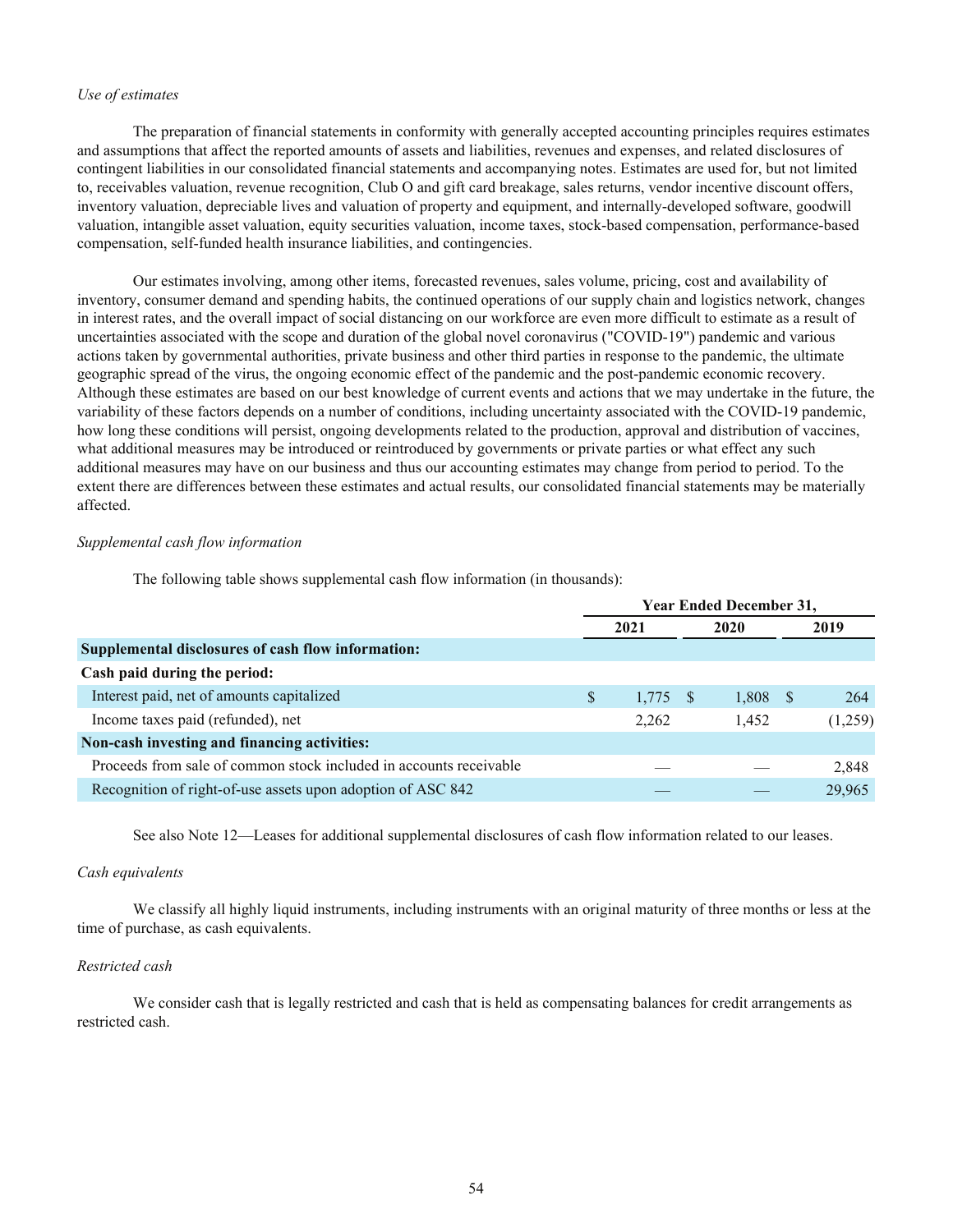### *Fair value of financial instruments*

We account for our assets and liabilities using a hierarchy of valuation techniques based on whether the inputs to those valuation techniques are observable or unobservable. Observable inputs reflect market data obtained from independent sources, while unobservable inputs reflect our market assumptions. These two types of inputs have created the fair-value hierarchy below. This hierarchy requires us to minimize the use of unobservable inputs and to use observable market data, if available, when determining fair value.

- Level 1—Quoted prices for identical instruments in active markets;
- Level 2—Quoted prices for similar instruments in active markets, quoted prices for identical or similar instruments in markets that are not active, and model-derived valuations in which all significant inputs and significant value drivers are observable in active markets; and
- Level 3—Valuations derived from valuation techniques in which one or more significant inputs or significant value drivers are unobservable.

Our assets and liabilities that are adjusted to fair value on a recurring basis are cash equivalents, certain equity securities, and deferred compensation liabilities, which fair values are determined using quoted market prices from daily exchange traded markets on the closing price as of the balance sheet date and are classified as Level 1. Our other financial instruments, including cash, restricted cash, accounts receivable, accounts payable, accrued liabilities, finance obligations, and debt are carried at cost, which approximates their fair value. Certain assets, including long-lived assets, certain equity securities, goodwill, cryptocurrencies, and other intangible assets, are measured at fair value on a nonrecurring basis; that is, the assets are not measured at fair value on an ongoing basis, but are subject to fair value adjustments using fair value measurements with unobservable inputs (level 3), apart from cryptocurrencies which use quoted prices from various digital currency exchanges with active markets in certain circumstances (e.g., when there is evidence of impairment).

## *Accounts receivable, net*

Accounts receivable consist primarily of trade amounts due from customers in the United States and uncleared credit card transactions at period end. Accounts receivable are recorded at invoiced amounts and do not bear interest. We maintain an allowance for expected credit losses based upon our business customers' financial condition and payment history, our historical collection experience, and any future expected economic conditions.

## *Inventories*

Inventories include merchandise acquired for resale and processed returns which are accounted for using a standard costing system which approximates the first-in-first-out ("FIFO") method of accounting and are valued at the lower of cost and net realizable value. Inventory valuation requires us to make judgments, based on currently available information, about the likely method of disposition, such as through sales to individual customers, returns to product vendors, liquidations, and expected recoverable values of each disposition category.

## *Prepaids and other current assets*

Prepaids and other current assets represent expenses paid prior to receipt of the related goods or services, including advertising, license fees, maintenance, packaging, insurance, prepaid inventories, other miscellaneous costs, and cryptocurrency-denominated assets ("cryptocurrencies").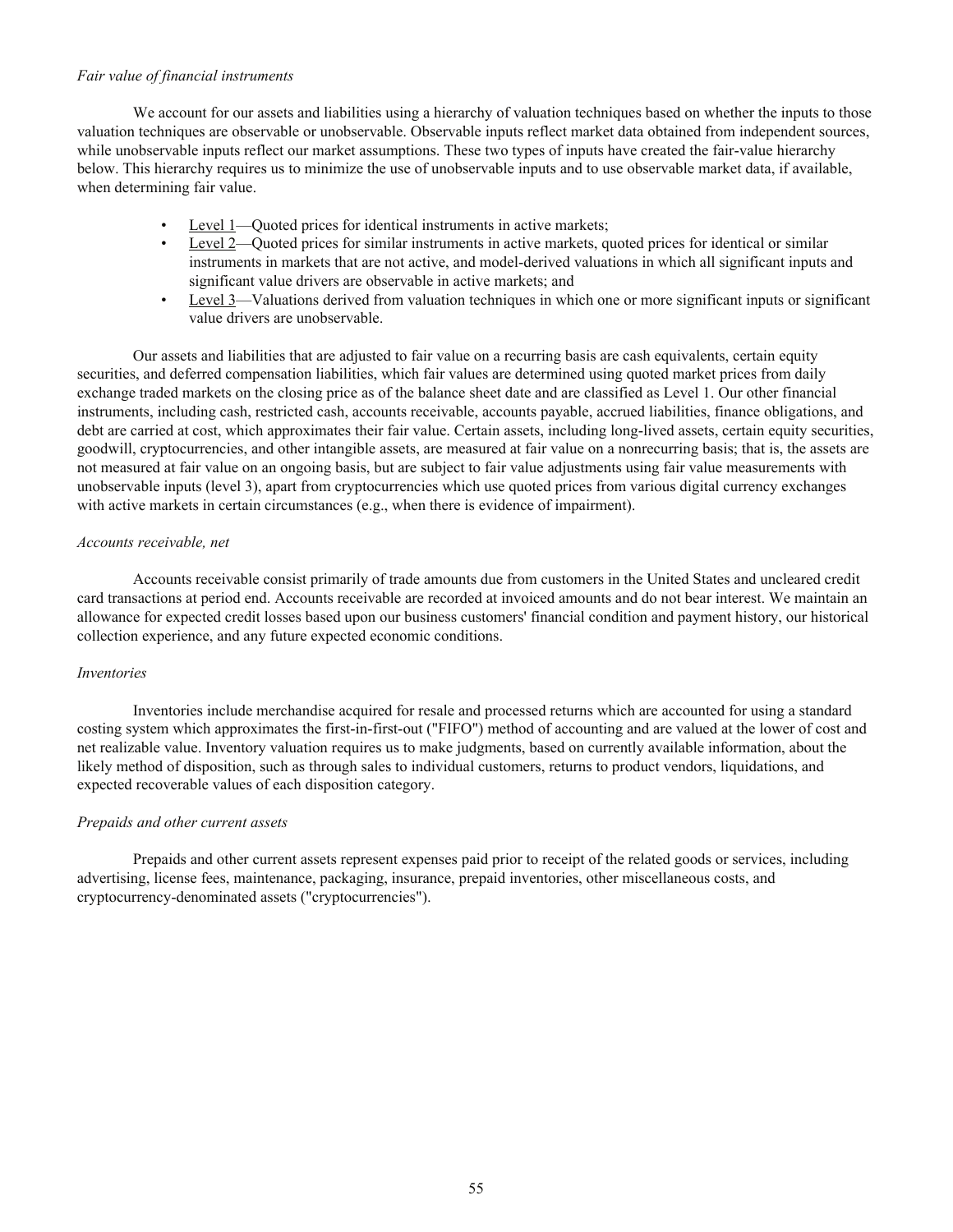## *Property and equipment, net*

Property and equipment are recorded at cost and stated net of depreciation and amortization. Property and equipment are depreciated using the straight-line method over the estimated useful lives of the related assets or the term of the related finance lease, whichever is shorter, as follows:

**Life**

|                                                                            | Life<br>(years) |
|----------------------------------------------------------------------------|-----------------|
| <b>Building</b>                                                            | 40              |
| Land improvements                                                          | 20              |
| Building machinery and equipment                                           | $15 - 20$       |
| Furniture and equipment                                                    | $5 - 7$         |
| Computer hardware                                                          | $3 - 4$         |
| Computer software, including internal-use software and website development | $2 - 4$         |

Leasehold improvements are amortized over the shorter of the term of the related leases or estimated useful lives.

Included in property and equipment is the capitalized cost of internal-use software and website development, including software used to upgrade and enhance our Website and processes supporting our business. We capitalize costs incurred during the application development stage of internal-use software and amortize these costs over the estimated useful life. Costs incurred related to design or maintenance of internal-use software are expensed as incurred.

Upon sale or retirement of assets, cost and related accumulated depreciation and amortization are removed from the balance sheet and the resulting gain or loss is reflected in our consolidated statements of operations.

#### *Initial valuation of retained noncontrolling interest in former subsidiaries*

We measured our retained noncontrolling interest in former subsidiaries at fair value at the date of deconsolidation. In the absence of quoted market prices (e.g., a privately held entity), the fair value was determined in good faith under our valuation policy and process using generally accepted valuation approaches. We utilized an independent third party valuation firm to assist us in determining the fair values of our retained noncontrolling interest in former subsidiaries using a combination of a market approach and income approach. The market approach relied upon a comparison with guideline public companies or guideline transactions and entails selecting relevant financial information of the subject company, and capitalizing those amounts using valuation multiples that are based on empirical market observations. The income approach relied upon an analysis of its projected economic earnings discounted to present value (discounted cash flows). The fair value determination of our retained noncontrolling interest required the use of significant unobservable inputs (Level 3 inputs) as shown in the table within Note 4—Discontinued Operations. Due to the inherent uncertainty of determining the fair value of Level 3 securities that do not have a readily available market value, the determination of fair value required significant judgment or estimation and changes in the estimates and assumptions used in the valuation models could materially affect the determination of fair value for these assets. See Note 4—Discontinued Operations for further information.

#### *Equity securities under ASC 321*

At December 31, 2021, we held minority interests (less than 20%) in certain public entities, accounted for under ASC Topic 321, *Investments—Equity Securities* ("ASC 321"), which are included in Equity securities at fair value in our consolidated balance sheets. We measure our ASC 321 equity securities at fair value with changes in fair value recorded in Other income (expense), net in our consolidated statements of operations. Dividends received are reported in earnings if and when received.

#### *Equity securities accounted for under the equity method under ASC 323*

At December 31, 2021, we held minority interests in privately held entities, Medici Ventures, L.P. and tZERO, accounted for under the equity method under ASC Topic 323, *Investments—Equity Method and Joint Ventures* ("ASC 323"), which are included in Equity securities in our consolidated balance sheets. We can exercise significant influence, but not control, over these entities through holding more than a 20% voting interest.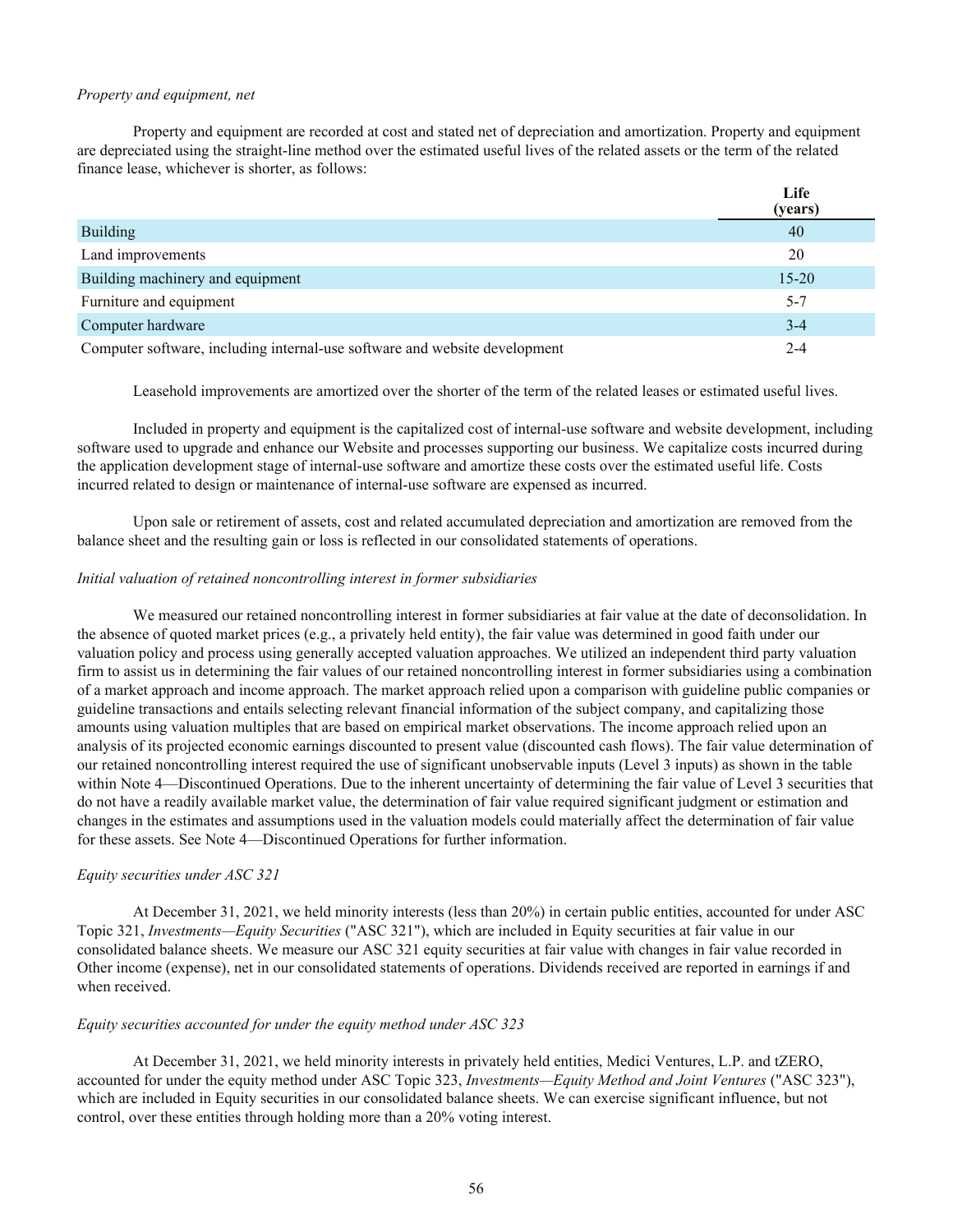Based on the nature of our ownership interests and the extent of our contributed capital, we held a variable interest in both Medici Ventures, L.P. and tZERO which meet the definition of variable interest entities; however, we are not the primary beneficiary of either entity for purposes of consolidation as we do not have the power (either explicit or implicit), through voting rights or otherwise, to direct the activities of Medici Ventures, L.P. or tZERO that most significantly impact their economic performance. Our investments in these variable interest entities totaled \$342.5 million as of December 31, 2021, representing our maximum exposures to loss.

We record our proportionate share of Medici Ventures, L.P.'s reported net income or loss, which reflects the fair value changes of the underlying investments of the entity and any other operating income or losses of the entity, in Other income (expense), net in our consolidated statements of operations with corresponding adjustments to the carrying value of the asset. There is no difference between the carrying amount of our investment in the entity and the amount of underlying equity we have in the entity's net assets.

We have elected to apply the fair value option for valuing our direct minority interest in tZERO as we determined that accounting for our direct minority equity interest in tZERO under the fair value option would approximate the same valuation approach used by Medici Ventures, L.P. for valuing our indirect interest in tZERO and would be the most meaningful and transparent option for evaluating our continued exposure to the economics of tZERO. The methods and significant assumptions to estimate the fair value of tZERO include using guideline public companies for the market approach and discounted cash flow model for the income approach. Inputs for the market approach include assumptions made for the enterprise value to revenue multiple. Inputs for the income approach include assumptions made for discount rate, revenue growth rate, EBITDA margin, and discount period.

If such events or circumstances have occurred that may indicate the fair value of the security is less than its carrying value, we estimate the fair value of the security and recognize an impairment loss equal to the difference between the fair value of the security and its carrying value which is recorded in Other income (expense), net in our consolidated statements of operations.

#### *Leases*

We determine if an arrangement is a lease at inception. We account for lease agreements as either operating or finance leases depending on certain defined criteria. Operating leases are recognized in Operating lease right-of-use ("ROU") assets, Operating lease liabilities, current, and Operating lease liabilities, non-current on our consolidated balance sheets. Finance leases are included in Other long-term assets, net, Other current liabilities, and Other long-term liabilities on our consolidated balance sheets. Lease assets and liabilities are recognized based on the present value of the future minimum lease payments over the lease term at the commencement date. As most of our leases do not provide an implicit rate, we use our incremental borrowing rate based on the information available at the commencement date in determining the present value of future payments. In certain of our lease agreements, we receive rent holidays and other incentives. We recognize lease costs on a straight-line basis over the lease term without regard to deferred payment terms, such as rent holidays, that defer the commencement date of required payments. Our lease terms may include options to extend or terminate the lease, and we adjust our measurement of the lease when it is reasonably certain that we will exercise that option. Lease payments used in measurement of the lease liability typically do not include executory costs, such as taxes, insurance, and maintenance, unless those costs can be reasonably estimated at lease commencement. Leasehold improvements are capitalized at cost and amortized over the lesser of their expected useful life or the life of the lease, without assuming renewal features, if any, are exercised. We do not separate lease and non-lease components for our leases.

#### *Treasury stock*

We account for treasury stock of our common shares under the cost method and include treasury stock as a component of stockholders' equity.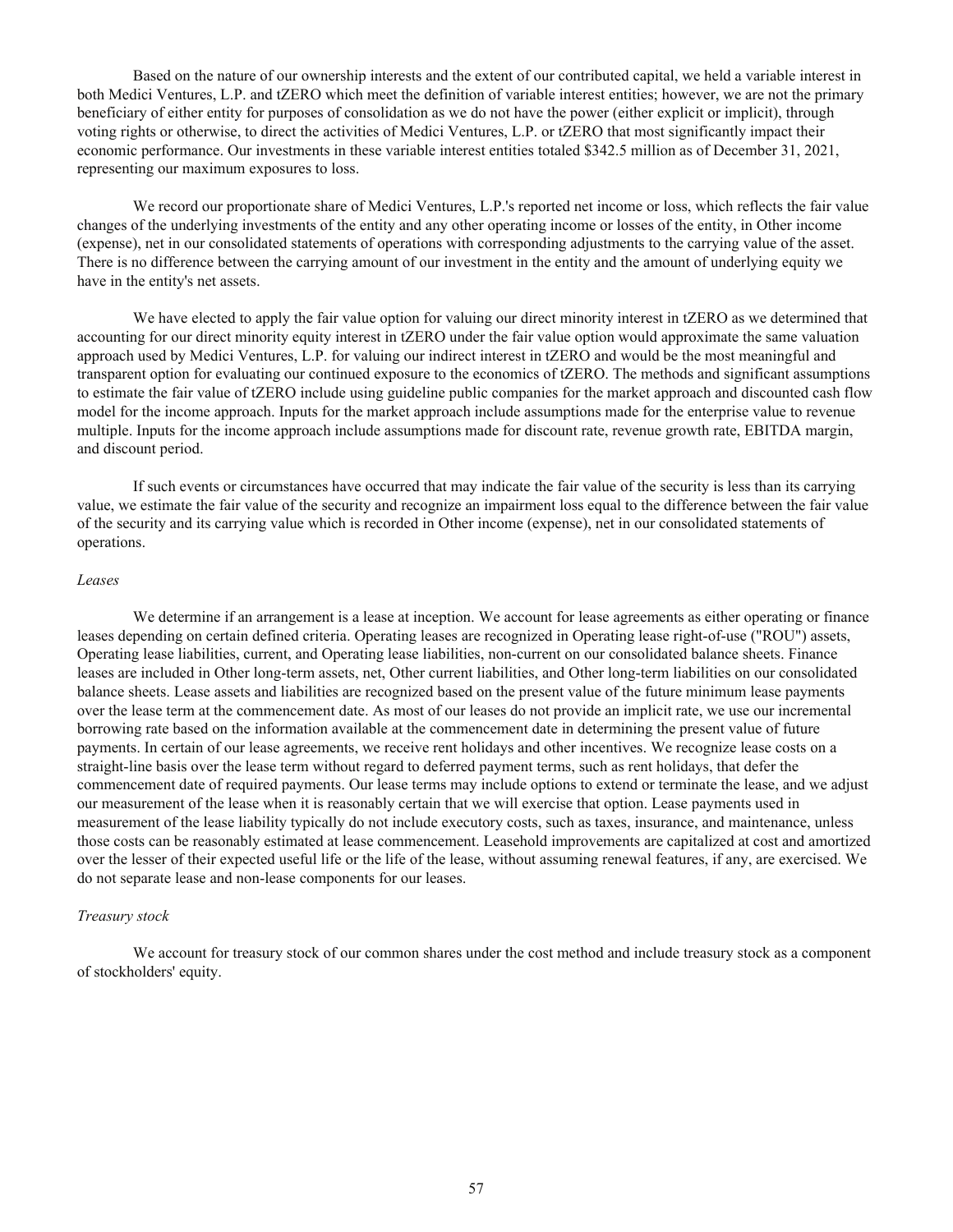## *Goodwill*

Goodwill represents the excess of the purchase price paid over the fair value of the net assets acquired in business combinations. Goodwill is not amortized but is tested for impairment at least annually or when we deem that a triggering event has occurred. When evaluating whether goodwill is impaired, we make a qualitative assessment to determine if it is more likely than not that the fair value of a reporting unit is less than its carrying amount. If the qualitative assessment determines that it is more likely than not that its fair value is less than its carrying amount, we compare the fair value of the reporting unit to which the goodwill is assigned to its carrying amount. If the carrying amount exceeds its fair value, an impairment loss is recognized in an amount equal to the excess of the carrying amount over the fair value of the reporting unit, not to exceed the carrying amount of the goodwill. There were no impairments to goodwill recorded during the years ended December 31, 2021, 2020 and 2019 and no other changes to the carrying amount of goodwill during the years ended December 31, 2021 and 2020. Our goodwill balance of \$6.2 million as of December 31, 2021 and 2020 is net of accumulated impairment losses and other adjustments of \$3.3 million.

#### *Intangible assets other than goodwill*

We capitalize and amortize intangible assets other than goodwill over their estimated useful lives unless such lives are indefinite. Intangible assets other than goodwill acquired separately from third-parties are capitalized at cost while such assets acquired as part of a business combination are capitalized at their acquisition-date fair value. Definite lived intangible assets are amortized using the straight-line method of amortization over their useful lives, with the exception of certain intangibles (such as acquired technology, customer relationships, and trade names) which are amortized using an accelerated method of amortization based on cash flows. These definite lived intangible assets are reviewed for impairment whenever events or changes in circumstances indicate that their carrying amount may not be recoverable as described below under *Impairment of long-lived assets*.

## *Impairment of long-lived assets*

We review property and equipment, right-of-use assets, and other long-lived assets, including intangible assets other than goodwill, for impairment whenever events or changes in circumstances indicate that the carrying amount of an asset group may not be recoverable. Recoverability is measured by a comparison of the assets' carrying amount to future undiscounted net cash flows the asset group is expected to generate. Cash flow forecasts are based on trends of historical performance and management's estimate of future performance, giving consideration to existing and anticipated competitive and economic conditions. If such asset group is considered to be impaired, the impairment to be recognized is measured by the amount by which the carrying amount of the assets exceeds their fair values. There were no impairments to long-lived assets recorded during the years ended December 31, 2021, 2020 and 2019.

#### *Other long-term assets, net*

Other long-term assets, net consist primarily of long-term prepaid expenses, deposits, and assets acquired under finance leases.

#### *Revenue recognition*

Revenue is recognized when, or as, control of a promised product or service transfers to a customer, in an amount that reflects the consideration to which the Company expects to be entitled in exchange for transferring those products or services. Revenue excludes taxes that have been assessed by governmental authorities and that are directly imposed on revenueproducing transactions between the Company and its customers, including sales and use taxes. Revenue recognition is evaluated through the following five-step process:

- 1) identification of the contract with a customer;
- 2) identification of the performance obligations in the contract;
- 3) determination of the transaction price;
- 4) allocation of the transaction price to the performance obligations in the contract; and
- 5) recognition of revenue when or as a performance obligation is satisfied.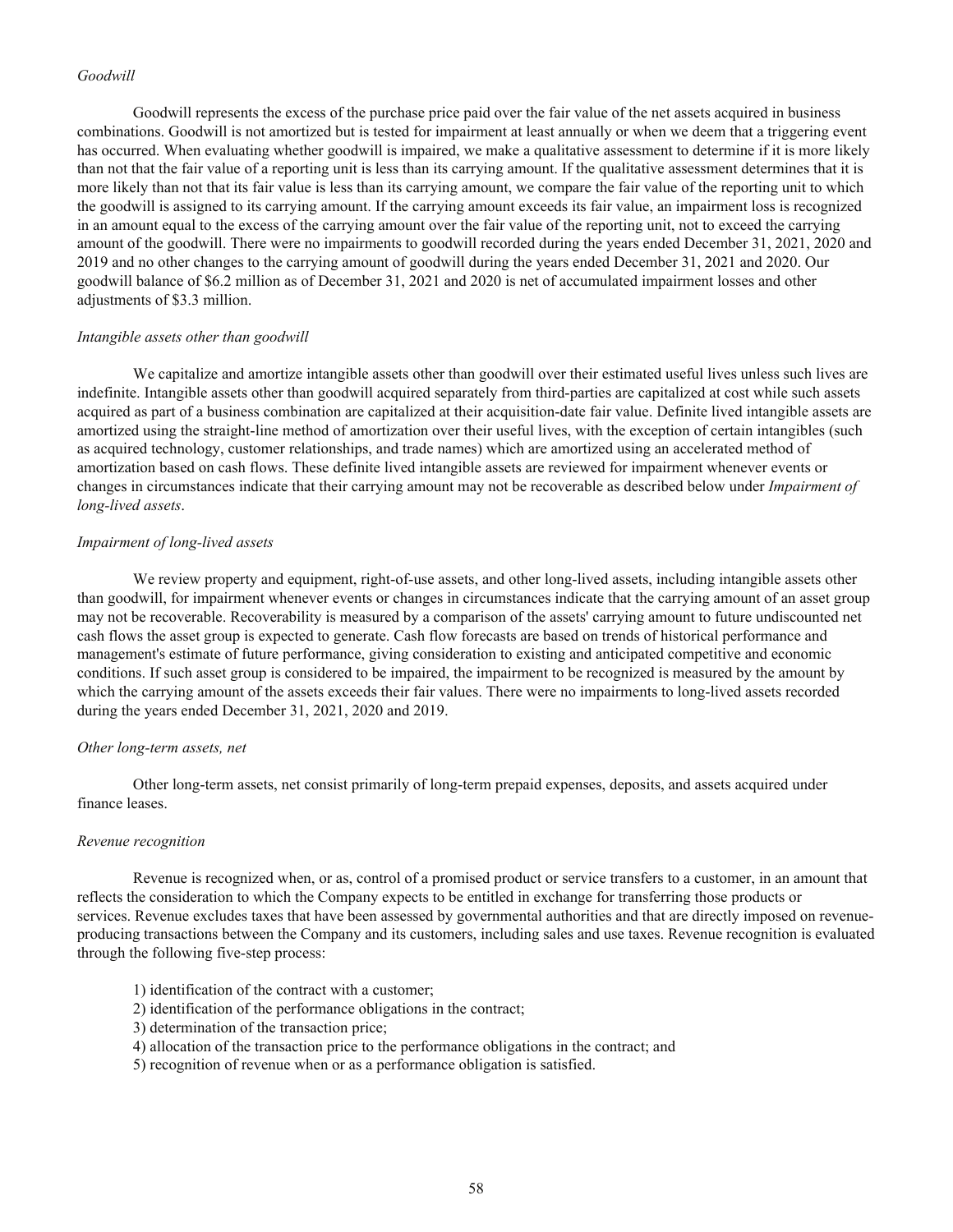## *Product Revenue*

We derive our revenue primarily through our Website but may also derive revenue from sales of merchandise through other channels. Our revenue is derived primarily from merchandise sold at a point in time and shipped to customers. Merchandise sales are fulfilled with inventory sourced through our partners or from our owned inventory. The vast majority of our sales, however, are fulfilled from inventory sourced through our partners.

Revenue is recognized when control of the product passes to the customer, typically at the date of delivery of the merchandise to the customer or the date a service is provided and is recognized in an amount that reflects the expected consideration to be received in exchange for such goods or services. As such, customer orders are recorded as unearned revenue prior to delivery of products or services ordered. As we ship high volumes of packages through multiple carriers, we use estimates to determine which shipments are delivered and, therefore, recognized as revenue at the end of the period. Our delivery date estimates are based on average shipping transit times, which are calculated using the following factors: (i) the type of shipping carrier (as carriers have different in-transit times); (ii) the fulfillment source (either our warehouses, those warehouses we control, or those of our partners); (iii) the delivery destination; and (iv) actual transit time experience, which shows that delivery date is typically one to eight business days from the date of shipment. We review and update our estimates on a quarterly basis based on our actual transit time experience. However, actual shipping times may differ from our estimates.

Generally, we require authorization from credit card or other payment vendors whose services we offer to our customers (such as PayPal, Apple Pay, Klarna), or verification of receipt of payment, before we ship products to consumers or business purchasers. We generally receive payments from our customers before our payments to our suppliers are due. We do not recognize assets associated with costs to obtain or fulfill a contract with a customer.

Shipping and handling is considered a fulfillment activity, as it takes place prior to the customer obtaining control of the merchandise, and fees charged to customers are included in net revenue upon completion of our performance obligation. We present revenue net of sales taxes, discounts, and expected refunds.

Our merchandise sales contracts include terms that could cause variability in the transaction price for items such as discounts, credits, or sales returns. Accordingly, the transaction price for product sales includes estimates of variable consideration to the extent it is probable that a significant reversal of revenue recognized will not occur. At the time of sale, we estimate a sales return liability for the variable consideration based on historical experience, which is recorded within Accrued liabilities in the consolidated balance sheet. We record an allowance for returns based on current period revenues and historical returns experience. We analyze actual historical returns, current economic trends and changes in order volume and acceptance of our products when evaluating the adequacy of the sales returns allowance in any accounting period.

We evaluate the criteria outlined in ASC 606-10-55, *Principal versus Agent Considerations*, in determining whether it is appropriate to record the gross amount of merchandise sales and related costs or the net amount earned as commissions. When we are the principal in a transaction and control the specific good or service before it is transferred to the customer, revenue is recorded gross; otherwise, revenue is recorded on a net basis. Through contractual terms with our partners, we have the ability to control the promised goods or services and as a result record the majority of our revenue on a gross basis.

#### *Club O loyalty program*

We have a customer loyalty program called Club O for which we sell annual memberships. For Club O memberships, we record membership fees as unearned revenue and we recognize revenue ratably over the membership period.

The Club O loyalty program allows members to earn Club O Reward dollars for qualifying purchases made on our Website. As such, the initial transaction price giving rise to the reward dollar is allocated to each separate performance obligation based upon its relative standalone selling price. In determining the stand-alone selling price, we incorporate assumptions about the redemption rates of loyalty points. We recognize revenue for Club O Reward dollars when customers redeem such rewards as part of a purchase on our Website.

We record the standalone value of reward dollars earned in unearned revenue at the time the reward dollars are earned. Club O Reward dollars expire 90 days after the customer's Club O membership expires. We recognize estimated reward dollar breakage, to which we expect to be entitled, over the expected redemption period in proportion to actual redemptions by customers.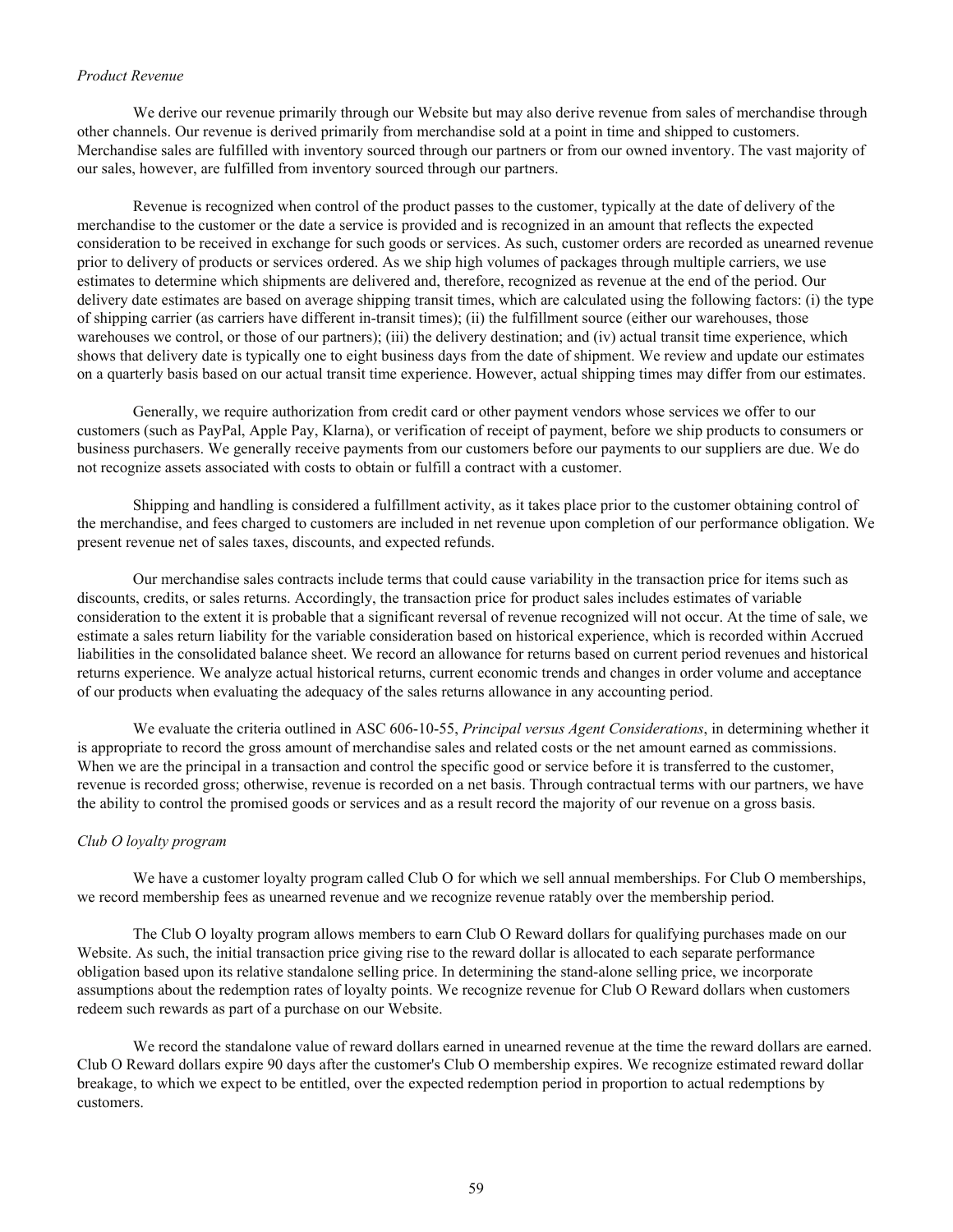## *Advertising Revenue*

Advertising revenues are derived primarily from sponsored links and display advertisements that are placed on our Website, distributed via email, or sent out as direct mailers. Advertising revenue is recognized in revenue when the advertising services are rendered. Advertising revenues were approximately 2% of total net revenues for all periods presented.

## *Unearned Revenue*

When the timing of our provision of goods or services is different from the timing of the payments made by our customers, we recognize a contract liability (customer payment precedes performance).

Customer orders are recorded as unearned revenue when payment is received prior to delivery of products or services ordered. We record amounts received for Club O membership fees as unearned revenue and we recognize it ratably over the membership period. We record Club O Reward dollars earned from purchases as unearned revenue at the time they are earned based upon the relative standalone selling price of the Club O Reward dollar and we recognize it as revenue in proportion to the estimated pattern of rights exercised by the customer. If reward dollars are not redeemed, we recognize revenue upon expiration. In addition, we sell gift cards and record related unearned revenue at the time of the sale. We sell gift cards without expiration dates and we recognize revenue from a gift card upon redemption of the gift card. The unredeemed portion of our gift cards are recognized in revenue over the expected redemption period based upon the estimated pattern of rights exercised by the customer, if the gift cards are not subject to escheat laws.

#### *Sales returns allowance*

We inspect returned items when they arrive at our processing facilities. We refund the full cost of the merchandise returned and all original shipping charges if the returned item is defective or we or our partners have made an error, such as shipping the wrong product. If the return is not a result of a product defect or a fulfillment error and the customer initiates a return of an unopened item within 30 days of delivery, for most products we refund the full cost of the merchandise minus the original shipping charge and actual return shipping fees. However, we reduce refunds for returns initiated more than 30 days after delivery or that are received at our returns processing facility more than 45 days after initial delivery. If our customer returns an item that has been opened or shows signs of wear, we issue a partial refund minus the original shipping charge and actual return shipping fees.

Revenue is recorded net of estimated returns. We record an allowance for returns based on current period revenues and historical returns experience. We analyze actual historical returns, current economic trends and changes in order volume and acceptance of our products when evaluating the adequacy of the sales returns allowance in any accounting period.

## *Cost of goods sold*

Our cost of goods sold includes product costs, warehousing costs, outbound shipping costs, handling and fulfillment costs, customer service costs, and merchant fees, and is recorded in the same period in which related revenues have been recorded.

#### *Advertising expense*

We expense the costs of producing advertisements the first time the advertising takes place and expense the cost of communicating advertising in the period during which the advertising space or airtime is used. Internet advertising expenses are recognized as incurred based on the terms of the individual agreements, which are generally: 1) a commission for traffic driven to our Website that generates a sale or 2) a referral fee based on the number of clicks on keywords or links to our Website generated during a given period. Advertising expense is included in Sales and marketing expenses in our consolidated statements of operations. Prepaid advertising is included in Prepaids and other current assets in our consolidated balance sheets.

## *Stock-based compensation*

We measure compensation expense for our outstanding unvested restricted stock awards at fair value on the date of grant and recognize compensation expense over the service period for awards at the greater of a straight-line basis or on an accelerated schedule when vesting of the share-based awards exceeds a straight-line basis. When an award is forfeited prior to the vesting date, we recognize an adjustment for the previously recognized expense in the period of the forfeiture. See Note 16 —Stock-Based Awards.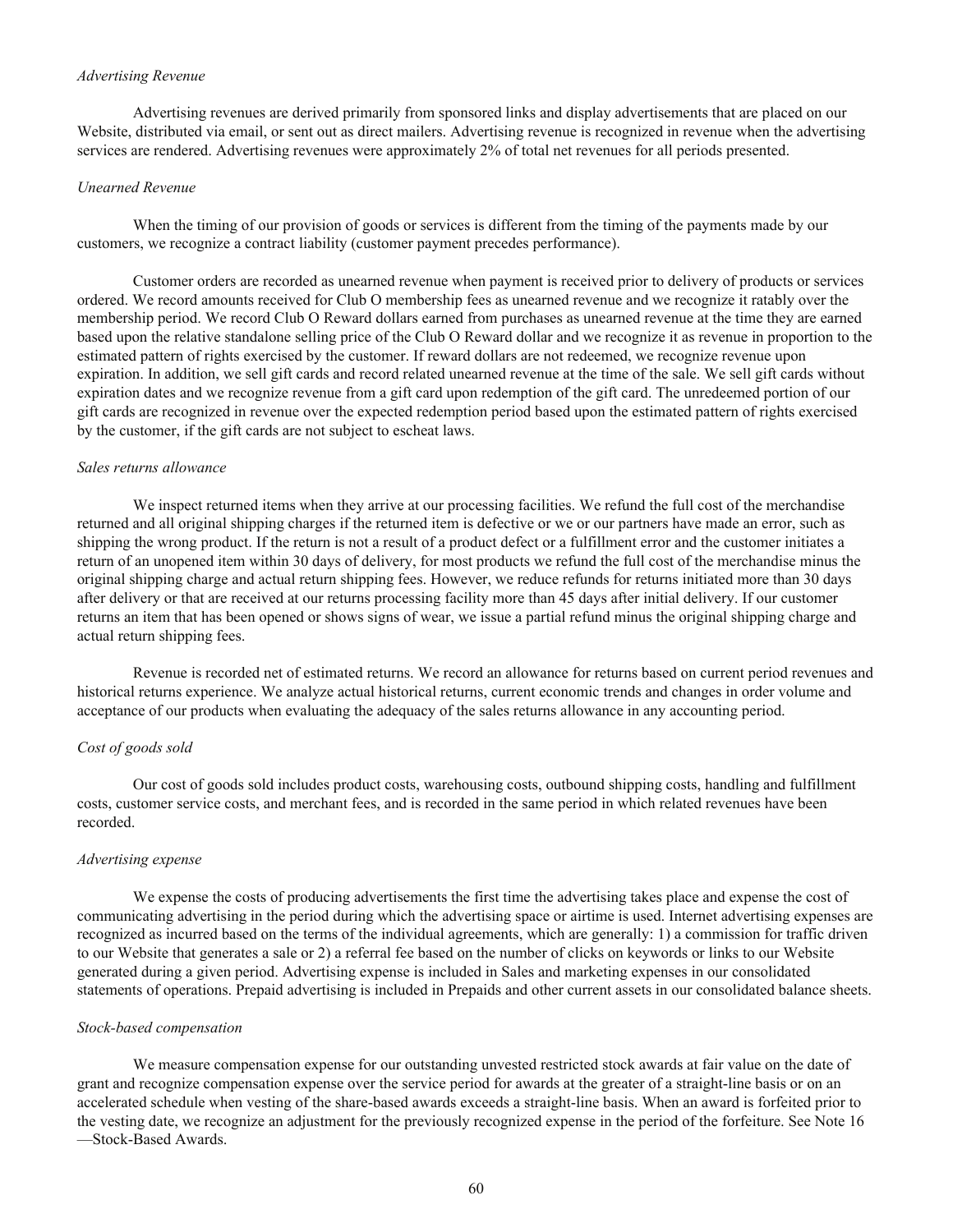We use the Black-Scholes option pricing model to determine the fair value of our employee stock purchase plan shares. The determination of the fair value of stock-based payment awards on the date of grant using an option pricing model is affected by our stock price as well as assumptions regarding a number of complex and subjective variables. These variables include our expected stock price volatility over the expected term of the awards, actual and projected employee stock option exercise behaviors, a risk-free interest rate and any expected dividends.

#### *Loss contingencies*

In the normal course of business, we are involved in legal proceedings and other potential loss contingencies. We accrue a liability for such matters when it is probable that a loss has been incurred and the amount, or range of amounts, can be reasonably estimated. When only a range of probable loss can be estimated, the most probable amount in the range is accrued. If no amount within this range is a better estimate than any other amount within the range, the minimum amount in the range is accrued. We expense legal fees as incurred (See Note 13—Commitments and Contingencies).

#### *Income taxes*

Income taxes are accounted for under the asset and liability method, which requires the recognition of deferred tax assets and liabilities for the expected future tax consequences of events that have been included in the financial statements. Under this method, deferred tax assets and liabilities are determined on the basis of the differences between the financial statements and tax bases of assets and liabilities using enacted tax rates in effect for the year in which the differences are expected to reverse. The effect of a change in tax rates on deferred tax assets and liabilities is recognized in income in the period that includes the enactment date.

We recognize deferred tax assets to the extent that we believe these assets are more likely than not to be realized. In evaluating our ability to recover our deferred tax assets within the jurisdiction from which they arise, we consider all available positive and negative evidence, including projected future taxable income, scheduled reversals of our deferred tax liabilities, tax planning strategies, and results of recent operations. Our projections of future taxable income are subject to change due to economic, political, and other conditions, such as the COVID-19 pandemic, and judgment is required in determining our ability to use our deferred tax assets.

We record uncertain tax positions in accordance with ASC 740 on the basis of a two-step process whereby (1) we determine whether it is more likely than not that the tax positions will be sustained on the basis of the technical merits of the position and (2) for those tax positions that meet the more-likely-than-not recognition threshold, we recognize the largest amount of tax benefit that is more than 50 percent likely to be realized upon ultimate settlement with the related tax authority. We recognize interest and penalties related to unrecognized tax benefits within the income tax expense line in the accompanying consolidated income statements. Accrued interest and penalties are included within the related tax liability line in our consolidated balance sheets.

#### *Net income (loss) per share*

Our Blockchain Voting Series A Preferred Stock, par value \$0.0001 per share (the "Series A Preferred"), Digital Voting Series A-1 Preferred stock, par value \$0.0001 per share (the "Series A-1 Preferred"), and our Voting Series B Preferred stock, par value \$0.0001 per share (the "Series B Preferred" together with the Series A Preferred stock and the Series A-1 Preferred stock, collectively, the "Preferred Shares") are considered participating securities, and as a result, net income (loss) per share is calculated using the two-class method. Under this method, we give effect to preferred dividends and then allocate remaining net income (loss) attributable to our stockholders to both common shares and participating securities (based on the percentages outstanding) in determining net income (loss) per common share.

Basic net income (loss) per common share is computed by dividing net income (loss) attributable to common shares (after allocating between common shares and participating securities) by the weighted average number of common shares outstanding during the period.

Diluted net income (loss) per share is computed by dividing net income (loss) attributable to common shares (after allocating between common shares and participating securities) by the weighted average number of common and potential common shares outstanding during the period (after allocating total dilutive shares between our common shares outstanding and our preferred shares outstanding). Potential common shares, comprising incremental common shares issuable from the employee stock purchase plan and restricted stock awards are included in the calculation of diluted net income (loss) per common share to the extent such shares are dilutive.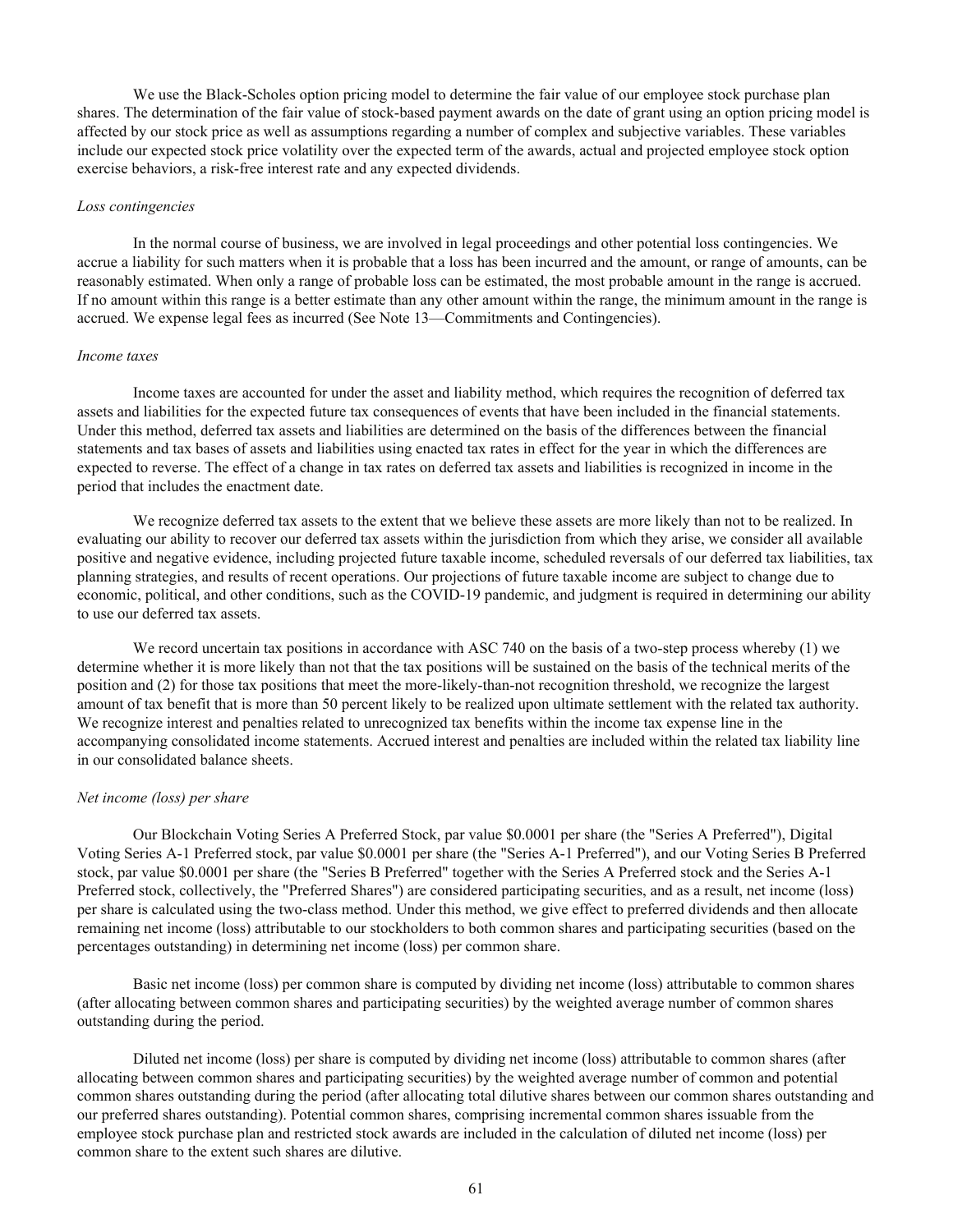#### *Recently adopted accounting standards*

In December 2019, the FASB issued ASU 2019-12, *Income Taxes ("Topic 740")*—*Simplifying the Accounting for Income Taxes*, which removes certain exceptions to the general principles in Topic 740 and amends existing guidance to improve consistent application. We adopted the changes under the new standard on January 1, 2021. The implementation of ASU 2019-12 did not have a material impact on our consolidated financial statements and disclosures.

In January 2020, the FASB issued ASU 2020-01, *Investments*—*Equity Securities (Topic 321), Investments*—*Equity Method and Joint Ventures (Topic 323), and Derivatives and Hedging (Topic 815): Clarifying the Interactions between Topic 321, Topic 323, and Topic 815*, which clarifies the interaction of the accounting for equity securities under Topic 321, the accounting for equity method investments in Topic 323, and the accounting for certain forward contracts and purchased options in Topic 815. We adopted the changes under the new standard on January 1, 2021. The implementation of ASU 2020-01 did not have a material impact on our consolidated financial statements and disclosures.

In October 2020, the FASB issued ASU 2020-10, *Codification Improvements*, which amends and provides Codification improvements in order to either clarify the Codification or correct unintended application of guidance that are not expected to have a significant effect on current accounting practice or create a significant administrative cost to most entities. We adopted the changes under the new standard on January 1, 2021. The implementation of ASU 2020-10 did not have a material impact on our consolidated financial statements and disclosures.

## **3. FAIR VALUE MEASUREMENT**

 $\frac{1}{2}$  ,  $\frac{1}{2}$  ,  $\frac{1}{2}$  ,  $\frac{1}{2}$  ,  $\frac{1}{2}$  ,  $\frac{1}{2}$  ,  $\frac{1}{2}$  ,  $\frac{1}{2}$  ,  $\frac{1}{2}$  ,  $\frac{1}{2}$  ,  $\frac{1}{2}$  ,  $\frac{1}{2}$  ,  $\frac{1}{2}$  ,  $\frac{1}{2}$  ,  $\frac{1}{2}$  ,  $\frac{1}{2}$  ,  $\frac{1}{2}$  ,  $\frac{1}{2}$  ,  $\frac{1$ 

The following tables summarize our assets and liabilities measured at fair value on a recurring basis using the following levels of inputs as of December 31, 2021 and 2020, as indicated (in thousands):

|                                                 | <b>Fair Value Measurements at December 31, 2021</b> |                          |         |        |         |                          |          |         |
|-------------------------------------------------|-----------------------------------------------------|--------------------------|---------|--------|---------|--------------------------|----------|---------|
|                                                 | <b>Total</b>                                        |                          | Level 1 |        | Level 2 |                          |          | Level 3 |
| Assets:                                         |                                                     |                          |         |        |         |                          |          |         |
| Cash equivalents—Money market mutual funds      | \$                                                  | $\overline{\phantom{a}}$ | - \$    |        | - \$    | $\overline{\phantom{0}}$ | - S      |         |
| Equity securities, at fair value                |                                                     | 102,529                  |         | 174    |         |                          |          | 102,355 |
| Trading securities held in a "rabbi trust" (1)  |                                                     | 179                      |         | 179    |         |                          |          |         |
| Total assets                                    |                                                     | 102,708                  |         | 353S   |         |                          |          | 102,355 |
| Liabilities:                                    |                                                     |                          |         |        |         |                          |          |         |
| Deferred compensation accrual "rabbi trust" (2) | S                                                   | 188                      | - \$    | 188 \$ |         | $\frac{1}{2}$            | $\sim$ S |         |
| Total liabilities                               |                                                     | 188                      |         | 188    |         |                          |          |         |

| <b>Fair Value Measurements at December 31, 2020</b> |                          |              |       |         |      |    |         |  |
|-----------------------------------------------------|--------------------------|--------------|-------|---------|------|----|---------|--|
|                                                     |                          | Level 1      |       | Level 2 |      |    | Level 3 |  |
|                                                     |                          |              |       |         |      |    |         |  |
| \$                                                  | $\overline{\phantom{0}}$ |              |       |         |      |    |         |  |
|                                                     | 1,127                    |              | 1,127 |         |      |    |         |  |
|                                                     | 139                      |              | 139   |         |      |    |         |  |
|                                                     | 1,266                    |              | 1,266 |         |      |    |         |  |
|                                                     |                          |              |       |         |      |    |         |  |
|                                                     | 148                      | -S           | 148   |         |      | -S |         |  |
|                                                     | 148                      |              | 148   |         |      |    |         |  |
|                                                     |                          | <b>Total</b> |       |         | - \$ |    |         |  |

<sup>(1) —</sup> Trading securities held in a rabbi trust are included in Prepaids and other current assets and Other long-term assets, net in the consolidated balance sheets.

<sup>(2) —</sup> Non-qualified deferred compensation in a rabbi trust is included in Accrued liabilities and Other long-term liabilities in the consolidated balance sheets.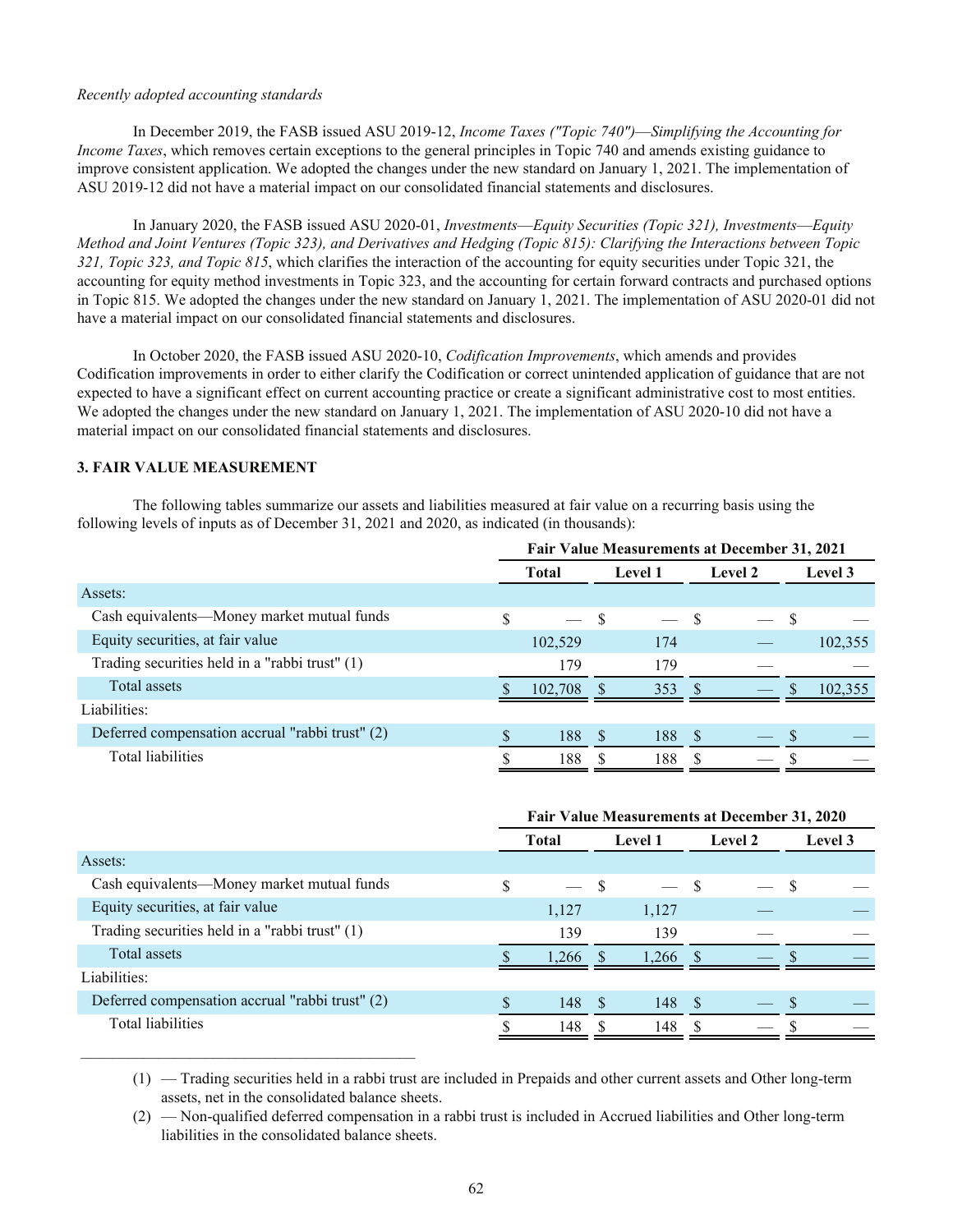The activity for our Level 3 investments for the year ended December 31, 2021 is as follows:

|                                                    | Amount |         |  |
|----------------------------------------------------|--------|---------|--|
| Level 3 investments at December 31, 2020           |        |         |  |
| Increase due to acquisition of Level 3 investments |        | 99.723  |  |
| Increase in fair value of Level 3 investments      |        | 2.632   |  |
| Level 3 investments at December 31, 2021           |        | 102,355 |  |

#### **4. DISCONTINUED OPERATIONS**

On January 25, 2021, we entered into the Transaction Agreement with Medici Ventures, Pelion, and Pelion, Inc., pursuant to which the parties agreed, among other things, that: (i) Medici Ventures would convert to a Delaware limited partnership (the "Partnership"), (ii) pursuant to the terms and subject to the conditions of the Limited Partnership Agreement which was entered into on the date of the Medici Closing, Pelion would become the sole general partner of the Partnership, and we (along with any other stockholders of Medici Ventures at the time of the Medici Closing), would become the limited partners of the Partnership, (iii) prior to the Medici Closing, Overstock would convert the outstanding intercompany debt owed to us by Medici Ventures into shares of common stock in Medici Ventures; and (iv) prior to the Medici Closing, Overstock would convert the outstanding intercompany debt owed to us by tZERO into shares of common stock in tZERO, in each case, on the terms and subject to the conditions set forth in the Transaction Agreement and the relevant definitive agreements to be entered into in connection therewith. Pursuant to the terms of the Limited Partnership Agreement, we and any other partners subsequently admitted to the Partnership agreed to make a capital commitment of \$45 million to the Partnership in proportion to our equity interest in the Partnership in order to fund the Partnership's capital needs. The term of the Partnership is eight years. The debt conversion outlined in (iii) and (iv) above was completed during the quarter ended March 31, 2021, following which Medici Ventures and Overstock held approximately 42% and 41%, respectively, of tZERO's common stock.

The Transaction Agreement represents a strategic shift for Overstock and a substantive change in the purpose and design of Medici Ventures and its interplay with Overstock's overall business objectives. The Board of Directors has determined that it is in the best interest of Overstock and its shareholders to have the Overstock management team focus on Overstock's core e-commerce home furnishings business and strategies. Accordingly, after six years of committed effort to advance blockchain technology, Overstock has determined that the Medici Ventures businesses will be better served under the management of Pelion, a professional asset manager with technology expertise in early-stage companies. From and after the Medici Closing, Pelion has sole authority and responsibility regarding investing decisions, appointing board members of the portfolio companies, and exercising all shareholder rights for assets held by the Partnership, with the intent of generating capital appreciation for the held entities and investment income for the partners.

On April 23, 2021, we entered into the Limited Partnership Agreement with Pelion, as part of the Medici Closing, pursuant to which Pelion became the sole general partner, holding a 1% equity interest in the Partnership, and Overstock became a limited partner, holding a 99% equity interest in the Partnership. The Partnership meets the definition of an investment company under ASC Subtopic 946 - *Financial Services - Investment Companies*. As a result of the Medici Closing, we performed an assessment of control under the VIE model and determined that upon the Medici Closing, we held a variable interest in both Medici Ventures and tZERO which meet the definition of variable interest entities; however, we are not the primary beneficiary of either entity for purposes of consolidation as we do not have the power (either explicit or implicit), through voting rights or otherwise, to direct the activities of the Partnership or tZERO that most significantly impact their economic performance. Pelion was not a related party at the time of the Medici Closing and apart from its capacity as the general partner of the Partnership, we have no other relationship with Pelion. We may not voluntarily withdraw from the Partnership without the consent of the general partner or upon certain limited events as outlined in the Limited Partnership Agreement. Any proceeds from the sales of assets by the Partnership will be allocated on an asset-by-asset basis to the partners of the Partnership in accordance with the Limited Partnership Agreement following such events.

At the Medici Closing, our retained equity interest in the Partnership and our direct minority interest in tZERO had a fair value of \$288.8 million, inclusive of \$3.4 million of capital calls funded at the Medici Closing. The fair value of these equity securities at the Medici Closing was estimated by taking the mid-point from a valuation range using a weighting of multiple valuation techniques on the underlying components of the equity securities to calculate a fair value for the whole, including discounted cash flow models and market transactional data, both of which incorporate significant unobservable inputs (Level 3). Approximately \$149.9 million of the total \$288.8 million Level 3 equity securities have been valued using unadjusted inputs that have not been internally developed by management, including third-party transactions and quotations.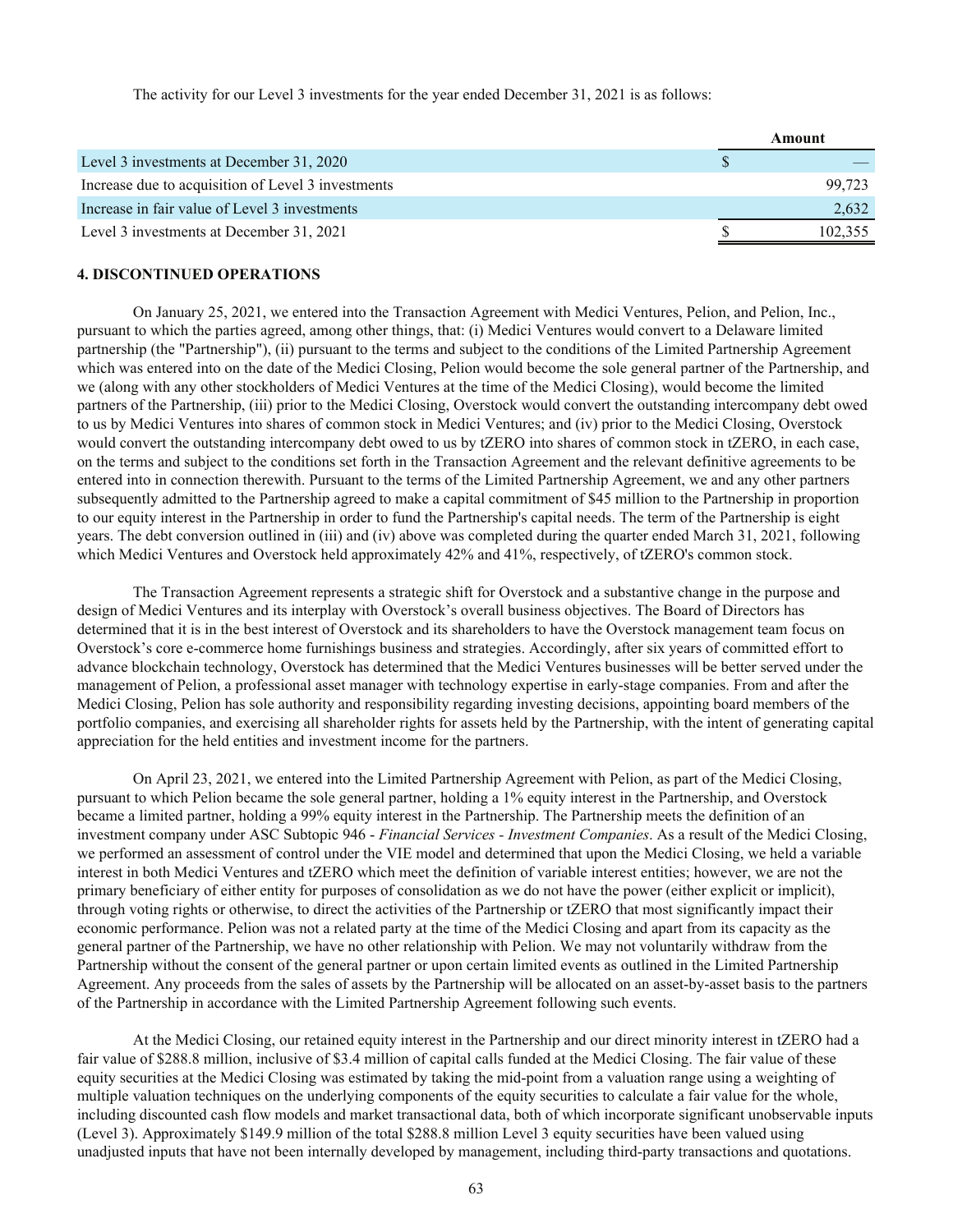The significant unobservable inputs used in the \$288.8 million fair value measurement of these Level 3 equity securities at the Medici Closing are summarized as follows:

| <b>Valuation technique</b>                  | Unobservable inputs                                | Range (1)         | Weighted<br>average (2) |
|---------------------------------------------|----------------------------------------------------|-------------------|-------------------------|
| Market approach                             | Enterprise value to revenue multiple               | 0.88x             | 0.88x                   |
|                                             | Discount rate                                      | $9.0\% - 35.0\%$  | 32.4%                   |
|                                             | Enterprise value to revenue multiple               | $0.75x - 5.00x$   | 4.40x                   |
| exit multiple                               | Discounted cash flows -<br>Projected terminal year |                   |                         |
|                                             | Annual revenue growth rate                         | $1.3\% - 124.0\%$ | $109.4\%$               |
|                                             | Annual EBITDA % of revenues                        |                   | 36.3%                   |
|                                             | Discount rate                                      | $30.0\%$          | $30.0\%$                |
|                                             | Projected terminal year                            | 2028              | 2028                    |
| Discounted cash flows -<br>perpetual growth | Perpetual revenue growth rate                      | $3.0\%$           | $3.0\%$                 |
|                                             | Annual revenue growth rate                         | 25.7%             | 25.7%                   |
| Annual EBITDA % of revenues                 |                                                    | 14.9%             | 14.9%                   |

(1) — The range for the Annual revenue growth rate and Annual EBITDA % of revenues are based on the weighted average metrics for the annual periods of the separate cash flow models for the respective component.

(2) — Unobservable inputs were weighted by the relative fair value based on the fair value of the underlying components subjected to the identified valuation technique. For projected terminal year, the amount represents the median of the inputs and is not a weighted average.

We recognized a \$243.5 million gain upon deconsolidation of these entities which primarily relates to the remeasurement of our retained equity method interest in the Partnership and our direct minority interest in tZERO at fair value, which was included in our consolidated statements of operations as part of Income (loss) from discontinued operations, net of income taxes. We completed the entire funding of our \$44.6 million capital commitment consistent with our proportional ownership interest, which was completed and funded in the second quarter of 2021.

Our retained equity interest in these entities is classified as equity method securities as we can exercise significant influence, but not control, over these entities through holding more than a 20% interest in the entity.

As of December 31, 2021, our 99% equity interest in the Partnership and the 40% direct minority interest in tZERO had a carrying value of \$342.5 million which is included in Equity securities on our consolidated balance sheets, of which, \$102.4 million is valued under the fair value option. Our direct equity interest in tZERO is valued using Level 3 inputs, which interest represents 99.7% of assets measured at fair value. This amount also constitutes our maximum exposure to loss as a result of our involvement in these entities as we have no additional financing obligations to these entities. During the period ended December 31, 2021 we recognized an increase in the valuation of our direct equity interest in tZERO of \$2.6 million that was recorded in Other income (expense), net on our consolidated statements of operations. The operations of the Partnership subsequent to the Medici Closing include a net increase in partners' capital from operations of \$10.1 million through the period ended December 31, 2021. We recognized \$10.0 million of income from equity method securities due to our proportionate share of this increase associated with our equity interest in the Partnership through the period ended December 31, 2021, which was recorded in Other income (expense), net on our consolidated statements of operations.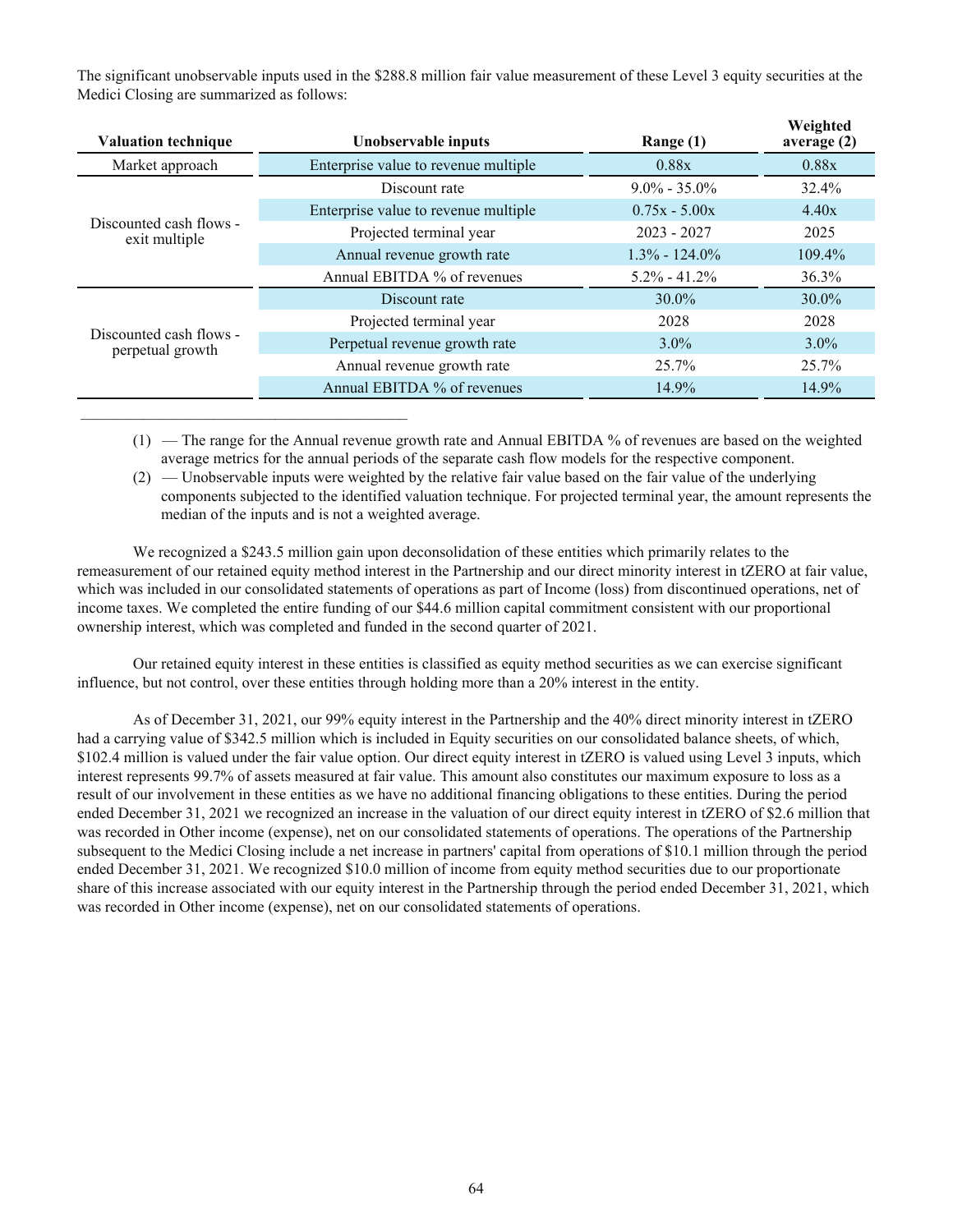Results of discontinued operations through the Medici Closing were as follows (in thousands):

|                                                                                                       | Year ended December 31, |          |               |               |               |           |
|-------------------------------------------------------------------------------------------------------|-------------------------|----------|---------------|---------------|---------------|-----------|
|                                                                                                       |                         | 2021     |               | 2020          |               | 2019      |
| Revenue, net                                                                                          | $\mathcal{S}$           | 17,394   | $\mathcal{S}$ | 55,868        | $\mathcal{S}$ | 24,444    |
| Cost of goods sold                                                                                    |                         | 13,716   |               | 47,691        |               | 19,300    |
| Gross profit                                                                                          |                         | 3,678    |               | 8,177         |               | 5,144     |
| Operating expenses                                                                                    |                         |          |               |               |               |           |
| Technology                                                                                            |                         | 7,133    |               | 20,750        |               | 22,315    |
| Selling, general, and administrative                                                                  |                         | 13,509   |               | 31,916        |               | 43,911    |
| Total operating expenses                                                                              |                         | 20,642   |               | 52,666        |               | 66,226    |
| Operating loss from discontinued operations                                                           |                         | (16,964) |               | (44, 489)     |               | (61,082)  |
| Interest income, net                                                                                  |                         | 192      |               | 600           |               | 254       |
| Other income (loss), net                                                                              |                         | 4,081    |               | (5,441)       |               | (11, 859) |
| Gain on deconsolidation                                                                               |                         | 243,541  |               |               |               |           |
| Income (loss) from discontinued operations before income taxes                                        |                         | 230,850  |               | (49, 330)     |               | (72, 687) |
| Provision (benefit) for income taxes                                                                  |                         | 13,604   |               | (374)         |               | (875)     |
| Income (loss) from discontinued operations, net of income taxes                                       | S                       | 217,246  | \$            | $(48,956)$ \$ |               | (71, 812) |
| Less: Net loss attributable to noncontrolling interests from discontinued<br>operations               |                         | (335)    |               | (9,830)       |               | (12, 879) |
| Net income (loss) from discontinued operations attributable to stockholders of<br>Overstock.com, Inc. | \$                      | 217,581  | S             | $(39,126)$ \$ |               | (58, 933) |

Assets and liabilities of discontinued operations were as follows (in thousands):

|                                                        | December 31,<br>2021 | December 31,<br>2020 |         |  |
|--------------------------------------------------------|----------------------|----------------------|---------|--|
| Cash and cash equivalents                              | \$                   |                      | 21,075  |  |
| Other current assets                                   |                      |                      | 13,054  |  |
| <b>Total current assets of discontinued operations</b> | \$                   |                      | 34,129  |  |
| Property and equipment, net                            | \$                   |                      | 8,783   |  |
| Intangible assets, net                                 |                      |                      | 13,852  |  |
| Goodwill                                               |                      |                      | 28,790  |  |
| Equity securities                                      |                      |                      | 45,878  |  |
| Operating lease right-of-use assets                    |                      |                      | 7,226   |  |
| Other long-term assets, net                            |                      |                      | 1,626   |  |
| Total long-term assets of discontinued operations      |                      |                      | 106,155 |  |
| Accounts payable and accrued liabilities               | \$                   |                      | 11,939  |  |
| Other current liabilities                              |                      |                      | 1,985   |  |
| Total current liabilities of discontinued operations   | \$                   |                      | 13,924  |  |
| Operating lease liabilities, non-current               |                      |                      | 7,099   |  |
| Other long-term liabilities                            |                      |                      | 586     |  |
| Total long-term liabilities of discontinued operations | \$                   | \$                   | 7,685   |  |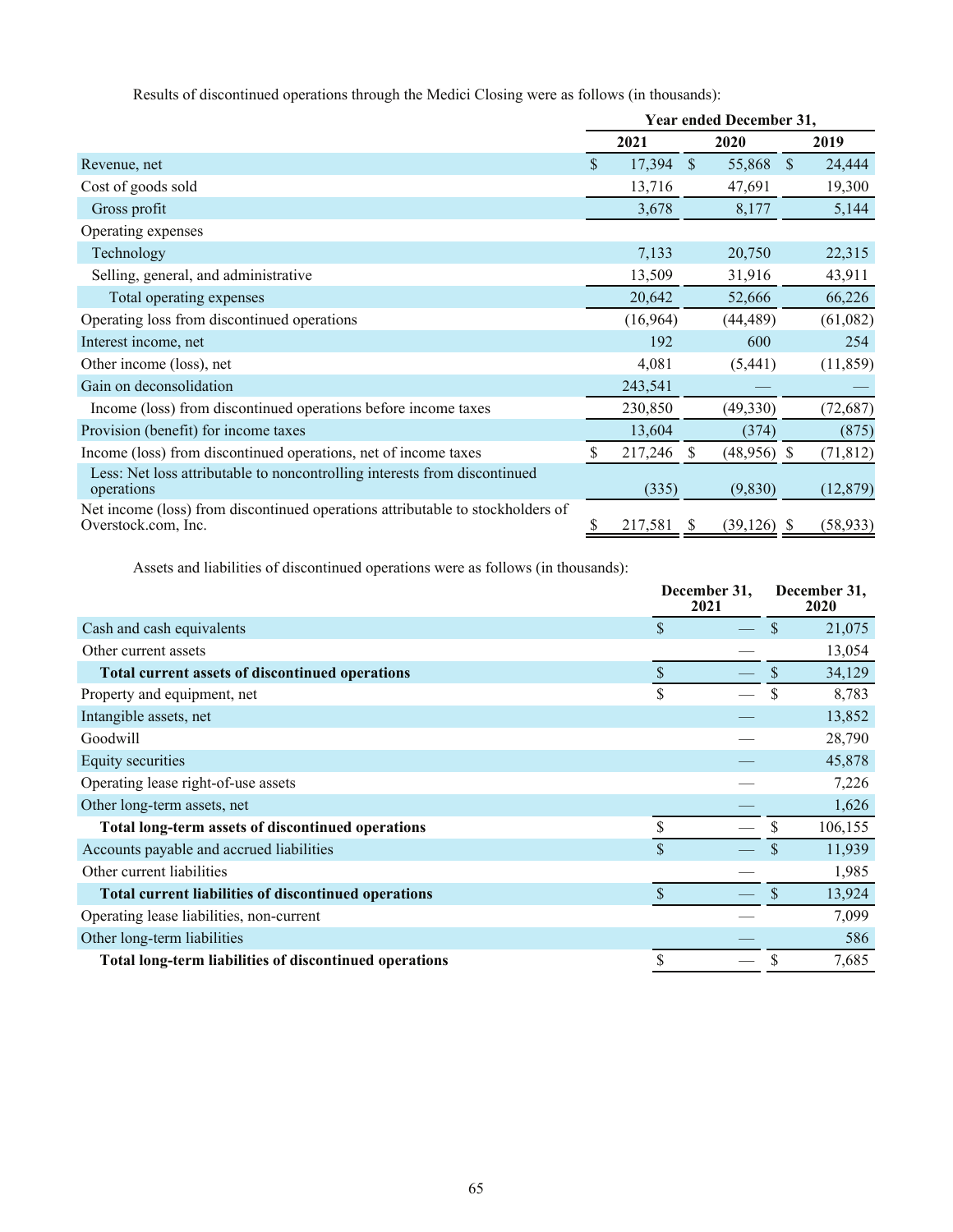# **5. ACCOUNTS RECEIVABLE, NET**

Accounts receivable, net consist of the following (in thousands):

|                                   | December 31, |         |    |          |  |  |  |  |  |  |  |  |  |  |  |  |  |      |
|-----------------------------------|--------------|---------|----|----------|--|--|--|--|--|--|--|--|--|--|--|--|--|------|
|                                   |              | 2021    |    |          |  |  |  |  |  |  |  |  |  |  |  |  |  | 2020 |
| Credit card receivables, trade    | S            | 14,148  | -S | 16,376   |  |  |  |  |  |  |  |  |  |  |  |  |  |      |
| Accounts receivable, trade        |              | 6,501   |    | 5,039    |  |  |  |  |  |  |  |  |  |  |  |  |  |      |
| Other receivables                 |              | 2,970   |    | 2,869    |  |  |  |  |  |  |  |  |  |  |  |  |  |      |
|                                   |              | 23,619  |    | 24,284   |  |  |  |  |  |  |  |  |  |  |  |  |  |      |
| Less: allowance for credit losses |              | (2,429) |    | (1, 417) |  |  |  |  |  |  |  |  |  |  |  |  |  |      |
| Total accounts receivable, net    |              | 21,190  |    | 22,867   |  |  |  |  |  |  |  |  |  |  |  |  |  |      |

# **6. PREPAIDS AND OTHER CURRENT ASSETS**

Prepaids and other current assets consist of the following (in thousands):

|                                         | December 31, |        |      |        |  |      |
|-----------------------------------------|--------------|--------|------|--------|--|------|
|                                         |              | 2021   |      |        |  | 2020 |
| Prepaid maintenance                     |              | 10,780 | - \$ | 9,111  |  |      |
| Other current assets                    |              | 5,071  |      | 6,280  |  |      |
| Prepaid insurance                       |              | 3,440  |      | 4,274  |  |      |
| Prepaid other                           |              | 2,317  |      | 2,814  |  |      |
| Prepaid inventories                     |              | 242    |      | 245    |  |      |
| Prepaid advertising                     |              | 247    |      | 155    |  |      |
| Total prepaids and other current assets |              | 22,097 |      | 22,879 |  |      |

# **7. PROPERTY AND EQUIPMENT, NET**

Property and equipment, net consist of the following (in thousands):

|                                                                                            | December 31, |            |  |           |  |
|--------------------------------------------------------------------------------------------|--------------|------------|--|-----------|--|
|                                                                                            | 2021         |            |  | 2020      |  |
| Computer hardware and software, including internal-use software and website<br>development | \$           | 225,256 \$ |  | 213,124   |  |
| <b>Building</b>                                                                            |              | 69,293     |  | 69,245    |  |
| Land                                                                                       |              | 12,781     |  | 12,781    |  |
| Furniture and equipment                                                                    |              | 12,067     |  | 12,165    |  |
| Building machinery and equipment                                                           |              | 9,809      |  | 9,793     |  |
| Land improvements                                                                          |              | 7,025      |  | 7,010     |  |
| Leasehold improvements                                                                     |              | 2,601      |  | 3,049     |  |
|                                                                                            |              | 338,832    |  | 327,167   |  |
| Less: accumulated depreciation                                                             |              | (229, 353) |  | (213,400) |  |
| Total property and equipment, net                                                          | \$           | 109.479    |  | 113,767   |  |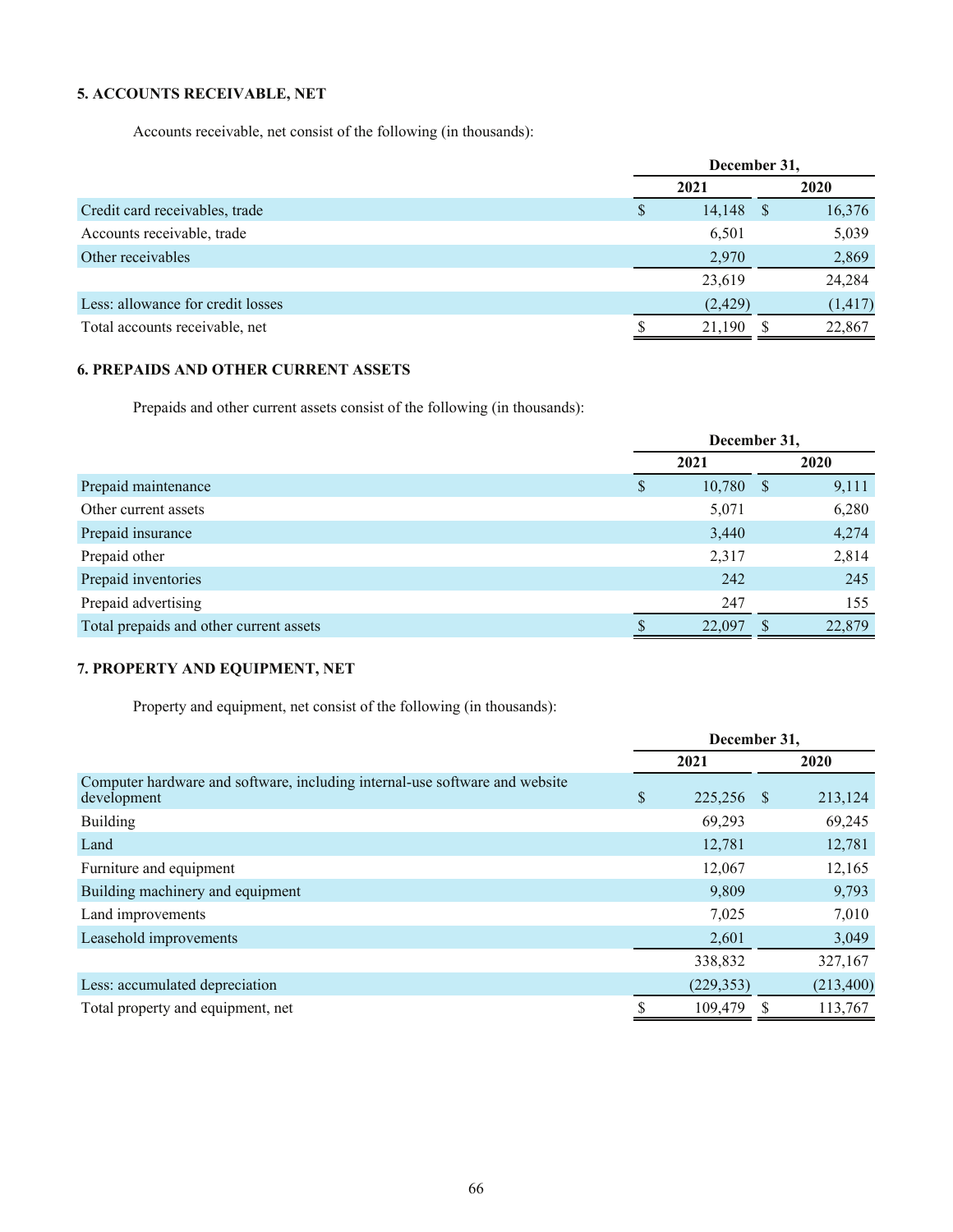Capitalized costs associated with internal-use software and website development, both developed internally and acquired externally, and depreciation of costs for the same periods associated with internal-use software and website development consist of the following (in thousands):

|                                                               | Year ended December 31, |  |             |  |        |  |  |
|---------------------------------------------------------------|-------------------------|--|-------------|--|--------|--|--|
|                                                               | 2021                    |  | 2020        |  | 2019   |  |  |
| Capitalized internal-use software and website development     | 6.126 \$                |  | $10.246$ \$ |  | 7.701  |  |  |
| Depreciation of internal-use software and website development | 7.237                   |  | 10.262      |  | 11,683 |  |  |

Depreciation expense is classified within the corresponding operating expense categories in the consolidated statements of operations as follows (in thousands):

|                            | Year ended December 31, |  |        |  |        |  |
|----------------------------|-------------------------|--|--------|--|--------|--|
|                            | 2021                    |  | 2020   |  | 2019   |  |
| Cost of goods sold         | \$<br>605               |  | 680    |  | 687    |  |
| Technology                 | 13.801                  |  | 15.708 |  | 19,258 |  |
| General and administrative | 4.064                   |  | 5,279  |  | 4,689  |  |
| Total depreciation         | 18,470                  |  | 21,667 |  | 24.634 |  |

During the years ended December 31, 2021 and 2020, we retired \$1.6 million and \$25.1 million, respectively, of fully depreciated property and equipment that were removed from service in 2021 and 2020.

## **8. EQUITY SECURITIES**

Our equity securities accounted for under the equity method under ASC 323 include equity securities in which we can exercise significant influence, but not control, over these entities through holding more than a 20% voting interest in the entity. The following table includes our equity securities accounted for under the equity method and related ownership interest as of December 31, 2021:

|                       | Ownership<br>interest |
|-----------------------|-----------------------|
| Medici Ventures, L.P. | 99%                   |
| tZERO Group, Inc.     | 40%                   |

The carrying amount of our equity method securities was \$342.5 million at December 31, 2021.

The following table summarizes the net income recognized on equity method securities recorded in Other income (expense), net in our consolidated statements of operations for the year ended December 31, 2021 (in thousands):

|                                                                                                    | <b>Year ended December</b> |
|----------------------------------------------------------------------------------------------------|----------------------------|
|                                                                                                    | 2021                       |
| Net income recognized on our proportionate share of the net income of our equity method securities | 9.953                      |
| Increase in fair value of equity method securities held under fair value option                    | 2.632                      |

Certain of our equity securities accounted for under ASC 321, which had a carrying value of \$174,000 and \$1.1 million at December 31, 2021 and 2020, respectively, are carried at fair value based on Level 1 inputs. See Note 2—Accounting Policies and Supplemental Disclosures, *Fair value of financial instruments* above.

#### *Regulation S-X Rule 4-08(g)*

For the period ended December 31, 2021, certain investments subject to Regulation S-X Rule 4-08(g) held by the Company in aggregate have met the significance criteria as defined under SEC guidance. As such, the Company is required to present summarized financial information for these significant investees that qualified as equity method securities during the respective periods presented as practicable (including the pre-deconsolidation results of operations for those investments that qualified prior to the Medici Closing) that were for the years ended December 31, 2021 and 2020 and such information is as follows (in thousands):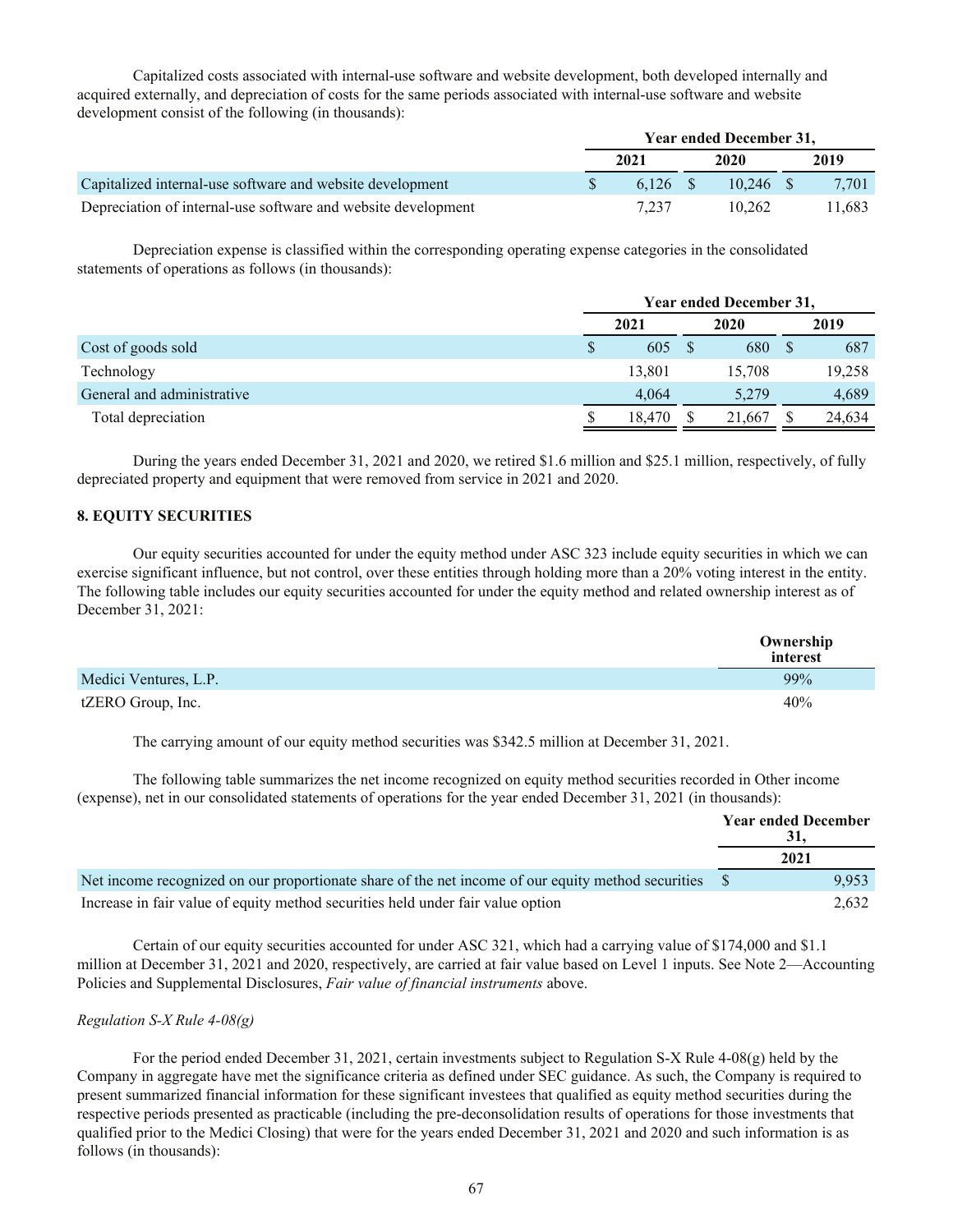|                      |            | December 31, |           |  |  |  |  |  |  |  |
|----------------------|------------|--------------|-----------|--|--|--|--|--|--|--|
| <b>Balance Sheet</b> | 2021       |              | 2020      |  |  |  |  |  |  |  |
| Assets               | 319,121    | - \$         | 45,926    |  |  |  |  |  |  |  |
| Liabilities          | (21,717)   |              | (24, 891) |  |  |  |  |  |  |  |
| Equity               | (297, 404) |              | (21, 035) |  |  |  |  |  |  |  |

|                              |           | Year ended December 31, |           |  |  |  |  |  |  |  |
|------------------------------|-----------|-------------------------|-----------|--|--|--|--|--|--|--|
| <b>Results of Operations</b> | 2021      |                         | 2020      |  |  |  |  |  |  |  |
| Revenues                     | 20,801    |                         | 4,788     |  |  |  |  |  |  |  |
| Pre-tax loss                 | (18, 373) |                         | (36, 553) |  |  |  |  |  |  |  |
| Net loss                     | (18, 435) |                         | (36, 625) |  |  |  |  |  |  |  |

For our investments in Medici Ventures, L.P. and tZERO there is no difference in the carrying amount of the assets and liabilities and our maximum exposure to loss.

## *Regulation S-X Rule 3-09*

For the period ended December 31, 2021, certain investments subject to Regulation S-X Rule 3-09 held by the Company have met the significance criteria as defined under SEC guidance. As such, the Company is required to present separate audited financial statement for these significant investees that qualified as equity method securities during the respective periods presented as practicable for the year ended December 31, 2021. As a result and in accordance with Rule 3-09 of Regulation S-X, separate audited financial statements of Medici Ventures, L.P. for the period ended September 30, 2021, their fiscal year-end, are being filed herewith as Exhibit 99.1.

# **9. ACCRUED LIABILITIES**

Accrued liabilities consist of the following (in thousands):

|                                              | December 31, |         |    |         |  |
|----------------------------------------------|--------------|---------|----|---------|--|
|                                              |              | 2021    |    | 2020    |  |
| Accrued compensation and other related costs | S            | 21,910  | -S | 39,610  |  |
| Accrued marketing expenses                   |              | 15,317  |    | 20,687  |  |
| Accounts payable accruals                    |              | 25,571  |    | 13,830  |  |
| Allowance for returns                        |              | 13,923  |    | 19,190  |  |
| Sales and other taxes payable                |              | 8,756   |    | 11,596  |  |
| Accrued freight                              |              | 10,982  |    | 9,309   |  |
| Other accrued expenses                       |              | 5,278   |    | 7,623   |  |
| Accrued loss contingencies                   |              | 165     |    | 1,801   |  |
| Total accrued liabilities                    |              | 101,902 |    | 123,646 |  |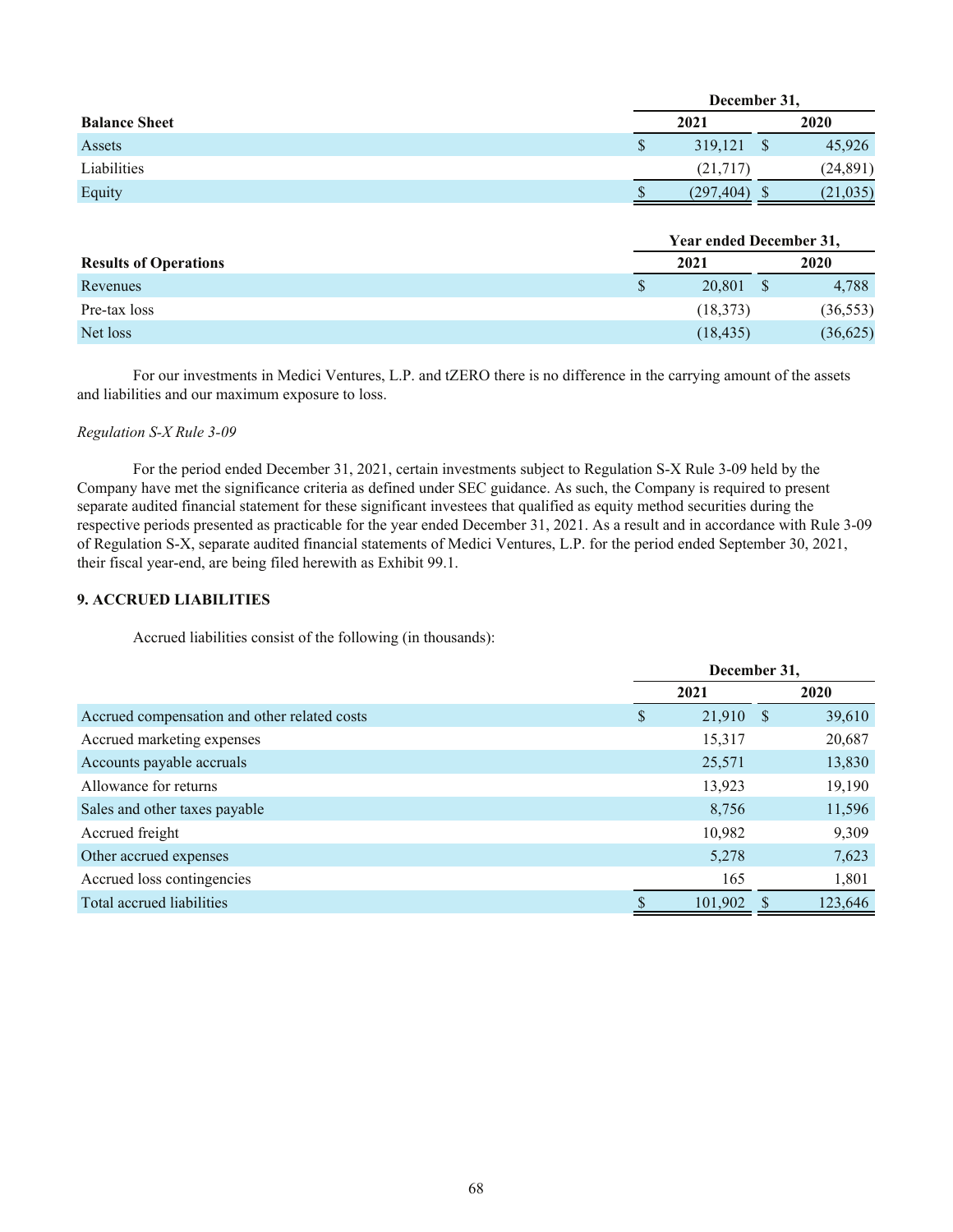## **10. UNEARNED REVENUE**

Unearned revenue consists of the following (in thousands):

|                                                 |          | December 31, |    |        |  |  |
|-------------------------------------------------|----------|--------------|----|--------|--|--|
|                                                 |          | 2021         |    | 2020   |  |  |
| Unearned product revenue on undelivered product | <b>S</b> | 20,689       | -S | 35,952 |  |  |
| Club O membership fees and reward points        |          | 16,701       |    | 14,860 |  |  |
| In store credits                                |          | 11,777       |    | 9,207  |  |  |
| Unearned product revenue on unshipped orders    |          | 9,107        |    | 10,489 |  |  |
| Unredeemed gift cards                           |          | 711          |    | 1,143  |  |  |
| Other                                           |          | 402          |    | 514    |  |  |
| Total unearned revenue                          |          | 59,387       |    | 72,165 |  |  |

## **11. BORROWINGS**

#### *2020 loan agreements*

In March 2020, we entered into two loan agreements. The loan agreements provide a \$34.5 million Senior Note, carrying interest at an annual rate of 4.242%, and a \$13.0 million Mezzanine Note, carrying interest at an annual rate of 5.002%. The loans carry a blended annual interest rate of 4.45%. The Senior Note is for a 10-year term (stated maturity date is March 6, 2030) and requires interest only payments, with the principal amount and any then unpaid interest due and payable at the end of the 10-year term. The Mezzanine Note has a stated 10-year term, though the agreement requires principal and interest payments monthly over approximately a 46-month payment period. Our debt issuance costs and debt discount are amortized using the straight-line basis which approximates the effective interest method.

As of December 31, 2021, the total outstanding debt on these loans was \$41.3 million, net of \$502,000 in capitalized debt issuance costs, and the total amount of the current portion of these loans included in Other current liabilities on our consolidated balance sheets was \$3.3 million.

Further, the Company will serve as a guarantor under the Senior Note (the "Senior Note Guaranty") and the Mezzanine Note (the "Mezzanine Note Guaranty"). Both loans include certain financial and non-financial covenants and are secured by our corporate headquarters and the related land and rank senior to stockholders. Overstock has agreed under the Senior Note Guaranty to, among other things, maintain, until all of the obligations guaranteed by Overstock under the Senior Note Guaranty have been paid in full, (i) a net worth in excess of \$30 million and minimum liquid assets of \$3 million for so long as the Mezzanine Note is outstanding, and (ii) a net worth in excess of \$15 million and minimum liquid assets of \$1 million from and after the date the Mezzanine Note has been paid in full. Overstock has also agreed under the Mezzanine Note Guaranty to, among other things, maintain a net worth in excess of \$30 million and minimum liquid assets of \$3 million until all obligations guaranteed by Overstock under the Mezzanine Note Guaranty have been paid in full.

We are in compliance with our debt covenants and continue to monitor the most recent developments regarding the COVID-19 pandemic and potential impact to our ongoing compliance with our debt covenants.

Future principal payments on our total debt as of December 31, 2021, are as follows (in thousands):

| Payments due by period |   |        |
|------------------------|---|--------|
| 2022                   | D | 3,447  |
| 2023                   |   | 3,606  |
| 2024                   |   | 282    |
| 2025                   |   |        |
| 2026                   |   |        |
| Thereafter             |   | 34,500 |
|                        |   | 41,835 |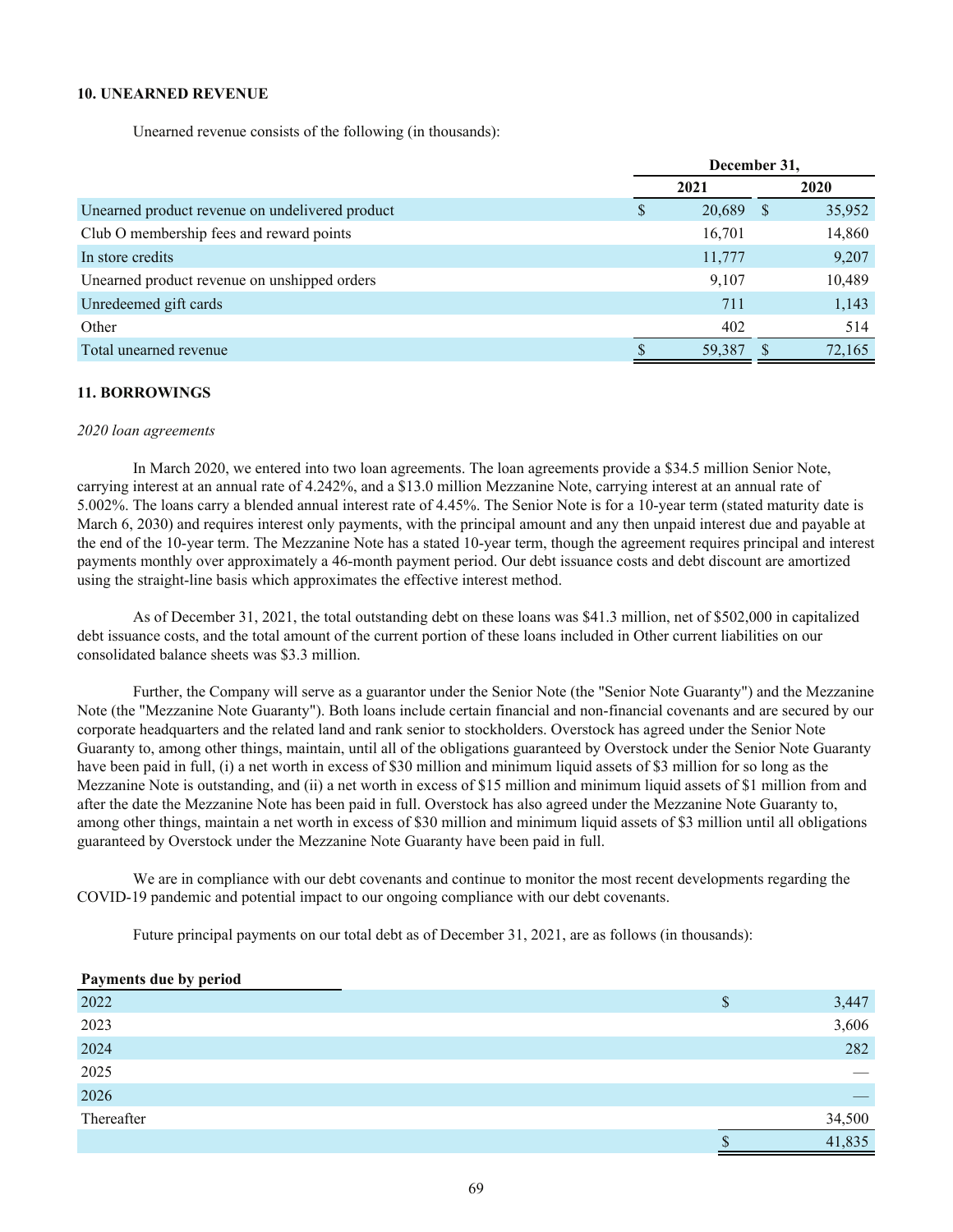## **12. LEASES**

We have operating and finance leases for warehouses, office space, data centers, and certain equipment. Our leases have remaining lease terms of one year to six years, some of which may include options to extend the leases perpetually, and some of which may include options to terminate the leases within 1 year. We note our finance leases are immaterial to our financial statements as a whole and thus are not discussed below. Variable lease costs include executory costs, such as taxes, insurance, and maintenance.

The components of lease expense were as follows (in thousands):

|                      | <b>Years ended December 31,</b> |  |         |  |       |  |  |
|----------------------|---------------------------------|--|---------|--|-------|--|--|
|                      | 2021                            |  | 2020    |  | 2019  |  |  |
| Operating lease cost | $6.583$ \$                      |  | 6.352 S |  | 7.766 |  |  |
| Variable lease cost  | 1.702                           |  | 1.536   |  | .892  |  |  |

The following tables provides a summary of other information related to leases (in thousands):

|                                                                              | <b>Years ended December 31,</b> |       |  |       |  |       |
|------------------------------------------------------------------------------|---------------------------------|-------|--|-------|--|-------|
|                                                                              |                                 | 2021  |  | 2020  |  | 2019  |
| Cash payments included in operating cash flows from lease arrangements       |                                 | 6.478 |  | 7.224 |  | 9.558 |
| Right-of-use assets obtained in exchange for new operating lease liabilities |                                 | 835   |  | 5.316 |  | 9.593 |
| Derecognition of right-of-use assets due to reassessment of lease term       |                                 | 527   |  | 666   |  |       |

The following table provides a summary of balance sheet information related to leases:

|                                                        |                | December 31, |  |
|--------------------------------------------------------|----------------|--------------|--|
|                                                        | 2021           | <b>2020</b>  |  |
| Weighted-average remaining lease term—operating leases | $2.72$ vears   | $3.57$ years |  |
| Weighted-average discount rate—operating leases        | $7\frac{0}{6}$ | $7\%$        |  |

Maturity of lease liabilities under our non-cancellable operating leases as of December 31, 2021, are as follows (in thousands):

| Payments due by period             |             |
|------------------------------------|-------------|
| 2022                               | \$<br>6,178 |
| 2023                               | 4,805       |
| 2024                               | 2,773       |
| 2025                               | 665         |
| 2026                               | 250         |
| Thereafter                         | 83          |
| Total lease payments               | 14,754      |
| Less interest                      | 1,392       |
| Present value of lease liabilities | 13,362      |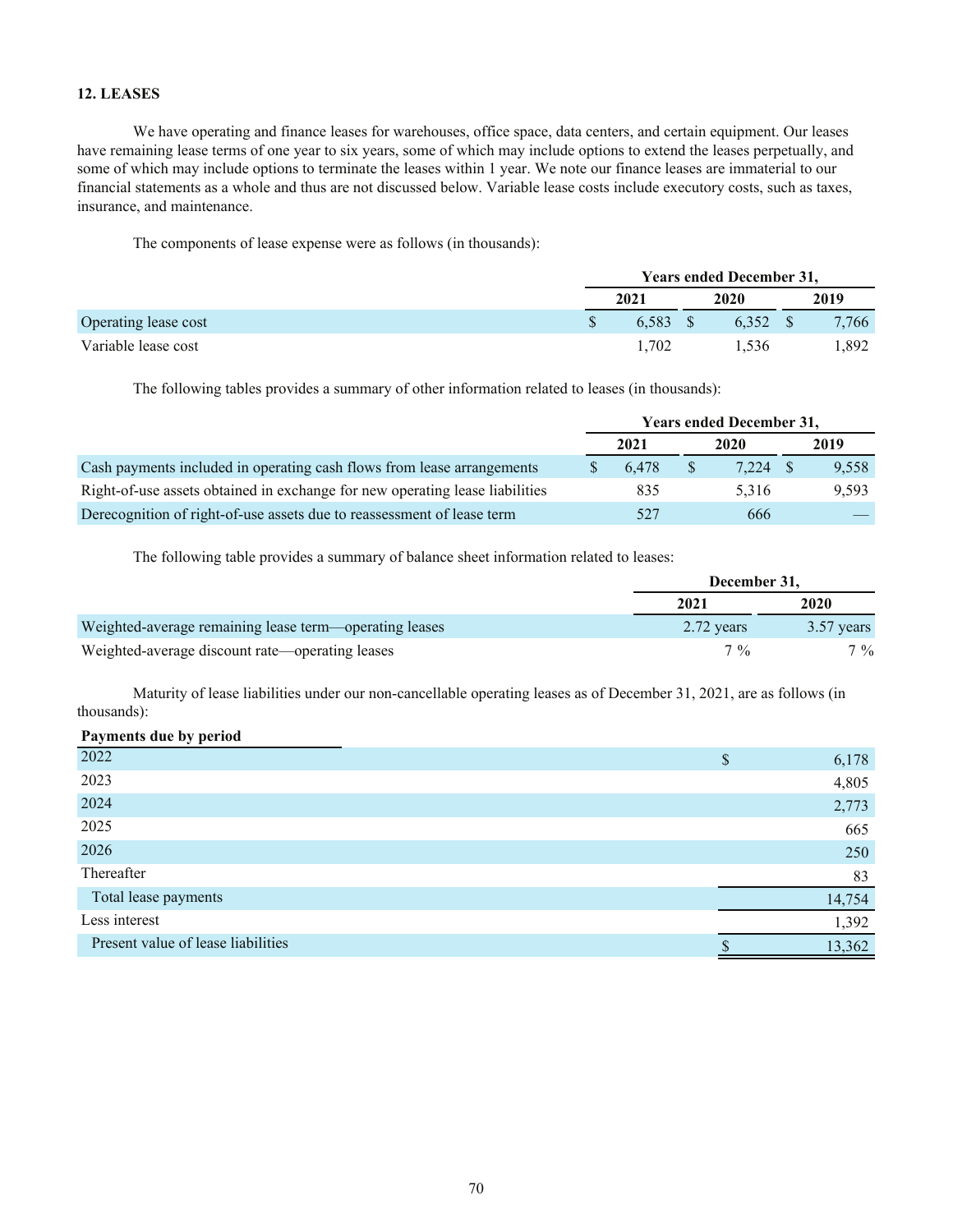## **13. COMMITMENTS AND CONTINGENCIES**

#### *Legal proceedings and contingencies*

From time to time, we are involved in litigation concerning consumer protection, employment, intellectual property, claims under the securities laws, and other commercial matters related to the conduct and operation of our business and the sale of products on our Website. In connection with such litigation, we have been in the past and we may be in the future subject to significant damages. In some instances, other parties may have contractual indemnification obligations to us. However, such contractual obligations may prove unenforceable or non-collectible, and if we cannot enforce or collect on indemnification obligations, we may bear the full responsibility for damages, fees, and costs resulting from such litigation. We may also be subject to penalties and equitable remedies that could force us to alter important business practices. Such litigation could be costly and time consuming and could divert or distract our management and key personnel from our business operations. Due to the uncertainty of litigation and depending on the amount and the timing, an unfavorable resolution of some or all of such matters could materially affect our business, results of operations, financial position, or cash flows. The nature of the loss contingencies relating to claims that have been asserted against us are described below.

As previously disclosed, in February 2018, the Division of Enforcement of the SEC informed tZERO, and subsequently informed us, that it was conducting an investigation and requested that we and tZERO voluntarily provide certain information and documents related to tZERO and the tZERO security token offering (the "tZERO Request"). In December 2018, we received a follow-up request from the SEC relating to GSR Capital Ltd., a Cayman Islands exempted company (the "GSR Request"). In October 2019, we received a subpoena from the SEC requiring us to produce documents and other information related to the Series A-1 Preferred stock dividend we announced to stockholders in June 2019 (discussed below in Note 15—Stockholders' Equity) and requesting copies of 10b5-1 plans entered into by certain officers and directors. In December 2019, we received a subpoena from the SEC requesting documents related to the GSR transaction and the alternative trading system run by tZERO ATS, LLC (the "GSR and tZERO Subpoena"). Also in December 2019, we received a subpoena from the SEC requesting our insider trading policies as well as certain employment and consulting agreements. We also received requests from the SEC for our communications with our former Chief Executive Officer and Director, Patrick Byrne, and the matters referenced in the December 2019 subpoenas. In May 2020, we received a subpoena from the SEC requesting additional data related to the tZERO ATS (the "tZERO ATS Subpoena"). In January 2021, we received a subpoena from the SEC requesting information regarding our Retail guidance in 2019 and certain communications with current and former executives, board members, and investors. tZERO ATS, LLC, a wholly owned subsidiary of tZERO, reached an agreement to settle the matters covered by the tZERO Request, the GSR Request, the GSR and tZERO Subpoena, and the tZERO ATS Subpoena. The agreement required tZERO ATS, LLC, to cease and desist from committing or causing any violation of and any future violations of Rules 301(b)(2) and (5) of Regulation ATS, which generally relate to notice and fair access, agreed to be censured, and pay a \$800,000 civil penalty. The settlement did not allege that we, tZERO, tZERO ATS, LLC, or any of our current or former executives or directors engaged in intentional fraud or misconduct, nor did tZERO ATS admit or deny any facts alleged in the order. We continue to cooperate with the SEC in the remaining matters.

On September 27, 2019, a purported securities class action lawsuit was filed against us and our former Chief Executive Officer and former Chief Financial Officer in the United States District Court of Utah, alleging violations under Section 10(b), Rule 10b-5, Section 20(a), and Section 20A of the Securities Exchange Act of 1934, as amended (the "Exchange Act"). On October 8, 2019, October 17, 2019, October 31, 2019, and November 20, 2019, four similar lawsuits were filed in the same court also naming us and the above referenced former executives as defendants, bringing similar claims under the Exchange Act, and seeking similar relief. These cases were consolidated into a single lawsuit in December 2019. The Court appointed The Mangrove Partners Master Fund Ltd. as lead plaintiff in January 2020. In March 2020, an amended consolidated complaint was filed against us, our President, our former Chief Executive Officer, and our former Chief Financial Officer. We filed a motion to dismiss and, on September 28, 2020, the court granted our motion and entered judgment in our favor. The plaintiffs filed a motion to amend their complaint on October 23, 2020 and filed a notice of appeal on October 26, 2020. The United States District Court of Utah granted the plaintiffs' motion to amend their complaint on January 6, 2021 and the Tenth Circuit Court dismissed the plaintiffs' appeal on January 8, 2021. The plaintiffs filed their amended complaint on January 11, 2021. We filed a motion to dismiss plaintiffs' amended complaint, and, on September 20, 2021, the court granted our motion and entered judgment in our favor. On October 18, 2021, the plaintiffs filed a Notice of Appeal, appealing the ruling of the district court to the United States Court of Appeals for the Tenth Circuit. The plaintiffs filed their opening brief in the Tenth Circuit on January 26, 2022. No estimates of the possible losses or range of losses can be made at this time. We intend to continue to vigorously defend this consolidated action.

On November 22, 2019, a shareholder derivative suit was filed against us and certain past and present directors and officers of ours in the United States District Court for the District of Delaware, with allegations that include: (i) breach of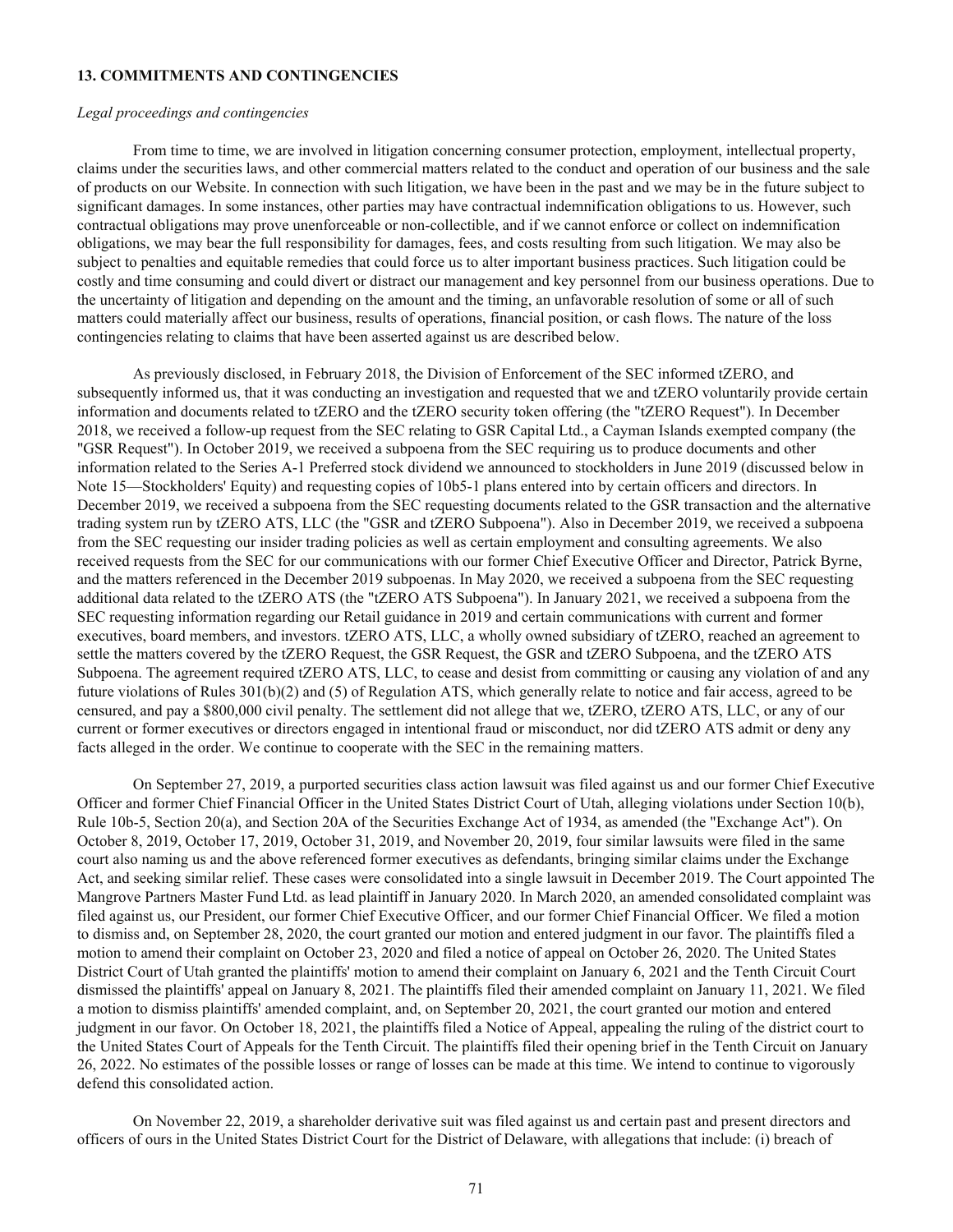fiduciary duties, (ii) unjust enrichment, (iii) insider selling and misappropriation of the Company's information, and (iv) contribution under Sections 10(b) and 21D of the Exchange Act. On December 17, 2019, a similar lawsuit was filed in the same court, naming the same defendants, bringing similar claims, and seeking similar relief. These cases were consolidated into a single lawsuit in January 2020. In March 2020, the court entered a stay on litigation, pending the outcome of the securities class action motion to dismiss. The case remains stayed pending the outcome of the plaintiffs' appeal to the Tenth Circuit in the securities class action. No estimates of the possible losses or range of losses can be made at this time. We intend to vigorously defend these actions.

On April 23, 2020, a putative class action lawsuit was filed against us in the Circuit Court of the County of St. Louis, State of Missouri, alleging that we over-collected taxes on products sold into the state of Missouri. We removed the case to United States District Court, Eastern District of Missouri on May 22, 2020, and on February 9, 2021, the case against us was dismissed. On March 1, 2021, a putative class action lawsuit was filed against us in the Circuit Court of the County of St. Louis, State of Missouri, alleging similar allegations to the April 23, 2020 putative class action lawsuit that was dismissed, that we over-collected taxes on products sold into the state of Missouri. We filed a motion to compel arbitration, which was denied on October 13, 2021. We filed a motion to dismiss on October 22, 2021, which has not yet been decided. No estimates of the possible losses or range of losses can be made at this time. We intend to vigorously defend this action.

We establish liabilities when a particular contingency is probable and estimable. At December 31, 2021 and 2020, we have accrued \$165,000 and \$1.8 million, respectively, which are included in Accrued liabilities in our consolidated balance sheets. It is reasonably possible that the actual losses may exceed our accrued liabilities.

#### **14. INDEMNIFICATIONS AND GUARANTEES**

During our normal course of business, we have made certain indemnities, commitments, and guarantees under which we may be required to make payments in relation to certain transactions. These indemnities include, but are not limited to, indemnities we entered into in favor of Loan Core Capital Funding Corporation LLC under our building loan agreements, various lessors in connection with facility leases for certain claims arising from such facility or lease, the environmental indemnity we entered into in favor of the lenders under our prior loan agreements, customary indemnification arrangements in underwriting agreements and similar agreements, and indemnities to our directors and officers to the maximum extent permitted under the laws of the State of Delaware. The duration of these indemnities, commitments, and guarantees varies, and in certain cases, is indefinite. In addition, the majority of these indemnities, commitments, and guarantees do not provide for any limitation of the maximum potential future payments we could be obligated to make. As such, we are unable to estimate with any reasonableness our potential exposure under these items. We have not recorded any liability for these indemnities, commitments, and guarantees in the accompanying consolidated balance sheets. We do, however, accrue for losses for any known contingent liability, including those that may arise from indemnification provisions, when future payment is both probable and reasonably estimable.

# **15. STOCKHOLDERS' EQUITY**

#### *Common Stock*

Each share of common stock has the right to one vote. The holders of common stock are also entitled to receive dividends declared by the Board of Directors out of funds legally available, subject to prior rights of holders of all classes of stock outstanding having priority rights as to dividends.

On May 19, 2020, we completed the distribution of our previously announced digital dividend (the "Dividend") payable in shares of our Series A-1 Preferred stock. The Dividend was paid out at a ratio of 1:10, so that one share of Series A-1 Preferred stock was issued for every ten shares of OSTK common stock, for every ten shares of Series A-1 Preferred stock, and for every ten shares of Series B Preferred stock held by all holders of such shares as of April 27, 2020, the record date for the Dividend. We recognized 4,085,445 shares of Series A-1 Preferred stock declared but not yet distributed as of December 31, 2019. On May 19, 2020, 4,079,030 shares of Series A-1 Preferred stock were distributed based on the shares outstanding and holders at the record date.

#### *Preferred Stock*

On May 1, 2019, we informed holders of our Series A Preferred stock of an opportunity to exchange (the "Exchange") outstanding Series A Preferred stock for newly-issued shares of the Company's Series A-1 Preferred stock. On June 26, 2019, the Exchange was completed for participating stockholders. In connection with the Exchange, 122,526 shares of Series A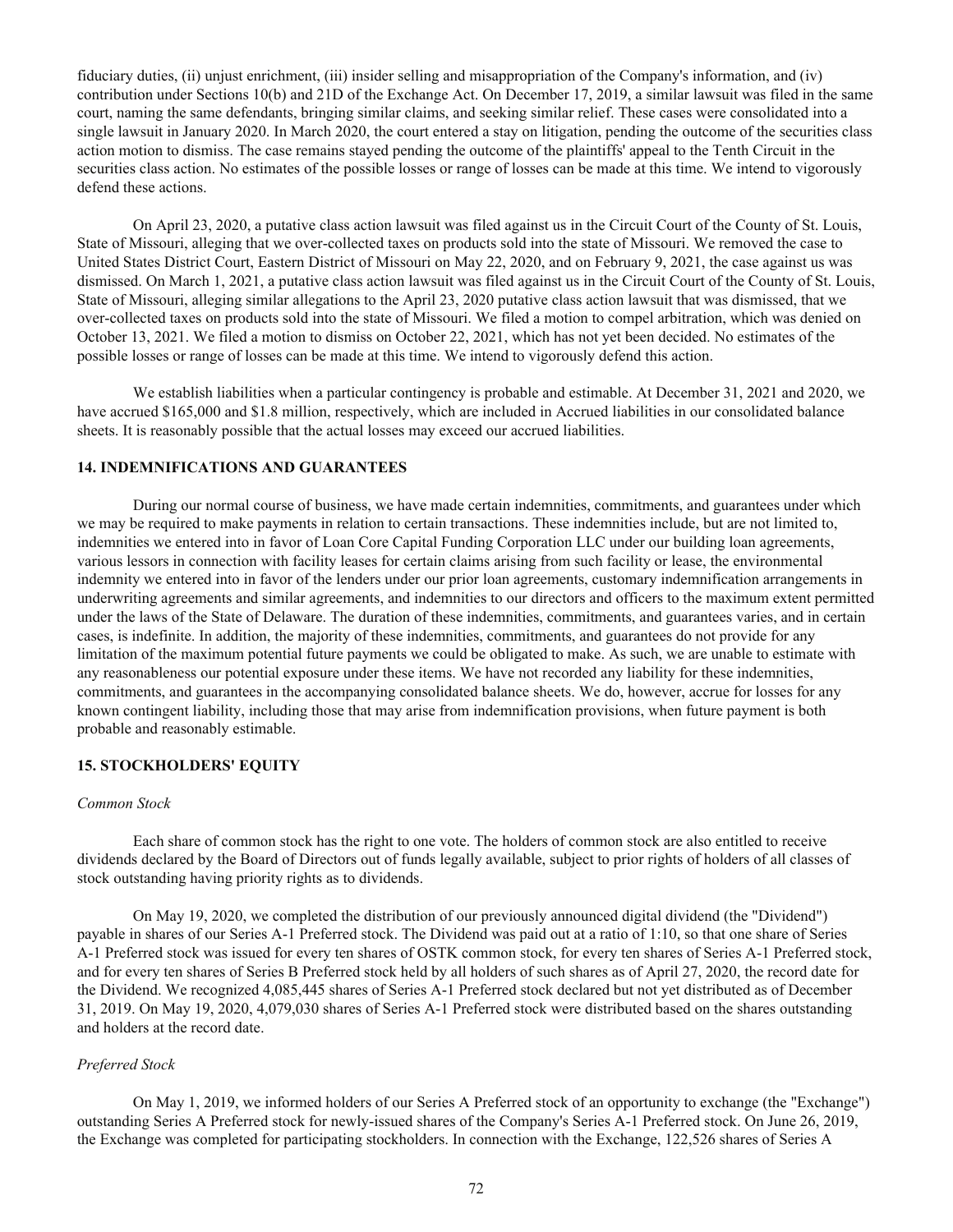Preferred stock were validly tendered and accepted for exchange by the Company and the Company issued 122,526 shares of Series A-1 Preferred stock in exchange.

On June 26, 2019, in connection with the completion of the Exchange, 1,144 shares of Series A Preferred stock were converted into shares of Series B Preferred stock (such transaction, the "Conversion"). Following the Conversion, 2,895 shares of Series A Preferred stock remained outstanding as of June 30, 2019 and in July 2019, 2,020 of those remaining shares were exchanged for shares of Series A-1 Preferred stock and 875 of those remaining shares were converted into shares of Series B Preferred stock. Following that time, the Company eliminated the Series A Preferred stock by filing a Certificate of Elimination with the Delaware Secretary of State.

Except as required by law, the preferred shares are intended to have voting and dividend rights similar to those of one share of common stock. Preferred shares rank senior to common stock with respect to dividends. Holders of the preferred shares are entitled to an annual cash dividend of \$0.16 per share, in preference to any dividend payment to the holders of the common stock, out of funds of the Company legally available for payment of dividends and subject to declaration by our Board of Directors. Holders of the preferred shares are also entitled to participate in any cash dividends we pay to the holders of the common stock and are also entitled to participate in non-cash dividends we pay to holders of the common stock, subject to potentially different treatment if we effect a stock dividend, stock split or combination of the common stock. There are no arrearages in cumulative preferred dividends. We declared and paid a cash dividend of \$0.16 per share on our preferred stock during 2019, 2020, and 2021.

Neither the Series A-1 Preferred stock nor Series B Preferred stock is required to be converted into or exchanged for shares of our common stock or any other entity; however, at our sole discretion, we may convert the Series A-1 Preferred stock into Series B Preferred stock at any time on a one-to-one basis. In the event of any liquidation, any amount available for distribution to stockholders after payment of all liabilities will be distributed proportionately, with each share of Series A-1 Preferred stock and each share of Series B Preferred stock being treated as though it were a share of our common stock. If we are party to any merger or consolidation in which our common stock is changed into or exchanged for stock or other securities of any other person (or the Company) or cash or any other property (or a right to receive the foregoing), we will use all commercially reasonable efforts to cause each outstanding share of the Preferred Stock to be treated as if such share were an additional outstanding share of common stock in connection with any such transaction. Neither the Series A-1 Preferred stock nor the Series B Preferred stock is registered under the Exchange Act.

#### *JonesTrading Sales Agreement*

We entered into an Amended and Restated Capital on Demand™ Sales Agreement (the "Sales Agreement") dated June 26, 2020 with JonesTrading Institutional Services LLC ("JonesTrading") and D.A. Davidson & Co. ("D.A. Davidson"), under which we may conduct "at the market" public offerings of our common stock. Under the Sales Agreement, JonesTrading and D.A. Davidson, acting as our agents, may offer our common stock in the market on a daily basis or otherwise as we request from time to time. We have no obligation to sell additional shares under the Sales Agreement, but we may do so from time to time. For the year ended December 31, 2021, we did not sell any shares of our common stock pursuant to the Sales Agreement. For the year ended December 31, 2020, we received \$2.8 million of proceeds that was included in Accounts receivable, net on our consolidated balance sheet at December 31, 2019 for the sale of an aggregate 415,904 shares of our common stock under the prior iteration of the agreement that were executed in late December 2019. For the year ended December 31, 2019, we sold 7,590,498 shares of our common stock pursuant to the sales agreement and received \$85.8 million in proceeds, including \$2.8 million of proceeds included in Accounts receivable, net on our consolidated balance sheet, net of \$2.0 million of offering costs, including commissions paid to JonesTrading. As of December 31, 2021, we had \$150.0 million available under our "at the market" sales program.

#### *Common Stock Offering*

We completed a public offering of our common stock on August 14, 2020 and issued 2,415,000 shares of our common stock pursuant to an underwriting agreement, dated August 11, 2020, for proceeds totaling \$192.7 million, net of \$11.4 million in offering costs.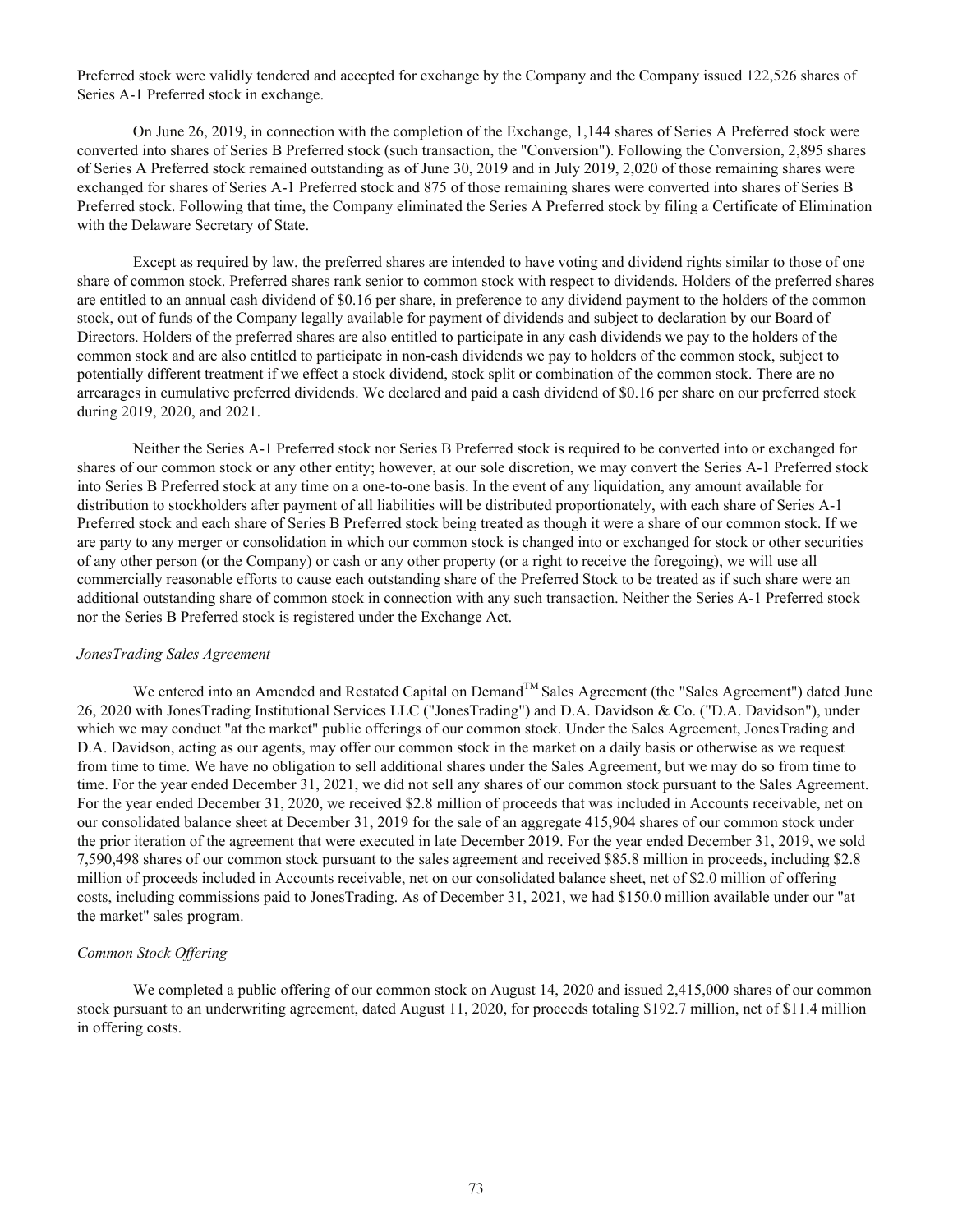### *Common Stock Repurchase Program*

On August 17, 2021, we announced that our Board of Directors has approved a stock repurchase program (the "Repurchase Program"), pursuant to which we may, from time to time, purchase shares of our outstanding common stock for an aggregate repurchase price not to exceed \$100.0 million at any time through December 31, 2023. Repurchases under the Repurchase Program may be effected through open market purchases. The Repurchase Committee designated by the Board of Directors will determine the actual timing, number, and value of any shares repurchased under the Repurchase Program in its discretion using factors including, but not limited to, our stock price and trading volume, general market conditions, and the ongoing assessment of our capital needs. There is no assurance of the number or aggregate price of any shares that we will repurchase. The Repurchase Program may be extended, suspended, or terminated at any time by the Board of Directors. As of December 31, 2021, we had not effected any purchases under the Repurchase Program.

# **16. STOCK-BASED AWARDS**

We have equity incentive plans that provide for the grant to employees and board members of stock-based awards, including stock options and restricted stock. Employee accounting applies to awards granted by the Company or subsidiary in the company or subsidiary's shares only to its own employees, respectively. No sibling or upstream awards have been granted. Stock-based compensation expense was as follows (in thousands):

|                                        | <b>Years ended December 31,</b> |        |  |       |  |        |
|----------------------------------------|---------------------------------|--------|--|-------|--|--------|
|                                        |                                 | 2021   |  | 2020  |  | 2019   |
| Cost of goods sold                     | \$                              | 102    |  | 169   |  | 212    |
| Sales and marketing                    |                                 | 987    |  | 799   |  | 1,915  |
| Technology                             |                                 | 3,799  |  | 1,654 |  | 5,245  |
| General and administrative             |                                 | 6.245  |  | 5.219 |  | 8,788  |
| Total stock-based compensation expense |                                 | 11,133 |  | 7,841 |  | 16,160 |

### *Overstock restricted stock awards*

The Overstock.com, Inc. Amended and Restated 2005 Equity Incentive Plan (the "Plan") provides for the grant of incentive stock options to employees and directors of the Company and non-qualified stock options to consultants, as well as restricted stock units and other types of equity awards of the Company. For the years ended December 31, 2021, 2020 and 2019, the Compensation Committee of the Board of Directors approved grants of 415,000, 484,000 and 982,000 restricted stock awards, respectively, to our officers, board members and employees. These restricted stock awards vest over three years at 33.3% at the end of the first year, 33.3% at the end of the second year and 33.4% at the end of the third year; subject to the recipient's continuing service to us. In addition to our traditional equity awards, during the quarter ended March 31, 2019, we granted 502,765 restricted stock awards with a cumulative grant date fair value of \$8.6 million which vested over a one-year period, which awards are included in the 982,000 total grants below. At December 31, 2021, there were 663,000 unvested restricted stock awards that remained outstanding. At December 31, 2021, 1.7 million shares of stock remained available for future grants under the Plan.

The cost of restricted stock units is determined using the fair value of our common stock on the date of the grant and compensation expense is either recognized on a straight-line basis over the vesting schedule or on an accelerated schedule when vesting of restricted stock awards exceeds a straight-line basis. The cumulative amount of compensation expense recognized at any point in time is at least equal to the portion of the grant date fair value of the award that is vested at that date. The weighted average grant date fair value of restricted stock awards granted during the years ended December 31, 2021, 2020 and 2019 was \$92.29, \$10.39 and \$17.80, respectively.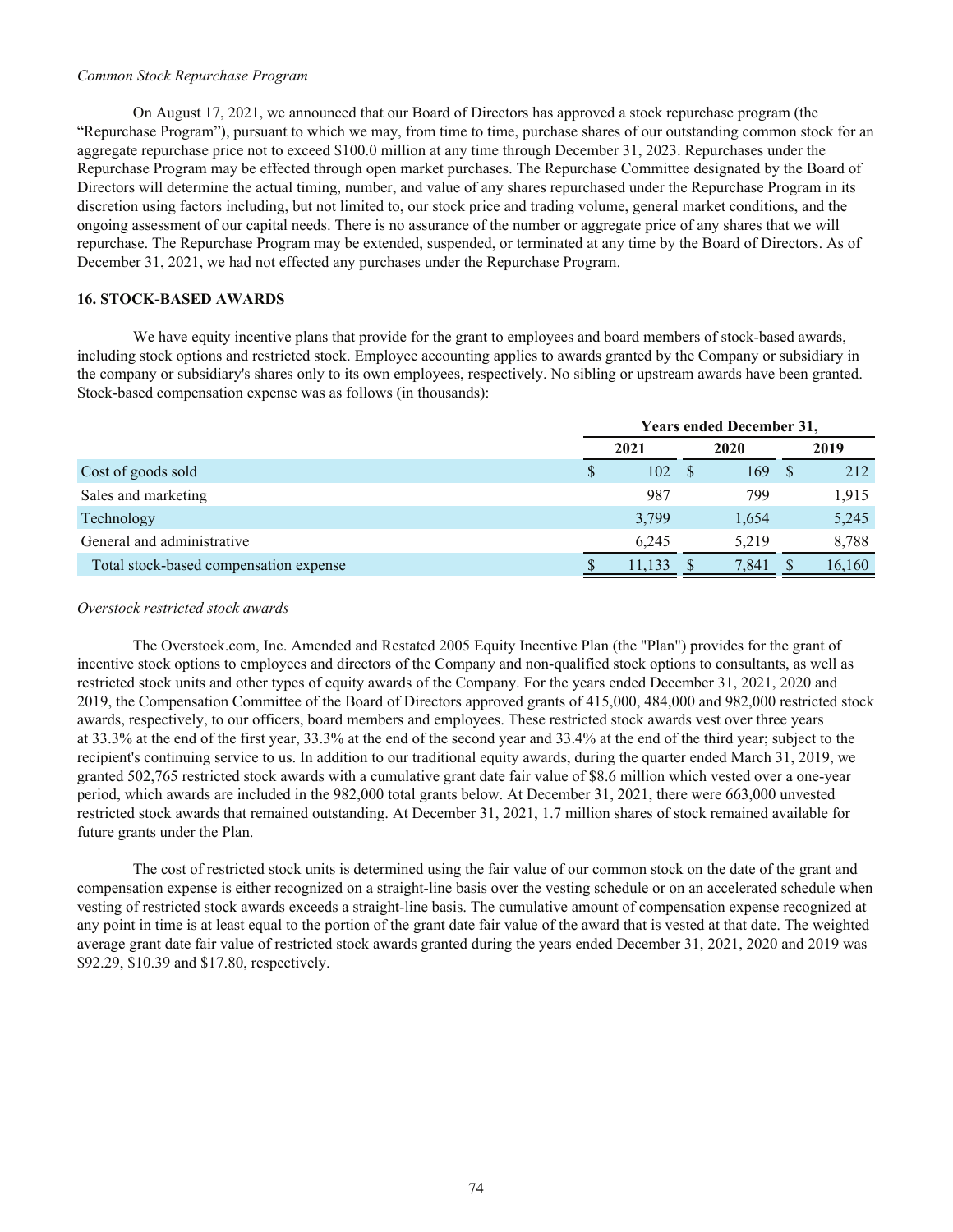The following table summarizes restricted stock award activity (in thousands, except fair value data):

|                               | 2021         |   |                                                               | 2020         |              |                                                               | 2019  |    |                                                               |
|-------------------------------|--------------|---|---------------------------------------------------------------|--------------|--------------|---------------------------------------------------------------|-------|----|---------------------------------------------------------------|
|                               | <b>Units</b> |   | Weighted<br>Average<br><b>Grant Date</b><br><b>Fair Value</b> | <b>Units</b> |              | Weighted<br>Average<br><b>Grant Date</b><br><b>Fair Value</b> | Units |    | Weighted<br>Average<br><b>Grant Date</b><br><b>Fair Value</b> |
| Outstanding—beginning of year | 639          | S | 17.98                                                         | 1,051        | S            | 26.22                                                         | 559   | S  | 44.08                                                         |
| Granted at fair value         | 415          |   | 92.29                                                         | 484          |              | 10.39                                                         | 982   |    | 17.80                                                         |
| Vested                        | (294)        |   | 24.88                                                         | (710)        |              | 23.58                                                         | (270) |    | 34.92                                                         |
| Forfeited                     | (97)         |   | 52.26                                                         | (186)        |              | 23.43                                                         | (220) |    | 23.36                                                         |
| Outstanding—end of year       | 663          |   | 56.37                                                         | 639          | <sup>S</sup> | 17.98                                                         | 1.051 | \$ | 26.22                                                         |

### *Employee Stock Purchase Plan*

On February 4, 2021 and May 13, 2021, our Board of Directors and stockholders, respectively, approved the Overstock.com, Inc. 2021 Employee Stock Purchase Plan (the "2021 ESPP"). The 2021 ESPP grants our eligible employees a right to purchase shares of our common stock at a discount through payroll deductions of up to 25% of eligible compensation, subject to a cap of \$21,250 in any calendar year. The 2021 ESPP provides for consecutive 24-month offering periods beginning March 1 and September 1 of each year. Each offering period shall consist of four consecutive six-month purchase periods. The first offering period under the 2021 ESPP commenced on September 1, 2021, with the first purchase date occurring on March 1, 2022.

On each purchase date, participating employees will purchase shares of our common stock at a price per share equal to 85% of the lesser of the fair market value of our common stock on (i) the offering date of the offering period or (ii) the purchase date (the "look-back" period). If the stock price of our common stock on any purchase date in an offering period is lower than the stock price on the offering date of that offering period, every participant in the offering will automatically be withdrawn from the offering after the purchase of shares on such purchase date and automatically enrolled in a new offering period commencing immediately subsequent to such purchase date.

The maximum number of shares of common stock that may be issued under the 2021 ESPP in aggregate is 3,000,000 shares. No shares were purchased during the year ended December 31, 2021. The 2021 ESPP is considered a compensatory plan and the fair value of the discount and the look-back period will be estimated using the Black-Scholes option pricing model and expense will be recognized straight-line over the 24-month offering period. For the year ended December 31, 2021, we recognized \$863,000 in share-based compensation expense related to the 2021 ESPP, which is included in the stock compensation expense table above combined with the expense associated with our restricted stock units.

# **17. EMPLOYEE RETIREMENT PLAN**

We have a 401(k) defined contribution plan which permits participating employees to defer a portion of their compensation, subject to limitations established by the Internal Revenue Code. During the years ended December 31, 2021, 2020 and 2019, employees who completed 3 months of service and are 21 years of age or older are qualified to participate in the plan which matches 100% of the first 6% of each participant's contributions to the plan subject to IRS limits. Matching contributions vest immediately. Participant contributions also vest immediately. Our matching contribution totaled \$5.2 million, \$4.9 million and \$4.6 million for the years ended December 31, 2021, 2020 and 2019, respectively. We made no discretionary contributions to eligible participants for the years ended December 31, 2021, 2020 and 2019, respectively.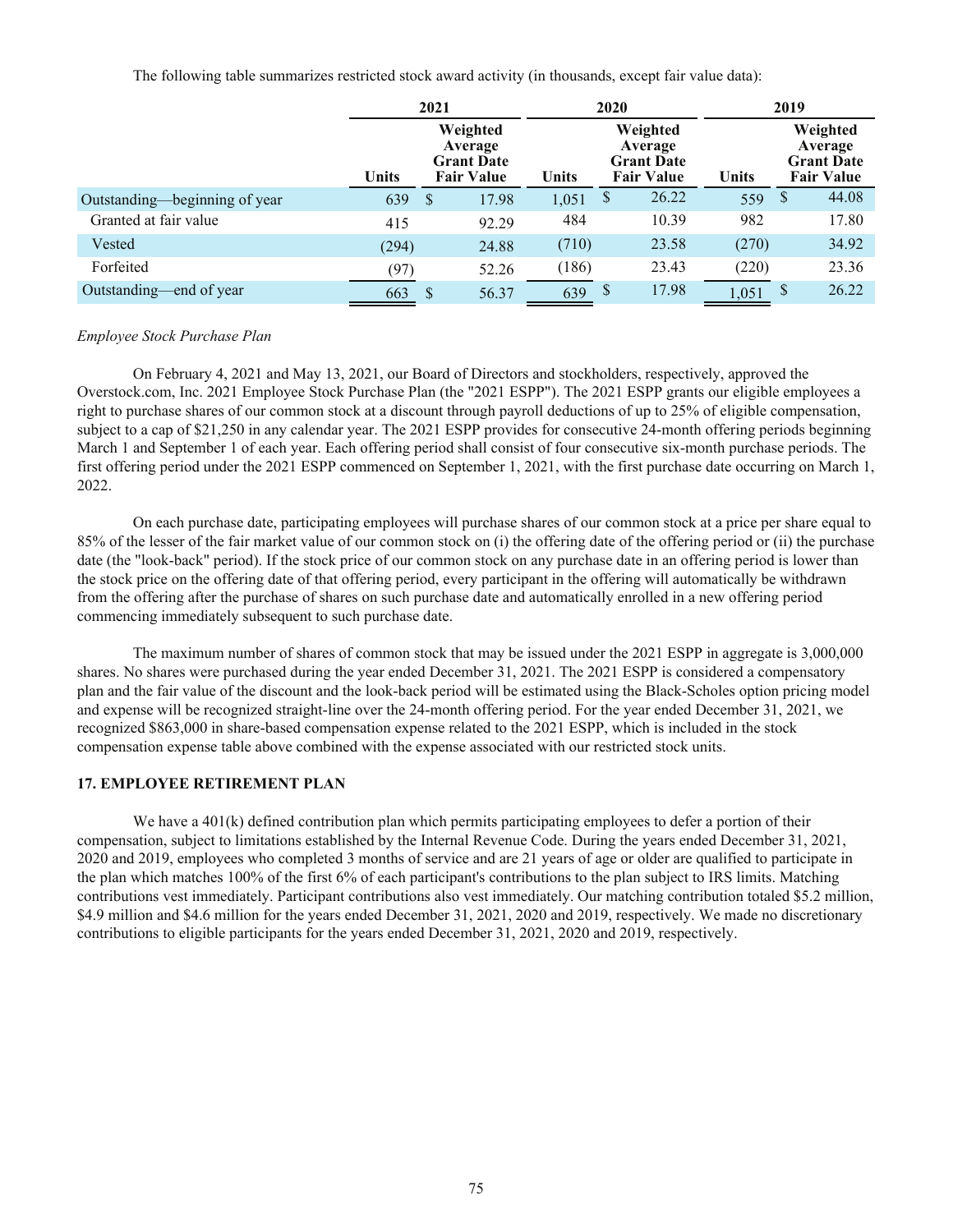# **18. REVENUE AND CONTRACT LIABILITY**

### *Unearned revenue*

The following table provides information about unearned revenue from contracts with customers, including significant changes in unearned revenue balances during the period (in thousands):

|                                                                      | Amount    |
|----------------------------------------------------------------------|-----------|
| Unearned revenue at December 31, 2019                                | 41,116    |
| Increase due to deferral of revenue at period end                    | 66,070    |
| Decrease due to beginning contract liabilities recognized as revenue | (35, 021) |
| Unearned revenue at December 31, 2020                                | 72,165    |
| Increase due to deferral of revenue at period end                    | 51,384    |
| Decrease due to beginning contract liabilities recognized as revenue | (64, 162) |
| Unearned revenue at December 31, 2021                                | 59,387    |

Our total unearned revenue related to outstanding Club O Reward dollars was \$10.0 million and \$8.6 million at December 31, 2021 and 2020, respectively. Breakage income related to Club O Reward dollars and gift cards are recognized as a component of Net revenue in our consolidated statements of operations. The timing of revenue recognition of these reward dollars is driven by actual customer activities, such as redemptions and expirations.

Breakage included in revenue was \$6.9 million, \$5.4 million, and \$4.2 million for the years ended December 31, 2021, 2020, and 2019, respectively.

#### *Sales returns allowance*

The following table provides additions to and deduction from the sales returns allowance (in thousands):

|                                            |   | Amount     |
|--------------------------------------------|---|------------|
| Allowance for returns at December 31, 2018 | S | 15,261     |
| Additions to the allowance                 |   | 117,039    |
| Deductions from the allowance              |   | (121, 194) |
| Allowance for returns at December 31, 2019 |   | 11,106     |
| Additions to the allowance                 |   | 204,810    |
| Deductions from the allowance              |   | (196, 726) |
| Allowance for returns at December 31, 2020 |   | 19,190     |
| Additions to the allowance                 |   | 237,622    |
| Deductions from the allowance              |   | (242, 889) |
| Allowance for returns at December 31, 2021 |   | 13,923     |

### **19. OTHER INCOME (EXPENSE), NET**

Other income (expense), net consisted of the following (in thousands):

|                                      | <b>Years ended December 31,</b> |              |  |      |  |          |
|--------------------------------------|---------------------------------|--------------|--|------|--|----------|
|                                      | 2021                            |              |  | 2020 |  | 2019     |
| Gain/(loss) on equity securities     |                                 | $(1,238)$ \$ |  | 305  |  | (1, 814) |
| Income from equity method securities |                                 | 12,585       |  |      |  |          |
| Other                                |                                 | 1,153        |  | 308  |  | 1,172    |
| Total other income (expense), net    |                                 | 12,500       |  | 613  |  | (642)    |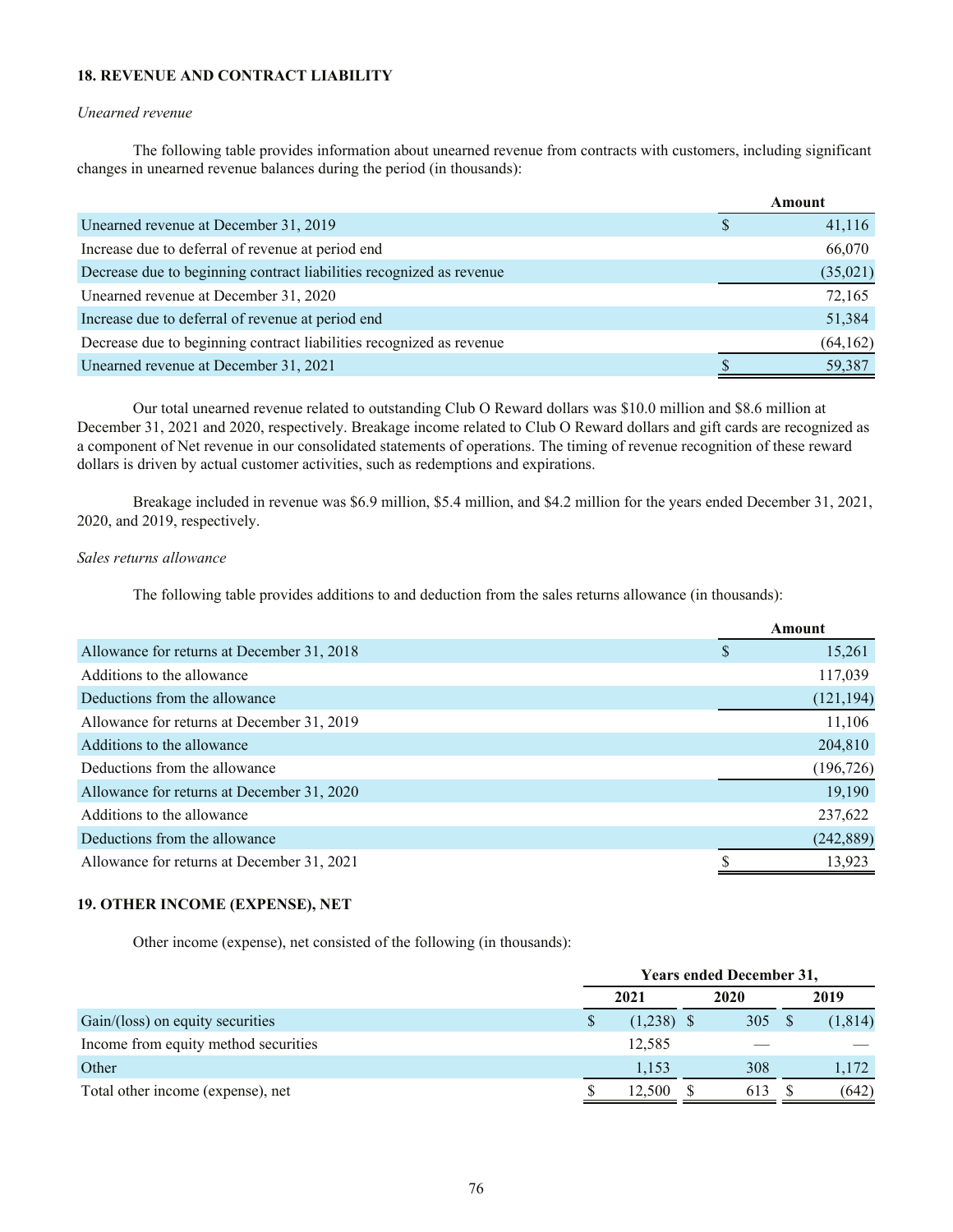# **20. INCOME TAXES**

For financial reporting purposes, income (loss) from continuing operations before income taxes includes the following components (in thousands):

|                                                                    | <b>Years ended December 31,</b> |         |  |        |  |           |
|--------------------------------------------------------------------|---------------------------------|---------|--|--------|--|-----------|
|                                                                    | 2021                            |         |  | 2020   |  | 2019      |
| United States income (loss)                                        |                                 | 121.180 |  | 95.115 |  | (62.917)  |
| Foreign income                                                     |                                 | 1.836   |  | .375   |  | 1.069     |
| Total income (loss) from continuing operations before income taxes |                                 | 123.016 |  | 96.490 |  | (61, 848) |

The provision (benefit) for income taxes for 2021, 2020 and 2019 consists of the following (in thousands):

|                                            | <b>Years ended December 31,</b> |                       |                       |  |  |
|--------------------------------------------|---------------------------------|-----------------------|-----------------------|--|--|
|                                            | 2021                            | 2020                  | 2019                  |  |  |
| Current:                                   |                                 |                       |                       |  |  |
| Federal                                    | \$<br>532                       | $\mathbf{\hat{s}}$    | $\mathcal{S}$<br>(49) |  |  |
| <b>State</b>                               | 4,344                           | 1,316                 | 191                   |  |  |
| Foreign                                    | 183                             | 68                    | 136                   |  |  |
| Total current                              | 5,059                           | 1,384                 | 278                   |  |  |
| Deferred:                                  |                                 |                       |                       |  |  |
| Federal                                    | (49, 045)                       |                       | 612                   |  |  |
| <b>State</b>                               | (4,763)                         |                       | 172                   |  |  |
| Foreign                                    | (26)                            | (21)                  | (2)                   |  |  |
| Total deferred                             | (53, 834)                       | (21)                  | 782                   |  |  |
| Total provision (benefit) for income taxes | (48, 775)                       | 1,363<br><sup>S</sup> | 1,060<br>-S           |  |  |

The provision (benefit) for income taxes for 2021, 2020 and 2019 differ from the amounts computed by applying the U.S. federal income tax rate of 21% to income (loss) before income taxes for the following reasons (in thousands):

|                                                               | <b>Year ended December 31,</b> |           |              |          |    |          |
|---------------------------------------------------------------|--------------------------------|-----------|--------------|----------|----|----------|
|                                                               |                                | 2021      |              | 2020     |    | 2019     |
| U.S. federal income tax provision (benefit) at statutory rate | S.                             | 25,833    | <sup>S</sup> | 20,263   | -S | (12,988) |
| State income tax expense, net of federal benefit              |                                | 5,734     |              | 3,224    |    | (2,373)  |
| Non-deductible executive compensation                         |                                | 1,908     |              | 147      |    |          |
| Other, net                                                    |                                | 110       |              | (165)    |    | 399      |
| Gain on subsidiary stock                                      |                                |           |              | 360      |    | (855)    |
| Delaware gift card litigation reversal                        |                                |           |              | (1,022)  |    |          |
| Research and development credit                               |                                | (1, 419)  |              | (1,266)  |    | (1,677)  |
| Stock based compensation expense                              |                                | (3,851)   |              | 1,839    |    | 976      |
| Change in valuation allowance                                 |                                | (77,090)  |              | (22,017) |    | 17,578   |
| Total provision (benefit) for income taxes                    |                                | (48, 775) |              | 1,363    |    | 1,060    |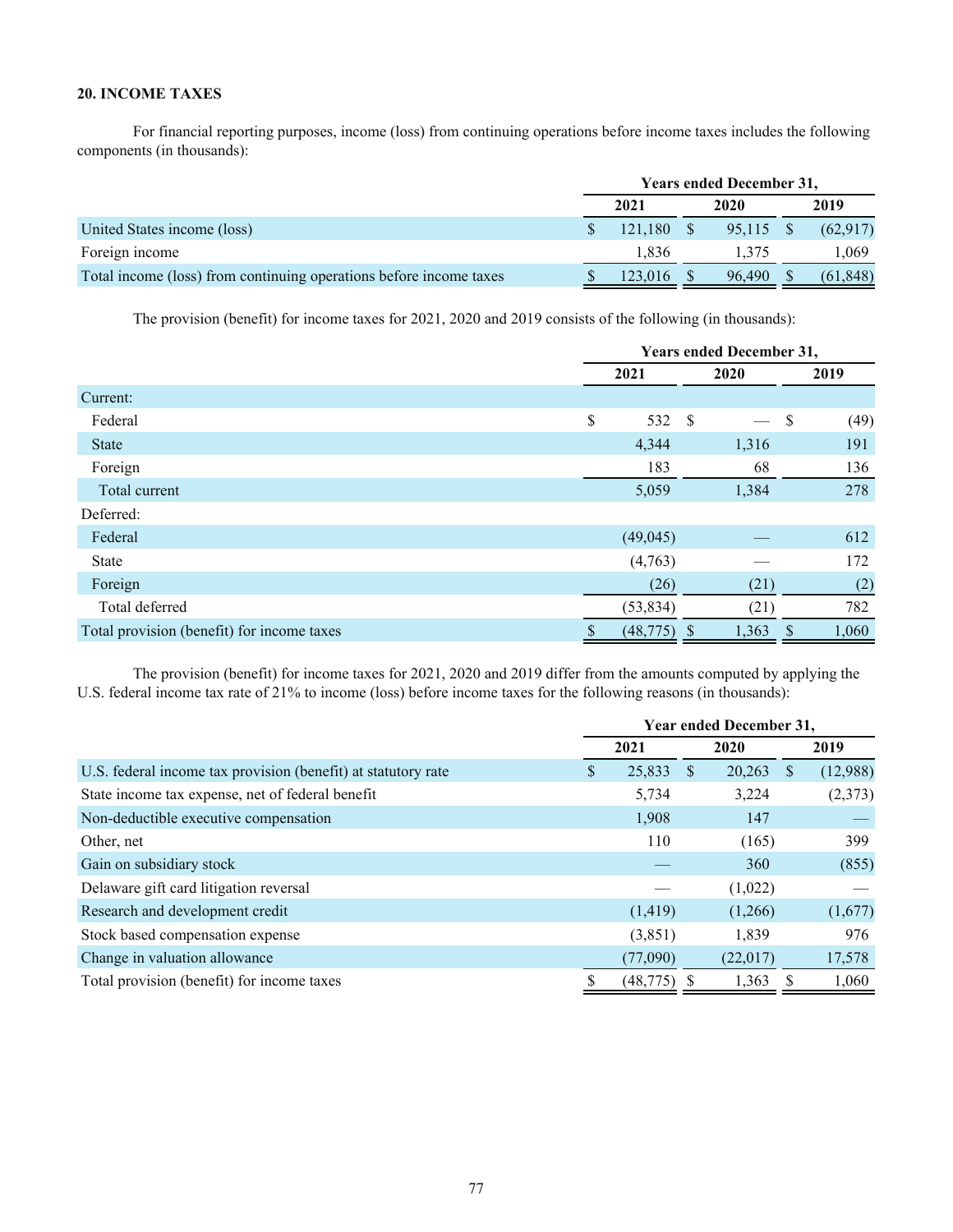The components of our deferred tax assets and liabilities as of December 31, 2021 and 2020 are as follows (in thousands):

|                                              |      | December 31,            |
|----------------------------------------------|------|-------------------------|
|                                              | 2021 | 2020                    |
| Deferred tax assets:                         |      |                         |
| Net operating loss carryforwards             | \$   | 88,990<br>35,247<br>\$. |
| Research and development tax credits         |      | 19,551<br>20,067        |
| Basis difference in equity securities        |      | 6,092<br>8,079          |
| Accrued expenses                             |      | 7,168<br>5,750          |
| Unearned revenue                             |      | 5,431<br>4,747          |
| Operating lease liabilities                  |      | 3,128<br>6,604          |
| Reserves and other                           |      | 2,835<br>3,877          |
| Other tax credits and carryforwards          |      | 207<br>253              |
| Intangible assets                            |      | 2,897<br>135            |
| Interest expense carryforward                |      | 1,799                   |
| Gross deferred tax assets                    |      | 78,376<br>144,481       |
| Valuation allowance                          |      | (11, 384)<br>(134, 305) |
| Total deferred tax assets                    |      | 10,176<br>66,992        |
| Deferred tax liabilities:                    |      |                         |
| Basis difference in equity securities        |      | (20, 831)<br>(218)      |
| Operating lease right-of-use assets          |      | (6,152)<br>(3,077)      |
| Fixed assets                                 |      | (2,236)<br>(2,264)      |
| Prepaid expenses                             |      | (785)<br>(777)          |
| Goodwill                                     |      | (934)                   |
| Total deferred tax liabilities               |      | (10,317)<br>(26,957)    |
| Total deferred tax assets (liabilities), net | \$   | 40,035<br>\$<br>(141)   |

The components of our deferred tax assets and liabilities as of December 31, 2020 include amounts related to continuing and discontinued operations. Of the total deferred tax liabilities, net, approximately \$178,000 relates to discontinued operations, and has been reclassified in the consolidated financial statements as a component of Long-term liabilities of discontinued operations as of December 31, 2020. The remaining deferred tax assets, net, of approximately \$37,000 related to continuing operations is reflected as Deferred tax assets, net, on the Consolidated Balance Sheet as of December 31, 2020.

At December 31, 2021, we have federal net operating loss carryforwards with no expiration date of approximately \$135.2 million; the utilization of these net operating loss carryforwards is limited to 80% of taxable income in any given year. We have state net operating loss carryforwards with no expiration date of approximately \$37.4 million primarily in the state of Utah; the utilization of these net operating loss carryforwards is limited to 80% of taxable income in the state in any given year. We also have state net operating loss carryforwards of approximately \$16.2 million which expire in 2022 and \$89.2 million that expire between 2026 and 2039.

At December 31, 2021, we have federal research credit carryforwards of approximately \$21.4 million that expire between 2029 and 2041. We also have state research credit carryforwards of approximately \$9.0 million that expire between 2022 and 2035. Ownership changes under Internal Revenue Code Section 382 could limit the amount of net operating losses or credit carryforwards that can be used in the future.

Each quarter we assess the recoverability of our deferred tax assets under ASC Topic 740. We assess available positive and negative evidence to estimate whether we will generate sufficient future taxable income to use our existing deferred tax assets. We have no carryback ability, and therefore we must rely on future taxable income, including tax planning strategies and future reversals of taxable temporary differences, to support their realizability. In our assessment for the period ended June 30, 2021, we concluded it was more likely than not that our deferred tax assets related to United States federal ordinary income and all states with the exception of Utah will be realizable. In reaching the conclusion that deferred tax assets related to United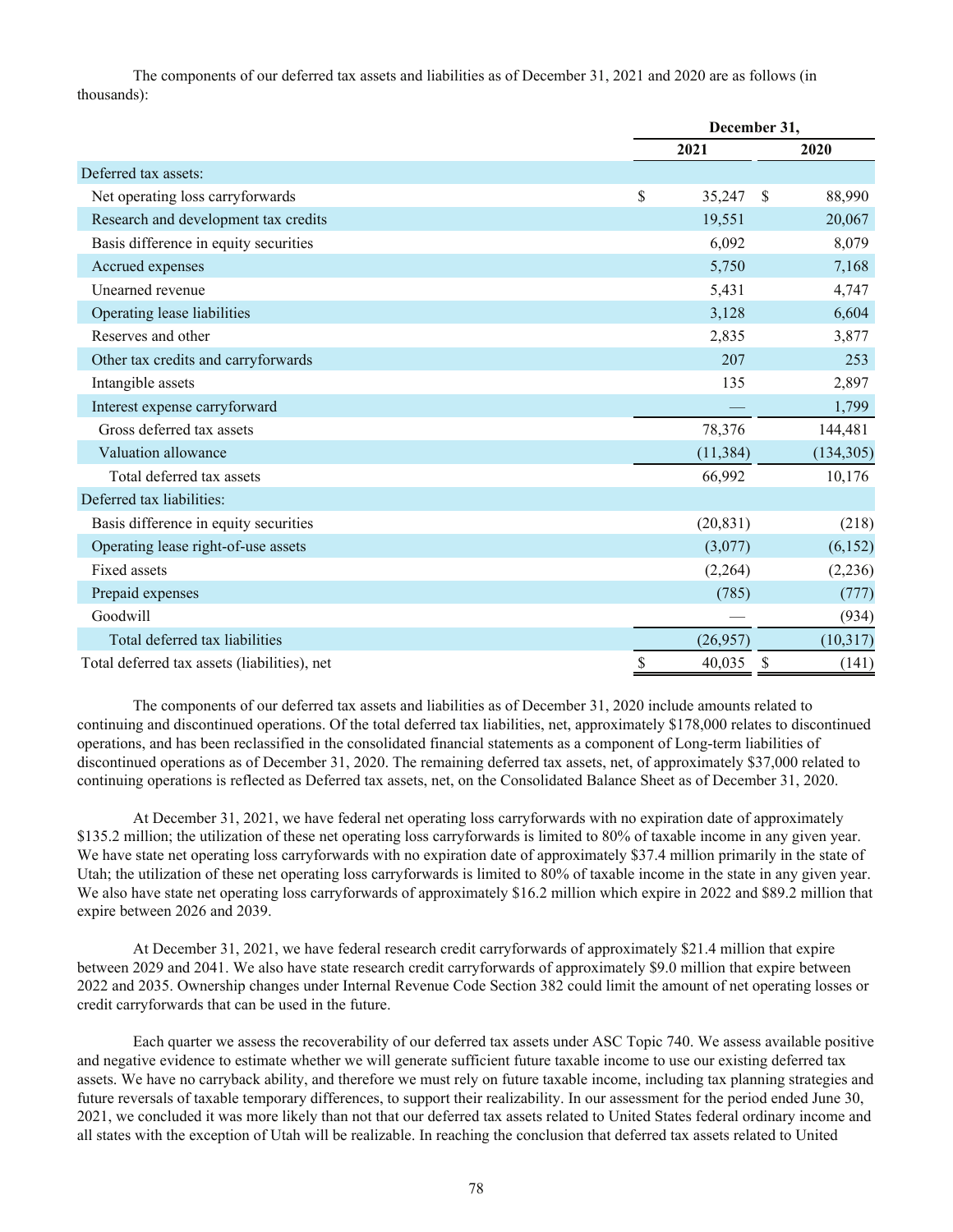States federal income and all states, except for Utah, will be realizable, we considered, among other things, three significant pieces of positive evidence that occurred during the quarter ended June 30, 2021: 1) achieving three-year cumulative earnings, 2) recent use of deferred tax assets, and 3) changes in our tax filing groups in conjunction with the Pelion Transaction. Therefore, in the year ended December 31, 2021, we released approximately \$53.8 million of valuation allowance. We still maintain a valuation allowance against our deferred tax assets for capital losses and the state of Utah where not supported by future reversals of taxable temporary differences, because of the uncertainty regarding the realizability of these deferred tax assets. We will continue to monitor the need for a valuation allowance against our remaining deferred tax assets on a quarterly basis.

A reconciliation of the beginning and ending unrecognized tax benefits, excluding interest and penalties, as of December 31, 2021, 2020 and 2019 is as follows (in thousands):

|                                                               | Year ended December 31, |        |  |       |  |       |
|---------------------------------------------------------------|-------------------------|--------|--|-------|--|-------|
|                                                               |                         | 2021   |  | 2020  |  | 2019  |
| Beginning balance                                             | S                       | 9,638  |  | 9,058 |  | 7,974 |
| Additions for tax positions related to the current year       |                         | 1,992  |  | 971   |  | 1,064 |
| Additions (reductions) for tax positions taken in prior years |                         | 331    |  | (35)  |  | 20    |
| Reduction due to settlements                                  |                         |        |  | (301) |  |       |
| Reduction due to cash payments                                |                         |        |  | (55)  |  |       |
| Ending balance                                                |                         | 11.961 |  | 9.638 |  | 9,058 |

Included in the balance of unrecognized tax benefits as of December 31, 2021, 2020 and 2019, are approximately \$12.0 million, \$9.6 million, and \$9.1 million, respectively, of tax benefits that, if recognized, would affect the effective tax rate. We believe it is reasonably possible that these unrecognized tax benefits will continue to increase in the future.

Accrued interest and penalties on unrecognized tax benefits as of December 31, 2021 and 2020 were \$753,000 and \$340,000, respectively.

We are subject to taxation in the United States and various state and foreign jurisdictions. Tax years beginning in 2017 are subject to examination by taxing authorities, although net operating loss and credit carryforwards from all years are subject to examinations and adjustments for at least three years following the year in which the attributes are used.

We have indefinitely reinvested foreign earnings of \$5.7 million at December 31, 2021. We would need to accrue and pay various taxes on this amount if repatriated. We do not intend to repatriate these earnings.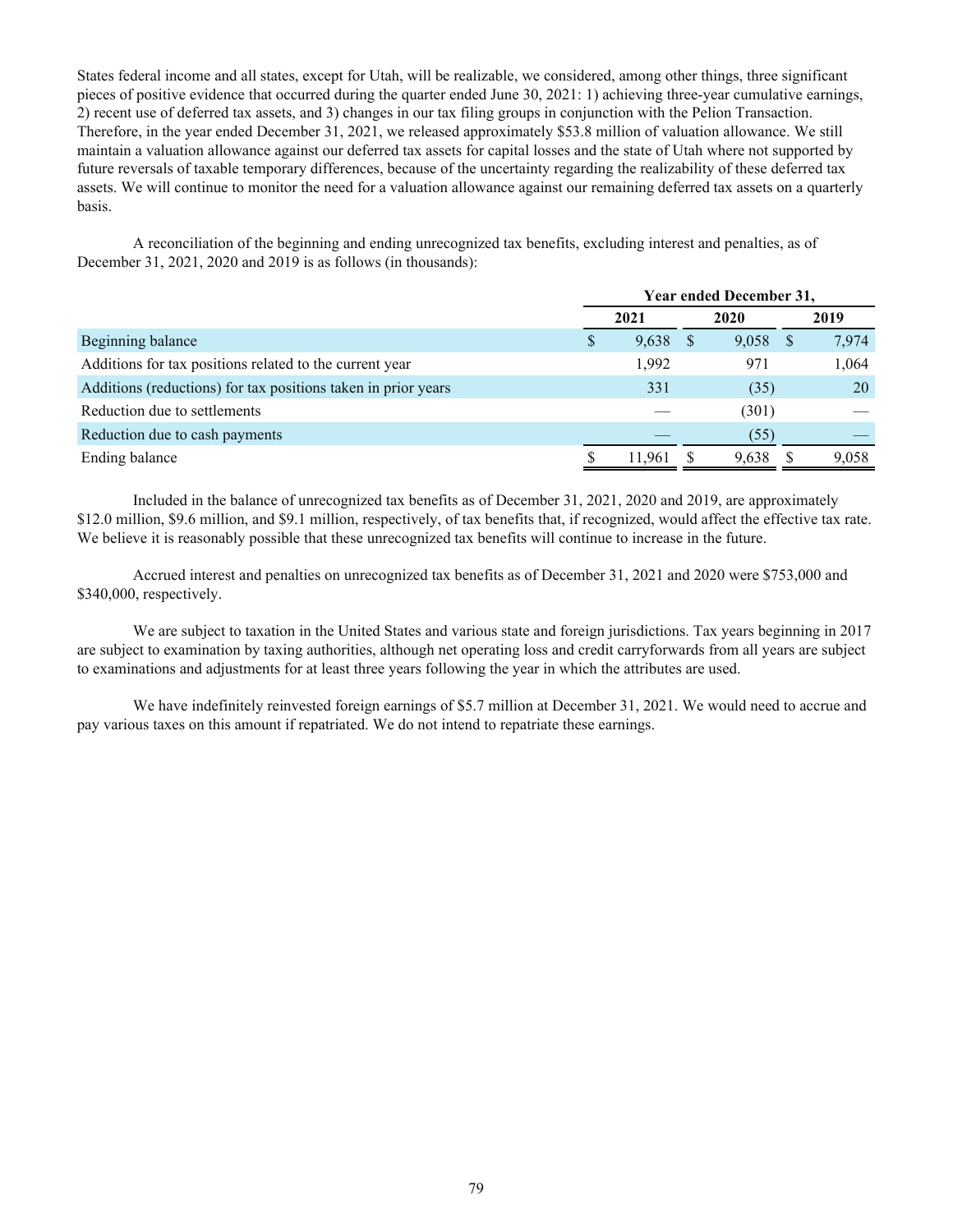### **21. NET INCOME (LOSS) PER SHARE**

The following table sets forth the computation of basic and diluted net income (loss) per common share for the periods indicated (in thousands, except per share data):

|                                                                                                   | Year ended December 31,         |         |                           |               |                           |            |
|---------------------------------------------------------------------------------------------------|---------------------------------|---------|---------------------------|---------------|---------------------------|------------|
|                                                                                                   |                                 | 2021    |                           | 2020          |                           | 2019       |
| <b>Numerator:</b>                                                                                 |                                 |         |                           |               |                           |            |
| Income (loss) from continuing operations                                                          | \$                              | 171,791 | <sup>\$</sup>             | 95,127        | \$                        | (62,908)   |
| Less: Preferred stock dividends—declared and accumulated                                          |                                 | 729     |                           | 731           |                           | 894        |
| Undistributed income (loss) from continuing operations                                            |                                 | 171,062 |                           | 94,396        |                           | (63, 802)  |
| Less: Undistributed income (loss) allocated to participating securities                           |                                 | 16,409  |                           | 6,427         |                           | (869)      |
| Net income (loss) from continuing operations attributable to common<br>stockholders               | \$                              | 154,653 | S                         | 87,969        | S                         | (62, 933)  |
|                                                                                                   |                                 |         |                           |               |                           |            |
| Income (loss) from discontinued operations attributable to stockholders of<br>Overstock.com, Inc. | \$                              | 217,581 | S                         | $(39,126)$ \$ |                           | (58, 933)  |
| Less: Preferred stock TZROP repurchase loss                                                       |                                 |         |                           |               |                           | (425)      |
| Undistributed income (loss) from discontinued operations                                          |                                 | 217,581 |                           | (39, 126)     |                           | (58, 508)  |
| Less: Undistributed income (loss) allocated to participating securities                           |                                 | 20,870  |                           | (2,664)       |                           | (796)      |
| Net income (loss) from discontinued operations attributable to common<br>stockholders             |                                 | 196,711 |                           | (36, 462)     |                           | (57, 712)  |
| Net income (loss) attributable to common stockholders                                             | $\mathbb{S}$                    | 351,364 | <sup>\$</sup>             | 51,507        | $\mathcal{S}$             | (120, 645) |
|                                                                                                   |                                 |         |                           |               |                           |            |
| Denominator:                                                                                      |                                 |         |                           |               |                           |            |
| Weighted average shares of common shares outstanding-basic                                        |                                 | 42,981  |                           | 41,217        |                           | 34,865     |
| Effect of dilutive securities:                                                                    |                                 |         |                           |               |                           |            |
| Restricted stock awards                                                                           |                                 | 351     |                           | 390           |                           |            |
| Weighted average shares of common shares outstanding-diluted                                      |                                 | 43,332  |                           | 41,607        |                           | 34,865     |
|                                                                                                   |                                 |         |                           |               |                           |            |
| Net income (loss) from continuing operations per share of common stock:                           |                                 |         |                           |               |                           |            |
| <b>Basic</b>                                                                                      | $\frac{1}{2}$                   | 3.60    | \$                        | 2.13          | \$                        | (1.81)     |
| Diluted                                                                                           | \$                              | 3.57    | $\boldsymbol{\mathsf{S}}$ | 2.12          | $\boldsymbol{\mathsf{S}}$ | (1.81)     |
| Net income (loss) from discontinued operations per share of common<br>stock:                      |                                 |         |                           |               |                           |            |
| <b>Basic</b>                                                                                      | $\boldsymbol{\mathsf{S}}$       | 4.58    | $\boldsymbol{\mathsf{S}}$ | (0.88)        | -S                        | (1.65)     |
| Diluted                                                                                           | \$                              | 4.54    | \$                        | (0.88)        | $\mathcal{S}$             | (1.65)     |
| Net income (loss) per share of common stock:                                                      |                                 |         |                           |               |                           |            |
| <b>Basic</b>                                                                                      | \$                              | 8.18    | S                         | 1.25          | S                         | (3.46)     |
| Diluted                                                                                           | $\boldsymbol{\hat{\mathsf{S}}}$ | 8.11    | $\mathsf{\$}$             | 1.24          | $\sqrt{\frac{2}{\pi}}$    | (3.46)     |

The 2019 basic and diluted net loss per common share computations reflect the Dividend declared on July 30, 2019 that was payable in shares of our Series A-1 Preferred stock and subsequently distributed on May 19, 2020.

The following shares were excluded from the calculation of diluted shares outstanding as their effect would have been anti-dilutive (in thousands):

|                              | Year ended December 31, |      |       |  |  |  |
|------------------------------|-------------------------|------|-------|--|--|--|
|                              | 2021                    | 2020 | 2019  |  |  |  |
| Restricted stock units       | 170                     | 228  | 1.051 |  |  |  |
| Employee stock purchase plan |                         |      |       |  |  |  |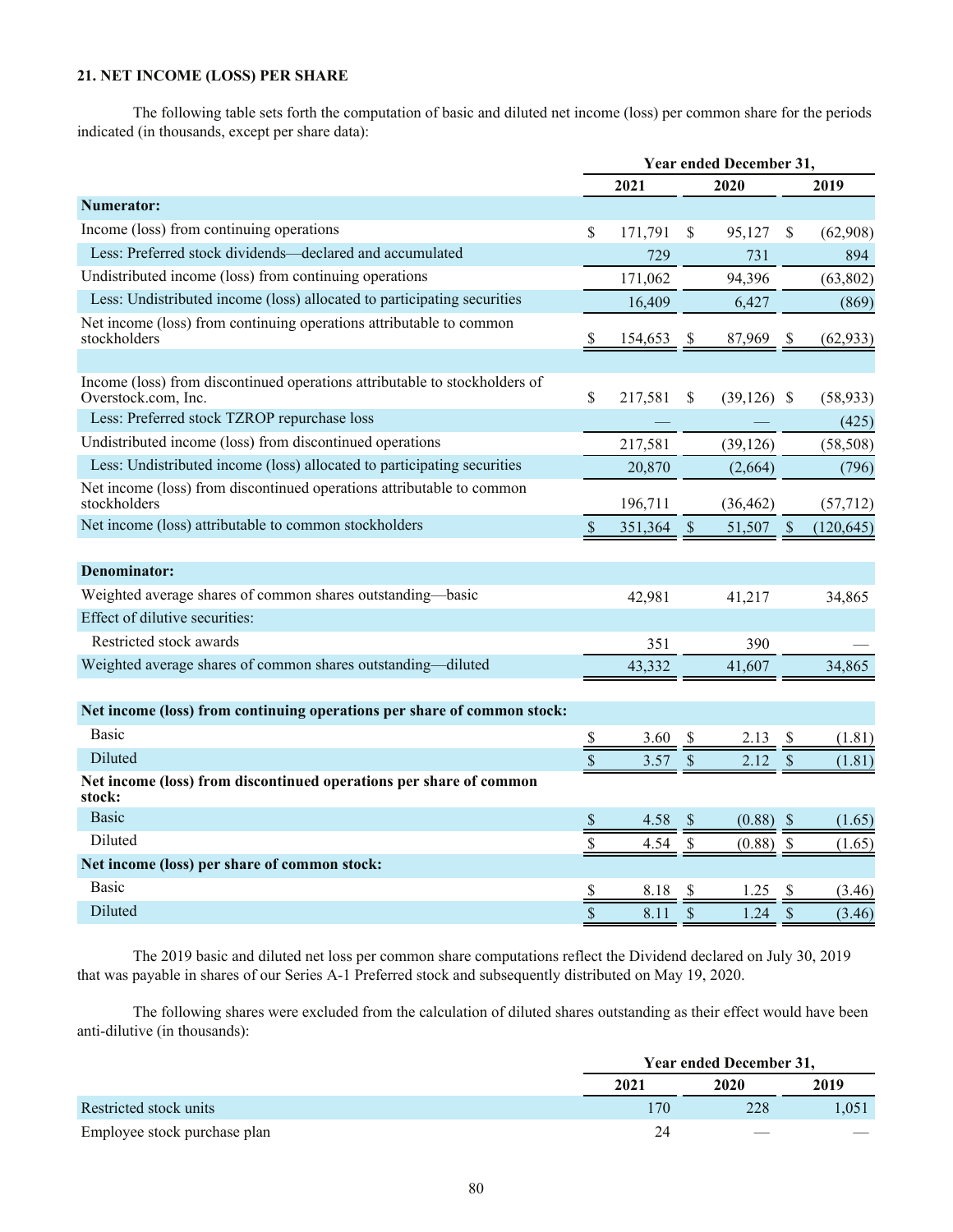#### **22. BUSINESS SEGMENTS**

We evaluated our reportable segments in accordance with ASC Topic 280 *Segment Reporting* based on how we manage our business. At the conclusion of this evaluation, we concluded that we have one reportable segment, Retail, which primarily consists of amounts earned through e-commerce product sales through our Website. All corporate support costs (administrative functions such as finance, human resources, and legal) are allocated to our single reportable segment. The results of that segment are shown on our consolidated statements of operations as continuing operations. As a result of the transaction discussed in Note 4—Discontinued Operations, our tZERO and Medici Ventures reportable segments became a part of the Disposal Group and discontinued operations.

For the years ended December 31, 2021, 2020 and 2019, substantially all our revenues were attributable to customers in the United States. At December 31, 2021 and 2020, substantially all our property and equipment were located in the United States.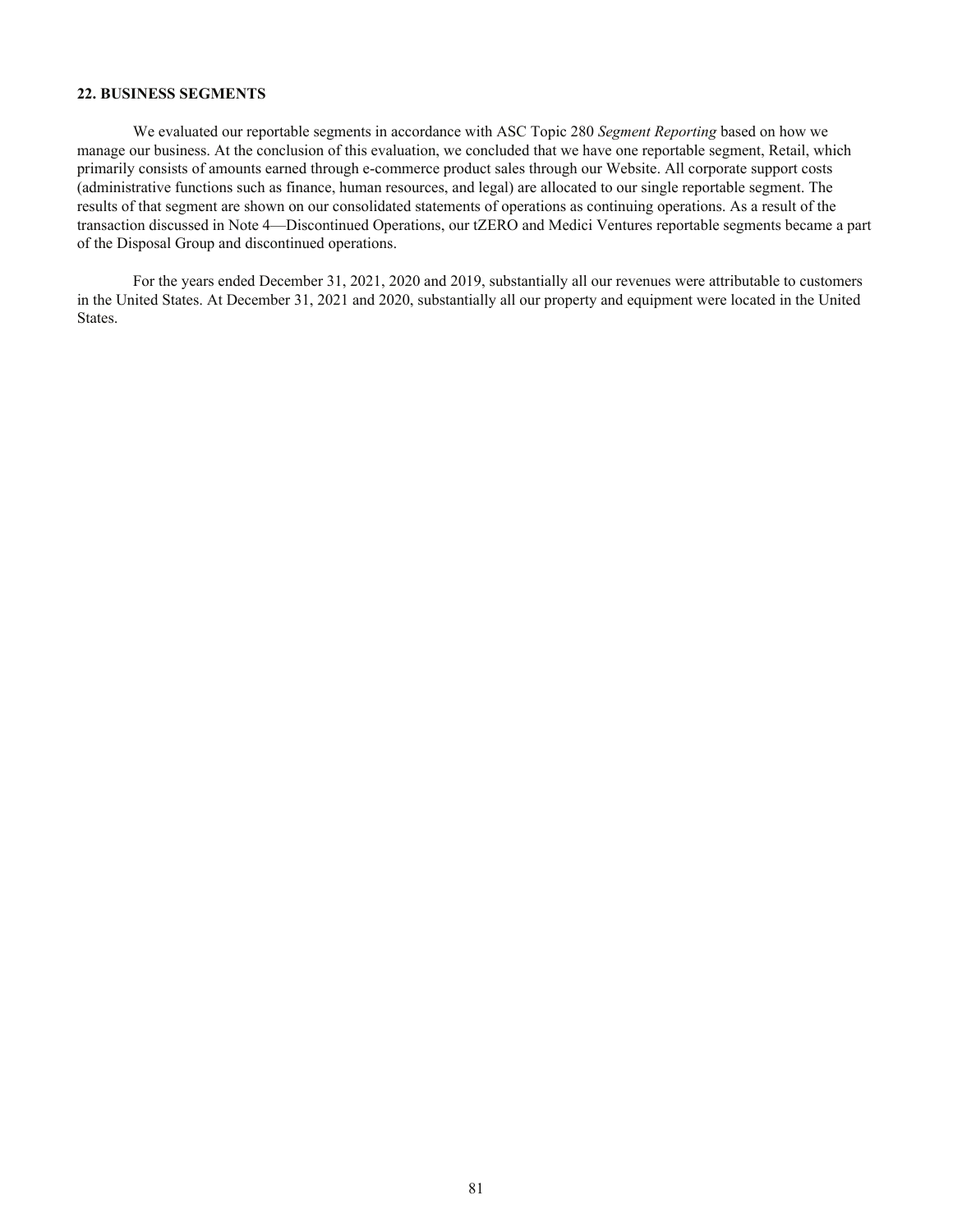# **23. QUARTERLY RESULTS OF OPERATIONS (UNAUDITED)**

The following tables set forth our unaudited quarterly results of operations data for the eight most recent quarters for the period ended December 31, 2021. We have prepared this information on the same basis as the consolidated statements of operations and the information includes all adjustments that we consider necessary for a fair statement of its financial position and operating results for the quarters presented.

|                                                                                      | <b>Three Months Ended</b> |                   |                           |                                       |               |                       |                           |                      |
|--------------------------------------------------------------------------------------|---------------------------|-------------------|---------------------------|---------------------------------------|---------------|-----------------------|---------------------------|----------------------|
|                                                                                      |                           | March 31,<br>2021 |                           | <b>June 30,</b><br>2021               |               | September 30,<br>2021 |                           | December 31,<br>2021 |
|                                                                                      |                           |                   |                           | (in thousands, except per share data) |               |                       |                           |                      |
| <b>Consolidated Statement of Operations Data:</b>                                    |                           |                   |                           |                                       |               |                       |                           |                      |
| Net revenue                                                                          | \$                        | 659,861           | $\mathsf{\$}$             | 794,536                               | \$            | 689,390               | \$                        | 612,659              |
| Cost of goods sold                                                                   |                           | 506,337           |                           | 619,710                               |               | 532,682               |                           | 473,815              |
| Gross profit                                                                         |                           | 153,524           |                           | 174,826                               |               | 156,708               |                           | 138,844              |
| Operating expenses:                                                                  |                           |                   |                           |                                       |               |                       |                           |                      |
| Sales and marketing                                                                  |                           | 73,538            |                           | 85,272                                |               | 75,650                |                           | 67,970               |
| Technology                                                                           |                           | 30,523            |                           | 30,383                                |               | 31,178                |                           | 30,917               |
| General and administrative                                                           |                           | 22,871            |                           | 22,660                                |               | 21,031                |                           | 20,837               |
| Total operating expenses                                                             |                           | 126,932           |                           | 138,315                               |               | 127,859               |                           | 119,724              |
| Operating income                                                                     |                           | 26,592            |                           | 36,511                                |               | 28,849                |                           | 19,120               |
| Interest expense, net                                                                |                           | (155)             |                           | (130)                                 |               | (139)                 |                           | (132)                |
| Other income (expense), net                                                          |                           | (226)             |                           | 298                                   |               | (79)                  |                           | 12,507               |
| Income before income taxes from continuing operations                                |                           | 26,211            |                           | 36,679                                |               | 28,631                |                           | 31,495               |
| Provision (benefit) for income taxes                                                 |                           | 193               |                           | (45, 726)                             |               | (1,795)               |                           | (1, 447)             |
| Income from continuing operations                                                    |                           | 26,018            |                           | 82,405                                |               | 30,426                |                           | 32,942               |
| Income (loss) from discontinued operations, net of income<br>taxes                   |                           | (10, 126)         |                           | 227,372                               |               |                       |                           |                      |
| Consolidated net income                                                              | $\mathsf{\$}$             | 15,892            | $\mathsf{\$}$             | 309,777                               | $\mathcal{S}$ | 30,426                | $\mathsf{\$}$             | 32,942               |
| Less: Net loss attributable to noncontrolling interests -<br>discontinued operations |                           | (201)             |                           | (134)                                 |               |                       |                           |                      |
| Net income attributable to stockholders of Overstock.com,<br>Inc.                    | $\mathcal{S}$             | 16,093            | S                         | 309,911                               | S             | 30.426                | $\boldsymbol{\mathsf{S}}$ | 32,942               |
| Net income (loss) attributable to common shares—basic                                |                           |                   |                           |                                       |               |                       |                           |                      |
| Continuing operations                                                                | \$                        | 0.57              | $\boldsymbol{\mathsf{S}}$ | 1.73                                  | $\mathsf{\$}$ | 0.64                  | \$                        | 0.69                 |
| Discontinued operations                                                              |                           | (0.23)            |                           | 4.78                                  |               |                       |                           |                      |
| Total                                                                                | $\mathbb{S}$              | 0.34              | $\mathsf{\$}$             | 6.51                                  | $\mathbf S$   | 0.64                  | $\mathbf{\hat{S}}$        | 0.69                 |
| Net income (loss) attributable to common shares—diluted                              |                           |                   |                           |                                       |               |                       |                           |                      |
| Continuing operations                                                                | $\mathbb{S}$              | 0.56              | $\mathsf{\$}$             | 1.72                                  | $\mathsf{\$}$ | 0.63                  | $\mathbf{\hat{S}}$        | 0.68                 |
| Discontinued operations                                                              |                           | (0.23)            |                           | 4.75                                  |               |                       |                           |                      |
| Total                                                                                | $\mathbb{S}$              | 0.33              | $\mathbb S$               | 6.47                                  | $\mathcal{S}$ | 0.63                  | $\$$                      | 0.68                 |
| Weighted average shares of common stock outstanding:                                 |                           |                   |                           |                                       |               |                       |                           |                      |
| <b>Basic</b>                                                                         |                           | 42,885            |                           | 43,009                                |               | 43,014                |                           | 43,016               |
| Diluted                                                                              |                           | 43,320            |                           | 43,314                                |               | 43,324                |                           | 43,370               |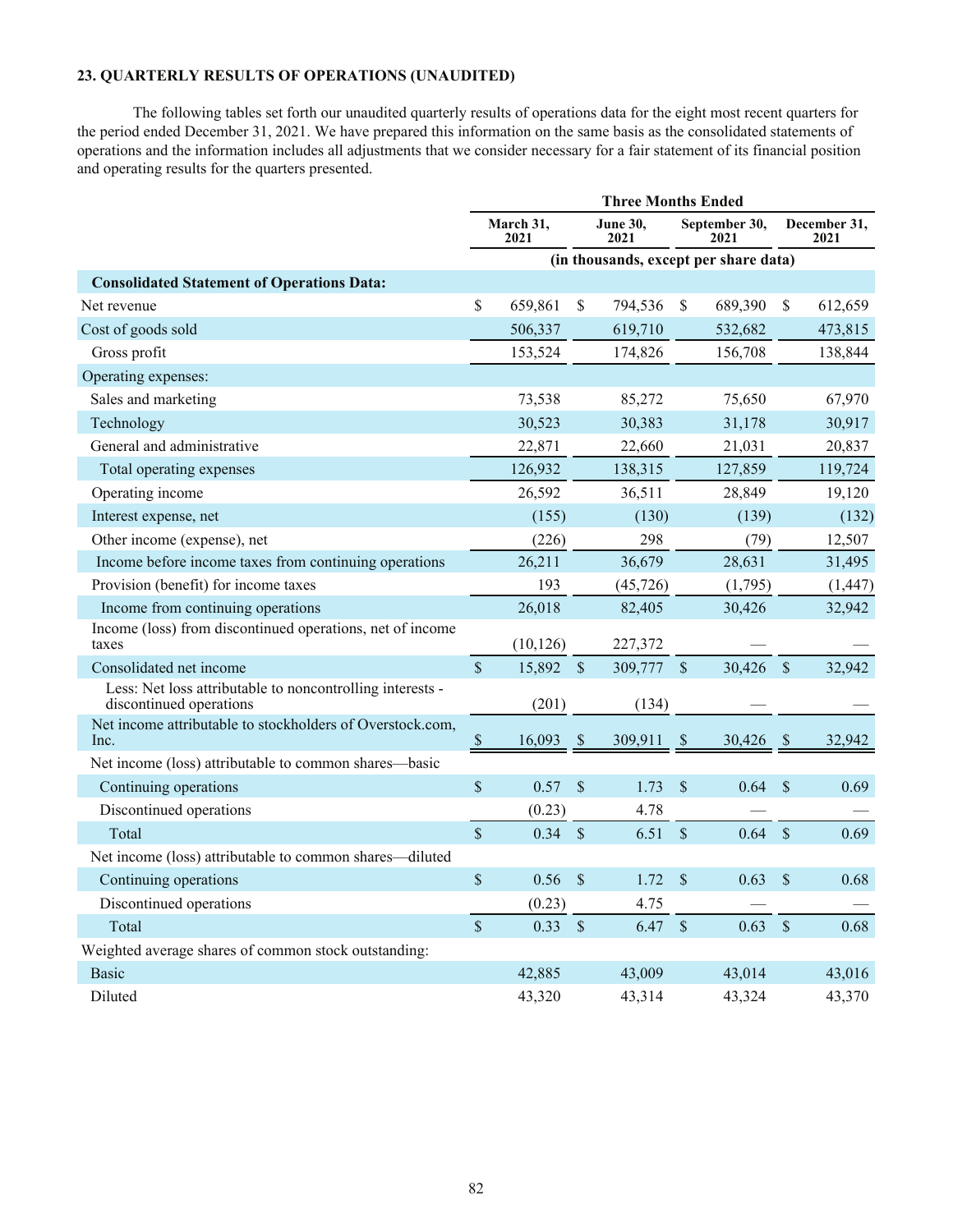|                                                                                      | <b>Three Months Ended</b> |                   |    |                                       |                      |                       |                           |                      |
|--------------------------------------------------------------------------------------|---------------------------|-------------------|----|---------------------------------------|----------------------|-----------------------|---------------------------|----------------------|
|                                                                                      |                           | March 31,<br>2020 |    | <b>June 30.</b><br>2020               |                      | September 30,<br>2020 |                           | December 31,<br>2020 |
|                                                                                      |                           |                   |    | (in thousands, except per share data) |                      |                       |                           |                      |
| <b>Consolidated Statement of Operations Data:</b>                                    |                           |                   |    |                                       |                      |                       |                           |                      |
| Net revenue                                                                          | \$                        | 339,598           | \$ | 766,956                               | \$                   | 717,695               | \$                        | 669,666              |
| Cost of goods sold                                                                   |                           | 265,392           |    | 589,044                               |                      | 548,982               |                           | 519,141              |
| Gross profit                                                                         |                           | 74,206            |    | 177,912                               |                      | 168,713               |                           | 150,525              |
| Operating expenses:                                                                  |                           |                   |    |                                       |                      |                       |                           |                      |
| Sales and marketing                                                                  |                           | 36,345            |    | 79,215                                |                      | 71,292                |                           | 73,862               |
| Technology                                                                           |                           | 27,281            |    | 29,063                                |                      | 29,934                |                           | 29,970               |
| General and administrative                                                           |                           | 23,885            |    | 20,837                                |                      | 28,625                |                           | 24,332               |
| Total operating expenses                                                             |                           | 87,511            |    | 129,115                               |                      | 129,851               |                           | 128,164              |
| Operating income (loss)                                                              |                           | (13,305)          |    | 48,797                                |                      | 38,862                |                           | 22,361               |
| Interest expense, net                                                                |                           | (11)              |    | (364)                                 |                      | (264)                 |                           | (199)                |
| Other income (expense), net                                                          |                           | (287)             |    | 246                                   |                      | 59                    |                           | 595                  |
| Income (loss) before income taxes from continuing<br>operations                      |                           | (13,603)          |    | 48,679                                |                      | 38,657                |                           | 22,757               |
| Provision (benefit) for income taxes                                                 |                           | 163               |    | 840                                   |                      | 753                   |                           | (393)                |
| Income (loss) from continuing operations                                             |                           | (13,766)          |    | 47,839                                |                      | 37,904                |                           | 23,150               |
| Loss from discontinued operations, net of income taxes                               |                           | (5,799)           |    | (13, 458)                             |                      | (16, 678)             |                           | (13, 021)            |
| Consolidated net income (loss)                                                       | \$                        | $(19, 565)$ \$    |    | 34,381                                | $\sqrt{\frac{2}{5}}$ | 21,226                | $\mathcal{S}$             | 10,129               |
| Less: Net loss attributable to noncontrolling interests -<br>discontinued operations |                           | (3,232)           |    | (1,975)                               |                      | (2,165)               |                           | (2, 458)             |
| Net income (loss) attributable to stockholders of<br>Overstock.com, Inc.             | $\mathcal{S}$             | $(16,333)$ \$     |    | 36,356                                | $\mathcal{S}$        | 23,391                | $\mathcal{S}$             | 12,587               |
| Net income (loss) attributable to common shares—basic                                |                           |                   |    |                                       |                      |                       |                           |                      |
| Continuing operations                                                                | \$                        | $(0.34)$ \$       |    | 1.12                                  | $\mathcal{S}$        | 0.81                  | $\boldsymbol{\mathsf{S}}$ | 0.48                 |
| Discontinued operations                                                              |                           | (0.06)            |    | (0.27)                                |                      | (0.31)                |                           | (0.22)               |
| Total                                                                                | $\mathsf{\$}$             | $(0.40)$ \$       |    | 0.85                                  | $\sqrt{\frac{2}{5}}$ | 0.50                  | $\mathsf{\$}$             | 0.26                 |
| Net income (loss) attributable to common shares—diluted                              |                           |                   |    |                                       |                      |                       |                           |                      |
| Continuing operations                                                                | \$                        | $(0.34)$ \$       |    | 1.11                                  | \$                   | 0.81                  | \$                        | 0.48                 |
| Discontinued operations                                                              |                           | (0.06)            |    | (0.27)                                |                      | (0.31)                |                           | (0.22)               |
| Total                                                                                | $\mathsf{\$}$             | $(0.40)$ \$       |    | 0.84                                  | $\mathcal{S}$        | 0.50                  | $\mathcal{S}$             | 0.26                 |
| Weighted average shares of common stock outstanding:                                 |                           |                   |    |                                       |                      |                       |                           |                      |
| <b>Basic</b>                                                                         |                           | 40,158            |    | 40,329                                |                      | 41,595                |                           | 42,765               |
| Diluted                                                                              |                           | 40,158            |    | 40,590                                |                      | 42,202                |                           | 43,326               |

# **24. SUBSEQUENT EVENTS**

# *tZERO Group, Inc.*

In late February 2022, tZERO agreed to sell and issue shares of its Series B Preferred Stock to Intercontinental Exchange, Inc. (an unrelated third party and owner of the New York Stock Exchange), Medici Ventures, L.P., Overstock, and others under a Series B Preferred Stock Purchase Agreement. Following our contribution of \$15 million and the contributions of the other investors, our direct equity interest in tZERO will be reduced from approximately 40% to 34%. The Series B shares were purchased at a price per share lower than the fair value per share of our common shares at December 31, 2021. An estimate cannot be made of the financial impact of this transaction on the carrying amount of our common shares as valuation procedures have not been completed.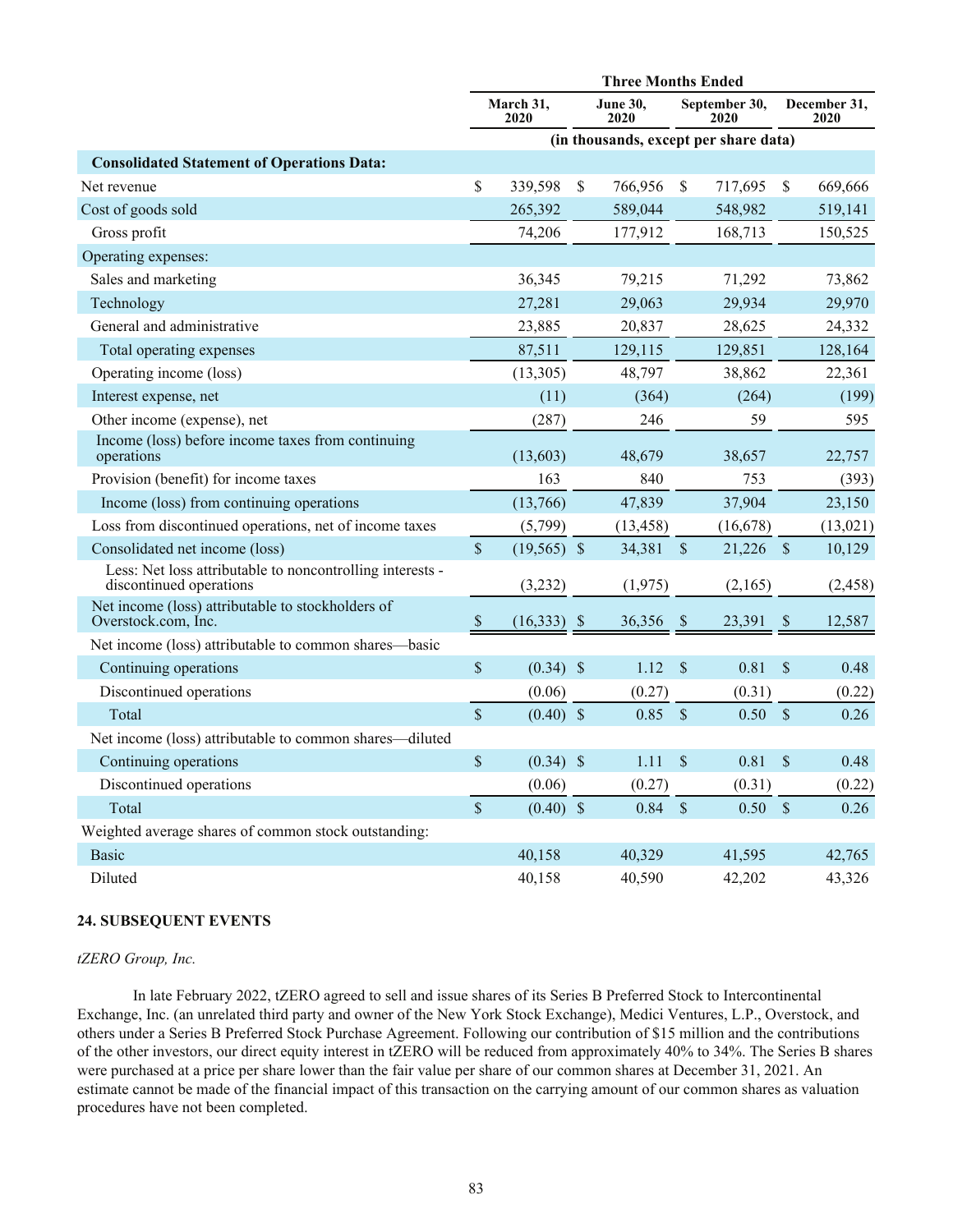|                                                 | <b>Balance at</b><br><b>Beginning of</b><br>Year |               | Charged to<br><b>Expense</b> |    | Deductions /<br>(Other<br><b>Additions</b> ) |    | <b>Balance at</b><br><b>End of Year</b> |  |
|-------------------------------------------------|--------------------------------------------------|---------------|------------------------------|----|----------------------------------------------|----|-----------------------------------------|--|
| Year ended December 31, 2021                    |                                                  |               |                              |    |                                              |    |                                         |  |
| Deferred tax valuation allowance <sup>(1)</sup> | \$<br>134,305                                    | <sup>S</sup>  | $(77,090)$ \$                |    | 45,831                                       | -S | 11,384                                  |  |
| Allowance for sales returns                     | 19,190                                           |               | 237,622                      |    | 242,889                                      |    | 13,923                                  |  |
| Allowance for doubtful accounts                 | 1,417                                            |               | 1,012                        |    |                                              |    | 2,429                                   |  |
| Year ended December 31, 2020                    |                                                  |               |                              |    |                                              |    |                                         |  |
| Deferred tax valuation allowance <sup>(1)</sup> | \$<br>146,856 \$                                 |               | $(13,066)$ \$                |    | $(515)$ \$                                   |    | 134,305                                 |  |
| Allowance for sales returns                     | 11,106                                           |               | 204,810                      |    | 196,726                                      |    | 19,190                                  |  |
| Allowance for doubtful accounts                 | 2,443                                            |               | 1,008                        |    | 2,034                                        |    | 1,417                                   |  |
| Year ended December 31, 2019                    |                                                  |               |                              |    |                                              |    |                                         |  |
| Deferred tax valuation allowance <sup>(1)</sup> | \$<br>114,523                                    | <sup>\$</sup> | 32,333                       | -S | $\overline{\phantom{0}}$                     | \$ | 146,856                                 |  |
| Allowance for sales returns                     | 15,261                                           |               | 117,039                      |    | 121,194                                      |    | 11,106                                  |  |
| Allowance for doubtful accounts                 | 2,095                                            |               | 634                          |    | 286                                          |    | 2,443                                   |  |

# **Schedule II Valuation and Qualifying Accounts (in thousands)**

(1) — Amounts contain continuing and discontinued operations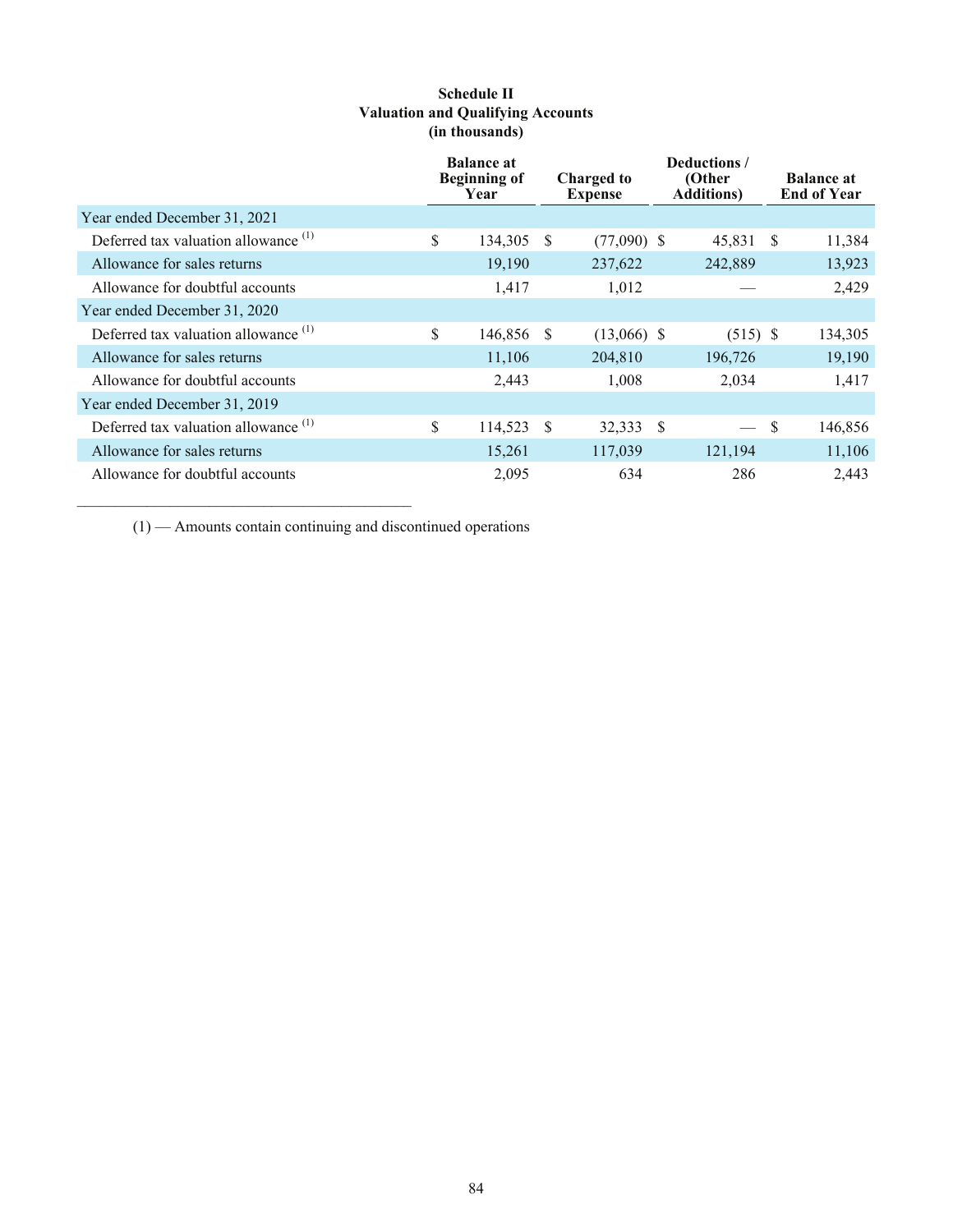# **ITEM 9. CHANGES IN AND DISAGREEMENTS WITH ACCOUNTANTS ON ACCOUNTING AND FINANCIAL DISCLOSURE**

None.

#### **ITEM 9A. CONTROLS AND PROCEDURES**

### **Disclosure Controls and Procedures**

We maintain disclosure controls and procedures, as such term is defined in Rules 13a-15(e) and 15d-15(e) of the Securities Exchange Act of 1934, as amended (the "Exchange Act"). The term *disclosure controls and procedures* means controls and other procedures of an issuer that are designed to ensure that information required to be disclosed by the issuer in the reports that it files or submits under the Exchange Act is recorded, processed, summarized and reported, within the time periods specified in the Commission's rules and forms.

Disclosure controls and procedures include, without limitation, controls and procedures designed to ensure that information required to be disclosed by an issuer in the reports that it files or submits under the Exchange Act is accumulated and communicated to the issuer's management, including its principal executive and principal financial officers, or persons performing similar functions, as appropriate to allow timely decisions regarding required disclosure.

#### **Evaluation of Disclosure Controls and Procedures**

We carried out an evaluation required by the Exchange Act, under the supervision and with the participation of our principal executive officer and principal financial officer, of the effectiveness of the design and operation of our disclosure controls and procedures, as defined in Rule 13a-15(e) of the Exchange Act, as of the end of the period covered by this report. Based on this evaluation, our principal executive officer and principal financial officer concluded that our disclosure controls and procedures were effective to provide reasonable assurance that information required to be disclosed by us in the reports that we file or submit under the Exchange Act is recorded, processed, summarized and reported within the time periods specified in the SEC's rules and forms and to provide reasonable assurance that such information is accumulated and communicated to our management, including our principal executive officer and principal financial officer, as appropriate to allow timely decisions regarding required disclosure.

#### **Limitations on Disclosure Controls and Procedures**

Our disclosure controls and procedures are designed to provide reasonable assurance of achieving their objectives as specified above. Management does not expect, however, that our disclosure controls and procedures will prevent or detect all error and fraud. Any control system, no matter how well designed and operated, is based upon certain assumptions and can provide only reasonable, not absolute, assurance that its objectives will be met. Further, no evaluation of controls can provide absolute assurance that misstatements due to error or fraud will not occur or that all control issues and instances of fraud, if any, within the Company have been detected.

#### **Changes in Disclosure Controls and Procedures and Internal Control over Financing Reporting**

During the quarter ended December 31, 2021, we evaluated and enhanced the design of existing internal controls supporting the valuation of our equity method securities. Except for these enhancements, there were no other changes in either our disclosure controls and procedures or our internal control over financial reporting that occurred during the quarter ended December 31, 2021, that have materially affected, or are reasonably likely to materially affect, our disclosure controls and procedures or our internal control over financial reporting. We have not experienced any material impact to our disclosure controls and procedures or our internal controls over financial reporting despite the fact that most of our corporate employees are working remotely due to the COVID-19 pandemic. We are continually monitoring and assessing the impact of the COVID-19 situation on our internal controls to minimize the impact on their design and operating effectiveness.

#### **Management's Report on Internal Control over Financial Reporting**

Management of the Company is responsible for establishing and maintaining adequate internal control over financial reporting as defined in Rules 13a-15(f) and 15d-15(f) under the Exchange Act.

Internal control over financial reporting is a process designed to provide reasonable assurance regarding the reliability of financial reporting and the preparation of financial statements for external purposes in accordance with generally accepted accounting principles. Because of its inherent limitations, internal control over financial reporting may not prevent or detect misstatements. Also, projections of any evaluation of effectiveness of internal control over financial reporting to future periods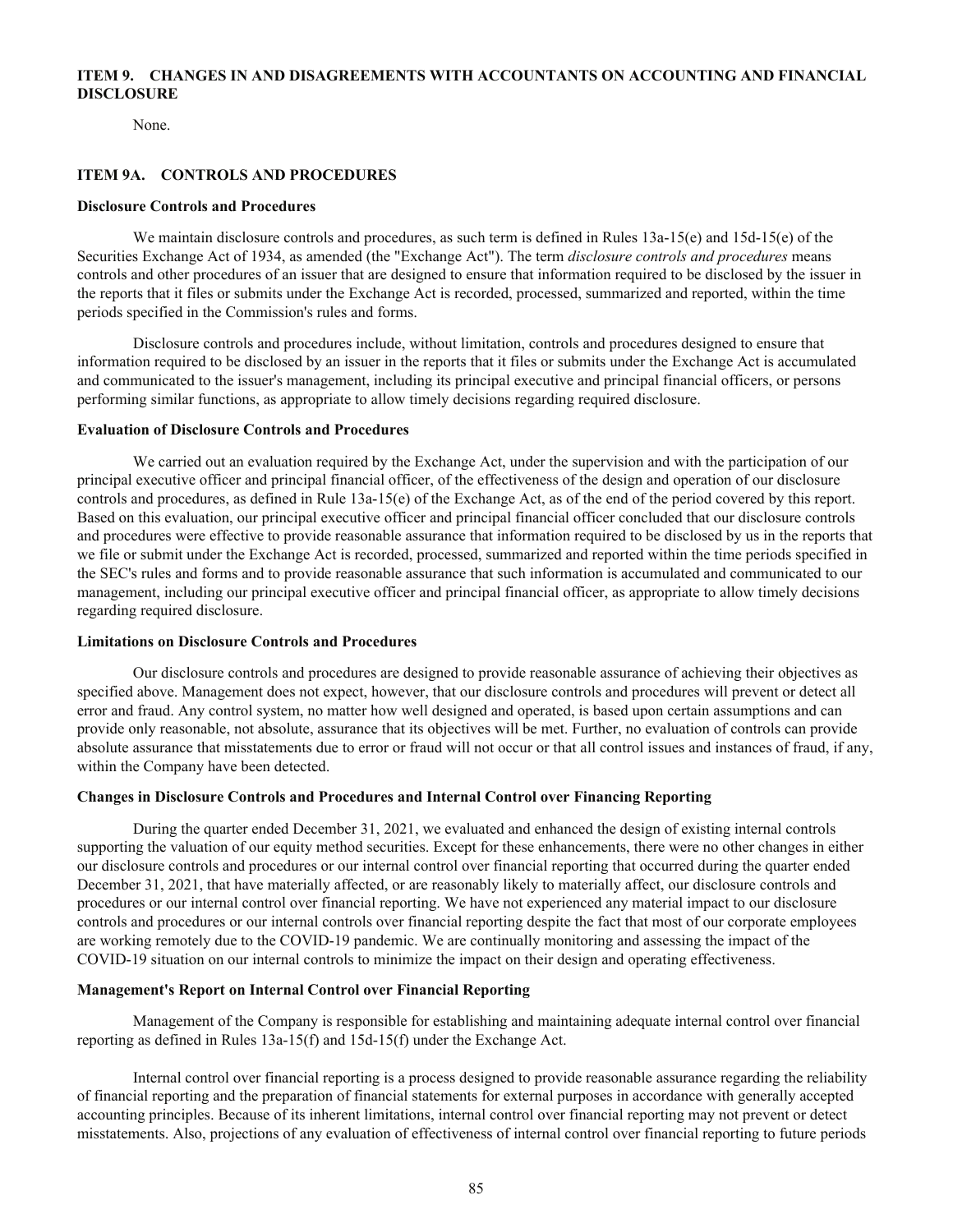are subject to the risk that controls may become inadequate because of changes in conditions, or that the degree of compliance with the policies or procedures may deteriorate.

Management has assessed the effectiveness of our internal control over financial reporting as of December 31, 2021. In making our assessment of the effectiveness of internal control over financial reporting, management used the criteria set forth in Internal Control—Integrated Framework (2013) issued by the Committee of Sponsoring Organizations of the Treadway Commission ("COSO"). Based on this assessment, management has concluded that, as of December 31, 2021, our internal control over financial reporting was effective.

Our internal control over financial reporting is designed to provide reasonable assurance of achieving its objectives as specified above. Management does not expect, however, that our internal control over financial reporting will prevent or detect all error and fraud. Any control system, no matter how well designed and operated, is based upon certain assumptions and can provide only reasonable, not absolute, assurance that its objectives will be met. Further, no evaluation of controls can provide absolute assurance that misstatements due to error or fraud will not occur or that all control issues and instances of fraud, if any, within the Company have been detected.

The effectiveness of our internal control over financial reporting as of December 31, 2021 has been audited by KPMG LLP, an independent registered public accounting firm, as stated in their report which is included below.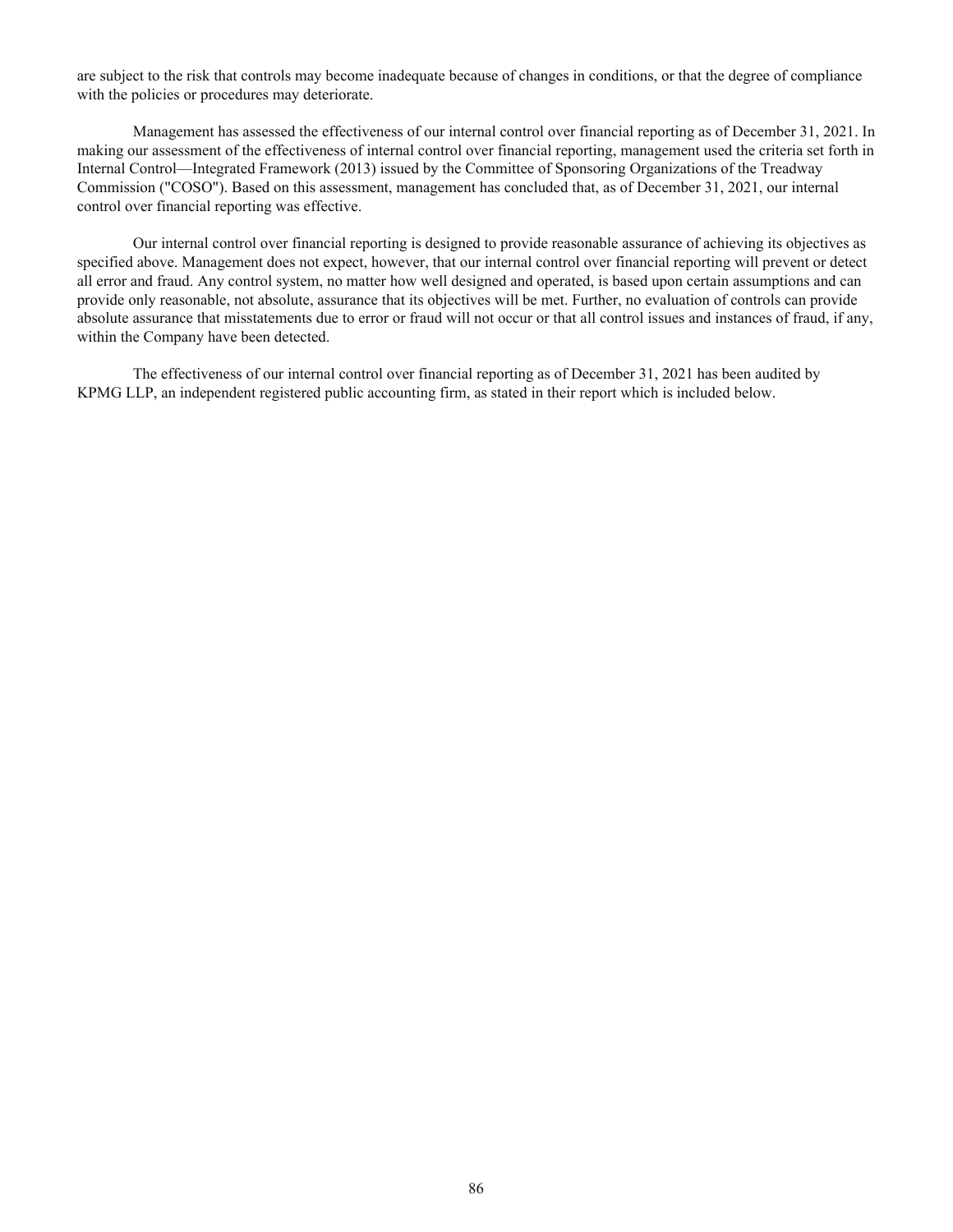# **Report of Independent Registered Public Accounting Firm**

To the Stockholders and Board of Directors Overstock.com, Inc.:

# *Opinion on Internal Control Over Financial Reporting*

We have audited Overstock.com, Inc. and subsidiaries' (the Company) internal control over financial reporting as of December 31, 2021, based on criteria established in *Internal Control - Integrated Framework (2013)* issued by the Committee of Sponsoring Organizations of the Treadway Commission. In our opinion, the Company maintained, in all material respects, effective internal control over financial reporting as of December 31, 2021, based on criteria established in *Internal Control - Integrated Framework (2013)* issued by the Committee of Sponsoring Organizations of the Treadway Commission.

We also have audited, in accordance with the standards of the Public Company Accounting Oversight Board (United States) (PCAOB), the consolidated balance sheets of the Company as of December 31, 2021 and 2020, the related consolidated statements of operations, comprehensive income (loss), changes in stockholders' equity, and cash flows for each of the years in the three-year period ended December 31, 2021, and the related notes and financial statement schedule II (collectively, the consolidated financial statements), and our report dated February 25, 2022 expressed an unqualified opinion on those consolidated financial statements.

# *Basis for Opinion*

The Company's management is responsible for maintaining effective internal control over financial reporting and for its assessment of the effectiveness of internal control over financial reporting, included in the accompanying Management's Report on Internal Control over Financial Reporting. Our responsibility is to express an opinion on the Company's internal control over financial reporting based on our audit. We are a public accounting firm registered with the PCAOB and are required to be independent with respect to the Company in accordance with the U.S. federal securities laws and the applicable rules and regulations of the Securities and Exchange Commission and the PCAOB.

We conducted our audit in accordance with the standards of the PCAOB. Those standards require that we plan and perform the audit to obtain reasonable assurance about whether effective internal control over financial reporting was maintained in all material respects. Our audit of internal control over financial reporting included obtaining an understanding of internal control over financial reporting, assessing the risk that a material weakness exists, and testing and evaluating the design and operating effectiveness of internal control based on the assessed risk. Our audit also included performing such other procedures as we considered necessary in the circumstances. We believe that our audit provides a reasonable basis for our opinion.

# *Definition and Limitations of Internal Control Over Financial Reporting*

A company's internal control over financial reporting is a process designed to provide reasonable assurance regarding the reliability of financial reporting and the preparation of financial statements for external purposes in accordance with generally accepted accounting principles. A company's internal control over financial reporting includes those policies and procedures that (1) pertain to the maintenance of records that, in reasonable detail, accurately and fairly reflect the transactions and dispositions of the assets of the company; (2) provide reasonable assurance that transactions are recorded as necessary to permit preparation of financial statements in accordance with generally accepted accounting principles, and that receipts and expenditures of the company are being made only in accordance with authorizations of management and directors of the company; and (3) provide reasonable assurance regarding prevention or timely detection of unauthorized acquisition, use, or disposition of the company's assets that could have a material effect on the financial statements.

Because of its inherent limitations, internal control over financial reporting may not prevent or detect misstatements. Also, projections of any evaluation of effectiveness to future periods are subject to the risk that controls may become inadequate because of changes in conditions, or that the degree of compliance with the policies or procedures may deteriorate.

# /s/ KPMG LLP

Salt Lake City, Utah February 25, 2022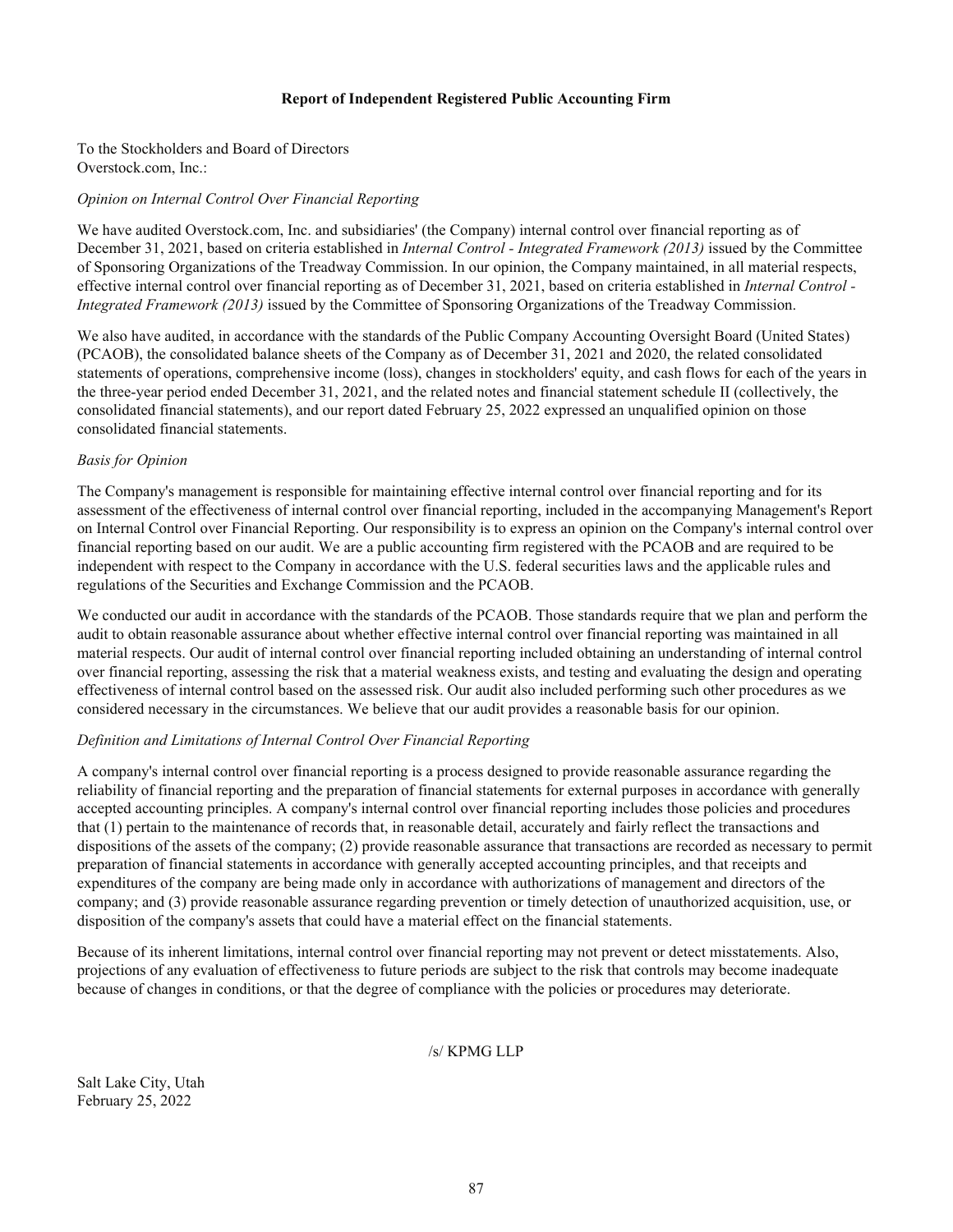# **ITEM 9B. OTHER INFORMATION**

None.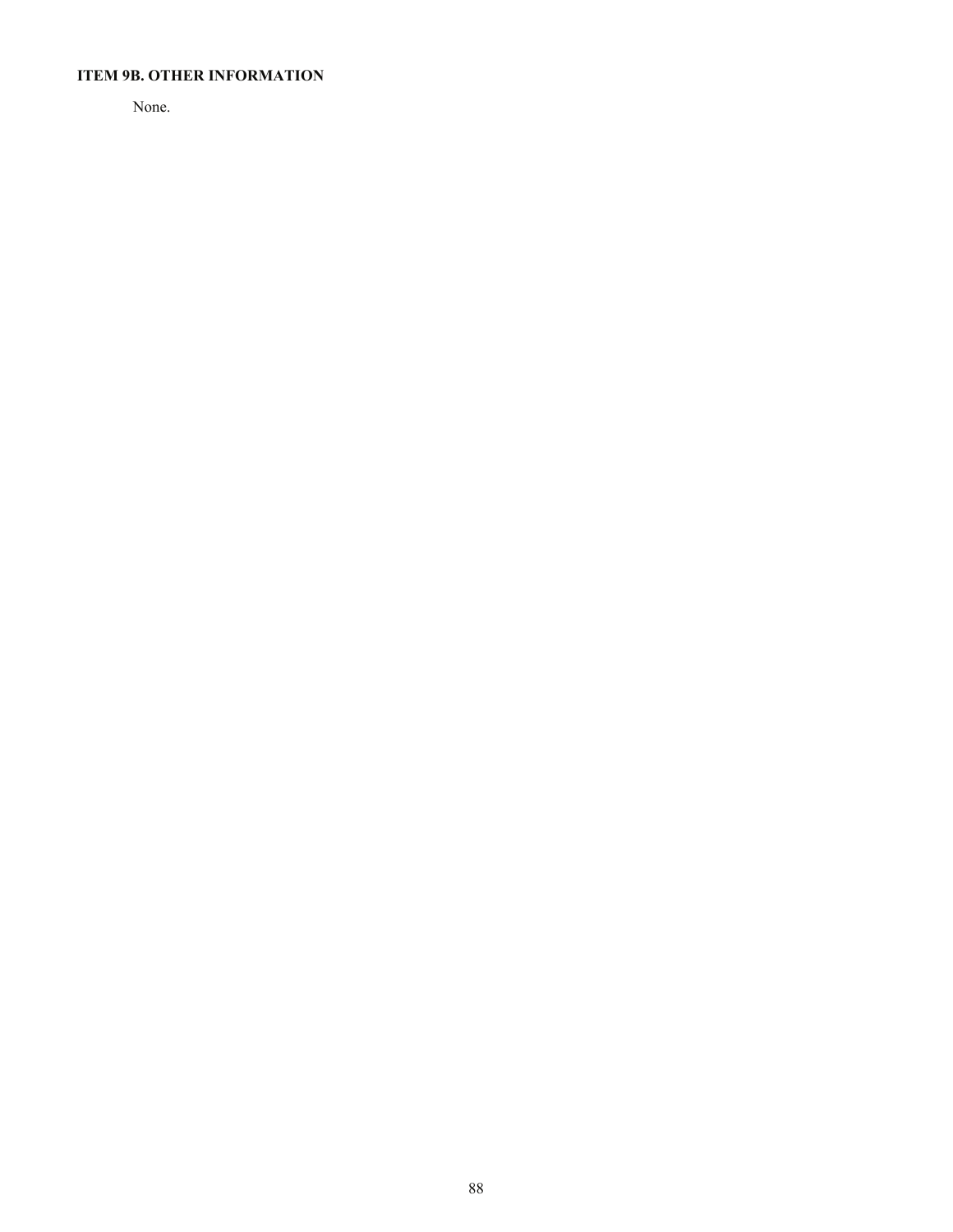#### **PART III**

#### **ITEM 10. DIRECTORS, EXECUTIVE OFFICERS AND CORPORATE GOVERNANCE**

Information regarding our Executive Officers required by Item 10 of Part III is set forth in Item 1 of Part I under "Business—Executive Officers of the Registrant." Information required by Item 10 of Part III regarding our Board of Directors and any material changes to the process by which security holders may recommend nominees to the Board of Directors will be included in our definitive proxy statement for our 2022 annual meeting of stockholders and is incorporated herein by reference. Information relating to compliance with Section 16(a) of the 1934 Act will be set forth in our definitive proxy statement for our 2022 annual meeting of stockholders and is incorporated herein by reference.

We have adopted a Code of Business Conduct and Ethics ("Code"), which applies to all employees of the Company, including our principal executive officer, principal financial officer, and principal accounting officer. We intend to disclose any amendments to the Code and any waivers granted to our principal executive officer, principal financial officer or principal accounting officer or other persons to the extent required by applicable rules or regulations in the Investor Relations section of our Website, www.overstock.com. We will provide a copy of the Code to any person without any charge upon request in writing addressed to Overstock.com. Attn: Investor Relations, 799 West Coliseum Way, Midvale, UT 84047.

### **ITEM 11. EXECUTIVE COMPENSATION**

The information required by this Item is incorporated by reference to our definitive proxy statement for the 2022 annual meeting of stockholders.

# **ITEM 12. SECURITY OWNERSHIP OF CERTAIN BENEFICIAL OWNERS AND MANAGEMENT AND RELATED STOCKHOLDER MATTERS**

Except as set forth herein, the information required by this Item is incorporated by reference to our definitive proxy statement for the 2022 annual meeting of stockholders.

#### **Securities authorized for issuance under equity compensation plans**

Our Board of Directors adopted the 2005 Equity Incentive Plan, which was most recently amended and restated and reapproved by the stockholders on May 9, 2017 (as so amended and restated, the "Plan"). Under the Plan, the Board of Directors may issue incentive stock options to our employees and directors and non-qualified stock options to consultants, as well as restricted stock units and other types of equity awards of the Company.

Options granted under the Plan generally expire at the end of ten years and vest in accordance with a vesting schedule determined by our Board of Directors, usually over four years from the grant date. We have not granted compensatory stock options since 2008, and at December 31, 2021, no options were outstanding under the Plan.

Restricted stock units granted in 2021, 2020, and 2019 vest over three years at 33.3% at the end of each of the first, second and third year. In addition to our traditional equity awards, during the year ended December 31, 2020, we granted 502,765 restricted stock awards which vest over a one-year period. Each restricted stock unit represents the right to one share of common stock upon vesting.

The following is a summary of restricted stock unit activity (amounts in thousands, except per share data):

|                               |              | 2021          |                                                               | 2020         | 2019 |                                                               |              |              |                                                               |
|-------------------------------|--------------|---------------|---------------------------------------------------------------|--------------|------|---------------------------------------------------------------|--------------|--------------|---------------------------------------------------------------|
|                               | <b>Units</b> |               | Weighted<br>Average<br><b>Grant Date</b><br><b>Fair Value</b> | <b>Units</b> |      | Weighted<br>Average<br><b>Grant Date</b><br><b>Fair Value</b> | <b>Units</b> |              | Weighted<br>Average<br><b>Grant Date</b><br><b>Fair Value</b> |
| Outstanding—beginning of year | 639          | S             | 17.98                                                         | 1,051        | \$   | 26.22                                                         | 559          | <sup>S</sup> | 44.08                                                         |
| Granted at fair value         | 415          |               | 92.29                                                         | 484          |      | 10.39                                                         | 982          |              | 17.80                                                         |
| Vested                        | (294)        |               | 24.88                                                         | (710)        |      | 23.58                                                         | (270)        |              | 34.92                                                         |
| Forfeited                     | (97)         |               | 52.26                                                         | (186)        |      | 23.43                                                         | (220)        |              | 23.36                                                         |
| Outstanding—end of year       | 663          | <sup>\$</sup> | 56.37                                                         | 639          | S    | 17.98                                                         | 1,051        | <sup>S</sup> | 26.22                                                         |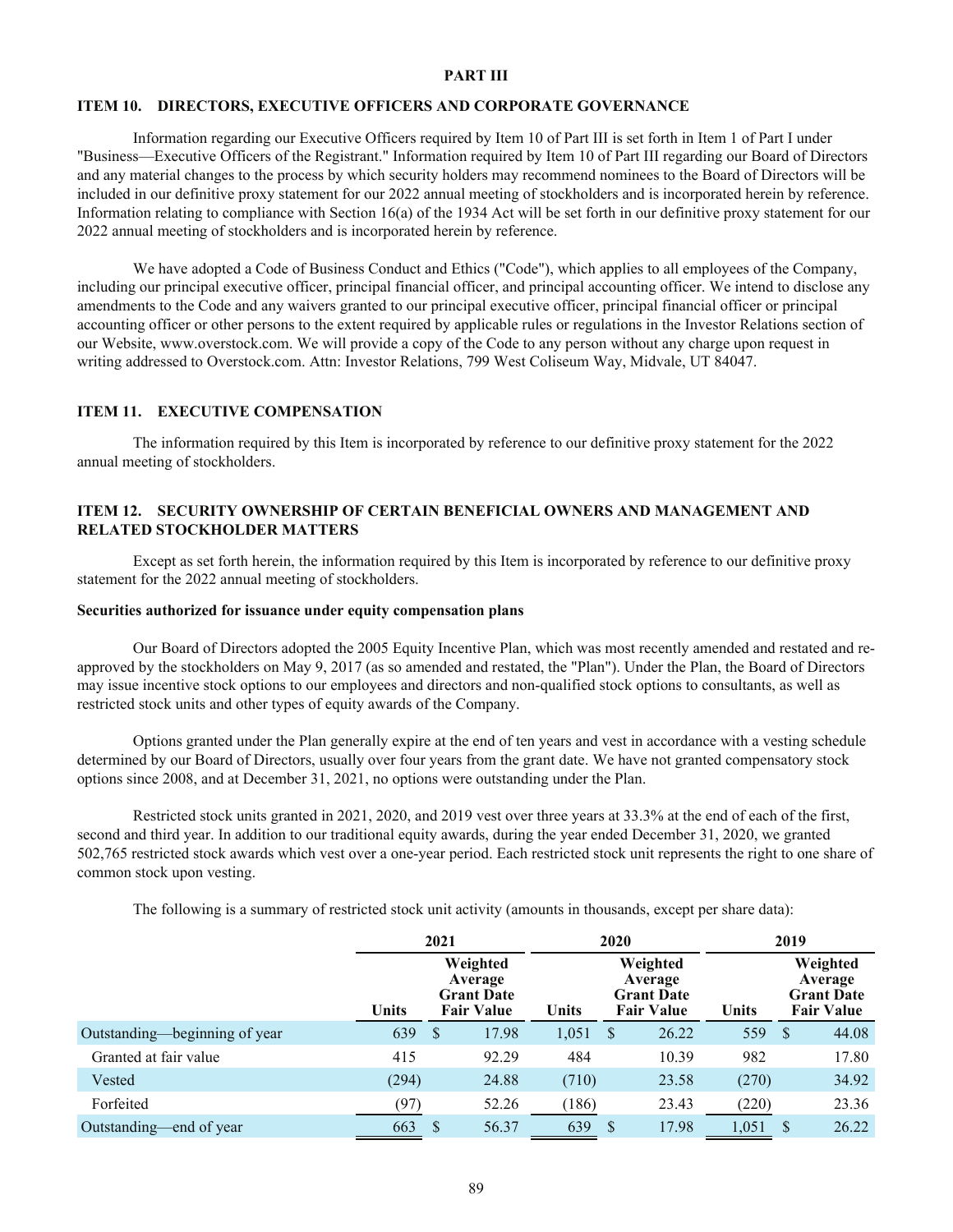At December 31, 2021, 1.7 million shares of stock remained available for future grants under the Plan.

### **ITEM 13. CERTAIN RELATIONSHIPS AND RELATED TRANSACTIONS, AND DIRECTOR INDEPENDENCE**

The information required by this Item is incorporated by reference to our definitive proxy statement for the 2022 annual meeting of stockholders.

# **ITEM 14. PRINCIPAL ACCOUNTING FEES AND SERVICES**

Our independent registered public accounting firm is KPMG LLP, Salt Lake City, Utah, Auditor Firm ID: 185.

The information required by this Item is incorporated by reference to our definitive proxy statement for the 2022 annual meeting of stockholders.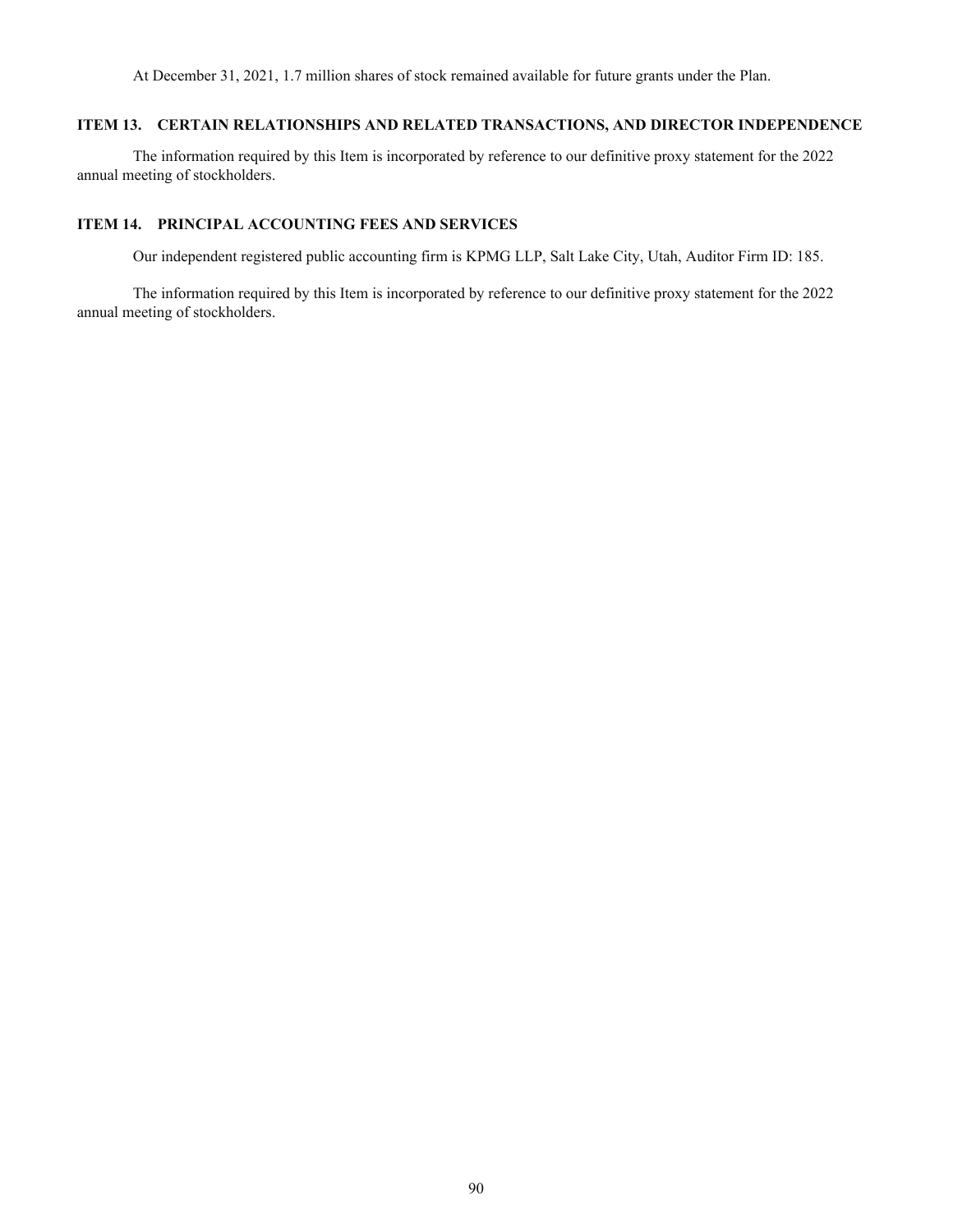#### **PART IV**

### **ITEM 15. EXHIBITS, FINANCIAL STATEMENT SCHEDULES**

#### **(a) The following documents are filed as part of this Annual Report on Form 10-K:**

#### (1) **Financial Statements:**

The financial statements are filed as part of this Annual Report on Form 10-K under "Item 8. Financial Statements and Supplementary Data."

#### (2) **Financial Statement Schedules:**

Schedule II Valuation and Qualifying Accounts is provided in "Item 8. Financial Statements and Supplementary Data." Other schedules have been omitted as they are either not required, not applicable, or the information has otherwise been shown in the consolidated financial statements or notes thereto under "Item 8. Financial Statements and Supplementary Data."

### (3) **Exhibits:**

See exhibits listed under Part (b) below.

# **(b) Exhibits**

 $\overline{\phantom{0}}$ 

| <b>Exhibit</b><br><b>Number</b> | <b>Exhibit Description</b>                                                                                                   | Form    | File No.  | <b>Exhibit</b> | <b>Filing Date</b> | <b>Filed</b><br><b>Herewith</b> |
|---------------------------------|------------------------------------------------------------------------------------------------------------------------------|---------|-----------|----------------|--------------------|---------------------------------|
| 3.1                             | Amended and Restated Certificate<br>of Incorporation                                                                         | $10-Q$  | 000-49799 | 3.1            | July 29, 2014      |                                 |
| 3.2                             | Amended and Restated Bylaws                                                                                                  | $10-Q$  | 000-49799 | 3.1            | May 4, 2017        |                                 |
| 3.3                             | Certificate of Elimination for<br><b>Blockchain Voting Series A</b><br>Preferred Stock of Overstock.com,<br>Inc.             | $8-K$   | 000-49799 | 3.2            | July 30, 2019      |                                 |
| 3.4                             | Amended and Restated Certificate<br>of Designation of Digital Voting<br>Series A-1 Preferred Stock of<br>Overstock.com, Inc. | $10-Q$  | 000-49799 | 3.1            | May 7, 2020        |                                 |
| 3.5                             | Amended and Restated Certificate<br>of Designation for the Voting<br>Series B Preferred Stock of<br>Overstock.com, Inc.      | $10-Q$  | 000-49799 | 3.2            | May 7, 2020        |                                 |
| 4.1                             | Form of specimen common stock<br>certificate                                                                                 | $S-1/A$ | 333-83728 | 4.1            | May 6, 2002        |                                 |
| 4.2                             | Form of Stock Certificate for<br>Voting Series B Preferred Stock                                                             | $8-K$   | 000-49799 | 4.2            | November 14, 2016  |                                 |
| 4.3                             | Certificate of Designation of<br>Digital Voting Series A-1<br>Preferred Stock of Overstock.com,<br>Inc. (see Exhibit 3.4)    |         |           |                |                    |                                 |
| 4.4                             | Certificate of Designation for the<br>Voting Series B Preferred Stock of<br>Overstock.com, Inc. (see Exhibit<br>3.5)         |         |           |                |                    |                                 |
| 4.5                             | Description of Securities<br>Registered Under Section 12 of the<br>Securities Exchange Act of 1934                           | $10-K$  | 000-49799 | 4.5            | February 26, 2021  |                                 |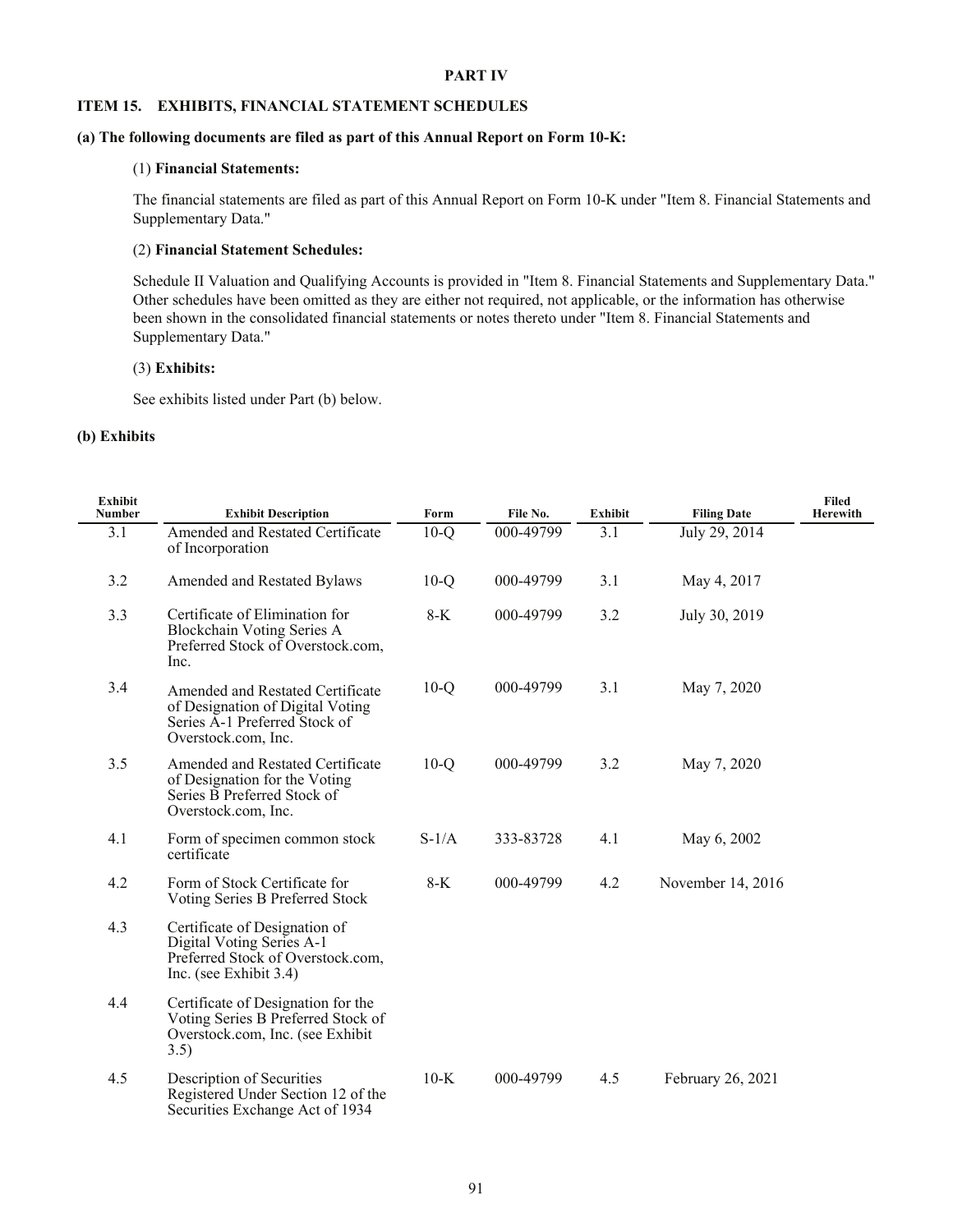| <b>Exhibit</b><br>Number | <b>Exhibit Description</b>                                                                                                                                                                                                            | Form   | File No.  | Exhibit | <b>Filing Date</b> | <b>Filed</b><br>Herewith |
|--------------------------|---------------------------------------------------------------------------------------------------------------------------------------------------------------------------------------------------------------------------------------|--------|-----------|---------|--------------------|--------------------------|
| $4.6^{(a)}$              | <b>Registration Rights Agreement</b><br>dated December 15, 2016 by and<br>among Overstock.com, Inc. and<br>Patrick M. Byrne, individually and<br>as representative of each of the<br>Participating Affiliates (as defined<br>therein) | $8-K$  | 000-49799 | 4.1     | December 15, 2016  |                          |
| 4.7                      | Form of Participating Affiliate<br>Agreement (included in Exhibit<br>4.3)                                                                                                                                                             |        |           |         |                    |                          |
| $4.8^{(a)}$              | Amendment No. 1 to Registration<br>Rights Agreement effective March<br>10, 2017 by and among<br>Overstock.com, Inc. and Patrick<br>M. Byrne, individually and in his<br>representative capacity                                       | $10-Q$ | 000-49799 | 4.2     | May 4, 2017        |                          |
| $4.9^{(a)}$              | Amendment No. 2 to Registration<br>Rights Agreement effective June<br>10, 2017 by and among<br>Overstock.com, Inc. and Patrick<br>M. Byrne, individually and in his<br>representative capacity                                        | $10-Q$ | 000-49799 | 4.1     | August 3, 2017     |                          |
| $10.1^{(a)}$             | Form of Indemnification<br>Agreement between<br>Overstock.com, Inc. and each of<br>its directors and officers                                                                                                                         | $10-K$ | 000-49799 | 10.1    | March 18, 2019     |                          |
| 10.2 <sup>(a)</sup>      | Overstock.com, Inc. Amended and<br>Restated 2005 Equity Incentive<br>Plan                                                                                                                                                             | $10-K$ | 000-49799 | 10.2    | February 26, 2021  |                          |
| 10.3 <sup>(a)</sup>      | Form of Restricted Stock Unit<br>Grant Notice and Restricted Stock<br>Agreement under the 2005 Equity<br>Incentive Plan                                                                                                               | $10-K$ | 000-49799 | 10.12   | February 21, 2013  |                          |
| $10.4^{(a)}$             | tZERO Group, Inc. 2017 Equity<br>Incentive Plan, as amended<br>through June 1, 2020                                                                                                                                                   | $10-Q$ | 000-49799 | 10.5    | August 6, 2020     |                          |
| $10.5^{(a)}$             | Form of Notice Grant under<br>tZERO 2017 Equity Incentive Plan                                                                                                                                                                        | $10-K$ | 000-49799 | 10.5    | March 13, 2020     |                          |
| 10.6 <sup>(a)</sup>      | Form of RSU Award Agreement<br>for tZERO Group, Inc.                                                                                                                                                                                  | $10-Q$ | 000-49799 | 10.4    | August 6, 2020     |                          |
| 10.7 <sup>(a)</sup>      | Notice of Amendment to Stock<br>Option Grant and Notice of<br>Restricted Stock Unit Grant of<br>tZERO Group, Inc.                                                                                                                     | $10-Q$ | 000-49799 | 10.6    | August 6, 2020     |                          |
| $10.8^{(a)}$             | Medici Ventures, Inc. 2017 Stock<br>Option Plan                                                                                                                                                                                       | $8-K$  | 000-49799 | 10.1    | August 1, 2017     |                          |
| 10.9 <sup>(a)</sup>      | Amendment No. 1 to the Medici<br>Ventures, Inc. 2017 Stock Option<br>Plan                                                                                                                                                             | 8-K    | 000-49799 | 10.1    | April 22, 2019     |                          |
| $10.10^{(a)}$            | Form of Notice of Grant under<br>Medici Ventures 2017 Stock<br><b>Option Plan</b>                                                                                                                                                     | $10-K$ | 000-49799 | 10.36   | March 18, 2019     |                          |
| $10.11^{(a)}$            | Medici Land Governance, Inc.<br>2019 Stock Option Plan                                                                                                                                                                                | $8-K$  | 000-49799 | 10.1    | May 6, 2019        |                          |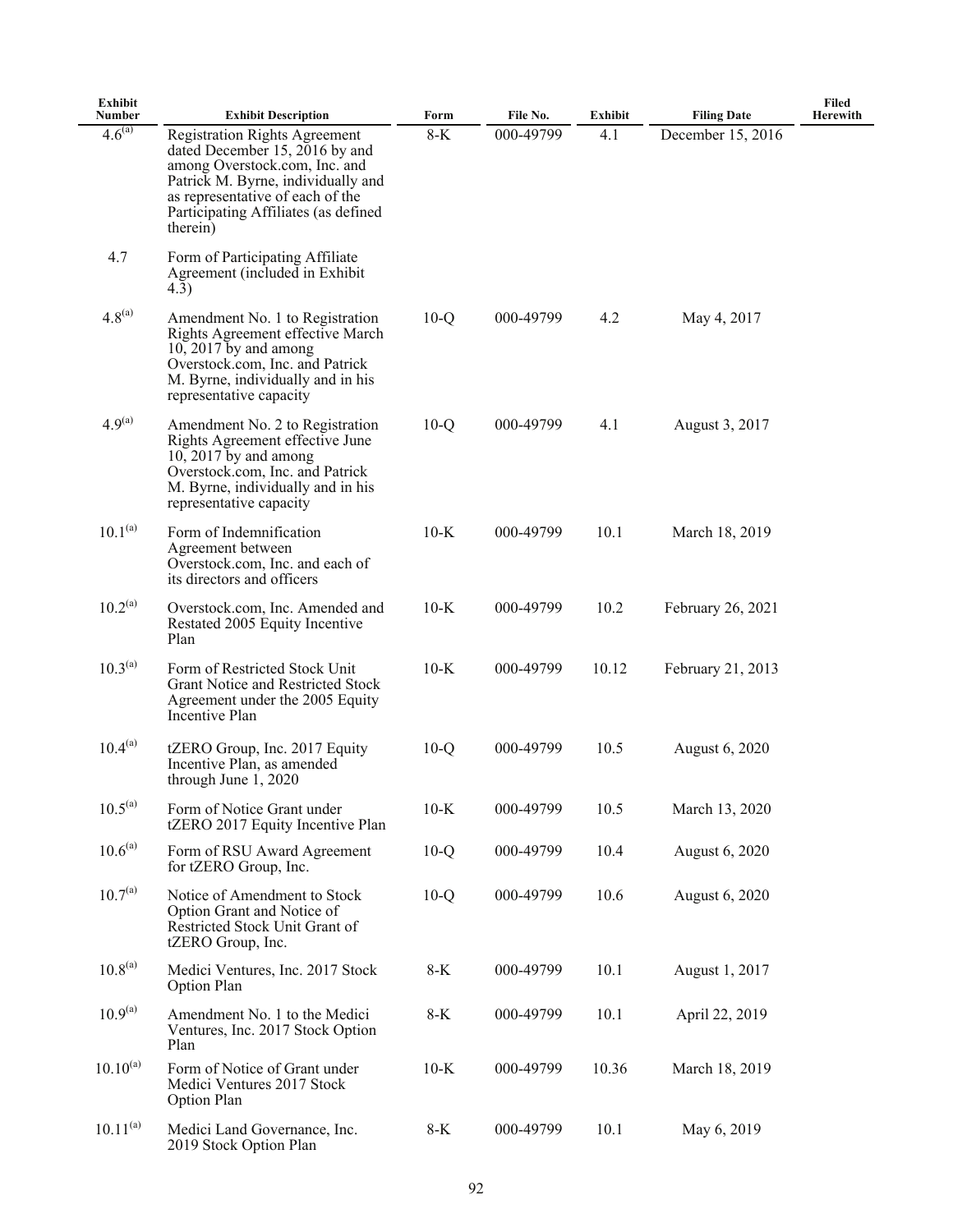| <b>Exhibit</b><br><b>Number</b> | <b>Exhibit Description</b>                                                                                                                                                                                            | Form   | File No.  | <b>Exhibit</b> | <b>Filing Date</b> | <b>Filed</b><br>Herewith |
|---------------------------------|-----------------------------------------------------------------------------------------------------------------------------------------------------------------------------------------------------------------------|--------|-----------|----------------|--------------------|--------------------------|
| $10.12^{(a)}$                   | Summary of unwritten<br>compensation arrangements with<br>Non-Employee Directors                                                                                                                                      | $10-K$ | 000-49799 | 10.16          | March 18, 2019     |                          |
| 10.13                           | Purchase and Sale Agreement<br>dated May 5, 2014 between<br>O.Com Land LLC, Gardner<br>Bingham Junction Holdings, L.C.<br>and Arbor Bingham Junction<br>Holdings, L.C.                                                | $8-K$  | 000-49799 | 10.1           | May 7, 2014        |                          |
| 10.14                           | First Amendment dated July 29,<br>2014 to Purchase and Sale<br>Agreement dated May 5, 2014<br>between O.Com Land LLC,<br>Gardner Bingham Junction<br>Holdings, L.C. and Arbor<br>Bingham Junction Holdings, L.C.      | $8-K$  | 000-49799 | 10.1           | August 6, 2014     |                          |
| 10.15                           | Second Amendment dated<br>September 3, 2014 to Purchase<br>and Sale Agreement dated May 5,<br>2014 between O.Com Land LLC,<br>Gardner Bingham Junction<br>Holdings, L.C. and Arbor<br>Bingham Junction Holdings, L.C. | $8-K$  | 000-49799 | 10.1           | September 8, 2014  |                          |
| 10.16                           | Project Management Agreement<br>dated May 5, 2014 between<br>O.Com Land LLC and Gardner<br>CMS, L.C.                                                                                                                  | 8-K    | 000-49799 | 10.2           | May 7, 2014        |                          |
| 10.17                           | Purchase and Sale Agreement<br>dated September 17, 2014 by and<br>between the Redevelopment<br>Agency of Midvale City and<br>O.com Land LLC                                                                           | 8-K    | 000-49799 | 10.1           | September 23, 2014 |                          |
| 10.18                           | Lease Agreement dated October<br>24, 2014 between O.com Land,<br>LLC and Overstock.com Inc.                                                                                                                           | 8-K    | 000-49799 | 10.19          | October 28, 2014   |                          |
| $10.19^{(a)}$                   | Summary of Unwritten<br><b>Compensation Arrangements</b><br>Applicable to Non-Employee<br>Directors of Overstock.com, Inc.                                                                                            | $10-K$ | 000-49799 | 10.16          | March 13, 2020     |                          |
| 10.20                           | Amended and Restated Capital on<br>DemandTM Sales Agreement with<br>JonesTrading Institutional Services<br>LLC, as agent, dated June 26,<br>2020                                                                      | $8-K$  | 000-49799 | 1.1            | June 29, 2020      |                          |
| $10.21^{(a)}$                   | Stockholders Agreement dated<br>September 21, 2018 by and among<br>Medici Land Governance, Inc.,<br>Medici Ventures, Inc. and Patrick<br>M. Byrne                                                                     | $8-K$  | 000-49799 | 10.1           | September 26, 2018 |                          |
| $10.22^{(a)}$                   | Notice of Stock Option Grant<br>effective May 21, 2018 dated June<br>6, 2018 between t0.com, Inc. and<br>Saum Noursalehi                                                                                              | $10-Q$ | 000-49799 | 10.2           | August 9, 2018     |                          |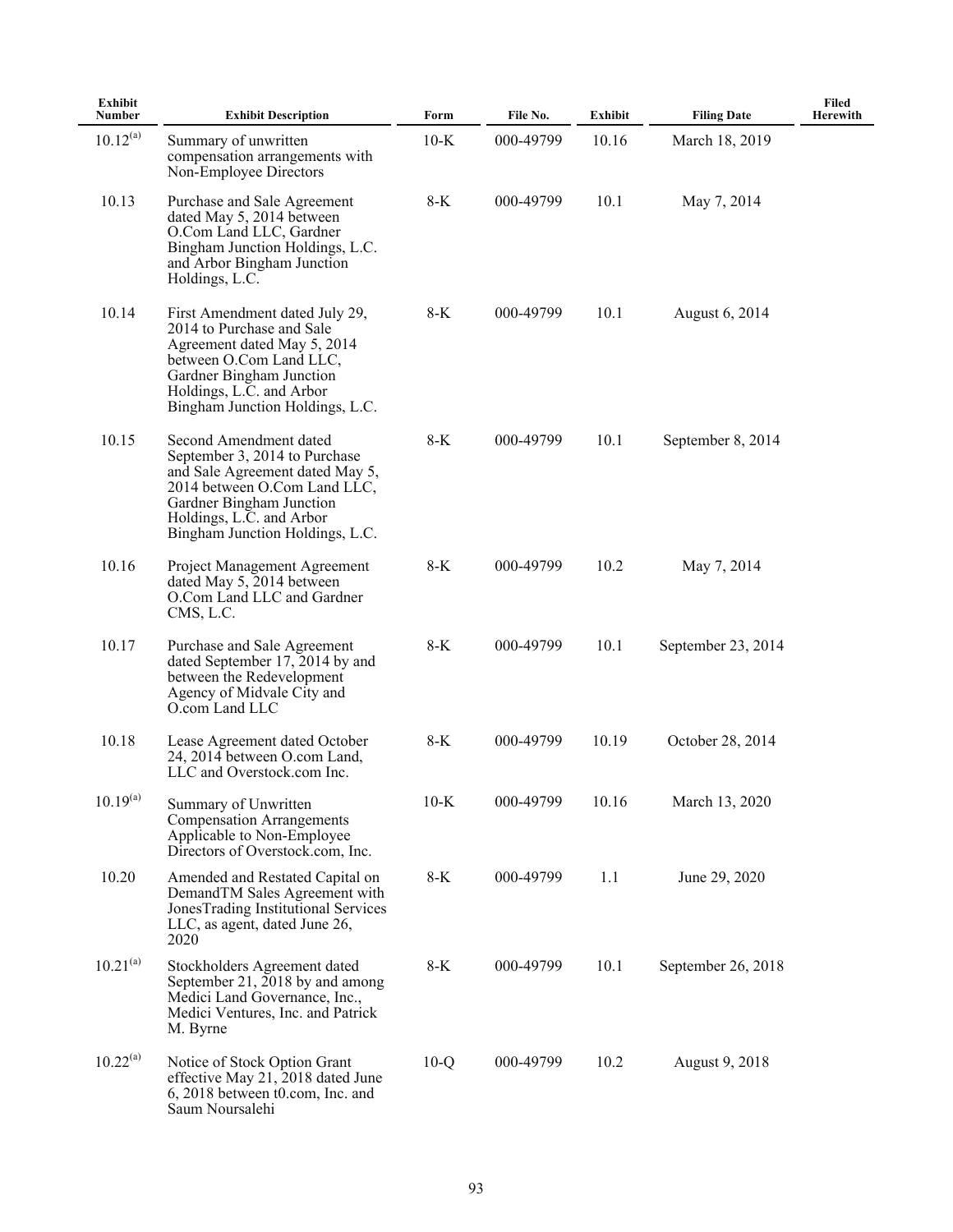| <b>Exhibit</b><br><b>Number</b> | <b>Exhibit Description</b>                                                                                                                                                                     | Form               | File No.  | Exhibit | <b>Filing Date</b> | <b>Filed</b><br>Herewith |
|---------------------------------|------------------------------------------------------------------------------------------------------------------------------------------------------------------------------------------------|--------------------|-----------|---------|--------------------|--------------------------|
| $10.23^{(a)}$                   | Summary of unwritten<br>compensation arrangement with<br>Saum Noursalehi                                                                                                                       | $10-Q$             | 000-49799 | 10.4    | August 9, 2018     |                          |
| $10.24^{(a)}$                   | Offer letter dated April 1, 2018<br>from Overstock.com, Inc. to<br>Gregory J. Iverson                                                                                                          | $10-Q$             | 000-49799 | 10.5    | August 9, 2018     |                          |
| $10.25^{(a)}$                   | Omnibus Amendment to Option<br>Grant Agreements under tZERO<br>2017 Equity Incentive Plan, dated<br>November 25, 2019                                                                          | $10-K$             | 000-49799 | 10.24   | March 13, 2020     |                          |
| 10.26                           | Loan Agreement by and between<br>Peace Coliseum, LLC, as<br>Borrower, and LoanCore Capital<br>Markets LLC, as Lender, dated as<br>of March 6, 2020                                             | $8-K$              | 000-49799 | 10.1    | March 12, 2020     |                          |
| 10.27                           | Mezzanine Loan Agreement by<br>and between Peace Coliseum<br>Mezzanine, LLC, as Borrower,<br>and LoanCore Capital Markets<br>LLC, as Lender, dated as of March<br>6, 2020                      | $8-K$              | 000-49799 | 10.2    | March 12, 2020     |                          |
| 10.28                           | Guaranty of Recourse Obligations<br>made by Overstock.com, Inc., as<br>Guarantor, in favor of LoanCore<br>Capital Markets LLC, dated as of<br>March 6, 2020                                    | $8-K$              | 000-49799 | 10.3    | March 12, 2020     |                          |
| 10.29                           | Mezzanine Guaranty of Recourse<br>Obligations made by<br>Overstock.com, Inc., as Guarantor,<br>in favor of LoanCore Capital<br>Markets LLC, dated as of March 6,<br>2020                       | $8-K$              | 000-49799 | 10.4    | March 12, 2020     |                          |
| $10.30^{(a)}$                   | Form of Executive Retention<br>Agreement                                                                                                                                                       | $8-K$              | 000-49799 | 10.1    | April 17, 2020     |                          |
| 10.31                           | Transaction Agreement, dated as<br>of January 25, 2021, by and<br>among Overstock.com, Inc.,<br>Medici Ventures, Inc., Pelion MV<br>GP, L.L.C. and Pelion, Inc., as<br>guarantor               | $8-K$              | 000-49799 | 10.1    | January 25, 2021   |                          |
| 10.32                           | First Amendment, dated August<br>30, 2021, to the Medici Ventures,<br>L.P. Limited Partnership<br>Agreement, dated April 23, 2021,<br>between Overstock.com, Inc., and<br>Pelion MV GP, L.L.C. | $10-Q$             | 000-49799 | 10.1    | November 4, 2021   |                          |
| 10.33                           | Medici Ventures, L.P. Limited<br>Partnership Agreement, dated as of<br>April 23, $2021$ , between<br>Overstock.com, Inc., and Pelion<br>MV GP, L.L.C.                                          | 8-K                | 000-49799 | 10.1    | April 26, 2021     |                          |
| 10.34                           | Overstock.com, Inc. 2021<br>Employee Stock Purchase Plan                                                                                                                                       | DEF <sub>14A</sub> | 000-49799 | Annex A | March 25, 2021     |                          |
| 21                              | Subsidiaries of the Registrant                                                                                                                                                                 |                    |           |         |                    | X                        |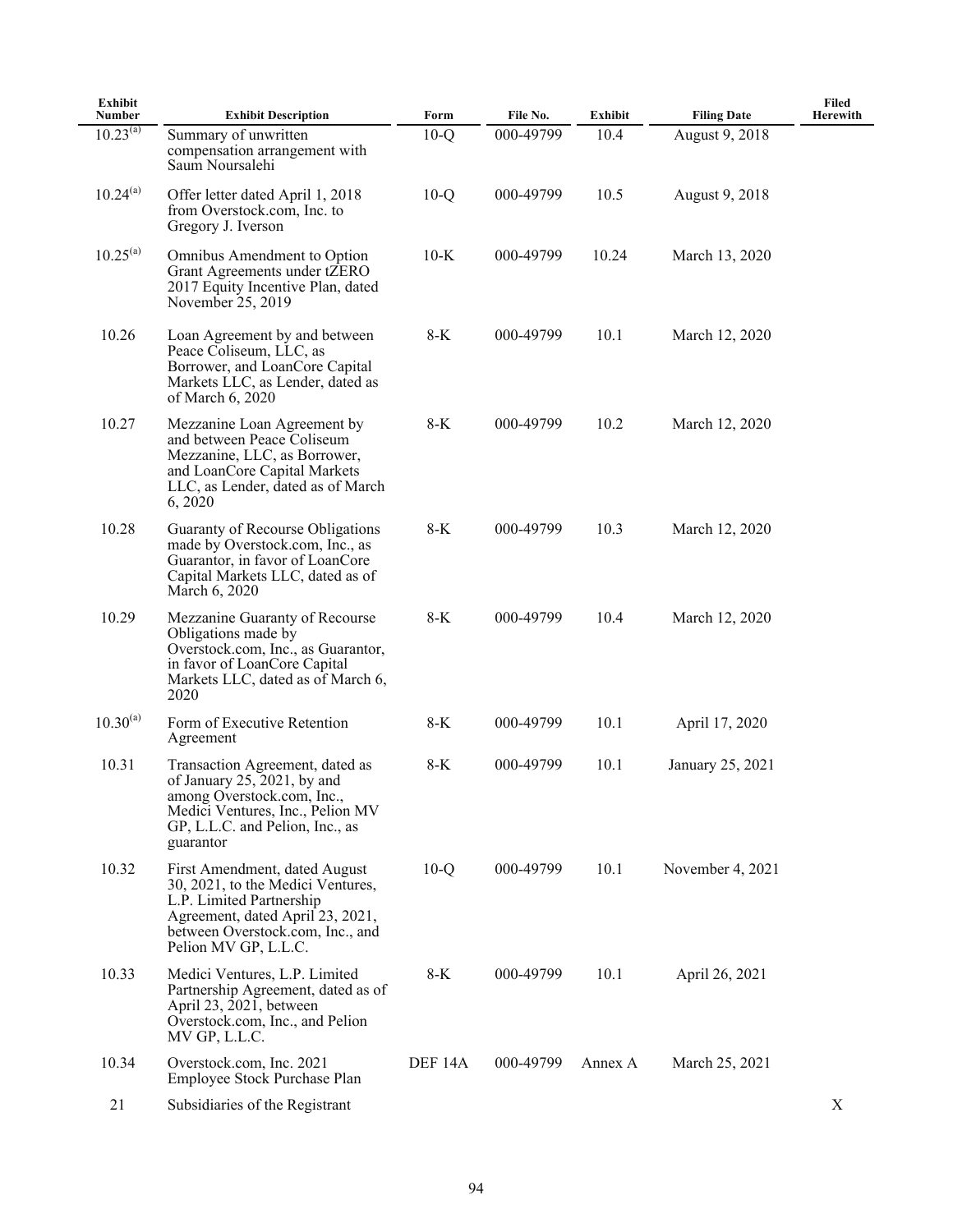| <b>Exhibit</b><br>Number | <b>Exhibit Description</b>                                                                                                                                                                                                                                                                                                                                                                                                                                                                                                                                                                                                                                                                                                                                                                         | Form | File No. | Exhibit | <b>Filing Date</b> | <b>Filed</b><br><b>Herewith</b> |
|--------------------------|----------------------------------------------------------------------------------------------------------------------------------------------------------------------------------------------------------------------------------------------------------------------------------------------------------------------------------------------------------------------------------------------------------------------------------------------------------------------------------------------------------------------------------------------------------------------------------------------------------------------------------------------------------------------------------------------------------------------------------------------------------------------------------------------------|------|----------|---------|--------------------|---------------------------------|
| 23                       | Consent of Independent Registered<br><b>Public Accounting Firm</b>                                                                                                                                                                                                                                                                                                                                                                                                                                                                                                                                                                                                                                                                                                                                 |      |          |         |                    | $\overline{X}$                  |
| 24                       | Powers of Attorney (see signature<br>page)                                                                                                                                                                                                                                                                                                                                                                                                                                                                                                                                                                                                                                                                                                                                                         |      |          |         |                    |                                 |
| 31.1                     | Certification of Principal<br><b>Executive Officer</b>                                                                                                                                                                                                                                                                                                                                                                                                                                                                                                                                                                                                                                                                                                                                             |      |          |         |                    | X                               |
| 31.2                     | Certification of Principal Financial<br>Officer                                                                                                                                                                                                                                                                                                                                                                                                                                                                                                                                                                                                                                                                                                                                                    |      |          |         |                    | X                               |
| 32.1                     | Section 1350 Certification of<br>Principal Executive Officer                                                                                                                                                                                                                                                                                                                                                                                                                                                                                                                                                                                                                                                                                                                                       |      |          |         |                    | $\boldsymbol{\mathrm{X}}$       |
| 32.2                     | Section 1350 Certification of<br>Principal Financial Officer                                                                                                                                                                                                                                                                                                                                                                                                                                                                                                                                                                                                                                                                                                                                       |      |          |         |                    | X                               |
| 99.1                     | Audited financial statements of<br>Medici Ventures, L.P. as of and<br>for the period ended September 30,<br>2021                                                                                                                                                                                                                                                                                                                                                                                                                                                                                                                                                                                                                                                                                   |      |          |         |                    | X                               |
| 101<br>104               | The following financial statements<br>from the Company's Annual<br>Report on Form 10-K for the year<br>ended December 31, 2021<br>formatted in Inline<br>XBRL: (i) Consolidated Balance<br>Sheets at December 31, 2021 and<br>2020; (ii) Consolidated Statements<br>of Operations for the years ended<br>December 31, 2021, 2020, and<br>2019; (iii) Consolidated<br>Statements of Comprehensive<br>Income (Loss) for the years ended<br>December 31, 2021, 2020, and<br>2019; (iv) Consolidated<br>Statements of Changes in<br>Stockholders' Equity for the years<br>ended December 31, 2021, 2020,<br>and $2019$ ; (v) Consolidated<br>Statements of Cash Flows for the<br>years ended December 31, 2021,<br>$2020$ , and $2019$ ; and (vi) Notes to<br><b>Consolidated Financial Statements</b> |      |          |         |                    |                                 |
|                          | The cover page from the<br>Company's Annual Report on<br>Form 10-K for the year ended<br>December 31, 2021, formatted in<br>Inline XBRL (included as Exhibit<br>101)                                                                                                                                                                                                                                                                                                                                                                                                                                                                                                                                                                                                                               |      |          |         |                    |                                 |

(a) Management contract or compensatory plan or arrangement.

# **ITEM 16. FORM 10-K SUMMARY**

Not applicable.